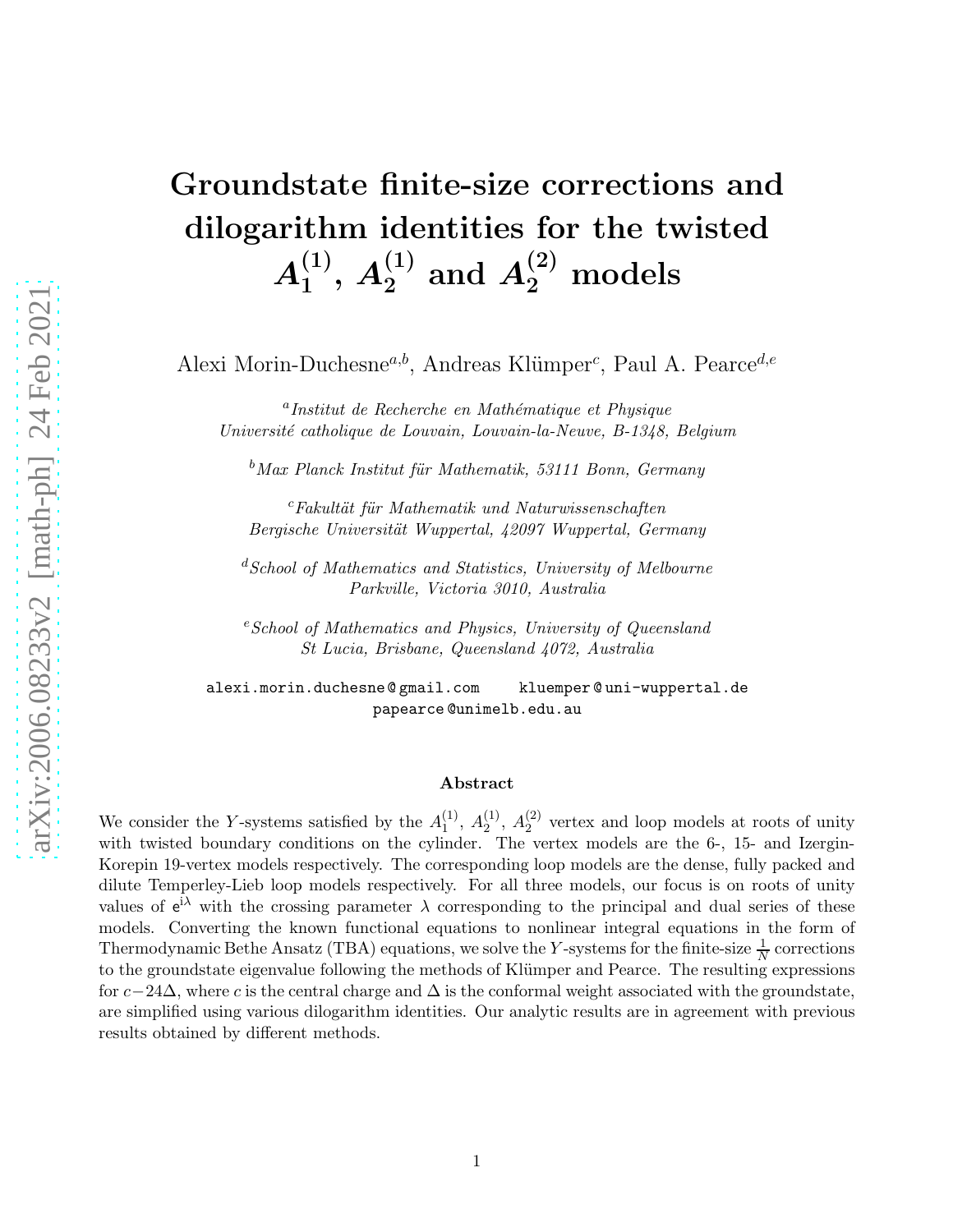# Contents

| $\mathbf{1}$   |     | Introduction                                                                                                     |  | $\overline{\mathbf{4}}$ |
|----------------|-----|------------------------------------------------------------------------------------------------------------------|--|-------------------------|
| $\overline{2}$ |     | Finite-size corrections for the $A_1^{(1)}$ models                                                               |  | 7                       |
|                | 2.1 |                                                                                                                  |  | $\overline{7}$          |
|                | 2.2 |                                                                                                                  |  | 8                       |
|                | 2.3 |                                                                                                                  |  | 8                       |
|                |     | 2.3.1                                                                                                            |  | 9                       |
|                |     | 2.3.2                                                                                                            |  | 10                      |
|                |     | 2.3.3                                                                                                            |  | 11                      |
|                |     | 2.3.4<br>Scaling functions and scaling non-linear integral equations $\dots \dots \dots \dots$                   |  | 12                      |
|                |     | 2.3.5                                                                                                            |  | 12                      |
|                |     | Finite-size correction and the dilogarithm technique $\ldots \ldots \ldots \ldots \ldots$<br>2.3.6               |  | 13                      |
|                | 2.4 |                                                                                                                  |  | 14                      |
|                |     | 2.4.1                                                                                                            |  | 14                      |
|                |     | 2.4.2                                                                                                            |  | 16                      |
|                |     | 2.4.3<br>Non-linear integral equations $\dots \dots \dots \dots \dots \dots \dots \dots \dots \dots \dots \dots$ |  | 16                      |
|                |     | 2.4.4<br>Scaling functions and scaling non-linear integral equations $\dots \dots \dots \dots$                   |  | 18                      |
|                |     | 2.4.5                                                                                                            |  | 18                      |
|                |     | Finite-size correction and the dilogarithm technique $\ldots \ldots \ldots \ldots \ldots$<br>2.4.6               |  | 18                      |
|                |     |                                                                                                                  |  |                         |
| $\bf{3}$       |     | Finite-size corrections for the $A_2^{(2)}$ models                                                               |  | <b>20</b>               |
|                | 3.1 |                                                                                                                  |  | 20                      |
|                | 3.2 |                                                                                                                  |  | 22                      |
|                | 3.3 |                                                                                                                  |  | 23                      |
|                |     | 3.3.1                                                                                                            |  | 23                      |
|                |     | 3.3.2                                                                                                            |  | 25                      |
|                |     | 3.3.3<br>Non-linear integral equations $\dots \dots \dots \dots \dots \dots \dots \dots \dots \dots \dots \dots$ |  | 25                      |
|                |     | Scaling functions and scaling non-linear integral equations $\ldots \ldots \ldots \ldots$<br>3.3.4               |  | 26                      |
|                |     | 3.3.5                                                                                                            |  | 27                      |
|                |     | 3.3.6<br>Finite-size correction and the dilogarithm technique $\dots \dots \dots \dots \dots$                    |  | 28                      |
|                | 3.4 | The dual series                                                                                                  |  | 29                      |
|                |     | 3.4.1                                                                                                            |  | 29                      |
|                |     | 3.4.2                                                                                                            |  | 31                      |
|                |     | 3.4.3<br>Non-linear integral equations $\ldots \ldots \ldots \ldots \ldots \ldots \ldots \ldots \ldots \ldots$   |  | 33                      |
|                |     | Scaling functions and scaling non-linear integral equations $\dots \dots \dots \dots$<br>3.4.4                   |  | 34                      |
|                |     | 3.4.5                                                                                                            |  | 35                      |
|                |     | Finite-size correction and the dilogarithm technique<br>3.4.6                                                    |  | 35                      |
|                |     |                                                                                                                  |  |                         |
| 4              |     | Finite-size corrections for the $A_2^{(1)}$ models                                                               |  | 37                      |
|                | 4.1 |                                                                                                                  |  | 37                      |
|                | 4.2 | Functional relations                                                                                             |  | 39                      |
|                | 4.3 |                                                                                                                  |  | 40                      |
|                |     | 4.3.1                                                                                                            |  | 40                      |
|                |     | 4.3.2                                                                                                            |  | 42                      |
|                |     | 4.3.3<br>Non-linear integral equations $\dots \dots \dots \dots \dots \dots \dots \dots \dots \dots \dots \dots$ |  | 43                      |
|                |     | Scaling functions and scaling non-linear integral equations $\ldots \ldots \ldots \ldots$<br>4.3.4               |  | 45                      |
|                |     |                                                                                                                  |  |                         |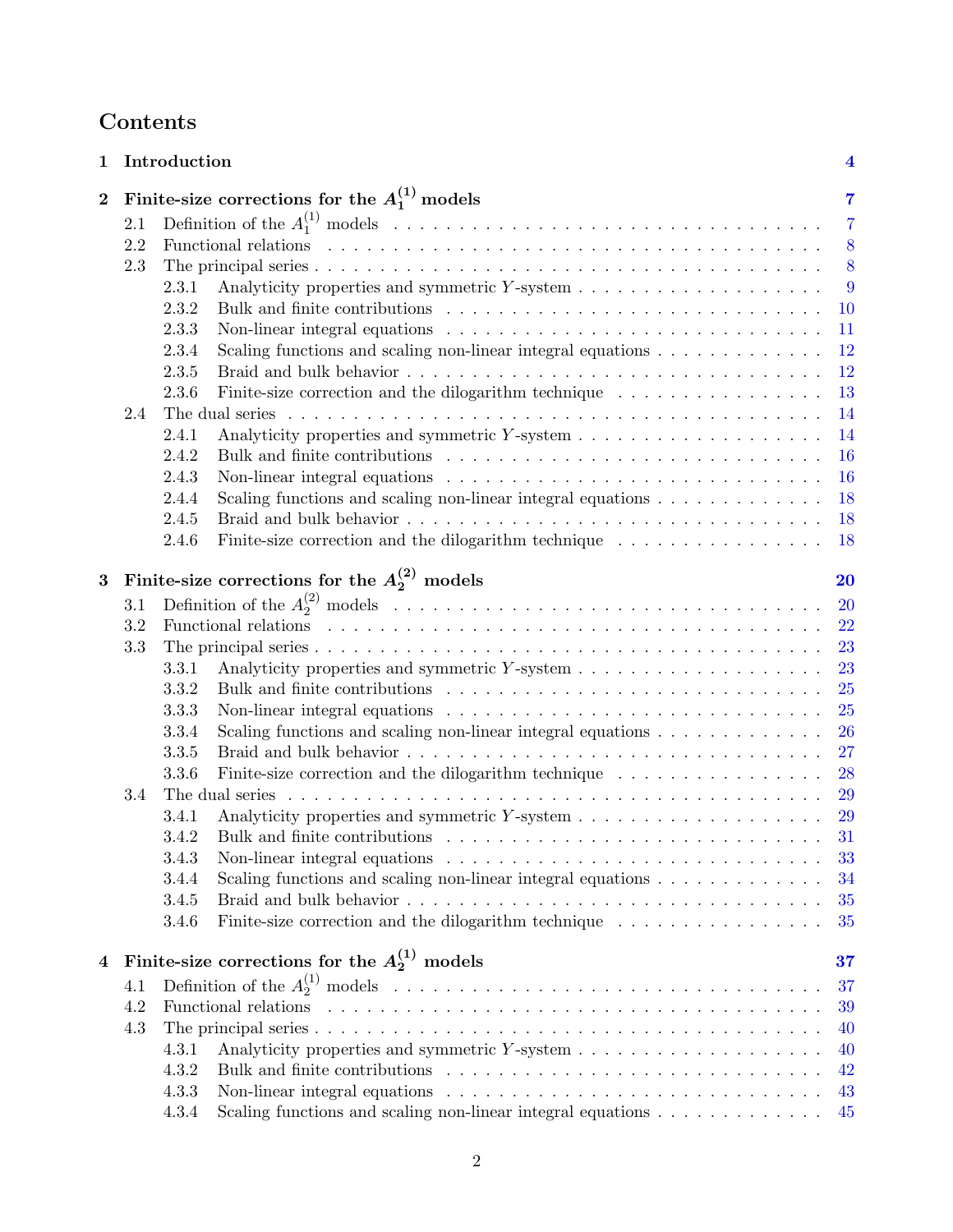|   |     | 4.3.5                                  |                                                                                                         |    |
|---|-----|----------------------------------------|---------------------------------------------------------------------------------------------------------|----|
|   |     | 4.3.6                                  | Finite-size correction and the dilogarithm technique $\ldots \ldots \ldots \ldots \ldots$               | 46 |
|   | 4.4 |                                        |                                                                                                         | 48 |
|   |     | 4.4.1                                  |                                                                                                         | 48 |
|   |     | 4.4.2                                  |                                                                                                         | 52 |
|   |     | 4.4.3                                  | Non-linear integral equations $\dots \dots \dots \dots \dots \dots \dots \dots \dots \dots \dots \dots$ | 54 |
|   |     | 4.4.4                                  | Scaling functions and scaling non-linear integral equations $\dots \dots \dots \dots$                   | 57 |
|   |     | 4.4.5                                  |                                                                                                         | 59 |
|   |     | 4.4.6                                  | Finite-size correction and the dilogarithm technique $\dots \dots \dots \dots \dots$                    | 59 |
| 5 |     | Conclusion                             |                                                                                                         | 63 |
|   |     | A Proofs of the dilogarithm identities |                                                                                                         |    |
|   |     |                                        |                                                                                                         | 65 |
|   |     | A.1.1                                  |                                                                                                         | 65 |
|   |     | A.1.2                                  | First use of the kernel's symmetry: derivation of the integral identity $\dots \dots$                   | 66 |
|   |     | A.1.3                                  | Second use of the kernel's symmetry: evaluation of the sum of dilogarithms                              | 68 |
|   | A.2 |                                        |                                                                                                         | 70 |
|   |     |                                        |                                                                                                         | 70 |
|   |     | A.2.2                                  |                                                                                                         |    |
|   |     | A.2.3                                  |                                                                                                         |    |
|   |     | A.2.4                                  |                                                                                                         |    |
|   |     | A.2.5                                  |                                                                                                         |    |
|   |     |                                        |                                                                                                         |    |
|   |     |                                        |                                                                                                         |    |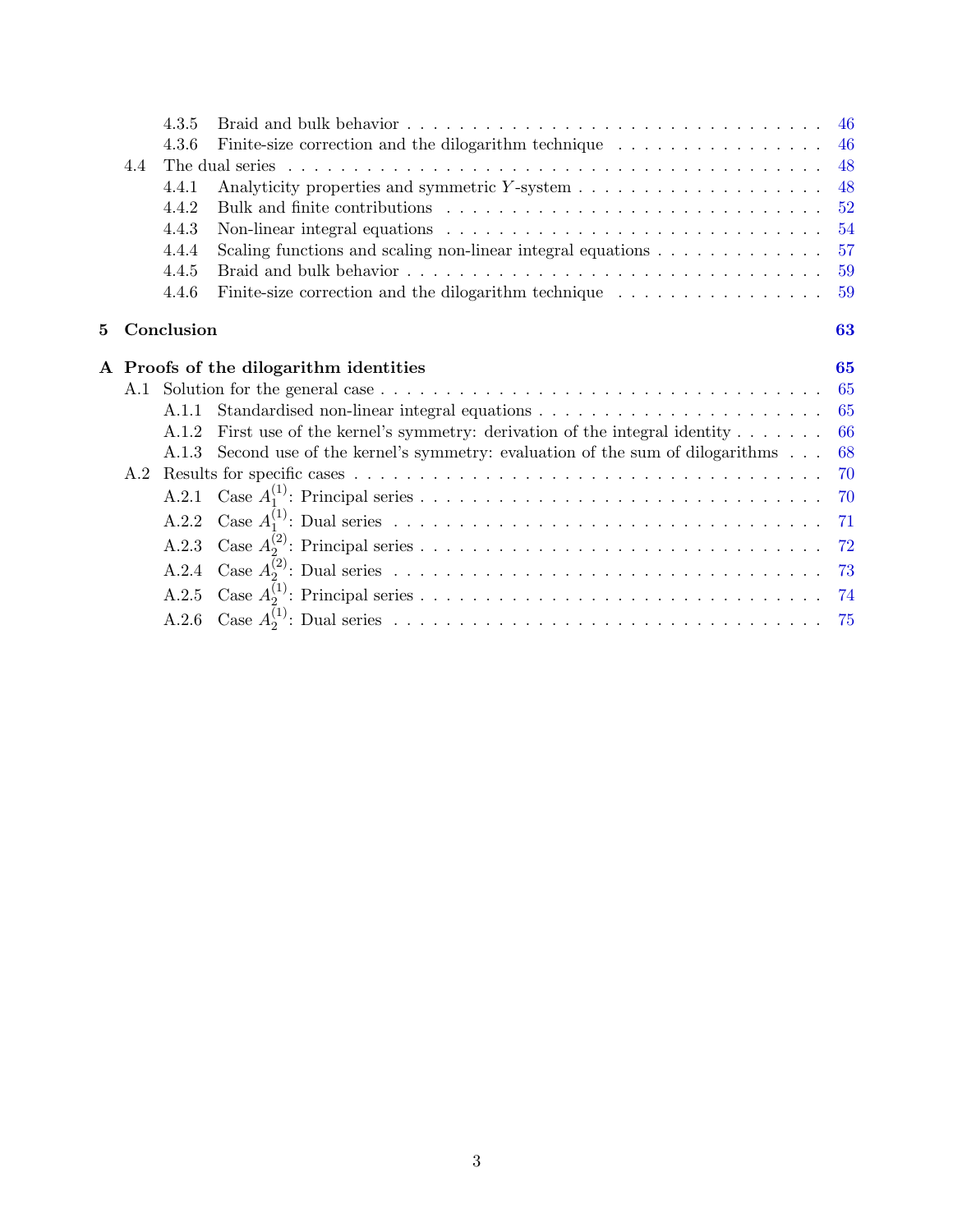# <span id="page-3-0"></span>1 Introduction

Two-dimensional lattice models on the square lattice are Yang-Baxter integrable [\[1\]](#page-76-0) if their Boltzmann face weights, dependent on the spectral parameter u and crossing parameter  $\lambda$ , satisfy the Yang-Baxter equation. Solutions to the Yang-Baxter equation are typically classified [\[2,](#page-76-1)[3\]](#page-76-2) by Lie algebras. Perhaps the simplest families of Yang-Baxter integrable lattice models are classified by the trilogy of Lie algebras  $A_1^{(1)}$  $\binom{1}{1}, A_2^{(1)}$  $_2^{(1)}$  and  $A_2^{(2)}$  $2<sup>(2)</sup>$ . The representations of these algebras admit at least three types, namely, vertex type, loop type and height or Restricted Solid-On-Solid (RSOS) type. Specifically, the vertex models are the 6-vertex model  $[4-9]$  $[4-9]$ , 15-vertex model  $[10-16]$  and Izergin-Korepin 19-vertex model  $[17-21]$  $[17-21]$ respectively. The corresponding loop models are the dense Temperley-Lieb loop model [\[22–](#page-77-2)[28\]](#page-77-3), fully packed Temperley-Lieb loop model [\[29](#page-77-4)[–31\]](#page-77-5) and dilute Temperley-Lieb loop model [\[32–](#page-77-6)[37\]](#page-78-0) respectively. Algebraically, these loop models are described by the dense and dilute Temperley-Lieb algebras [\[38–](#page-78-1)[42\]](#page-78-2). In this paper, we are interested in representations of vertex and loop type models at roots of unity, where the crossing parameter  $\frac{\lambda}{\pi} \in \mathbb{Q}$  is parameterised as

$$
\lambda = \begin{cases} \frac{\pi(p'-p)}{p'}, & A_1^{(1)}, A_2^{(1)}, \\ \frac{\pi(b-a)}{2b}, & A_2^{(2)}, \end{cases} \qquad p, p', a, b \in \mathbb{Z}, \qquad \gcd(p, p') = \gcd(a, b) = 1. \tag{1.1}
$$

Our investigation will in fact focus on a subset of these values, namely on two one-parameter series of values, the principal series and the dual series:

$$
A_1^{(1)}, A_2^{(1)}: \begin{cases} p = p'-1, & \text{Principal series,} \\ p = 1, & \text{Dual series,} \end{cases} A_2^{(2)}: \begin{cases} a = b-1, & \text{Principal series,} \\ a = 1-b, & \text{Dual series.} \end{cases} (1.2)
$$

We consider periodic boundary conditions on a cylinder with a twist  $\omega = e^{i\gamma}$ , where the vertex and loop models are described by single-row transfer matrices  $T(u)$ . The Yang-Baxter equation ensures the commutativity of the transfer matrices at different values of the spectral parameter. The groundstate eigenvalue  $T(u)$  of the transfer matrix admits the  $\frac{1}{N}$  expansion

<span id="page-3-1"></span>
$$
\log T(u) = -N f_{\text{bulk}}(u) + \frac{\pi \sin \vartheta(u)}{6N} (c - 24\Delta) + o(\frac{1}{N}).
$$
\n(1.3)

The first term involves the bulk free energy  $f_{\text{bulk}}(u)$ , a non-universal quantity that can be computed using the inversion identities satisfied by the transfer matrices [\[43,](#page-78-3) [44\]](#page-78-4). In contrast, the  $\frac{1}{N}$  finite-size correction term is universal. Its prefactor is written in terms of the conformal data of the associated Conformal Field Theory (CFT) realized in the continuum scaling limit, namely the central charge  $c$ and the dimensions  $\Delta = \overline{\Delta}$  of the conformal field corresponding to the groundstate. It also involves the anisotropy angle  $\vartheta(u)$ , which is model dependent.

The integrability of the  $A_1^{(1)}$  $\binom{11}{1}, A_2^{(1)}$  $\chi_2^{(1)}$  and  $A_2^{(2)}$  models is manifest in the T- and Y-systems of functional equations [\[45–](#page-78-5)[49\]](#page-78-6) satisfied by the transfer matrices. Closed finite T- and Y-systems for the  $A_1^{(1)}$  $\binom{11}{1}, A_2^{(1)}$  $\frac{1}{2}$ ,  $A_2^{(2)}$  $_2^{(2)}$  vertex and loop models at roots of unity have been obtained in [\[27,](#page-77-7) [31,](#page-77-5) [37\]](#page-78-0) respectively. The Y-systems are *universal* [\[50\]](#page-78-7) in the sense that they do not depend on the boundary conditions or the topology. Following the methods of Klümper and Pearce  $[51, 52, 47]$  $[51, 52, 47]$  $[51, 52, 47]$  $[51, 52, 47]$ , each Y-system can be solved for the finite-size  $\frac{1}{N}$  correction term in [\(1.3\)](#page-3-1), allowing one to compute  $c - 24\Delta$  and  $\vartheta(u)$  exactly.

For the vertex models, a twist  $\omega = e^{i\gamma}$  is introduced between the first and last columns in the transfer matrix  $T(u)$  via a twist matrix  $\Theta$  that acts on the auxiliary space. The transfer matrix is then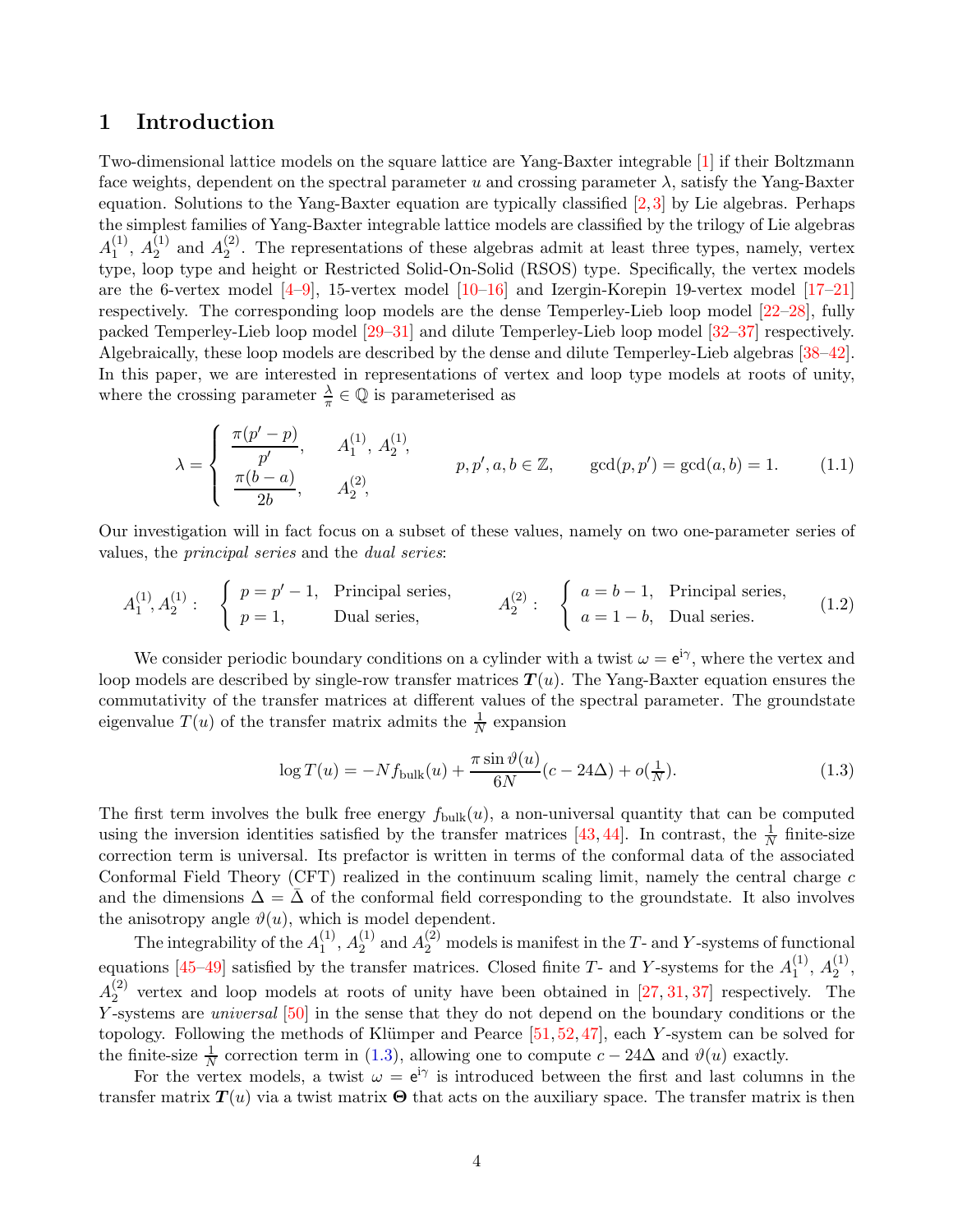given by a trace over that auxiliary space:

<span id="page-4-0"></span>Tr 
$$
(\Theta T(u))
$$
,  $\Theta = \begin{cases} \begin{pmatrix} \omega & 0 \\ 0 & \omega^{-1} \end{pmatrix}, & A_1^{(1)}, \\ \begin{pmatrix} \omega & 0 & 0 \\ 0 & 1 & 0 \\ 0 & 0 & \omega^{-1} \end{pmatrix}, & A_2^{(1)}, A_2^{(2)}. \end{cases}$  (1.4)

Because of the  $s\ell(3)$  symmetry, the  $A_2^{(1)}$  models allow for a two-parameter twist matrix but we only consider the one-parameter twist matrix.

For the loop models, the relevant representations of the Temperley-Lieb algebras are the so-called standard modules. Their construction in terms of link states is well-known and here we will use the convention of [\[28,](#page-77-3) [31,](#page-77-5) [37\]](#page-78-0) for these modules for the  $A_1^{(1)}$  $\binom{11}{1}, A_2^{(1)}$  $\chi_2^{(1)}$  and  $A_2^{(2)}$  models, respectively. The twist  $\omega = e^{i\gamma}$ , with  $\gamma \in (-\pi, \pi)$ , is a parameter associated with these representations. It measures the winding of the defects around the cylinder. Each defect that crosses the vertical line where the cylinder is cut contributes a factor  $\omega$  if it travels towards the left, whereas it contributes  $\omega^{-1}$  if it travels towards the right as it progresses down the cylinder. Clearly, for loop models, powers of  $\omega$  only appear in standard modules with a positive number of defects. In the zero defect module, the representation instead depends on the fugacity  $\alpha$  of the non-contractible loops. This fugacity is parametrised as  $\alpha = \omega + \omega^{-1} = 2\cos\gamma$  allowing for the simultaneous treatment of vertex and loop models in our calculations.

Some special values of the twist parameter are distinguished. The untwisted vertex model is obtained by specialising the twist parameter to  $\omega = 1$ . In the loop model, this corresponds to setting the fugacity of the non-conctractible loops to  $\alpha = \omega + \omega^{-1} = 2$ . For this value, the vertex and loop models share a common modular invariant partition function. Another natural choice for the loop models is to assign equal fugacities to the contractible and non-contractible loops:  $\alpha = \beta$ . This is achieved by specialising the twist parameter to

$$
\gamma = \begin{cases} \lambda, & A_1^{(1)}, A_2^{(1)}, \\ 4\lambda - \pi, & A_2^{(2)}, \quad 0 < \lambda < \frac{\pi}{2}, \\ 3\pi - 4\lambda, & A_2^{(2)}, \quad \frac{\pi}{2} < \lambda < \pi. \end{cases}
$$
(1.5)

For the  $A_2^{(1)}$  $2^{(1)}$  case, the choice  $\gamma = \lambda$  coincides with the Fully Packed Loop (FPL) model [\[53,](#page-79-2)[54\]](#page-79-3). Another interesting value is  $\gamma = 2\lambda$  for which the continuum scaling limit of this model is described [\[30\]](#page-77-8) by a non-rational  $W_3$  conformal field theory, which we believe can be obtained as the logarithmic limit  $(m, m' \rightarrow \infty, m/m' \rightarrow p/p')$  of the rational minimal  $W_3(m, m')$  models [\[55–](#page-79-4)[57\]](#page-79-5).

From the analytic calculation of finite-size corrections, our results for the conformal data of the twisted models are

$$
A_1^{(1)}: \t c-24\Delta = \begin{cases} 1 - \frac{6\gamma^2 p'}{\pi^2 (p'-1)}, & \text{Principal series,} \\ 1 - \frac{6\gamma^2 p'}{\pi^2}, & \text{Dual series,} \end{cases}
$$
\n
$$
A_2^{(1)}: \t c-24\Delta = \begin{cases} 2 - \frac{6\gamma^2 p'}{\pi^2 (p'-1)}, & \text{Principal series,} \\ 2 - \frac{6\gamma^2 p'}{\pi^2}, & \text{Dual series,} \end{cases}
$$
\n
$$
(1.6b)
$$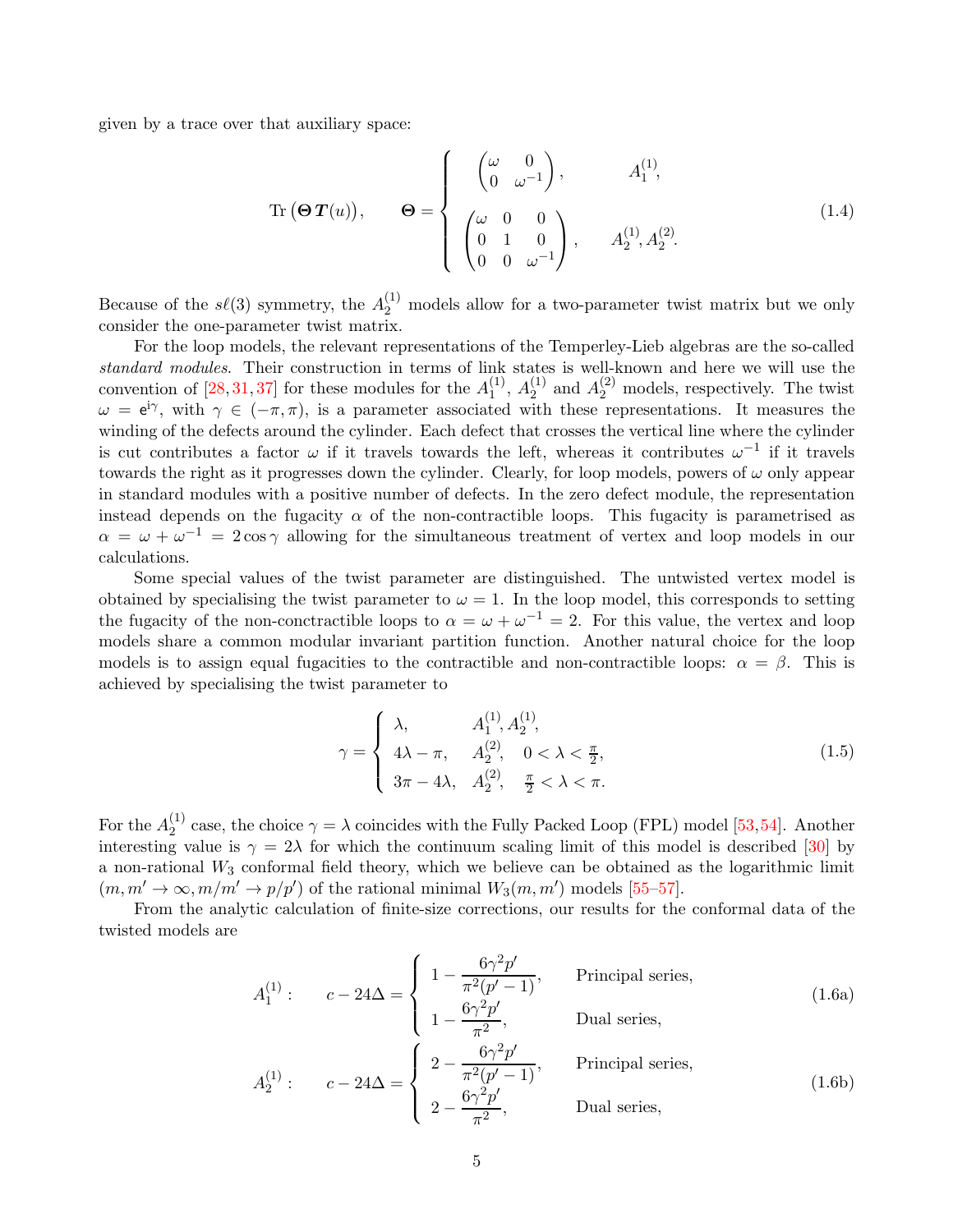$$
A_2^{(2)}: \qquad c - 24\Delta = \begin{cases} 1 - \frac{3\gamma^2 b}{\pi^2 (b - 1)}, & \text{Principal series,} \\ \frac{3}{2} - \frac{3\gamma^2 b}{\pi^2}, & \text{Dual series.} \end{cases}
$$
(1.6c)

These are to be compared with the analytic results from other methods, such as Non-Linear Integral Equations (NLIEs) and Bethe Ansatz techniques:

$$
A_1^{(1)}: \t c - 24\Delta = 1 - \frac{6\gamma^2}{\pi(\pi - \lambda)}, \t 0 < \lambda < \pi \text{ (dense phase [58, 59]), } \t (1.7a)
$$

$$
A_2^{(1)}: \qquad c - 24\Delta = 2 - \frac{6\gamma^2}{\pi(\pi - \lambda)}, \qquad 0 < \lambda < \pi \text{ (Regimes I & II [13, 16, 30]),} \tag{1.7b}
$$

$$
A_2^{(2)}: \t c - 24\Delta = \begin{cases} 1 - \frac{3\gamma^2}{\pi(\pi - 2\lambda)}, & 0 < \lambda < \frac{\pi}{2} \text{ (Regime I: dilute/dense phase [18, 20]),} \\ \frac{3}{2} - \frac{3\gamma^2}{2\pi(\pi - \lambda)}, & \frac{2\pi}{3} < \lambda < \pi \text{ (Regime II [18, 20]).} \end{cases}
$$
(1.7c)

The  $A_2^{(1)}$ <sup>(1)</sup> intervals in Regimes I & II are  $0 < \lambda < \frac{\pi}{2}$  and  $\frac{\pi}{2} < \lambda < \pi$  respectively. The  $A_2^{(2)}$  $2^{(2)}$  dilute/dense intervals in Regime I are  $0 < \lambda < \frac{\pi}{4}$  and  $\frac{\pi}{4} < \lambda < \frac{\pi}{2}$  respectively. Note also that we do not consider the  $A_2^{(2)}$  model in the non-compact regime  $\frac{\pi}{2} < \lambda < \frac{2\pi}{3}$  [\[21\]](#page-77-1).

The outline of the paper is as follows. We compute the groundstate finite-size corrections for the  $A_1^{(1)}$  $\binom{11}{1}, A_2^{(2)}$  $\chi_2^{(2)}$  $\chi_2^{(2)}$  $\chi_2^{(2)}$  and  $A_2^{(1)}$  models in Sections 2 to [4](#page-36-0) respectively. While the  $A_2^{(1)}$  model may appear simpler as a lattice model, the analysis of its Y-system is more complicated than that of the  $A_2^{(2)}$  model, prompting us to present our analysis for the  $A_2^{(2)}$  model first for pedagogical reasons. Each of these three sections is subdivided in the same way. Firstly, we review the definition of the model. Secondly, we review the functional relations and Y -systems that were obtained in previous papers. Thirdly and fourthly, we solve these equations for the  $\frac{1}{N}$  finite-size correction for the principal and dual series respectively. The final step of the calculations uses certain dilogarithm identities stated and proven in Appendix [A.](#page-64-0) We make some concluding remarks in Section [5.](#page-62-0)

Throughout the paper, our algebraic and analytic results are checked by a computer implementation using Mathematica [\[60\]](#page-79-8) on a Mac Pro with 8 parallel kernels and 256GB of RAM. The fused transfer matrices are coded symbolically out to system sizes  $N = 6$ . Fixing  $\lambda$  and  $\gamma$  numerically to 40 digits precision, the entries of fused transfer matrices are obtained to high precision as Laurent polynomials in  $e^{iu}$  with constant coefficients for system sizes out to  $N = 9$ . Using 18 digit machine precision, the fused transfer matrices were obtained out to system sizes  $N = 11$  or  $N = 12$ . Since the common transfer matrix eigenvectors are independent of  $u$ , the eigenvalues are also obtained as Laurent polynomials in  $e^{iu}$  with numerical coefficients. Importantly, this allows us to solve numerically for the locations of eigenvalue zeros in the complex  $u$  plane and to confirm the qualitative patterns of zeros and analyticity information we use to solve the Y-systems. Specializing u,  $\lambda$  and  $\gamma$ , direct confirmation of the finite-size corrections were carried out using the Arnoldi method [\[61\]](#page-79-9) to find the dominant eigenvalues of numerical unfused transfer matrices out to system sizes  $N = 12$  and applying Vanden Broeck-Schwartz [\[62\]](#page-79-10) sequence extrapolation.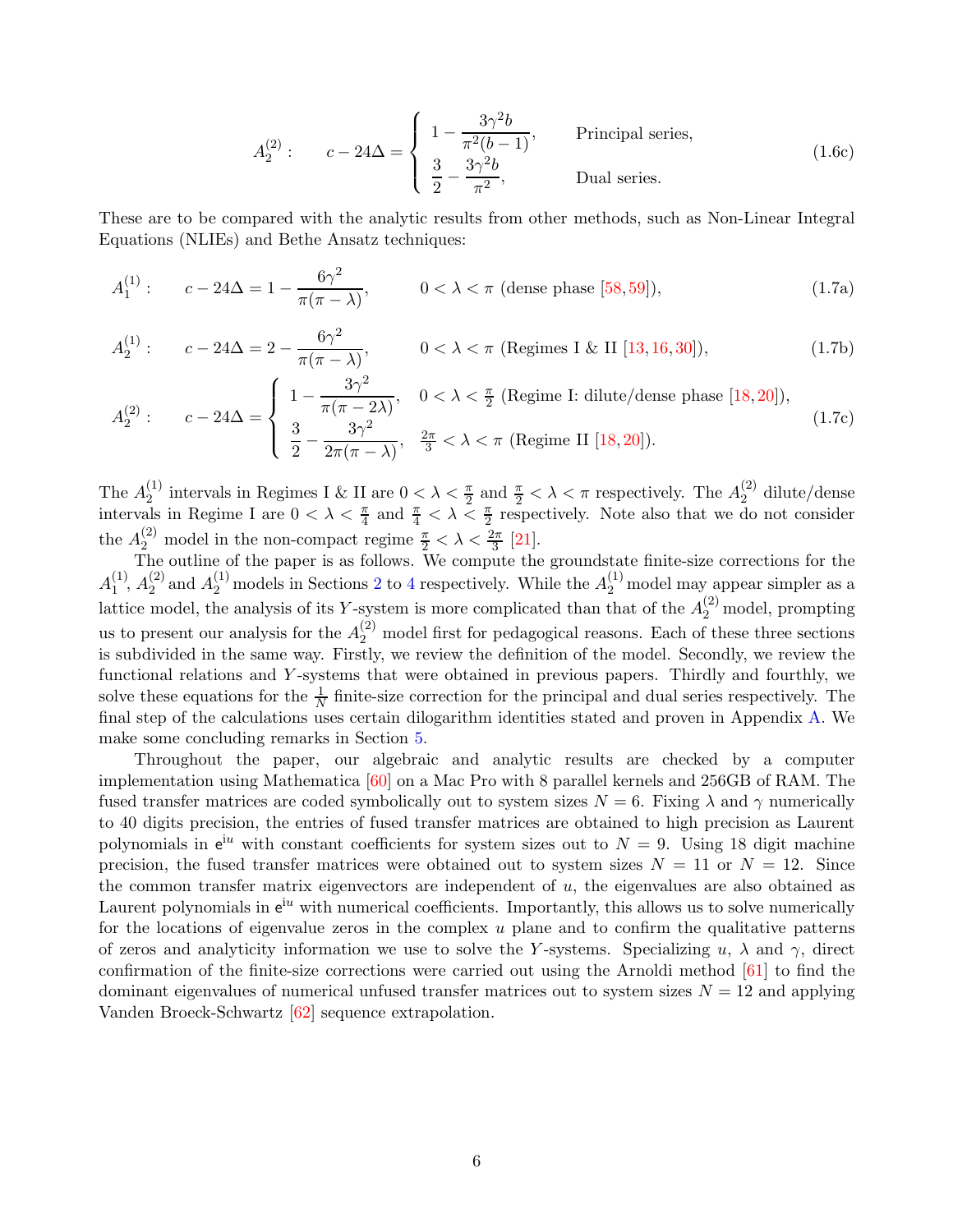# <span id="page-6-0"></span>2 Finite-size corrections for the  $A_1^{(1)}$  models

# <span id="page-6-1"></span>2.1 Definition of the  $A_1^{(1)}$  models

The loop and vertex models in the  $A_1^{(1)}$  $_1^{(1)}$  family are the dense loop model and the 6-vertex model. The dense loop model is a face model on the square lattice, where each face takes on one of two possible local configurations designated by tiles. The elementary face operator for the loop model is defined by the linear combination

$$
u = s_1(-u) \t\t + s_0(u) \t\t s_k(u) = \frac{\sin(k\lambda + u)}{\sin \lambda}, \t\t (2.1)
$$

where u is the spectral parameter and  $\lambda$  is the crossing parameter. On the cylinder, the fugacities of the contractible and non-contractible loops are

$$
\beta = 2\cos\lambda, \qquad \alpha = \omega + \omega^{-1} = 2\cos\gamma,
$$
\n(2.2)

where  $\omega = e^{i\gamma}$  is a free parameter. The  $\check{R}$ -matrix of the six-vertex model is

$$
\check{R}(u) = \begin{pmatrix} s_1(-u) & 0 & 0 & 0 \\ 0 & e^{iu} & s_0(u) & 0 \\ 0 & s_0(u) & e^{-iu} & 0 \\ 0 & 0 & 0 & s_1(-u) \end{pmatrix} = s_1(-u)I + s_0(u)\check{R}(\lambda).
$$
 (2.3)

The twist matrix is [\(1.4\)](#page-4-0) with  $\omega = e^{i\gamma}$ . Both the vertex and loop  $A_1^{(1)}$  models are described by the Temperley-Lieb algebra [\[38\]](#page-78-1), with its parameter fixed to  $\beta = 2 \cos \lambda$ . On the cylinder, the single-row transfer matrices are elements of the enlarged periodic Temperley-Lieb algebra [\[63](#page-79-11)[–66\]](#page-79-12). For the vertex model, the Temperley-Lieb generators are defined on  $(\mathbb{C}^2)^{\otimes N}$  by

$$
e_j = I \otimes I \otimes \cdots \otimes \check{R}(\lambda) \otimes \cdots \otimes I, \qquad j = 1, 2, \ldots, N,
$$
\n(2.4)

where  $\check{R}(\lambda)$  occurs in slots j and  $j + 1$ .

The fundamental regime of the  $A_1^{(1)}$  models is

$$
0 < \lambda < \pi, \qquad 0 < u < \lambda. \tag{2.5}
$$

The roots of unity values of  $\lambda$  are those for which  $\frac{\lambda}{\pi} \in \mathbb{Q}$ . We parameterise them in terms of two integers  $p, p'$  as

$$
\lambda = \lambda_{p,p'} = \frac{\pi(p'-p)}{p'}, \qquad 1 \leq p < p', \qquad \gcd(p,p') = 1.
$$
\n(2.6)

Our calculation of the finite-size corrections below focuses on two series:

Principal series: 
$$
(p, p') = (p' - 1, p'), \quad 0 < u < \lambda,
$$
  
Dual series:  $(p, p') = (1, p'), \quad 0 < u < \lambda.$  (2.7)

We fix  $N$  to be an even number. For the vertex model, the groundstate lies in the zero magnetisation sector. For the loop model, it lies in the standard module with zero defects,  $W_{N,0}$ . (We follow the convention used in [\[28\]](#page-77-3) for these modules.) In these sectors, the spectrum of the transfer matrix  $T(u)$ of the  $A_1^{(1)}$  models is invariant (up to an irrelevant overall sign) under the involution

$$
\lambda \leftrightarrow \pi - \lambda, \quad u \leftrightarrow -u. \tag{2.8}
$$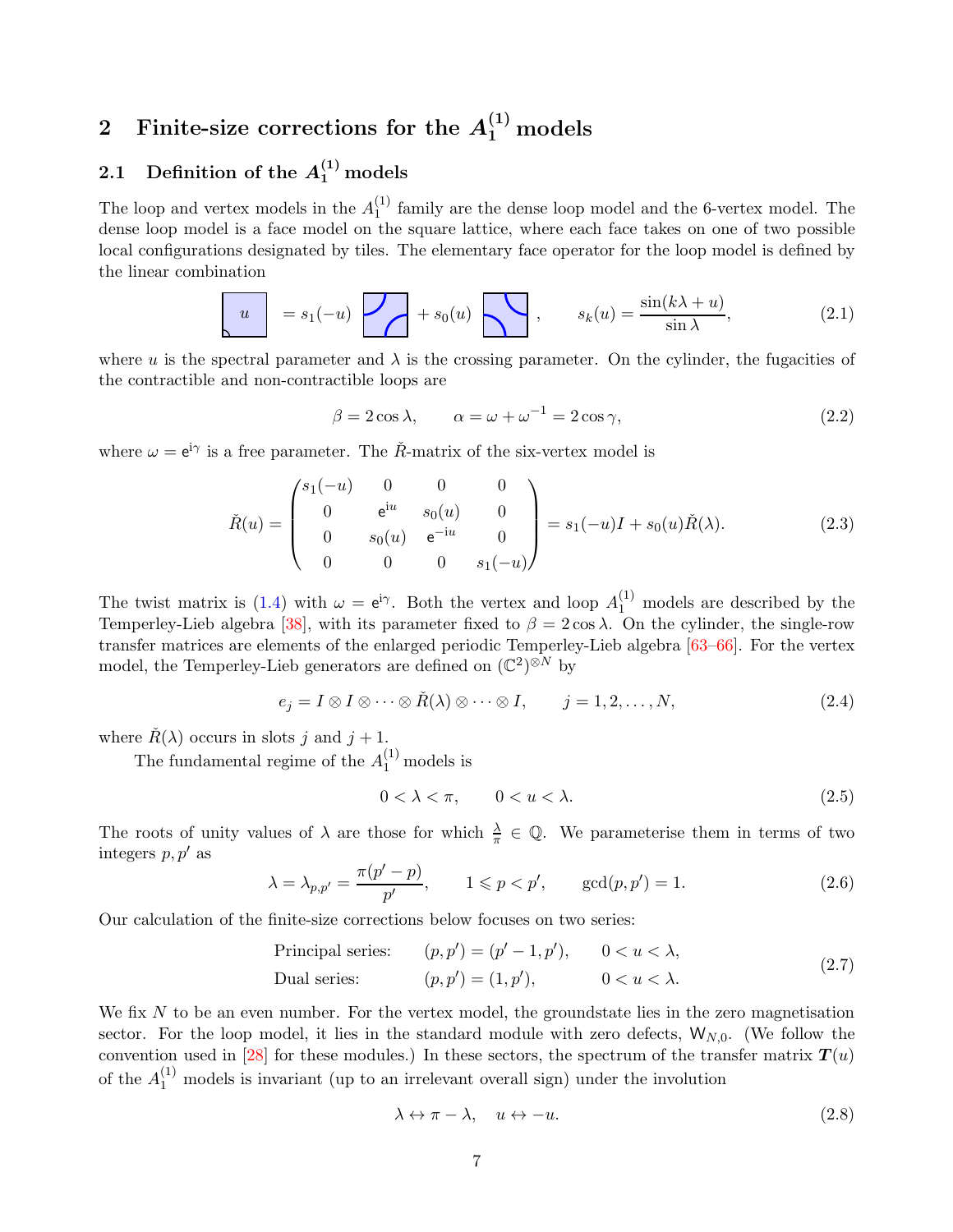The dual series can therefore be alternatively specified by

Dual series:  $) = (p' - 1, p'), \qquad \lambda - \pi < u < 0.$  (2.9)

In this section, we study the groundstate of the transfer matrix for even  $N$ . We focus on values of u in the neighborhood of  $u = \frac{\lambda}{2}$  $\frac{\lambda}{2}$  and restrict to values of the twist parameter  $\omega = e^{i\gamma}$  with  $\gamma$  in the interval  $(0, \frac{\pi}{n^{\prime}})$  $(\frac{\pi}{p'})$ . We will compute the  $\frac{1}{N}$  finite-size correction term for the groundstate eigenvalue  $T(u)$ to confirm the conformal prediction [\(1.3\)](#page-3-1) with

<span id="page-7-2"></span>
$$
c - 24\Delta = \begin{cases} 1 - \frac{6\gamma^2 p'}{\pi^2 (p' - 1)}, & \text{Principal series,} \\ 1 - \frac{6\gamma^2 p'}{\pi^2}, & \text{Dual series,} \end{cases} \qquad \vartheta(u) = \frac{\pi u}{\lambda}.
$$
 (2.10)

#### <span id="page-7-0"></span>2.2 Functional relations

The fused transfer matrices  $T^n(u)$  for the  $A_1^{(1)}$  models are defined recursively [\[27,](#page-77-7) [28\]](#page-77-3) from the fusion hierarchy relations, as functions of the fundamental transfer matrix  $T^1(u) = T(u)$ . The T-system equations are

$$
T_0^n T_1^n = f_{-1} f_n I + T_0^{n+1} T_1^{n-1}, \qquad n \geqslant 0,
$$
\n(2.11)

where we use the notations

$$
\boldsymbol{T}^{1}(u) = \boldsymbol{T}(u), \qquad \boldsymbol{T}_{k}^{n} = \boldsymbol{T}^{n}(u + k\lambda), \qquad \boldsymbol{T}_{k}^{0} = f_{k-1}\boldsymbol{I}, \qquad \boldsymbol{T}_{k}^{-1} = \boldsymbol{0}, \qquad f_{k} = \left(\frac{\sin(k\lambda + u)}{\sin\lambda}\right)^{N}.
$$
\n(2.12)

For  $\lambda = \lambda_{p,p'}$ , the infinite Y-system closes into a finite system involving  $p' - 1$  functions:

$$
\boldsymbol{t}_0^n = \frac{\boldsymbol{T}_0^{n+1} \boldsymbol{T}_1^{n-1}}{f_{-1} f_n}, \qquad \boldsymbol{x}_0 = (-1)^{Np/2} \frac{\boldsymbol{T}_1^{p'-2}}{f_{-1}}, \tag{2.13}
$$

where  $n = 1, \ldots, p' - 2$ . The Y-system equations are

$$
t_0^n t_1^n = (I + t_1^{n-1})(I + t_0^{n+1}), \qquad n = 1, \dots, p'-3,
$$
\n(2.14a)

$$
\boldsymbol{t}_{0}^{p'-2}\boldsymbol{t}_{1}^{p'-2} = (\boldsymbol{I} + \boldsymbol{t}_{1}^{p'-3})(\boldsymbol{I} + e^{i\boldsymbol{\Lambda}}\boldsymbol{x}_{0})(\boldsymbol{I} + e^{-i\boldsymbol{\Lambda}}\boldsymbol{x}_{0}),
$$
\n(2.14b)

$$
x_0 x_1 = (I + t_1^{p'-2}). \tag{2.14c}
$$

In the loop model, the operator  $e^{i\mathbf{\Lambda}}$  is diagonal on the standard module  $\mathsf{W}_{N,0},$  with its unique eigenvalue given by  $\omega^{p'}$ . Likewise in the vertex model, in the zero-magnetisation sector, the matrix  $e^{i\mathbf{\Lambda}}$  is diagonal with the unique eigenvalue  $\omega^{p'}$ .

#### <span id="page-7-1"></span>2.3 The principal series

In this subsection, we fix  $p = p' - 1$  with  $p' \in \mathbb{N}_{\geqslant 2}$ , so that  $\lambda = \frac{\pi}{p'}$  $\frac{\pi}{p'}$ . We compute the  $\frac{1}{N}$  term in [\(1.3\)](#page-3-1) explicitly, for N even,  $\gamma \in (0, \frac{\pi}{p'}$  $\frac{\pi}{p'}$ ) and u in the neighborhood of  $\frac{\lambda}{2}$ .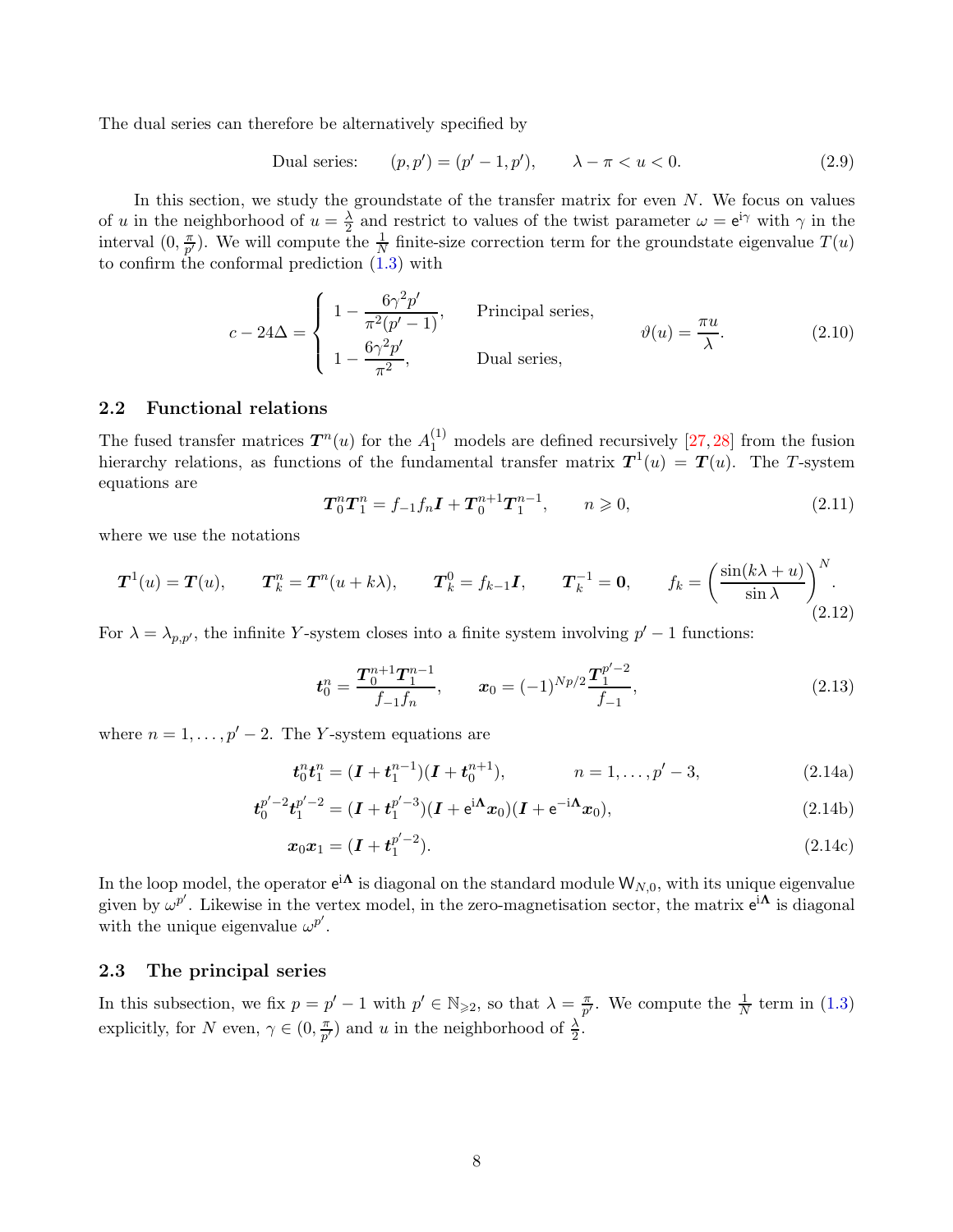

<span id="page-8-1"></span>Figure 1: The patterns of zeros for the groundstate of  $T(u)$  for  $N = 6$ ,  $(p, p') = (4, 5)$  and  $\omega = 1$ , in the complex *u*-plane. The horizontal axis is divided in units of  $\lambda = \frac{\pi}{5}$ . Each zero of  $T^4(u)$  is doubly degenerate. This degeneracy is lifted for  $\omega \neq 1$ , with the zeros remaining on the same vertical lines for  $\omega$  on the unit circle.

#### <span id="page-8-0"></span>2.3.1 Analyticity properties and symmetric Y -system

Our computer implementation of the transfer matrices reveals a number of properties for the groundstate for  $\lambda = \frac{\pi}{n'}$  $\frac{\pi}{p'}$ . In the complex *u*-plane, the zeros of  $T^1(u)$  for the groundstate approximately lie on the vertical lines  $\text{Re}(u) = -\frac{\lambda}{2}$  $\frac{\lambda}{2}, \frac{3\lambda}{2}$  $\frac{3\lambda}{2}$ . Because of the periodicity property  $T^1(u + \pi) = T^1(u)$ , these patterns are repeated in each vertical strip of width  $\pi$ . Likewise, the zeros of  $T^2(u)$  lie on the vertical lines  $\text{Re}(u) = -\frac{3\lambda}{2}, \frac{3\lambda}{2}$  $\frac{3\lambda}{2}$ . More generally, for  $T^n(u)$ , the zeros lie on two vertical lines:  $\text{Re}(u) = (\frac{1}{2} - n)\lambda, \frac{3\lambda}{2}$ . The center of the analyticity strip is therefore situated at  $\text{Re}(u) = (2 - n)\frac{\lambda}{2}$  $\frac{\lambda}{2}$ . This holds for  $n = 1, ..., p' - 1$ . To illustrate, the patterns of zeros for  $N = 6, (p, p') = (4, 5)$  and  $\omega = 1$ are given in Figure [1.](#page-8-1)

With this information, we deduce the positions of the zeros and poles of the functions  $t^n(u)$ ,  $1+t^n(u)$ ,  $x(u)$  and  $(1+\omega^{p'}x_0)(1+\omega^{-p'}x_0)$ . This is achieved using the relations

<span id="page-8-2"></span>
$$
t_0^n = \frac{T_0^{n+1} T_1^{n-1}}{f_{-1} f_n}, \qquad 1 + t_0^n = \frac{T_0^n T_1^n}{f_{-1} f_n}, \qquad 1 + t_0^{p'-1} = (1 + \omega^{p'} x_0)(1 + \omega^{-p'} x_0). \tag{2.15}
$$

In particular, we note that  $t^1(u)$  has a zero of order N at  $u = 0$  and poles at  $u = -\lambda, \lambda$ , also of order N. The functions  $t^n(u)$  with  $n > 1$  have poles of order N at  $u = \lambda$  and  $u = -n\lambda$ , but no zeros of order N. Finally,  $x(u)$  has a pole of order N at  $u = \lambda$ . The same deductions are repeated for  $1 + t<sup>n</sup>(u)$  and  $(1+\omega^{p'}x(u))(1+\omega^{-p'}x(u))$ . The calculation of the finite-size correction of this subsection uses certain assumptions for the analyticity strips of these functions. These are given in Table [1.](#page-9-1) Crucially, these analyticity strips are free of zeros and poles, except for the order-N zero of  $t^1(u)$ .

The properties of these analyticity strips lead us to define new Y -functions where the parameterisation of the arguments is different. This is done in such a way that, for the new functions,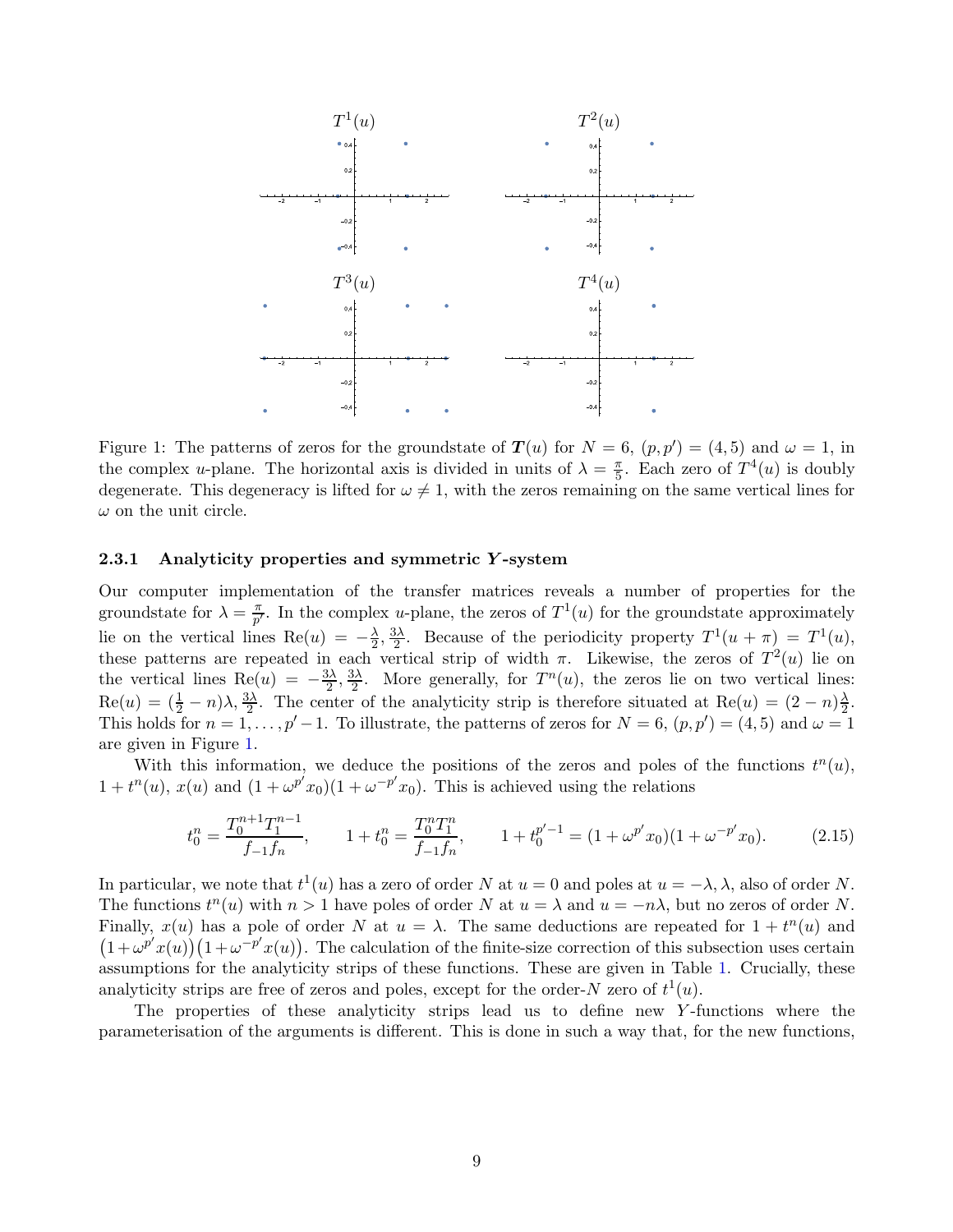|                                           | width is larger than centered at |                                                                                                                |
|-------------------------------------------|----------------------------------|----------------------------------------------------------------------------------------------------------------|
| $t^n(u)$                                  |                                  |                                                                                                                |
| $1+t^n(u)$                                |                                  |                                                                                                                |
| x(u)                                      |                                  |                                                                                                                |
| $(1+\omega^{p'}x(u))(1+\omega^{-p'}x(u))$ |                                  | $(1-n)\frac{\lambda}{2}$<br>$(1-n)\frac{\lambda}{2}$<br>$(2-p')\frac{\lambda}{2}$<br>$(2-p')\frac{\lambda}{2}$ |

<span id="page-9-1"></span>Table 1: The analyticity strips for the various functions.

the central line of the strip coincides with the real axis:

$$
t^{n}(u) = \mathfrak{a}^{n}\left(-\frac{\mathrm{i}\pi}{\lambda}\left(u + \frac{(n-1)\lambda}{2}\right)\right), \qquad \mathfrak{A}^{n}(z) = 1 + \mathfrak{a}^{n}(z), \qquad n = 1, \ldots, p'-2, \tag{2.16a}
$$

$$
x(u) = \mathfrak{a}^{p'-1} \Big( -\frac{\mathrm{i}\pi}{\lambda} \big( u + \frac{(p'-2)\lambda}{2} \big) \Big), \qquad \mathfrak{A}^{p'-1}(z) = \big( 1 + \omega^{p'} \mathfrak{a}^{p'-1}(z) \big) \big( 1 + \omega^{-p'} \mathfrak{a}^{p'-1}(z) \big). \tag{2.16b}
$$

With these new parameterisations, the  $Y$ -system takes a symmetric form:

$$
\mathfrak{a}^{n}(z - \frac{\mathrm{i}\pi}{2})\mathfrak{a}^{n}(z + \frac{\mathrm{i}\pi}{2}) = \mathfrak{A}^{n-1}(z)\mathfrak{A}^{n+1}(z), \qquad n = 1, \dots, p'-1,
$$
\n(2.17)

where we use the convention  $\mathfrak{A}^0(z) = \mathfrak{A}^{p'}(z) = 1$ . The D-type Y-system has thus been rewritten as a Y -system of A-type.

In terms of the variable z, the analyticity strips are horizontal and centered on the real line. For  $\mathfrak{a}^n(z)$ , these strips have a width larger than i $\pi$ . Our computer implementation also reveals that, in the z-plane, the zeros of all the eigenvalues are symmetrically distributed between the upper and lower half-planes, implying that the eigenvalues are real for  $z \in \mathbb{R}$ . The patterns of zeros are also identical in the left and right half-planes. This implies that

$$
\mathfrak{a}^n(z + i\xi) = \mathfrak{a}^n(z - i\xi) = \mathfrak{a}^n(-z + i\xi), \qquad z, \xi \in \mathbb{R}.
$$
 (2.18)

<span id="page-9-0"></span>This is not true in general, for other eigenstates of the transfer matrix.

## 2.3.2 Bulk and finite contributions

The eigenvalue of the elementary transfer matrix is related to the first Y-system function by

$$
T_0^1 T_1^1 = f_{-1} f_1 (1 + t_0^1). \tag{2.19}
$$

The eigenvalue  $T(u) = T<sup>1</sup>(u)$  is written as the product of its bulk and finite contributions:

$$
T(u) = \kappa(u)^N T_f(u). \tag{2.20}
$$

These satisfy the functional equations

<span id="page-9-2"></span>
$$
\kappa(u)\kappa(u+\lambda) = \frac{\sin(\lambda+u)\sin(\lambda-u)}{\sin^2\lambda}, \qquad T_f(u)T_f(u+\lambda) = 1 + t^1(u). \tag{2.21}
$$

The solution for the bulk contribution is known [\[44\]](#page-78-4):

$$
\log \kappa(u) = \int_{-\infty}^{\infty} \frac{dt}{t} \frac{\cosh(\pi - 2\lambda)t \sinh ut \sinh(\lambda - u)t}{\sinh \pi t \cosh \lambda t}, \qquad 0 < u < \lambda < \pi. \tag{2.22}
$$

For the finite term, we define

$$
T_{\rm f}(u) = \mathfrak{b}\left(-\frac{\mathrm{i}\pi}{\lambda}(u - \frac{\lambda}{2})\right),\tag{2.23}
$$

and rewrite the second relation in  $(2.21)$  as

<span id="page-9-3"></span>
$$
\mathfrak{b}(z - \frac{\mathrm{i}\pi}{2})\mathfrak{b}(z + \frac{\mathrm{i}\pi}{2}) = \mathfrak{A}^1(z). \tag{2.24}
$$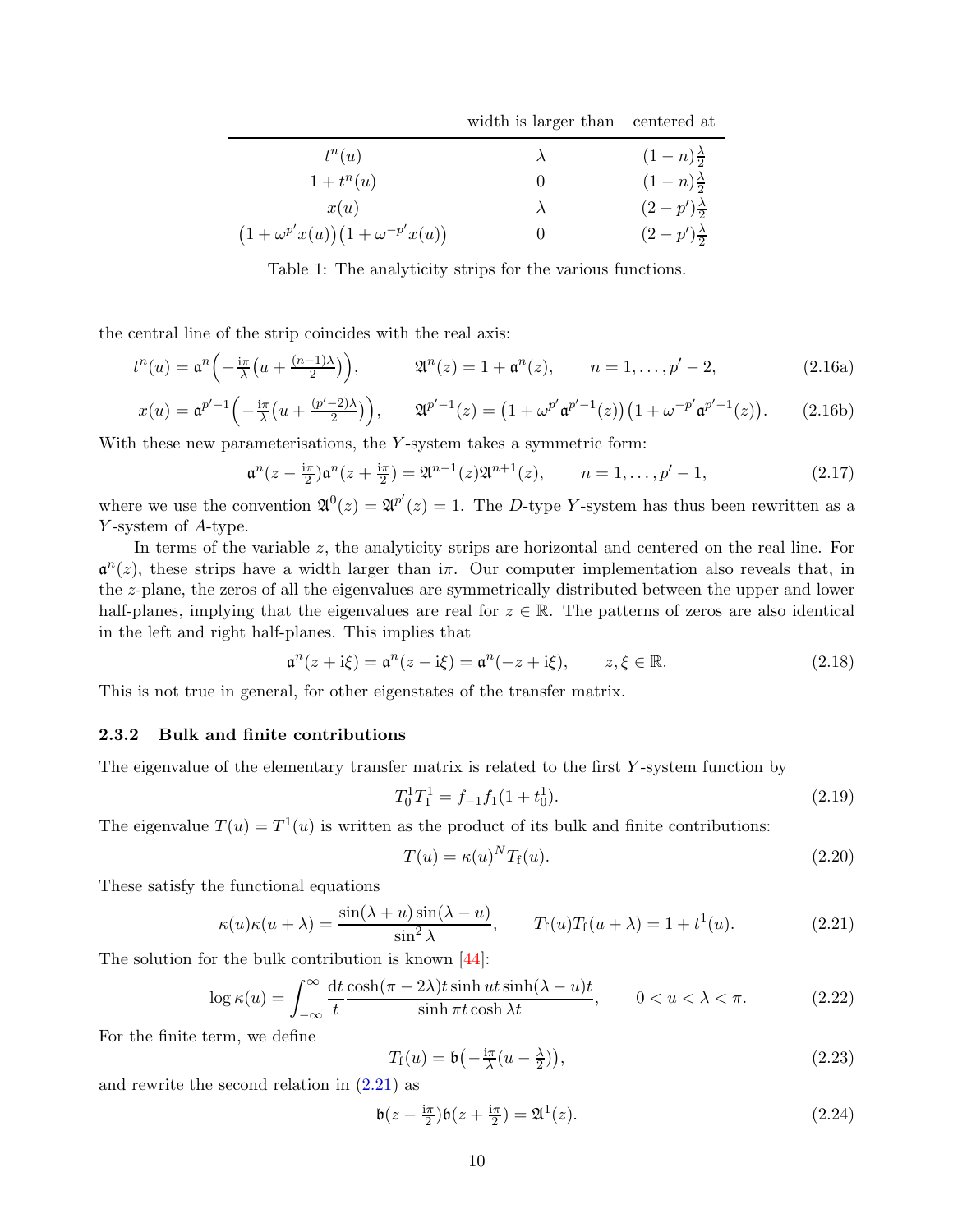# <span id="page-10-0"></span>2.3.3 Non-linear integral equations

The order-N zero of  $t^1(u)$  lies inside its analyticity strip, whereas its order-N poles lie outside of this strip. The corresponding zero of  $\mathfrak{a}^1(z)$  lies at  $z = 0$ . We then define the functions  $\ell^n(z)$  as

<span id="page-10-3"></span>
$$
\ell^{1}(z) = \frac{\mathfrak{a}^{1}(z)}{\eta(z)^{N}}, \qquad \ell^{n}(z) = \mathfrak{a}^{n}(z), \qquad n = 2, \dots, p' - 1,
$$
\n(2.25)

where

$$
\eta(z) = \tanh(\frac{z}{2}), \qquad \eta(z - \frac{i\pi}{2})\eta(z + \frac{i\pi}{2}) = 1.
$$
 (2.26)

As a result, we have

<span id="page-10-1"></span>
$$
\ell^{n}(z - \frac{\mathrm{i}\pi}{2})\ell^{n}(z + \frac{\mathrm{i}\pi}{2}) = \mathfrak{A}^{n+1}(z)\mathfrak{A}^{n-1}(z), \qquad n = 1, \dots, p'-1. \tag{2.27}
$$

The functions  $\ell^n(z)$  are analytic and non-zero inside their respective analyticity strips. As discussed in Section [2.3.5,](#page-11-1) for generic values of  $\omega$ , their asymptotic values for  $z \to \pm \infty$  are finite and nonzero. This allows us to define the Fourier transform of their logarithmic derivative:

<span id="page-10-5"></span>
$$
L^{n}(k) = \frac{1}{2\pi} \int_{-\infty}^{\infty} dz \, \mathrm{e}^{-\mathrm{i}kz} \big( \log \ell^{n}(z) \big)', \qquad A^{n}(k) = \frac{1}{2\pi} \int_{-\infty}^{\infty} dz \, \mathrm{e}^{-\mathrm{i}kz} \big( \log \mathfrak{A}^{n}(z) \big)'.
$$
 (2.28)

The non-linear integral equations are obtained by first taking the Fourier transform of the logarithmic derivative of [\(2.27\)](#page-10-1) yielding

$$
L^{n}(k) = \frac{1}{2\cosh(\frac{\pi k}{2})} \left( A^{n-1}(k) + A^{n+1}(k) \right), \qquad n = 1, \dots, p'-1,
$$
\n(2.29)

where we use the conventions  $A^0(k) = A^{p'}(k) = 0$ . Applying the inverse transform, we find

<span id="page-10-2"></span>
$$
(\log \ell^{n}(z))' = K * (\log \mathfrak{A}^{n-1})' + K * (\log \mathfrak{A}^{n+1})', \qquad n = 1, ..., p' - 1,
$$
 (2.30)

where the convolution of two functions is

<span id="page-10-6"></span>
$$
(f * g)(z) = \int_{-\infty}^{\infty} dy f(z - y)g(y) = \int_{-\infty}^{\infty} dy f(y)g(z - y).
$$
 (2.31)

The kernel is given by

$$
K(z) = \frac{1}{2\pi} \int_{-\infty}^{\infty} dk \, \frac{e^{ikz}}{2\cosh\frac{\pi k}{2}} = \frac{1}{2\pi \cosh z}.
$$
 (2.32)

Integrating  $(2.30)$  over z removes the derivatives and introduces overall additive constants. Using  $(2.25)$ , we obtain the non-linear integral equations for  $\mathfrak{a}^n(z)$ :

<span id="page-10-4"></span>
$$
\log \mathfrak{a}^n(z) - \phi_n = \mathfrak{f}^n(z) + K * \log \mathfrak{A}^{n-1} + K * \log \mathfrak{A}^{n+1}, \qquad n = 1, \dots, p'-1,
$$
 (2.33)

where  $\phi_1, \ldots, \phi_{p'-1}$  are the integration constants and the driving terms are

$$
f^{n}(z) = \begin{cases} N \log \eta(z) & n = 1, \\ 0 & n = 2, ..., p' - 1. \end{cases}
$$
 (2.34)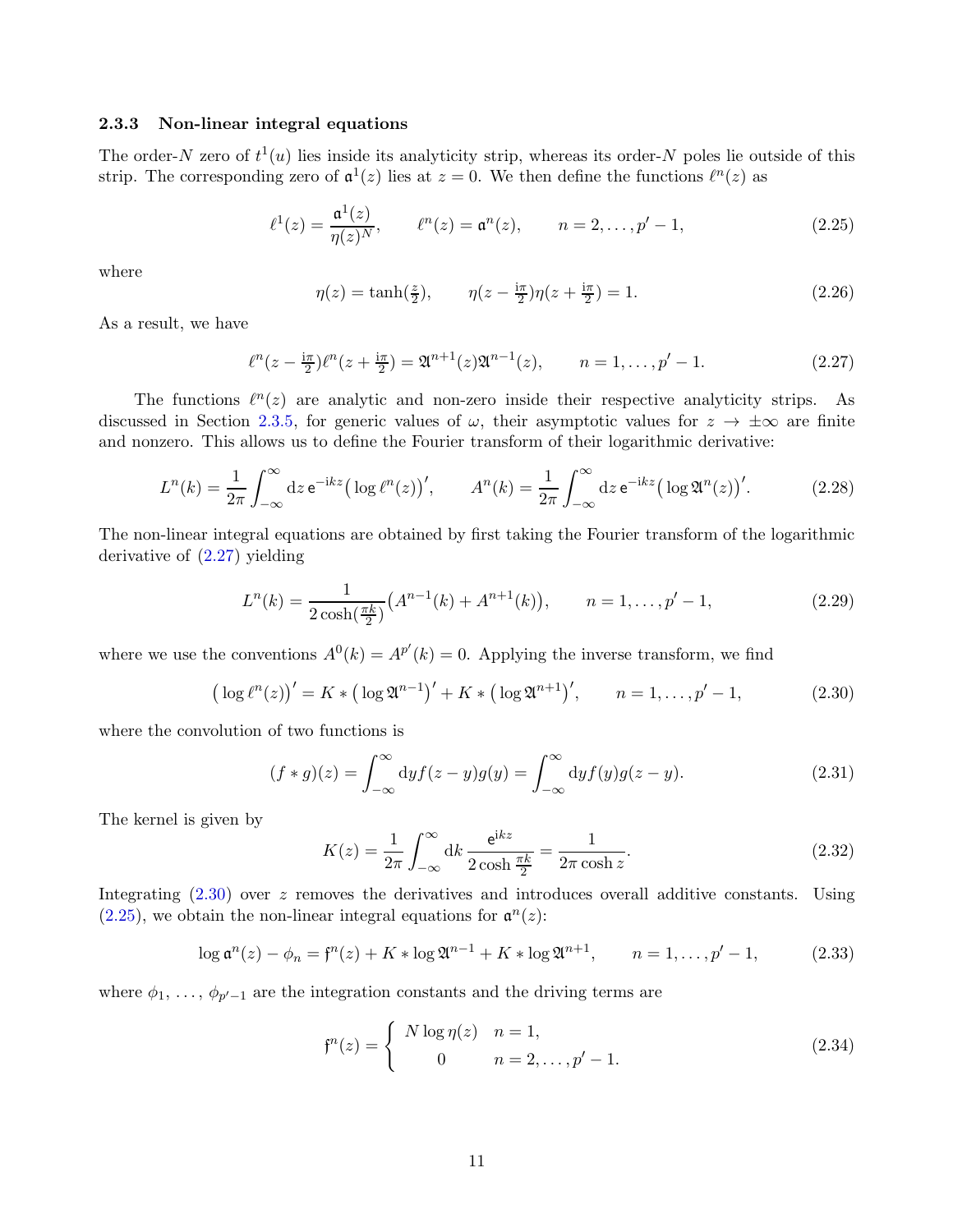#### <span id="page-11-0"></span>2.3.4 Scaling functions and scaling non-linear integral equations

In [\(2.33\)](#page-10-4), the dependence on N appears only in the driving term  $N \log \eta(z)$ . For z of order  $\pm \log N$ with  $N$  large, this function converges to an exponential:

$$
\lim_{N \to \infty} N \log \eta \left( \pm (z + \log N) \right) = -2 e^{-z},\tag{2.35}
$$

where we recall that N is assumed to be even. To compute the finite-size correction at order  $\frac{1}{N}$ , we assume that the Y -system functions appearing in [\(2.33\)](#page-10-4) are well-defined in this limit. The patterns of zeros are all symmetric with respect to the imaginary z-axis, so the scaling functions behave identically in the left and right half-planes:

$$
\mathsf{a}^n(z) = \lim_{N \to \infty} \mathsf{a}^n(\pm(z + \log N)), \qquad \mathsf{A}^n(z) = \lim_{N \to \infty} \mathfrak{A}^n(\pm(z + \log N)). \tag{2.36}
$$

These satisfy the following integral equations:

<span id="page-11-2"></span>
$$
\log \mathsf{a}^n(z) - \phi_n = \mathsf{f}^n(z) + K * \log \mathsf{A}^{n-1} + K * \log \mathsf{A}^{n+1}, \qquad n = 1, \dots, p' - 1,\tag{2.37}
$$

where

$$
f^{n}(z) = \begin{cases} -2e^{-z}, & n = 1, \\ 0, & n = 2, \dots, p'-1. \end{cases}
$$
 (2.38)

#### <span id="page-11-1"></span>2.3.5 Braid and bulk behavior

The scaling functions have finite asymptotics for  $z \to \pm \infty$ . For  $z \to \infty$ , these are obtained from the braid limits of the transfer matrix eigenvalues:

<span id="page-11-3"></span>
$$
a_{\infty}^{n} = \frac{(\omega^{n} - \omega^{-n})(\omega^{n+2} - \omega^{-n-2})}{(\omega - \omega^{-1})^{2}}, \qquad a_{\infty}^{p'-1} = \frac{\omega^{p'-1} - \omega^{-(p'-1)}}{\omega - \omega^{-1}},
$$
(2.39)

where  $n = 1, \ldots, p' - 2$ . These values satisfy the following Y-system:

$$
(\mathsf{a}_{\infty}^n)^2 = (1 + \mathsf{a}_{\infty}^{n-1})(1 + \mathsf{a}_{\infty}^{n+1}), \qquad n = 1, \dots, p' - 3,
$$
 (2.40a)

$$
(\mathsf{a}_{\infty}^{p'-2})^2 = (1 + \mathsf{a}_{\infty}^{p'-3})(1 + \omega^{p'} \mathsf{a}_{\infty}^{p'-1})(1 + \omega^{-p'} \mathsf{a}_{\infty}^{p'-1}),\tag{2.40b}
$$

$$
(\mathsf{a}_{\infty}^{p'-1})^2 = (1 + \mathsf{a}_{\infty}^{p'-2}).\tag{2.40c}
$$

These asymptotic values allow us to compute the constants  $\phi_1, \ldots, \phi_{p'-1}$ , by studying the  $z \to \infty$ asymptotics of [\(2.37\)](#page-11-2). On the interval  $\gamma \in (0, \frac{\pi}{p'}$  $(\frac{\pi}{p'})$ , all the functions in [\(2.39\)](#page-11-3) are positive and finite. We use

<span id="page-11-5"></span><span id="page-11-4"></span>
$$
\lim_{z \to \infty} K * \mathsf{X} = \mathsf{X}_{\infty} \int_{-\infty}^{\infty} \mathrm{d}y \, K(y) = \frac{1}{2} \mathsf{X}_{\infty} \tag{2.41a}
$$

and find that the constants are all zero:

 $\phi_n = 0, \quad n = 1, \dots, p' - 1, \quad \text{for } \gamma \in (0, \frac{\pi}{p'}$ p  $(2.42)$ 

For the bulk behavior at  $z \to -\infty$ , we recall that the function  $\mathfrak{a}^1(z)$  has a zero of order N near the origin, so that  $a_{-\infty}^1 = 0$ . The bulk asymptotic values  $a_{-\infty}^n$  satisfy the following Y-system equations:

$$
(\mathsf{a}_{-\infty}^n)^2 = (1 + \mathsf{a}_{-\infty}^{n-1})(1 + \mathsf{a}_{-\infty}^{n+1}), \qquad n = 2, \dots, p' - 3,
$$
 (2.43a)

$$
(\mathsf{a}_{-\infty}^{p'-2})^2 = (1 + \mathsf{a}_{-\infty}^{p'-3})(1 + \omega^{p'} \mathsf{a}_{-\infty}^{p'-1})(1 + \omega^{-p'} \mathsf{a}_{-\infty}^{p'-1}),\tag{2.43b}
$$

$$
(\mathsf{a}_{-\infty}^{p'-1})^2 = (1 + \mathsf{a}_{-\infty}^{p'-2}).\tag{2.43c}
$$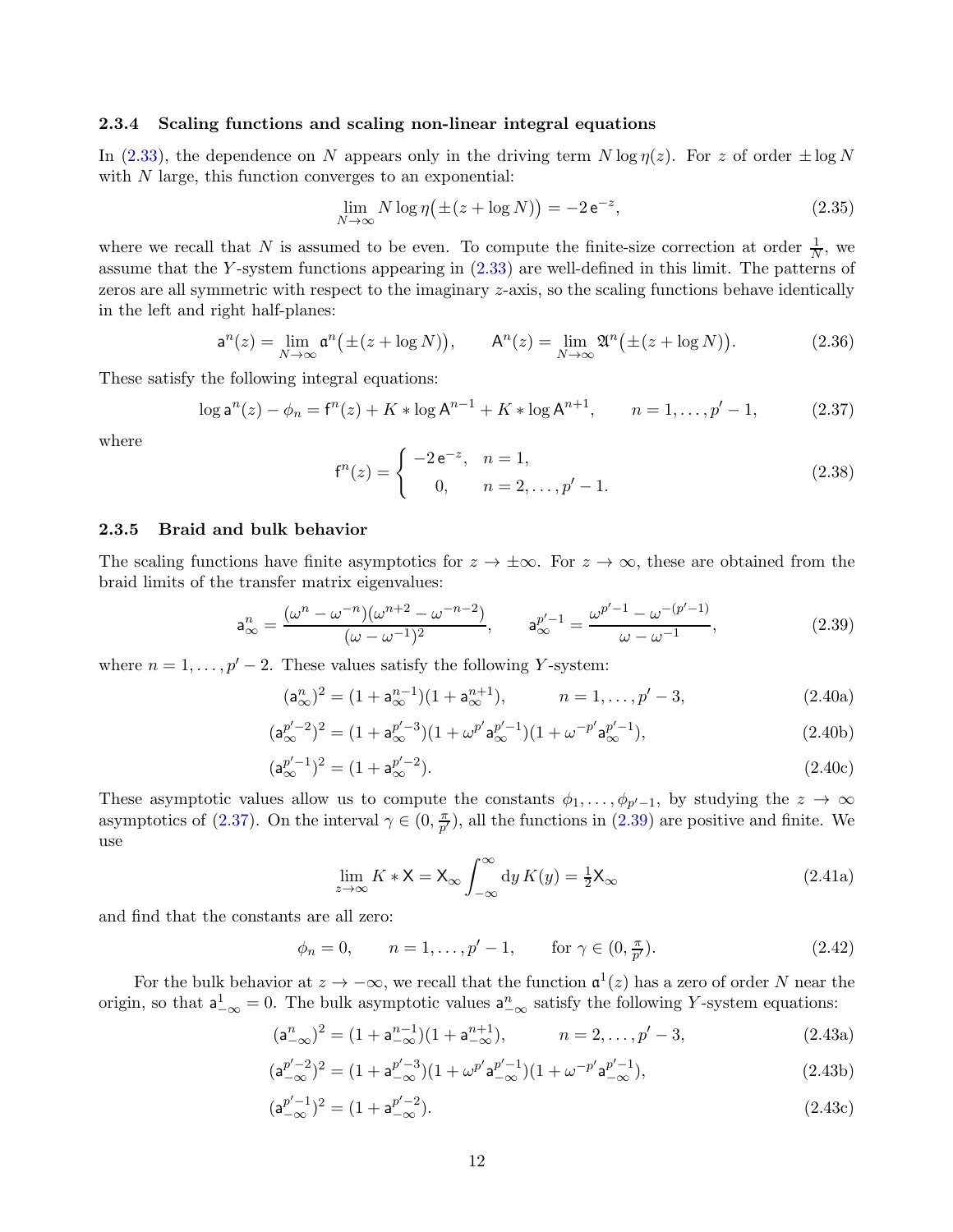This system has more than one solution, and we wish to retain the unique one that has all positive values in the range  $\gamma \in (0, \frac{\pi}{p'}$  $\frac{\pi}{p'}$ ). To obtain the solution, we note that the system  $(2.43)$  is obtained from [\(2.40\)](#page-11-5) by simultaneously shifting the indices by one unit, changing p' for  $p' - 1$  and changing  $\omega$  for  $\omega^{p'/(p'-1)}$ . The resulting solution is

$$
\mathsf{a}_{-\infty}^{n} = \frac{(\bar{\omega}^{n-1} - \bar{\omega}^{-(n-1)})(\bar{\omega}^{n+1} - \bar{\omega}^{-(n+1)})}{(\bar{\omega} - \bar{\omega}^{-1})^{2}}, \qquad \mathsf{a}_{-\infty}^{p'-1} = \frac{\bar{\omega}^{p'-2} - \bar{\omega}^{-(p'-2)}}{\bar{\omega} - \bar{\omega}^{-1}}, \qquad \bar{\omega} = \omega^{p'/(p'-1)}.
$$
 (2.44)

# <span id="page-12-0"></span>2.3.6 Finite-size correction and the dilogarithm technique

Applying the Fourier transform and subsequently the inverse transform of the logarithmic derivative to  $(2.24)$ , we find

$$
\log \mathfrak{b}(z) - \phi_0 = K * \log \mathfrak{A}^1 = \int_{-\infty}^{\infty} \mathrm{d}y \, K(y - z) \log \mathfrak{A}^1(y) \tag{2.45}
$$

where  $\phi_0$  is an integration constant. We express this in terms of integrals involving the scaling function  $\mathsf{A}^1(y)$ :

$$
\log \mathfrak{b}(z) - \phi_0 = \int_{-\log N}^{\infty} dy \Big( K(y + \log N - z) \log \mathfrak{A}^1(y + \log N) + K(-y - \log N - z) \log \mathfrak{A}^1(-y - \log N) \Big)
$$
  

$$
\simeq \frac{1}{\pi N} (e^z + e^{-z}) \int_{-\infty}^{\infty} dy e^{-y} \log A^1(y), \tag{2.46}
$$

where we used

<span id="page-12-1"></span>
$$
K(z + \log N) \simeq \frac{e^{-z}}{\pi N}.
$$
\n(2.47)

Here,  $\simeq$  indicates that higher-order terms in  $\frac{1}{N}$  have been omitted.

To apply the dilogarithm technique, we define the integral

$$
\mathcal{J} = \int_{-\infty}^{\infty} dy \left[ \sum_{n=1}^{p'-1} (\log \mathsf{a}^n)' \log \mathsf{A}^n - \log \mathsf{a}^n (\log \mathsf{A}^n)' \right],\tag{2.48}
$$

where the dependence of the functions on the argument  $y$  is dropped for ease of notation. This integral is evaluated in two ways. The first consists of replacing  $\log a^n$  and its derivative by its expression  $(2.37)$ . Many terms cancel out because of the symmetry property  $K(-z) = K(z)$  of the kernel. The only surviving contributions come from the driving terms, and the result reads

$$
\mathcal{J} = 4 \int_{-\infty}^{\infty} dy \, \mathrm{e}^{-y} \log \mathrm{A}^1(y). \tag{2.49}
$$

Up to an overall prefactor, this is precisely the integral that we wish to compute in [\(2.46\)](#page-12-1). The second way of computing the integral is to apply the derivatives explicitly, which yields

$$
\mathcal{J} = \int_{-\infty}^{\infty} dy \left[ \sum_{n=1}^{p'-2} \frac{da^n}{dy} \left( \frac{\log A^n}{a^n} - \frac{\log a^n}{A^n} \right) + \frac{da^{p'-1}}{dy} \left( \frac{\log A^{p'-1}}{a^{p'-1}} - \frac{dA^{p'-1}}{da^{p'-1}} \frac{\log a^{p'-1}}{A^{p'-1}} \right) \right].
$$
 (2.50)

Dividing the integral into two parts and changing the integration variables from  $y$  to  $a^n$ , we find

$$
\mathcal{J} = \sum_{n=1}^{p'-2} \int_{\mathbf{a}_{-\infty}^n}^{\mathbf{a}_{\infty}^n} d\mathbf{a}^n \left( \frac{\log \mathbf{A}^n}{\mathbf{a}^n} - \frac{\log \mathbf{a}^n}{\mathbf{A}^n} \right) + \int_{\mathbf{a}_{-\infty}^{p'-1}}^{\mathbf{a}_{\infty}^{p'-1}} d\mathbf{a}^{p'-1} \left( \frac{\log \mathbf{A}^{p'-1}}{\mathbf{a}^{p'-1}} - \frac{d\mathbf{A}^{p'-1}}{d\mathbf{a}^{p'-1}} \frac{\log \mathbf{a}^{p'-1}}{\mathbf{A}^{p'-1}} \right) \tag{2.51}
$$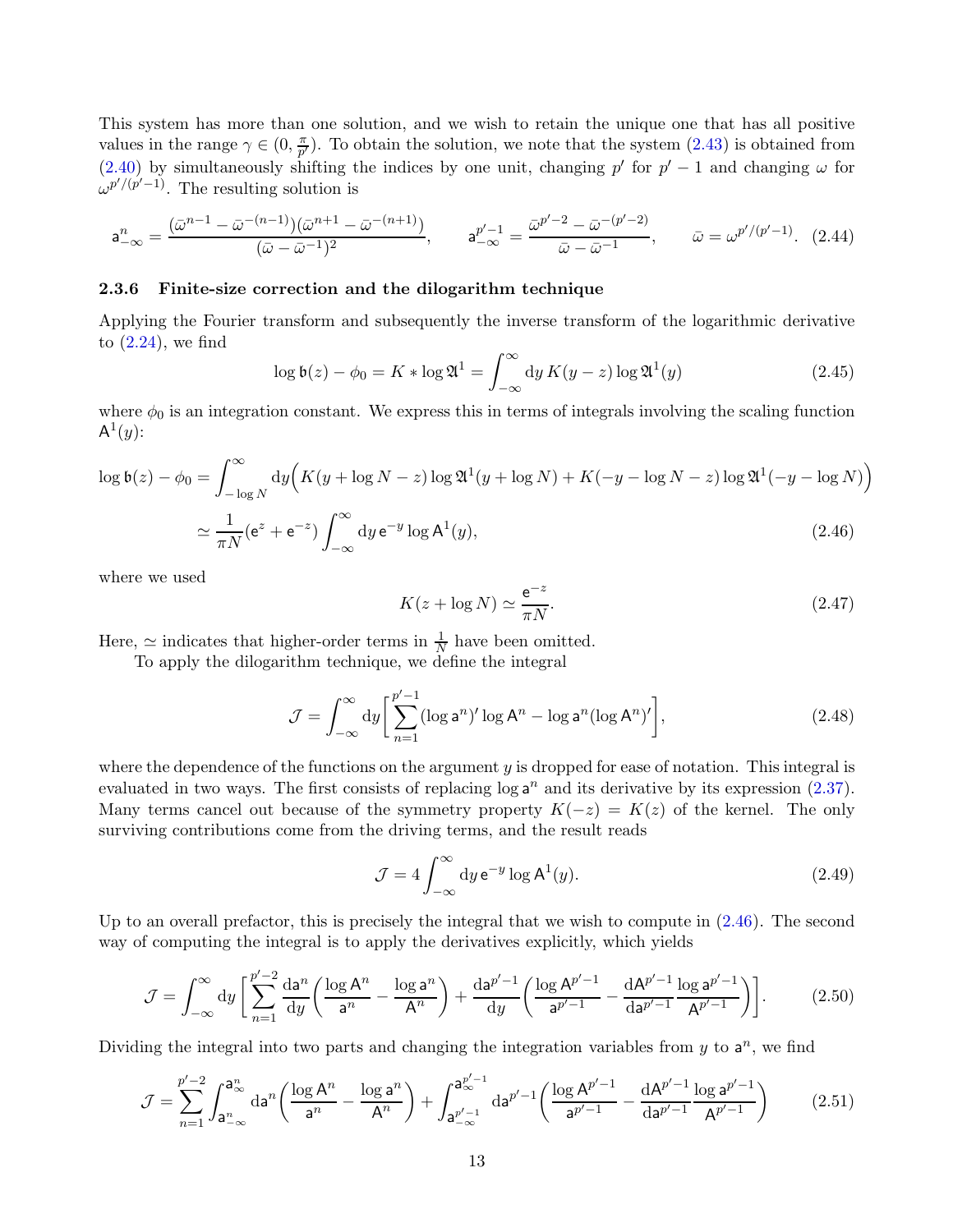where

$$
A^n = 1 + a^n, \qquad n = 1, \dots, p' - 2,
$$
\n(2.52a)

$$
A^{p'-1} = (1 + \omega^{p'} a^{p'-1}) (1 + \omega^{-p'} a^{p'-1}).
$$
\n(2.52b)

The result is therefore a combination of regular integrals. Setting  $\omega = e^{i\gamma}$ , the integral evaluates to

$$
\mathcal{J} = \frac{\pi^2}{3} \left( 1 - \frac{6\gamma^2 p'}{\pi^2 (p' - 1)} \right) = \frac{\pi^2}{3} \left( 1 - \frac{6\gamma^2}{\pi (\pi - \lambda)} \right), \qquad \gamma \in (0, \frac{\pi}{p'}). \tag{2.53}
$$

The proof of this result is given in Appendix [A.2.1.](#page-69-1) The final result is

$$
\log \mathfrak{b}(z) \simeq \frac{\pi \cosh z}{6N} \bigg( 1 - \frac{6\gamma^2 p'}{\pi^2 (p'-1)} \bigg), \qquad \log T_{\rm f}(u) \simeq \frac{\pi \sin \frac{\pi u}{\lambda}}{6N} \bigg( 1 - \frac{6\gamma^2 p'}{\pi^2 (p'-1)} \bigg), \tag{2.54}
$$

where the constant  $\phi_0$  was found to equal zero using  $T_f(u=0) = 1$ . This result is precisely [\(1.3\)](#page-3-1) with  $c - 24\Delta$  and  $\vartheta(u)$  given in [\(2.10\)](#page-7-2).

# <span id="page-13-0"></span>2.4 The dual series

In this subsection, we fix  $p = 1$ , so that  $\lambda = \frac{\pi(p'-1)}{p'}$  $p'$ <sup>-1</sup>, and consider  $p' \in \mathbb{N}_{\geqslant 2}$ . We also define  $\bar{\lambda} = \pi - \lambda =$ π  $\frac{\pi}{p'}$ . We compute the  $\frac{1}{N}$  term in [\(1.3\)](#page-3-1) explicitly, for N even,  $\gamma \in (0, \frac{\pi}{p'}$  $\frac{\pi}{p'}$ ) and u in the neighborhood of  $\frac{\lambda}{2}$ .

#### <span id="page-13-1"></span>2.4.1 Analyticity properties and symmetric Y -system

Our computer implementation of the transfer matrices reveals a number of properties for the groundstate for  $\lambda = \frac{\pi(p'-1)}{p'}$  $\frac{p^{y}-1}{p^{y}}$ . In the complex u-plane, the zeros of  $T^{1}(u)$  for the groundstate approximately lie on the vertical line  $\text{Re}(u) = -\frac{\bar{\lambda}}{2}$  $\frac{\lambda}{2}$ . Because of the periodicity property  $T^1(u + \pi) =$  $T^1(u)$ , these patterns are repeated in each vertical strip of width π. Likewise, the zeros of  $T^2(u)$  lie on the vertical line  $\text{Re}(u) = 0$ . More generally, for  $T^n(u)$ , the zeros lie on the vertical line  $\text{Re}(u) = \frac{(n-2)\bar{\lambda}}{2}$ . This holds for  $n = 1, \ldots, p' - 1$ . We consider analyticity strips for the functions  $T<sup>n</sup>(u)$  that are centered at Re(u) =  $\frac{\lambda}{2} + \frac{(n-1)\overline{\lambda}}{2}$  $\frac{(-1)\lambda}{2}$ . To illustrate, the patterns of zeros for  $N = 6$ ,  $(p, p') = (1, 5)$  and  $\omega = 1$  are given in Figure [2.](#page-14-0)

With this information, we deduce the positions of the zeros and poles of the functions  $t^n(u)$ ,  $1+t^n(u)$ ,  $x(u)$  and  $(1+\omega^{p'}x(u))(1+\omega^{-p'}x(u))$  using the relations [\(2.15\)](#page-8-2). In particular,  $t^1(u)$  has a zero of order N at  $u = 0$ . In the derivation below, this zero will not play any role, as it will sit outside the analyticity strip of  $t^1(u)$ . This function also has poles of order  $N$  at  $u = \overline{\lambda}, (p' - 1)\overline{\lambda}$ . Likewise, the functions  $t^n(u)$  with  $n = 1, \ldots, p' - 2$  have poles of order N at  $u = n\overline{\lambda}$  and  $u = (p' - 1)\overline{\lambda}$ . Finally,  $x(u)$ has a pole of order N at  $u = \lambda \equiv \frac{\lambda}{2} + \frac{(p'-1)\overline{\lambda}}{2}$  $\frac{(-1)}{2}$ , where  $\equiv$  indicates an equality modulo  $\pi$ . The poles of these functions will play a crucial role in the following. To work with functions that remain finite inside their analyticity strips, we make a change of variable and work with the reciprocals of these functions:

$$
\tilde{t}^{n}(u) = t^{n}(u)^{-1}, \qquad \tilde{x}(u) = x(u)^{-1}.
$$
\n(2.55)

Inside their analyticity strips, these functions have order- $N$  zeros instead of order- $N$  poles. The assumptions that we use for the properties of the analyticity strips of these functions are given in Table [2.](#page-15-2) Crucially, except for the order-N zeros of  $\tilde{t}^{p'-2}(u)$  and  $\tilde{x}(u)$ , these analyticity strips are free of zeros and poles.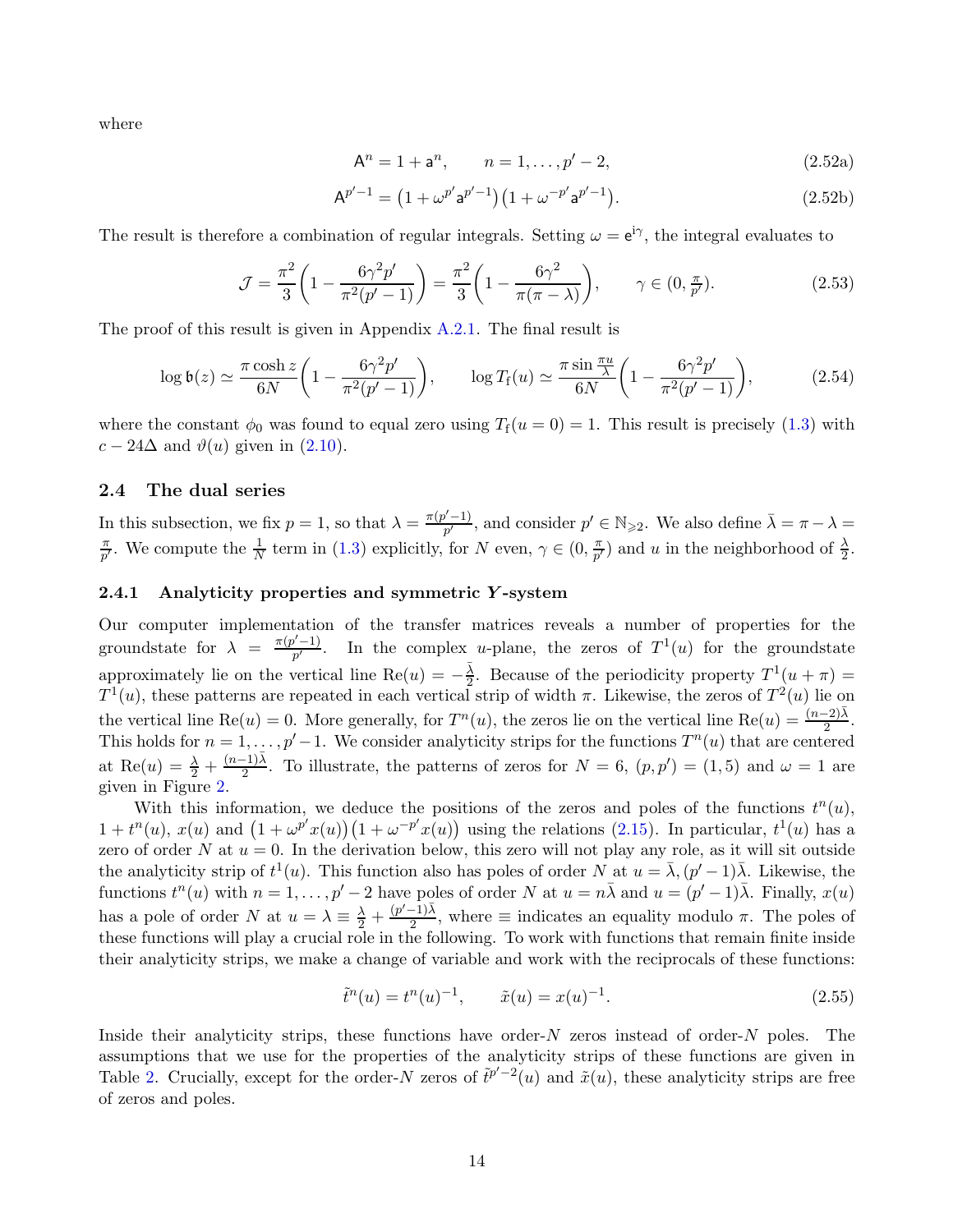

<span id="page-14-0"></span>Figure 2: The patterns of zeros for the groundstate of  $T(u)$  for  $N = 6$ ,  $(p, p') = (1, 5)$  and  $\omega = 1$ , in the complex *u*-plane. The horizontal axis is divided in units of  $\bar{\lambda} = \frac{\pi}{5}$  $\frac{\pi}{5}$ . Each zero of  $T^4(u)$  is doubly degenerate. This degeneracy is lifted for  $\omega \neq 1$ , with the zeros remaining on the same vertical lines for  $\omega$  on the unit circle.

We proceed with a second change of variables that modifies the argument in such a way that the central line of the strip coincides with the real axis:

$$
\tilde{t}^n(u) = \mathfrak{a}^n\left(-\frac{\mathrm{i}\pi}{\bar{\lambda}}\left(u - \frac{\lambda + n\bar{\lambda}}{2}\right)\right), \qquad \mathfrak{A}^n(z) = 1 + \mathfrak{a}^n(z), \qquad n = 1, \dots, p'-2, \qquad (2.56a)
$$

$$
\tilde{x}(u) = \mathfrak{a}^{p'-1} \left( -\frac{i\pi}{\bar{\lambda}} \left( u - \frac{\lambda + (p'-1)\bar{\lambda}}{2} \right) \right), \qquad \mathfrak{A}^{p'-1}(z) = \left( 1 + \omega^{p'} \mathfrak{a}^{p'-1}(z) \right) \left( 1 + \omega^{-p'} \mathfrak{a}^{p'-1}(z) \right). \tag{2.56b}
$$

In terms of these functions, the Y -system reads:

<span id="page-14-1"></span>
$$
\frac{\mathfrak{a}^2(z)}{\mathfrak{a}^1(z-\frac{i\pi}{2})\mathfrak{a}^1(z+\frac{i\pi}{2})} = \mathfrak{A}^2(z),\tag{2.57a}
$$

$$
\frac{\mathfrak{a}^{n-1}(z)\mathfrak{a}^{n+1}(z)}{\mathfrak{a}^n(z-\frac{i\pi}{2})\mathfrak{a}^n(z+\frac{i\pi}{2})} = \mathfrak{A}^{n-1}(z)\mathfrak{A}^{n+1}(z), \qquad n = 2, \dots, p'-3,
$$
\n(2.57b)

$$
\frac{\mathfrak{a}^{p'-3}(z)(\mathfrak{a}^{p'-1}(z))^2}{\mathfrak{a}^{p'-2}(z-\frac{\mathrm{i}\pi}{2})\mathfrak{a}^{p'-2}(z+\frac{\mathrm{i}\pi}{2})} = \mathfrak{A}^{p'-3}(z)\mathfrak{A}^{p'-1}(z),\tag{2.57c}
$$

$$
\frac{\mathfrak{a}^{p'-2}(z)}{\mathfrak{a}^{p'-1}(z-\frac{i\pi}{2})\mathfrak{a}^{p'-1}(z+\frac{i\pi}{2})} = \mathfrak{A}^{p'-2}(z). \tag{2.57d}
$$

The analyticity strips of  $\mathfrak{a}^n(z)$  are horizontal strips centered at the origin and with a width larger than i $\pi$ . The two order-N zeros of  $\mathfrak{a}^n(z)$  sit at  $\pm \frac{i\pi}{2}$  $\frac{\pi}{2}(p'-n-1)$  for  $n=1,\ldots,p'-2$ . For  $\mathfrak{a}^{p'-1}(z)$ , there is a single order- $N$  zero sitting at the origin. Our computer implementation also reveals that, in the z-plane, the zeros of all the eigenvalues are symmetrically distributed between the upper and lower half-planes, implying that these eigenvalues are real for  $z \in \mathbb{R}$ . The patterns of zeros for the groundstate are also identical in the left and right half-planes. This implies that

$$
\mathfrak{a}^n(z + i\xi) = \mathfrak{a}^n(z - i\xi) = \mathfrak{a}^n(-z + i\xi), \qquad z, \xi \in \mathbb{R}.
$$
 (2.58)

This is specific to the groundstate and does not hold for all the other eigenstates of the transfer matrix.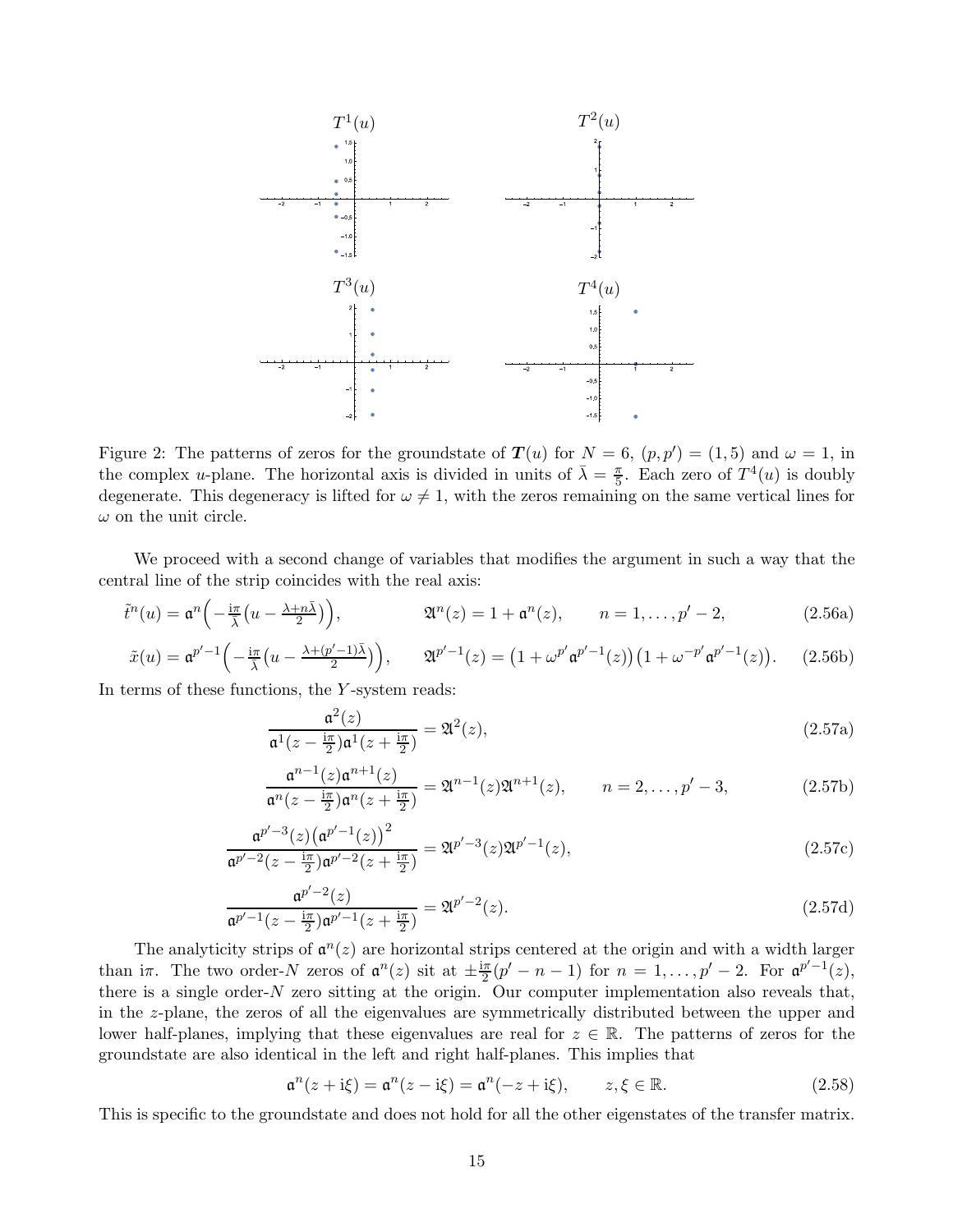|                                                           | width is larger than eentered at |                                         |
|-----------------------------------------------------------|----------------------------------|-----------------------------------------|
| $\tilde{t}^n(u)$                                          |                                  | $\frac{\lambda+n\lambda}{2}$            |
| $1+\tilde{t}^n(u)$                                        |                                  | $\frac{\lambda+n\overline{\lambda}}{2}$ |
| $\tilde{x}(u)$                                            |                                  | $\lambda+(p'-1)\bar{\lambda}$           |
| $(1+\omega^{p'}\tilde{x}(u))(1+\omega^{-p'}\tilde{x}(u))$ |                                  | $\lambda+(p'-1)\overline{\lambda}$      |

<span id="page-15-2"></span>Table 2: The analyticity strips for the various functions.

# <span id="page-15-0"></span>2.4.2 Bulk and finite contributions

The eigenvalues  $T^n(u)$  of the fused transfer matrices are related to the Y-system functions by

$$
\frac{T_0^n T_1^n}{T_0^{n+1} T_1^{n-1}} = 1 + \tilde{t}_0^n, \qquad \frac{T_0^{p'-1} T_1^{p'-1}}{T_2^{p'-2}} = (1 + \omega^{p'} \tilde{x}_0)(1 + \omega^{-p'} \tilde{x}_0). \tag{2.59}
$$

They are written as the product of bulk and finite contributions:

<span id="page-15-3"></span>
$$
T^n(u) = \left(\kappa^n(u)\right)^N T_\mathrm{f}^n(u). \tag{2.60}
$$

The bulk and finite contributions satisfy the functional equations

$$
\frac{\kappa^{n}(u)\kappa^{n}(u-\bar{\lambda})}{\kappa^{n+1}(u)\kappa^{n-1}(u-\bar{\lambda})}=1, \qquad \frac{\kappa^{p'-1}(u)\kappa^{p'-1}(u-\bar{\lambda})}{(\kappa^{p'-2}(u-\bar{\lambda}))^{2}}=1, \qquad (2.61a)
$$

$$
\frac{T_{\rm f}^n(u)T_{\rm f}^n(u-\bar{\lambda})}{T_{\rm f}^{n+1}(u)T_{\rm f}^{n-1}(u-\bar{\lambda})}=1+\tilde{t}^n(u),\qquad \frac{T_{\rm f}^{p'-1}(u)T_{\rm f}^{p'-1}(u-\bar{\lambda})}{\left(T_{\rm f}^{p'-2}(u-\bar{\lambda})\right)^2}=\left(1+\omega^{p'}\tilde{x}(u)\right)\left(1+\omega^{-p'}\tilde{x}(u)\right),\tag{2.61b}
$$

where  $n = 1, \ldots, p' - 2$ . The initial condition is  $\kappa^0(u) = \frac{\sin(\lambda - u)}{\sin \lambda}$  and  $T_f^0(u) = 1$ . For the finite contribution, we define

$$
T_{\rm f}^n(u) = \mathfrak{b}\left(-\frac{\mathrm{i}\pi}{\bar{\lambda}}\left(u - \frac{\lambda + (n-1)\bar{\lambda}}{2}\right)\right) \tag{2.62}
$$

and rewrite the relations in [\(2.61b\)](#page-15-3) in a symmetric way as

<span id="page-15-5"></span>
$$
\frac{\mathfrak{b}^n(z-\frac{i\pi}{2})\mathfrak{b}^n(z+\frac{i\pi}{2})}{\mathfrak{b}^{n-1}(z)\mathfrak{b}^{n+1}(z)} = \mathfrak{A}^n(z), \qquad \frac{\mathfrak{b}^{p'-1}(z-\frac{i\pi}{2})\mathfrak{b}^{p'-1}(z+\frac{i\pi}{2})}{(\mathfrak{b}^{p'-2}(z))^2} = \mathfrak{A}^{p'-1}(z), \tag{2.63}
$$

where  $n = 1, ..., p' - 2$ .

# <span id="page-15-1"></span>2.4.3 Non-linear integral equations

The Y-system functions  $\mathfrak{a}^n(z)$  have order-N zeros on the imaginary axis. We define new functions  $\ell^n(z)$  where those zeros are removed:

<span id="page-15-4"></span>
$$
\ell^{n}(z) = \frac{\mathfrak{a}^{n}(z)}{\left[\eta(z - \frac{\mathrm{i}\pi}{2}(p'-1-n))\eta(z + \frac{\mathrm{i}\pi}{2}(p'-1-n))\right]^{N}}, \qquad \ell^{p'-1}(z) = \frac{\mathfrak{a}^{p'-1}(z)}{\eta(z)^{N}}, \tag{2.64}
$$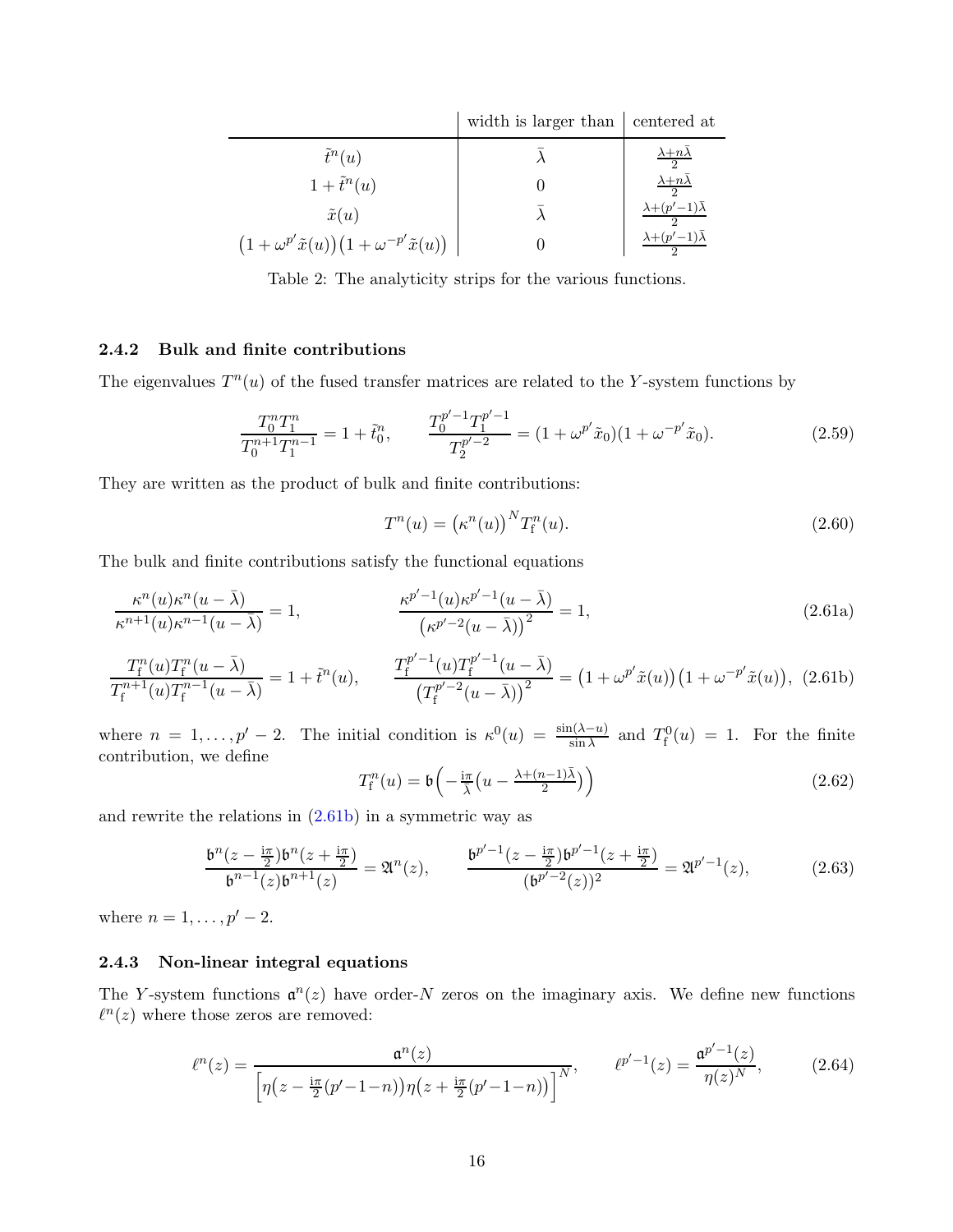where  $n = 1, \ldots, p' - 2$  and

$$
\eta(z) = \tanh \frac{z}{2(p'-1)}, \qquad \eta(z - \frac{i\pi}{2}(p'-1))\eta(z + \frac{i\pi}{2}(p'-1)) = 1.
$$
 (2.65)

Rewriting the Y-system in terms of the functions  $\ell^{n}(z)$ , we find that it has exactly the same form as [\(2.57\)](#page-14-1), but with each  $\mathfrak{a}^n(z)$  on the left-hand sides replaced by the corresponding  $\ell^n(z)$ :

<span id="page-16-0"></span>
$$
\frac{\ell^2(z)}{\ell^1(z - \frac{i\pi}{2})\ell^1(z + \frac{i\pi}{2})} = \mathfrak{A}^2(z),\tag{2.66a}
$$

$$
\frac{\ell^{n-1}(z)\ell^{n+1}(z)}{\ell^n(z-\frac{i\pi}{2})\ell^n(z+\frac{i\pi}{2})} = \mathfrak{A}^{n-1}(z)\mathfrak{A}^{n+1}(z), \qquad n = 2,\ldots,p'-3,
$$
\n(2.66b)

$$
\frac{\ell^{p'-3}(z)\left(\ell^{p'-1}(z)\right)^2}{\ell^{p'-2}(z-\frac{i\pi}{2})\ell^{p'-2}(z+\frac{i\pi}{2})} = \mathfrak{A}^{p'-3}(z)\mathfrak{A}^{p'-1}(z),\tag{2.66c}
$$

$$
\frac{\ell^{p'-2}(z)}{\ell^{p'-1}(z-\frac{i\pi}{2})\ell^{p'-1}(z+\frac{i\pi}{2})} = \mathfrak{A}^{p'-2}(z). \tag{2.66d}
$$

The functions  $\ell^n(z)$  are analytic and non-zero inside their respective analyticity strips. As discussed in Section [2.4.5,](#page-17-1) for generic values of  $\omega$ , their asymptotic values for  $z \to \pm \infty$  are finite and nonzero. This allows us to define the Fourier transforms  $L^n(k)$  and  $A^n(k)$  of their logarithmic derivative, as in [\(2.28\)](#page-10-5). We take the Fourier transform of the logarithmic derivative of [\(2.66\)](#page-16-0) and find

$$
\begin{pmatrix}\n-2\cosh\frac{\pi k}{2} & 1 & 0 \\
1 & -2\cosh\frac{\pi k}{2} & 1 & \cdots \\
0 & 1 & -2\cosh\frac{\pi k}{2} & 1 & 0 \\
& & 1 & -2\cosh\frac{\pi k}{2} & 2 \\
& & & 0 & 1 & -2\cosh\frac{\pi k}{2}\n\end{pmatrix}\n\begin{pmatrix}\nL^1 \\
L^2 \\
\vdots \\
L^{p'-2} \\
L^{p'-1}\n\end{pmatrix} = \begin{pmatrix}\n0 & 1 & 0 \\
1 & 0 & 1 \\
0 & 1 & 0 & 1 \\
\cdots & 1 & 0 & 1 \\
0 & 1 & 0 & 1\n\end{pmatrix}\n\begin{pmatrix}\nA^1 \\
A^2 \\
\vdots \\
A^{p'-2} \\
A^{p'-1}\n\end{pmatrix}.\n\tag{2.67}
$$

We compute the inverse of the matrix in the left side, apply it to the right side and find

$$
\vec{L} = \hat{K} \cdot \vec{A}.\tag{2.68}
$$

Here  $\hat{K}$  is a symmetric matrix that can be computed explicitly. Applying the inverse transform, we find

<span id="page-16-1"></span>
$$
\left(\log \ell^{n}(z)\right)' = \sum_{m=1}^{p'-1} K_{nm} * \left(\log \mathfrak{A}^{m}\right)', \qquad n = 1, \ldots, p'-1,
$$
\n(2.69)

where the kernel functions are given by

<span id="page-16-3"></span>
$$
K_{nm}(z) = \frac{1}{2\pi} \int_{-\infty}^{\infty} dk \, \mathrm{e}^{\mathrm{i}kz} \hat{K}_{nm}.
$$
 (2.70)

Integrating  $(2.69)$  over z removes the derivatives and introduces overall additive constants. Using [\(2.64\)](#page-15-4), we obtain the non-linear integral equations for  $\mathfrak{a}^n(z)$ :

<span id="page-16-2"></span>
$$
\log \mathfrak{a}^n(z) - \phi_n = \mathfrak{f}^n(z) + \sum_{m=1}^{p'-1} K_{nm} * \log \mathfrak{A}^m, \qquad n = 1, \dots, p'-1,
$$
 (2.71)

where  $\phi_1, \ldots, \phi_{p'-1}$  are the integration constants and the driving terms are

$$
f^{n}(z) = \begin{cases} N \log \left[ \eta \left( z - \frac{i\pi}{2} (p' - 1 - n) \right) \eta \left( z + \frac{i\pi}{2} (p' - 1 - n) \right) \right] & n = 1, \dots, p' - 2, \\ N \log \eta(z) & n = p' - 1. \end{cases}
$$
(2.72)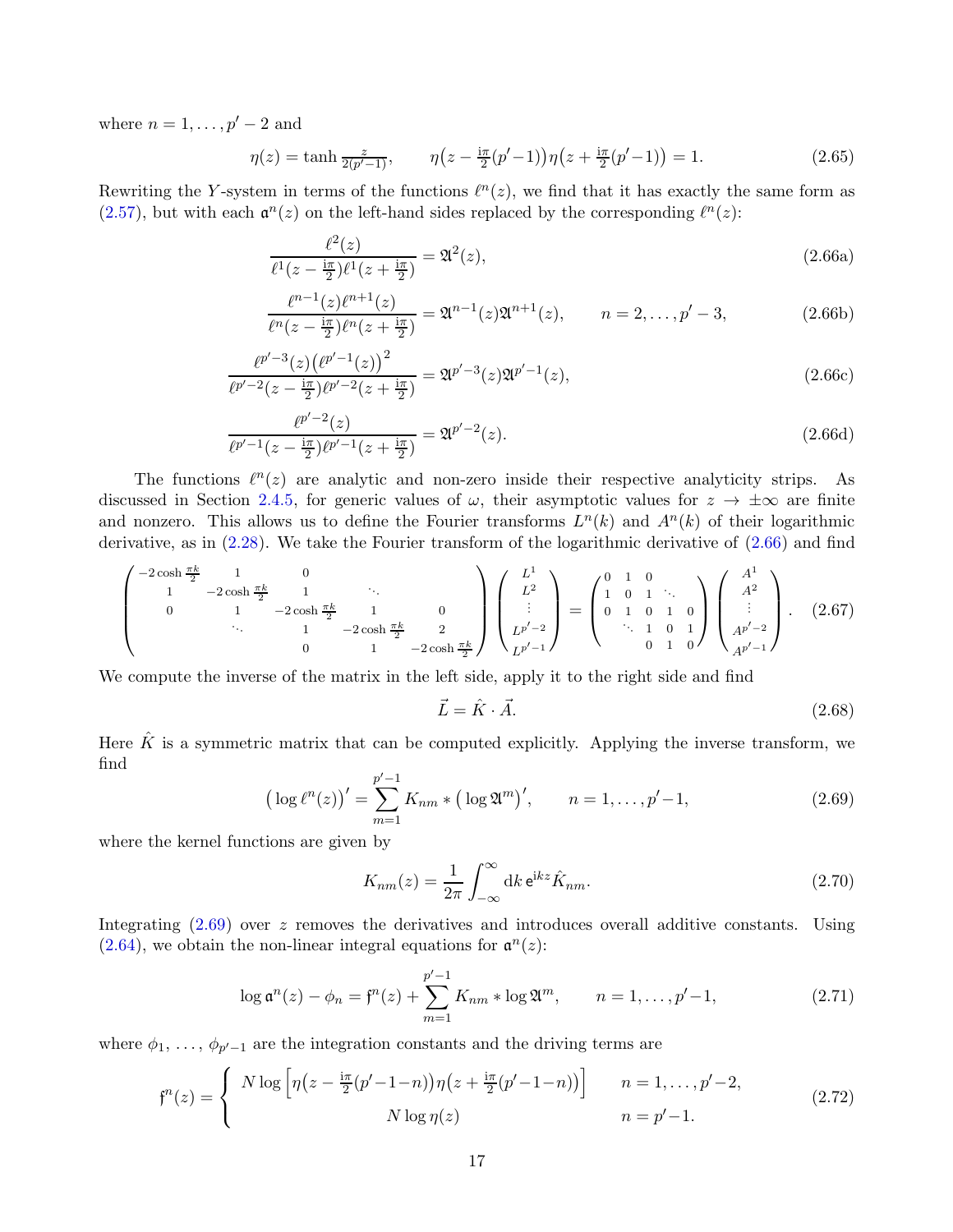#### <span id="page-17-0"></span>2.4.4 Scaling functions and scaling non-linear integral equations

In [\(2.71\)](#page-16-2), the dependence on N appears only in the driving terms. For z of order  $(p'-1)$  log N with N large, these functions converge to exponentials:

$$
f^{n}(z) = \lim_{N \to \infty} f^{n}(z + (p'-1)\log N) = \begin{cases} -4\sin\left(\frac{\pi n}{2(p'-1)}\right)e^{-z/(p'-1)} & n = 1, \dots, p'-2, \\ -2e^{-z/(p'-1)} & n = p'-1. \end{cases}
$$
(2.73)

To compute the finite-size correction at order  $\frac{1}{N}$ , we assume that the Y-system functions appearing in [\(2.71\)](#page-16-2) are well-defined in this limit. The patterns of zeros are all symmetric with respect to the imaginary z-axis, so the scaling functions behave identically in the left and right half-planes:

$$
\mathsf{a}^{n}(z) = \lim_{N \to \infty} \mathsf{a}^{n}(\pm (z + (p' - 1) \log N)), \qquad \mathsf{A}^{n}(z) = \lim_{N \to \infty} \mathfrak{A}^{n}(\pm (z + (p' - 1) \log N)). \tag{2.74a}
$$

These satisfy the following set of integral equations:

<span id="page-17-3"></span>
$$
\log \mathsf{a}^n(z) - \phi_n = \mathsf{f}^n(z) + \sum_{m=1}^{p'-1} K_{nm} * \log \mathsf{A}^m.
$$
 (2.75)

#### <span id="page-17-1"></span>2.4.5 Braid and bulk behavior

The scaling functions have finite asymptotics for  $z \to \pm \infty$ . For  $z \to \infty$ , these are obtained from the braid limits of the transfer matrix eigenvalues:

<span id="page-17-4"></span>
$$
a_{\infty}^{n} = \frac{(\omega - \omega^{-1})^{2}}{(\omega^{n} - \omega^{-n})(\omega^{n+2} - \omega^{-n-2})}, \qquad a_{\infty}^{p'-1} = \frac{\omega - \omega^{-1}}{\omega^{p'-1} - \omega^{-(p'-1)}},
$$
(2.76)

where  $n = 1, \ldots, p' - 2$ . These values are constant solutions to the Y-system [\(2.57\)](#page-14-1). They are positive and finite on the interval  $\gamma \in (0, \frac{\pi}{p'}$  $\frac{\pi}{p'}$ ). By studying the  $z \to \infty$  asymptotics of [\(2.75\)](#page-17-3), we are able to compute the constants  $\phi_1, \ldots, \phi_{p'-1}$ :

$$
\phi_n = 0, \qquad n = 1, \dots, p' - 1, \qquad \gamma \in (0, \frac{\pi}{p'}). \tag{2.77}
$$

The behavior of the functions  $a^n(z)$  for  $z \to -\infty$  is dictated by the driving terms in the non-linear integral equations. These originated from the order- $N$  zeros of these functions that lie on the imaginary axis in the z-plane. As a result, the bulk limits of these functions all vanish:

<span id="page-17-5"></span>
$$
a_{-\infty}^n = 0, \qquad n = 1, \dots, p'-1. \tag{2.78}
$$

#### <span id="page-17-2"></span>2.4.6 Finite-size correction and the dilogarithm technique

We define the Fourier transform of the logarithmic derivative of the functions  $\mathfrak{b}^n(z)$ :

$$
B^{n}(k) = \frac{1}{2\pi} \int_{-\infty}^{\infty} dz \, \mathrm{e}^{-\mathrm{i}kz} \big( \log \mathfrak{b}^{n}(z) \big)^{\prime} . \tag{2.79}
$$

Applying the Fourier transform and subsequently the inverse transform to [\(2.63\)](#page-15-5), we find

$$
\begin{pmatrix}\n2\cosh\frac{\pi k}{2} & -1 & 0 \\
-1 & 2\cosh\frac{\pi k}{2} & -1 & \cdot \\
0 & -1 & 2\cosh\frac{\pi k}{2} & -1 & 0 \\
\cdot & \cdot & -1 & 2\cosh\frac{\pi k}{2} & -1 \\
0 & -2 & 2\cosh\frac{\pi k}{2} & \cdot\n\end{pmatrix}\n\begin{pmatrix}\nB^1 \\
B^2 \\
\vdots \\
B^{p'-2} \\
B^{p'-1}\n\end{pmatrix} = \begin{pmatrix}\nA^1 \\
A^2 \\
\vdots \\
A^{p'-2} \\
A^{p'-1}\n\end{pmatrix}.
$$
\n(2.80)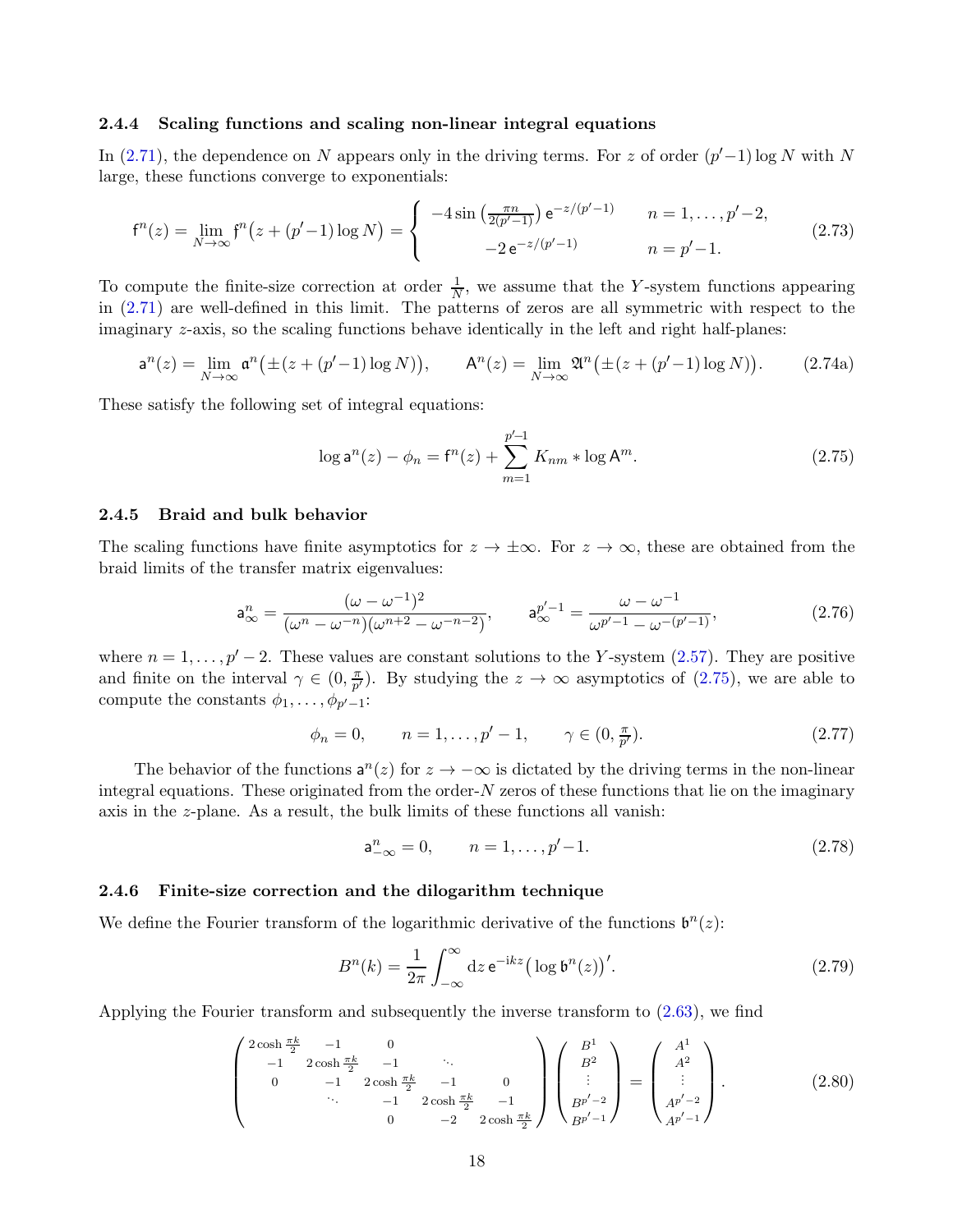Denoting by  $M$  the matrix on the left-hand side, we invert  $M$  and apply it to both sides of the equation. The matrix elements of the first row of  $M^{-1}$  are

$$
(M^{-1})_{1n} = \frac{\cosh\left(\frac{\pi k}{2}(p'-1-n)\right)}{\cosh\left(\frac{\pi k}{2}(p'-1)\right)} \times \begin{cases} 1 & n = 1, \dots, p'-2, \\ \frac{1}{2} & n = p'-1. \end{cases}
$$
 (2.81)

As a result, we find

$$
\log \mathfrak{b}^1(z) - \phi_0 = \sum_{n=1}^{p'-2} \tilde{K}_n * \log \mathfrak{A}^n + \frac{1}{2} \tilde{K}_{p'-1} \log \mathfrak{A}^{p'-1},\tag{2.82}
$$

where

$$
\tilde{K}_n(z) = \frac{1}{2\pi} \int_{-\infty}^{\infty} dk \, \mathrm{e}^{\mathrm{i}kz} \frac{\cosh\left(\frac{\pi k}{2}(p'-1-n)\right)}{\cosh\left(\frac{\pi k}{2}(p'-1)\right)} = \frac{1}{\pi(p'-1)} \frac{\sin\left(\frac{\pi n}{2(p'-1)}\right)\cosh\left(\frac{z}{p'-1}\right)}{\sinh\left(\frac{z-\frac{\mathrm{i}\pi n}{2}}{p'-1}\right)\sinh\left(\frac{z+\frac{\mathrm{i}\pi n}{2}}{p'-1}\right)}.
$$
\n(2.83)

In the scaling limit, we have

$$
\tilde{K}_n(z + (p'-1)\log N) \simeq \frac{2\sin\left(\frac{\pi n}{2(p'-1)}\right)e^{-z/(p'-1)}}{\pi N(p'-1)}
$$
\n(2.84)

where  $\simeq$  indicates that higher-order terms in  $\frac{1}{N}$  have been omitted. Using this result, we find

$$
\mathfrak{b}^{1}(z) - \phi_{0} = \int_{-(p'-1)\log N}^{\infty} dy \left[ \sum_{n=1}^{p'-2} \tilde{K}_{n}(y + (p'-1)\log N - z) \log \mathfrak{A}^{n}(y + (p'-1)\log N) + \frac{1}{2} \tilde{K}_{p'-1}(y + (p'-1)\log N - z) \log \mathfrak{A}^{p'-1}(y + (p'-1)\log N) + \sum_{n=1}^{p'-2} \tilde{K}_{n}(-y - (p'-1)\log N - z) \log \mathfrak{A}^{n}(-y - (p'-1)\log N) + \frac{1}{2} \tilde{K}_{p'-1}(-y - (p'-1)\log N - z) \log \mathfrak{A}^{p'-1}(-y - (p'-1)\log N) \right]
$$
  

$$
\simeq \frac{2(e^{z/(p'-1)} + e^{-z/(p'-1)})}{\pi N(p'-1)} \int_{-\infty}^{\infty} dy \, e^{-y/(p'-1)} \left[ \sum_{n=1}^{p'-2} \sin\left(\frac{\pi n}{2(p'-1)}\right) \log A^{n} + \frac{1}{2}A^{p'-1} \right]. \tag{2.85}
$$

To apply the dilogarithm technique, we define the integral

<span id="page-18-0"></span>
$$
\mathcal{J} = \int_{-\infty}^{\infty} dy \left[ \sum_{n=1}^{p'-1} (\log \mathsf{a}^n)' \log \mathsf{A}^n - \log \mathsf{a}^n (\log \mathsf{A}^n)' \right]. \tag{2.86}
$$

This integral is evaluated in two ways. The first consists of replacing  $\log a^n$  and its derivative by its expression [\(2.75\)](#page-17-3). Many terms cancel out because of the symmetries  $K_{nm}(z) = K_{nm}(-z) = K_{mn}(z)$ of the kernel functions [\(2.70\)](#page-16-3). The only surviving contributions come from the driving terms, and the result reads

$$
\mathcal{J} = \frac{8}{p'-1} \int_{-\infty}^{\infty} dy \, e^{-y/(p'-1)} \left[ \sum_{n=1}^{p'-2} \sin \frac{\pi n}{2(p'-1)} \log A^n + \frac{1}{2} A^{p'-1} \right]. \tag{2.87}
$$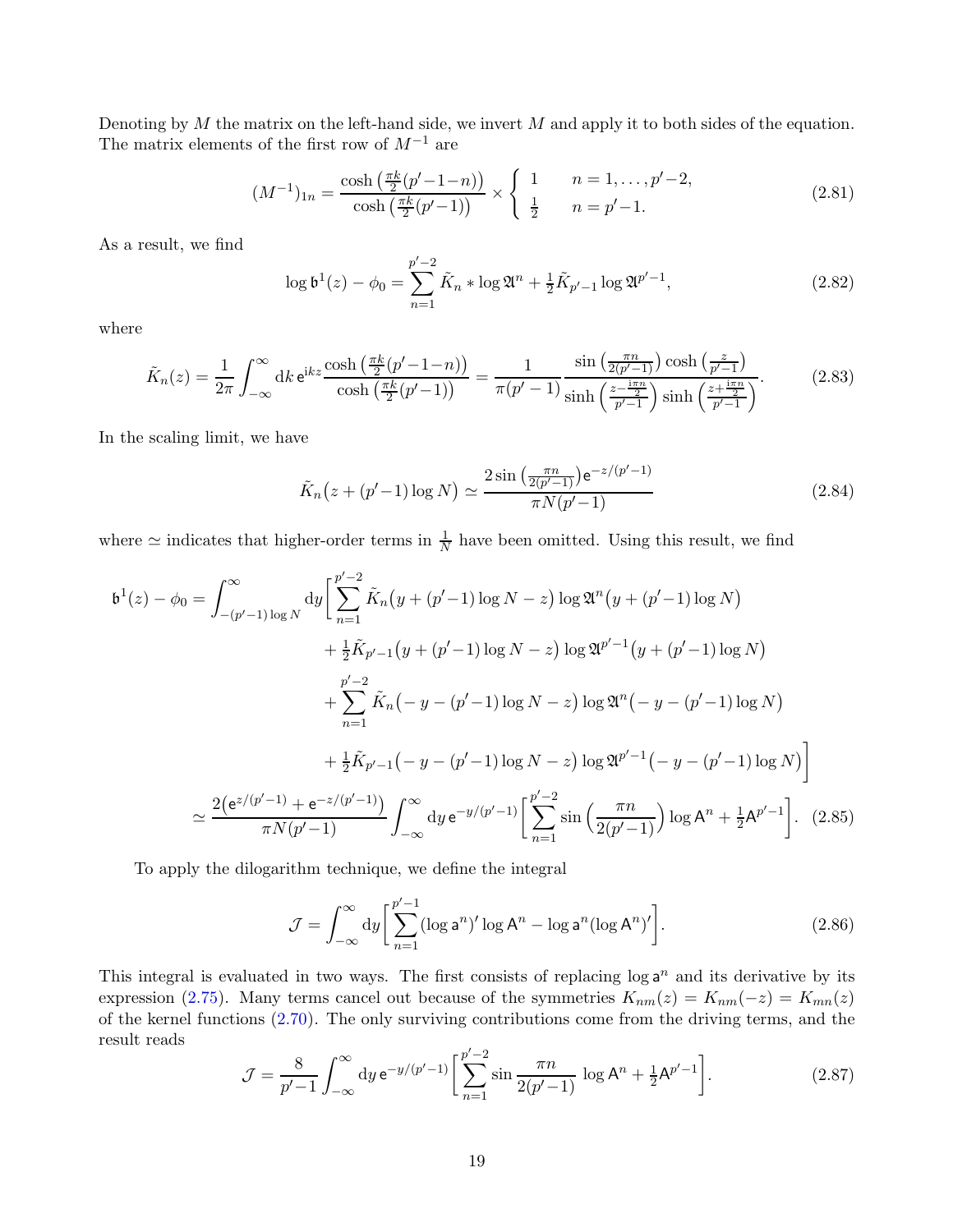Up to an overall prefactor, this is precisely the integral we wish to compute in [\(2.85\)](#page-18-0). The second way of computing the integral is to apply the derivatives explicitly, which yields

$$
\mathcal{J} = \int_{-\infty}^{\infty} dy \left[ \sum_{n=1}^{p'-2} \frac{da^n}{dy} \left( \frac{\log A^n}{a^n} - \frac{\log a^n}{A^n} \right) + \frac{da^{p'-1}}{dy} \left( \frac{\log A^{p'-1}}{a^{p'-1}} - \frac{dA^{p'-1}}{da^{p'-1}} \frac{\log a^{p'-1}}{A^{p'-1}} \right) \right].
$$
 (2.88)

Dividing the integral into two parts and changing the integration variables from  $y$  to  $a^n$ , we find

$$
\mathcal{J} = \sum_{n=1}^{p'-2} \int_{\mathbf{a}_{-\infty}^n}^{\mathbf{a}_{\infty}^n} d\mathbf{a}^n \left( \frac{\log \mathbf{A}^n}{\mathbf{a}^n} - \frac{\log \mathbf{a}^n}{\mathbf{A}^n} \right) + \int_{\mathbf{a}_{-\infty}^{p'-1}}^{\mathbf{a}_{\infty}^{p'-1}} d\mathbf{a}^{p'-1} \left( \frac{\log \mathbf{A}^{p'-1}}{\mathbf{a}^{p'-1}} - \frac{d\mathbf{A}^{p'-1}}{d\mathbf{a}^{p'-1}} \frac{\log \mathbf{a}^{p'-1}}{\mathbf{A}^{p'-1}} \right) \tag{2.89}
$$

where

$$
A^n = 1 + a^n, \qquad n = 1, \dots, p' - 2,
$$
\n(2.90a)

$$
A^{p'-1} = (1 + \omega^{p'} a^{p'-1})(1 + \omega^{-p'} a^{p'-1}).
$$
\n(2.90b)

The result is therefore a combination of regular integrals, with the upper and lower bounds given by  $(2.76)$  and  $(2.78)$  respectively. Setting  $\omega = e^{i\gamma}$ , the integral evaluates to

$$
\mathcal{J} = \frac{\pi^2}{3} \left( 1 - \frac{6\gamma^2 p'}{\pi^2} \right) = \frac{\pi^2}{3} \left( 1 - \frac{6\gamma^2}{\pi(\pi - \lambda)} \right), \qquad \gamma \in (0, \frac{\pi}{p'}). \tag{2.91}
$$

The proof of this result is given in Appendix [A.2.2.](#page-70-0) The final result is

$$
\log \mathfrak{b}(z) \simeq \frac{\pi \cosh \frac{z}{p'-1}}{6N} \left(1 - \frac{6\gamma^2 p'}{\pi^2}\right), \qquad \log T_{\rm f}(u) \simeq \frac{\pi \sin \frac{\pi u}{\lambda}}{6N} \left(1 - \frac{6\gamma^2 p'}{\pi^2}\right),\tag{2.92}
$$

where the constant  $\phi_0$  was found to vanish using  $T_f(u = 0) = 1$ . This result is precisely [\(1.3\)](#page-3-1) with  $c - 24\Delta$  and  $\vartheta(u)$  given in [\(2.10\)](#page-7-2).

# <span id="page-19-0"></span>3 Finite-size corrections for the  $A_2^{(2)}$  models

# <span id="page-19-1"></span> $3.1$  Definition of the  $A_2^{(2)}$  models

The loop and vertex models in the  $A_2^{(2)}$  $\binom{2}{2}$  family are the dilute Temperley-Lieb loop model and the Izergin-Korepin 19-vertex model. The  $A_2^{(2)}$  $\binom{2}{2}$  loop model is a face model on the square lattice, where each face takes on one of nine possible local configurations. The elementary face operator is defined by the linear combination

<span id="page-19-2"></span>
$$
\begin{array}{|c|c|c|c|c|c|}\n\hline\nu & = & \rho_1 & + & \rho_2 & + & \rho_3 & + & \rho_4 & + & \rho_5 & + & \rho_6 & + & \rho_7 & + & \rho_8 & + & \rho_9 & + & \rho_9 & + & \rho_9 & + & \rho_9 & + & \rho_9 & + & \rho_9 & + & \rho_9 & + & \rho_9 & + & \rho_9 & + & \rho_9 & + & \rho_9 & + & \rho_9 & + & \rho_9 & + & \rho_9 & + & \rho_9 & + & \rho_9 & + & \rho_9 & + & \rho_9 & + & \rho_9 & + & \rho_9 & + & \rho_9 & + & \rho_9 & + & \rho_9 & + & \rho_9 & + & \rho_9 & + & \rho_9 & + & \rho_9 & + & \rho_9 & + & \rho_9 & + & \rho_9 & + & \rho_9 & + & \rho_9 & + & \rho_9 & + & \rho_9 & + & \rho_9 & + & \rho_9 & + & \rho_9 & + & \rho_9 & + & \rho_9 & + & \rho_9 & + & \rho_9 & + & \rho_9 & + & \rho_9 & + & \rho_9 & + & \rho_9 & + & \rho_9 & + & \rho_9 & + & \rho_9 & + & \rho_9 & + & \rho_9 & + & \rho_9 & + & \rho_9 & + & \rho_9 & + & \rho_9 & + & \rho_9 & + & \rho_9 & + & \rho_9 & + & \rho_9 & + & \rho_9 & + & \rho_9 & + & \rho_9 & + & \rho_9 & + & \rho_9 & + & \rho_9 & + & \rho_9 & + & \rho_9 & + & \rho_9 & + & \rho_9 & + & \rho_9 & + & \rho_9 & + & \rho_9 & + & \rho_9 & + & \rho_9 & + & \rho_9 & + & \rho_9 & + & \rho_9 & + & \rho_9 & + & \rho_9 & + & \rho_9 & + & \rho_9 & + & \rho_9 & + & \rho_9 & + & \rho_9 & + & \rho_9 & + & \rho_9 & + & \rho_9 & + & \rho_9 & + & \rho_9 & + & \rho_9 & + & \rho_9 & + & \rho_9 & + & \rho_9 & + & \rho_9 & + & \rho_9 & + & \rho_9 & + & \rho_9 & + & \rho_9
$$

where the local Boltzmann weights are

$$
\rho_1 = 1 + \frac{\sin u \sin(3\lambda - u)}{\sin 2\lambda \sin 3\lambda}, \qquad \rho_2 = \rho_3 = \frac{\sin(3\lambda - u)}{\sin 3\lambda}, \qquad \rho_4 = \rho_5 = \frac{\sin u}{\sin 3\lambda}, \qquad (3.2a)
$$

$$
\rho_6 = \rho_7 = \frac{\sin u \sin(3\lambda - u)}{\sin 2\lambda \sin 3\lambda}, \qquad \rho_8 = \frac{\sin(2\lambda - u) \sin(3\lambda - u)}{\sin 2\lambda \sin 3\lambda}, \qquad \rho_9 = -\frac{\sin u \sin(\lambda - u)}{\sin 2\lambda \sin 3\lambda}.
$$
(3.2b)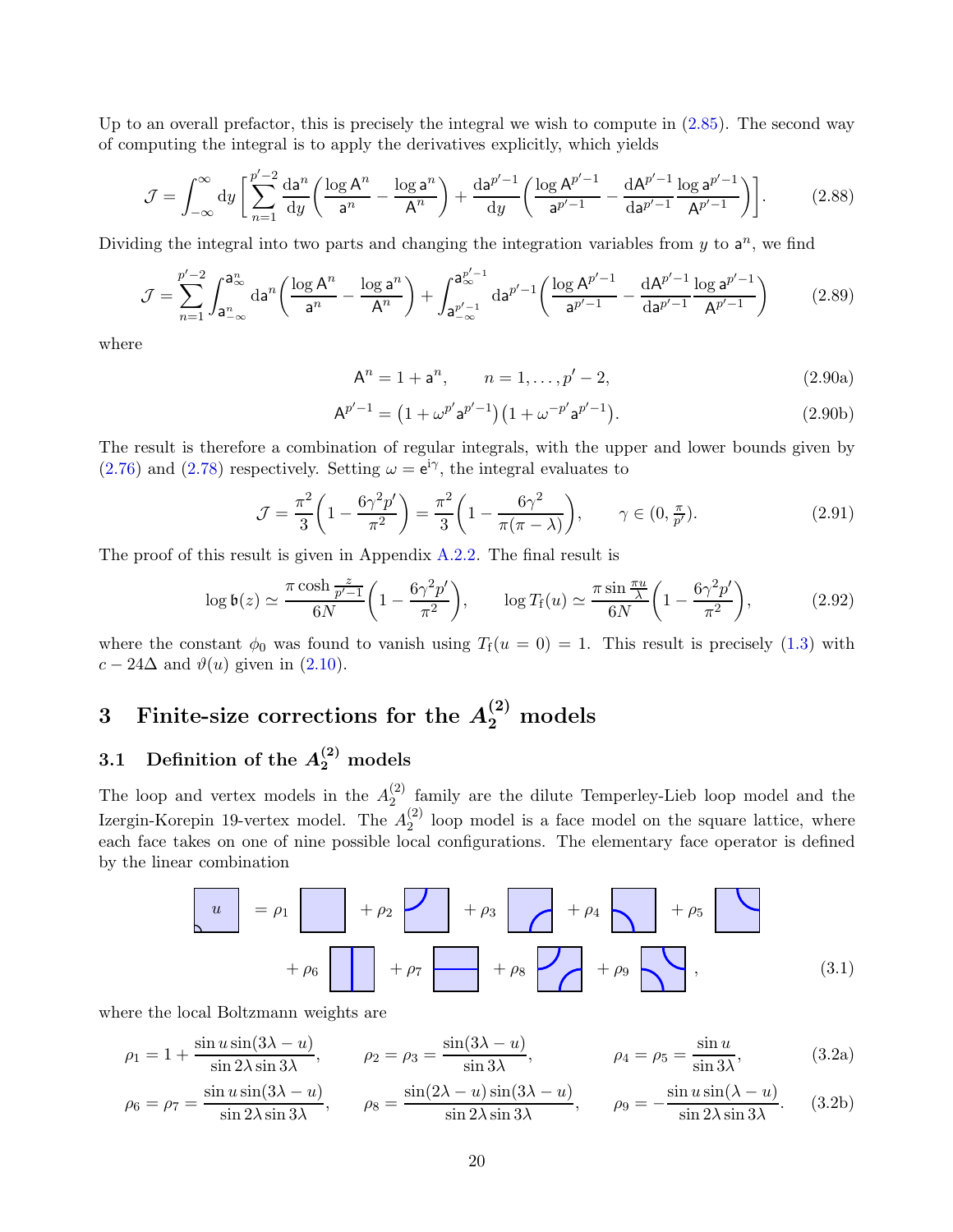The fugacities of the contractible and non-contractible loops are

$$
\beta = -2\cos 4\lambda, \qquad \alpha = \omega + \omega^{-1} = 2\cos \gamma,
$$
\n(3.3)

where  $\omega = e^{i\gamma}$  is a free parameter. The  $\tilde{R}$ -matrix of the 19-vertex model is

<span id="page-20-0"></span>
$$
\check{R}(u) = \begin{pmatrix}\n\rho_8 & 0 & 0 & 0 & 0 & 0 & 0 & 0 & 0 & 0 \\
0 & \rho_2 & 0 & \rho_7 & 0 & 0 & 0 & 0 & 0 \\
0 & 0 & \rho_8 - \rho_9 e^{4i\lambda} & 0 & i\rho_4 e^{2i\lambda} & 0 & \rho_9 & 0 & 0 \\
0 & \rho_6 & 0 & \rho_3 & 0 & 0 & 0 & 0 & 0 \\
0 & 0 & i\rho_5 e^{2i\lambda} & 0 & \rho_1 & 0 & -i\rho_5 e^{-2i\lambda} & 0 & 0 \\
0 & 0 & 0 & 0 & 0 & \rho_3 & 0 & \rho_6 & 0 \\
0 & 0 & \rho_9 & 0 & -i\rho_4 e^{-2i\lambda} & 0 & \rho_8 - \rho_9 e^{-4i\lambda} & 0 & 0 \\
0 & 0 & 0 & 0 & 0 & \rho_7 & 0 & \rho_2 & 0 \\
0 & 0 & 0 & 0 & 0 & 0 & 0 & 0 & \rho_8\n\end{pmatrix}.
$$
\n(3.4)

The twist matrix is given in [\(1.4\)](#page-4-0) with  $\omega = e^{i\gamma}$ . Both the vertex and loop  $A_2^{(2)}$  models are described by the dilute Temperley-Lieb algebra [\[39,](#page-78-9) [40,](#page-78-10) [67\]](#page-79-13), with its parameter  $\beta$  fixed to  $\beta = -2 \cos 4\lambda$ . On the cylinder, the single-row transfer matrices are elements of the periodic dilute Temperley-Lieb algebra [\[31\]](#page-77-5). The  $\check{R}(u)$  can be written as  $\check{R}(u) = \sum_{\nu=1}^{9} \rho_{\nu} g^{(\nu)}$  where the matrices  $g^{(\nu)}$  with  $\nu = 1, \ldots, 9$  are the matrix representatives of the nine tiles in [\(3.1\)](#page-19-2) in the vertex representation of the dilute Temperley-Lieb algebra. The explicit form of these matrices can be directly read off from [\(3.4\)](#page-20-0).

The relevant regimes of the  $A_2^{(2)}$  models are

I (Dilute; Dense): 
$$
0 < u < 3\lambda
$$
,  $0 < \lambda < \frac{\pi}{4}$ ;  $\frac{\pi}{4} < \lambda < \frac{\pi}{2}$ ,  $II$  (Dual):  $0 < u < 3\lambda - 2\pi$ ,  $\frac{2\pi}{3} < \lambda < \pi$ .  $(3.5)$ 

Regime III with  $\frac{\pi}{2} < \lambda < \frac{2\pi}{3}$  is the non-compact regime [\[21\]](#page-77-1) which will not be studied in this paper. For the vertex model in Regimes I and II, the groundstate appears in the zero magnetisation sector. For the loop model in Regimes I and II, it lies in the standard module with zero defects,  $W_{N,0}$ . (We follow the convention used in [\[37\]](#page-78-0) for these modules.) In these sectors, up to an irrelevant overall sign, the transfer matrix  $T(u)$  of the  $A_2^{(2)}$  models is invariant under the involution

<span id="page-20-1"></span>
$$
\lambda \leftrightarrow \pi - \lambda, \qquad u \leftrightarrow \pi - u. \tag{3.6}
$$

It follows that the dual Regime II is equivalent to the regime  $3\lambda - \pi < u < 0$  with  $0 < \lambda < \frac{\pi}{2}$  considered in other papers.

The roots of unity values of  $\lambda$  are those for which  $\frac{\lambda}{\pi} \in \mathbb{Q}$ . We parameterise them in terms of two integers  $a, b$  as

$$
\lambda = \lambda_{a,b} = \frac{\pi(b-a)}{2b}, \quad \gcd(a,b) = 1.
$$
\n(3.7)

An alternative parameterisation for  $\lambda$  of the  $A_2^{(2)}$  models, used in earlier works such as [\[68–](#page-80-0)[72,](#page-80-1) [33\]](#page-77-11), is  $\lambda = \frac{\pi (2p'-p)}{4p'}$  $\frac{(p'-p)}{4p'}$ . The precise relation between  $(a, b)$  and  $(p, p')$  relating the two parameterisations is

$$
(p, p') = \begin{cases} (2a, b), & b \text{ odd}, \\ (a, b/2), & b \text{ even}, \end{cases} \qquad (a, b) = \begin{cases} (p, 2p'), & p \text{ odd}, \\ (p/2, p'), & p \text{ even}, \end{cases} \qquad 1 \leq p < p', \quad 1 \leq |a| < b. \tag{3.8}
$$

Our calculation of the finite-size corrections below focuses on two series:

Principal series:  $(a, b) = (b - 1, b), \quad u > 0, \quad I$  (Dilute), Dual series:  $(a, b) = (1 - b, b), \quad u > 0, \quad \text{II}.$ (3.9)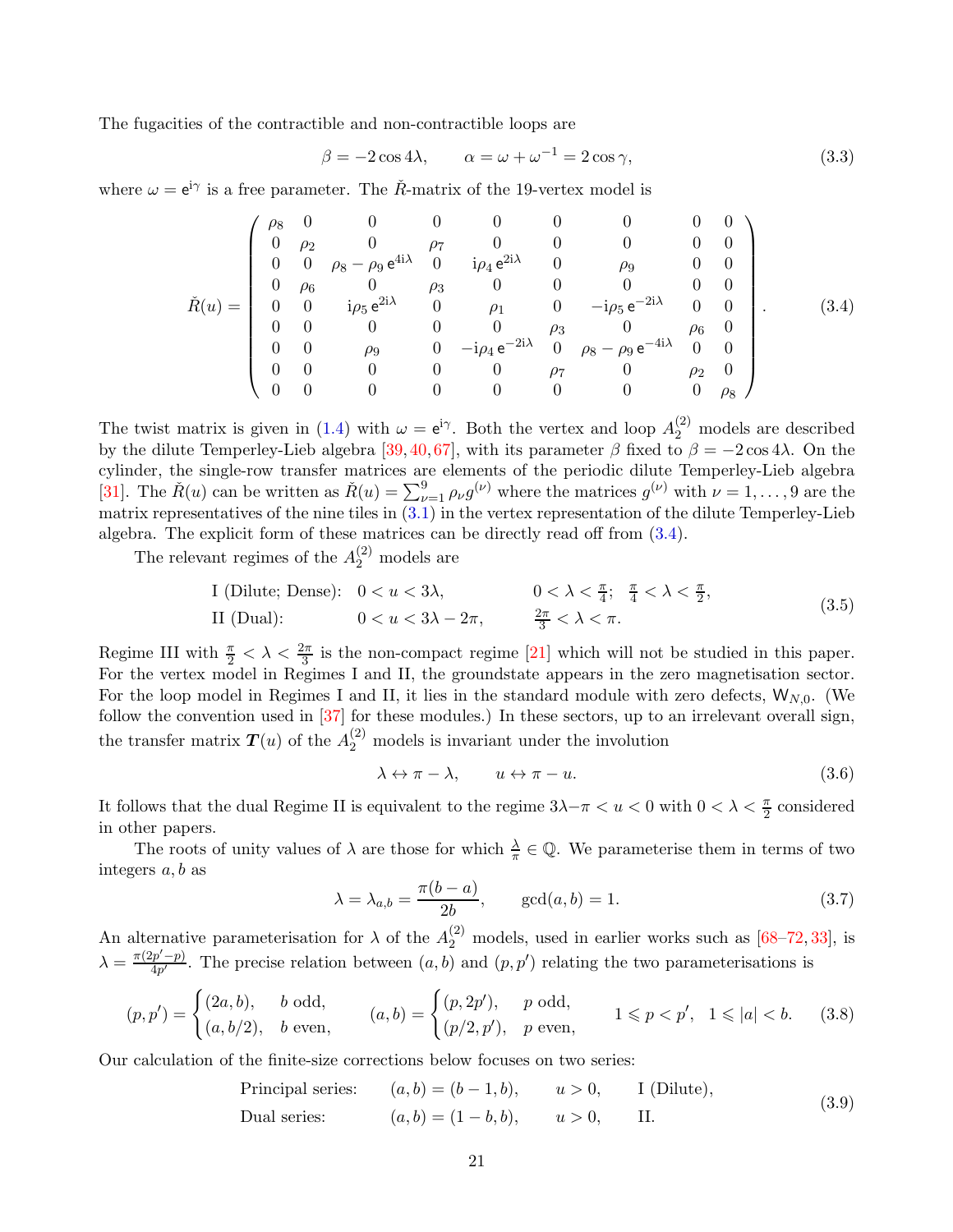From  $(3.6)$ , the dual series can be alternatively specified by

Dual series:  $(a, b) = (b - 1, b), \quad 3\lambda - \pi < u < 0.$  (3.10)

In this section, we study the groundstate of the transfer matrix. We will focus on values of  $u$  in the neighborhood of  $u = \frac{3\lambda}{2}$  $\frac{3\lambda}{2}$ . We consider arbitrary integer N for the principal series and  $N \equiv 0 \mod 2$  for the dual series. Furthermore, we will restrict to values of the twist parameter  $\omega = e^{i\gamma}$  in the intervals

$$
\gamma \in \begin{cases} (0, \frac{2\pi(b-1)}{b^2}) & \text{Principal series,} \\ (0, \frac{2\pi}{b+1}) & \text{Dual series.} \end{cases} \tag{3.11}
$$

We will compute the  $\frac{1}{N}$  finite-size correction term for the groundstate eigenvalue  $T(u)$  and will confirm the conformal prediction [\(1.3\)](#page-3-1) with

<span id="page-21-1"></span>
$$
c - 24\Delta = \begin{cases} 1 - \frac{3\gamma^2 b}{\pi^2 (b - 1)} & \text{Principal series,} \\ \frac{3}{2} - \frac{3\gamma^2 b}{\pi^2} & \text{Dual series,} \end{cases} \qquad \vartheta(u) = \begin{cases} \frac{\pi u}{3\lambda} & \text{Principal series,} \\ \frac{\pi (u - \pi)}{3\lambda - 2\pi} & \text{Dual series.} \end{cases} \qquad (3.12)
$$

# <span id="page-21-0"></span>3.2 Functional relations

The fused transfer matrices  $T^{m,n}(u)$  for the  $A_2^{(2)}$  models are defined recursively in [\[37\]](#page-78-0) from the fusion hierarchy relations, as functions of the fundamental transfer matrix  $T^{1,0}(u) = T(u) = T^{0,1}(u - \lambda)$ . There, it was found that the T-system equations involve only the transfer matrices  $T^{m,0}(u)$  where the second index is zero:

$$
T_0^{m,0}T_2^{m,0} = \sigma^m f_{-3} f_{2m} T_1^{m,0} + T_0^{m+1,0} T_2^{m-1,0}, \qquad m \geqslant 0. \tag{3.13}
$$

We use the compact notations

$$
T_k^{m,n} = T^{m,n}(u+k\lambda), \qquad T^{1,0}(u) = T(u), \qquad T_k^{-1,0} = 0,
$$
\n(3.14a)

$$
f_k = \left(\frac{\sin(u+k\lambda)}{(\sin 2\lambda \sin 3\lambda)^{1/2}}\right)^N, \qquad \mathbf{T}_k^{0,0} = f_{k-3}f_{k-2}\mathbf{I}, \qquad \sigma = (-1)^N. \tag{3.14b}
$$

For  $\lambda = \lambda_{a,b}$ , the Y-system is finite and is defined in terms of a set of b functions:

$$
\boldsymbol{t}_0^n = \frac{\boldsymbol{T}_0^{n+1,0} \boldsymbol{T}_2^{n-1,0}}{\sigma^n f_{-3} f_{2n} \boldsymbol{T}_1^{n,0}}, \quad n = 1, \ldots, b-2, \qquad \boldsymbol{x}_0 = \sigma \frac{\boldsymbol{T}_2^{b-2,0}}{\boldsymbol{T}_1^{b-1,0}}, \qquad \boldsymbol{y}_0 = \boldsymbol{x}_{-1} \boldsymbol{x}_0. \tag{3.15}
$$

The functional equations are

$$
\frac{\boldsymbol{t}_0^n \boldsymbol{t}_2^n}{\boldsymbol{t}_1^n} = \frac{(\boldsymbol{I} + \boldsymbol{t}_2^{n-1})(\boldsymbol{I} + \boldsymbol{t}_0^{n+1})}{\boldsymbol{I} + \boldsymbol{t}_1^n}, \qquad n = 1, \dots, b-3,
$$
\n(3.16a)

$$
\frac{t_0^{b-2}t_2^{b-2}}{t_1^{b-2}} = \frac{(I + t_2^{b-3})(I + e^{i\Lambda}x_0)(I + x_0)(I + e^{-i\Lambda}x_0)}{(I + t_1^{b-2})(I - y_0)(I - y_1)},
$$
\n(3.16b)

$$
\frac{x_0 x_2}{x_1} = \frac{(I + t_2^{b-2})(I - y_1)(I - y_2)}{(I + e^{i\Lambda}x_1)(I + x_1)(I + e^{-i\Lambda}x_1)},
$$
\n(3.16c)

$$
\frac{y_0 y_2}{y_1} = \frac{(I + t_1^{b-2})(I + t_2^{b-2})(I - y_0)(I - y_1)^2 (I - y_2)}{(I + e^{i\Lambda}x_0)(I + x_0)(I + e^{-i\Lambda}x_0)(I + e^{i\Lambda}x_1)(I + x_1)(I + e^{-i\Lambda}x_1)}.
$$
(3.16d)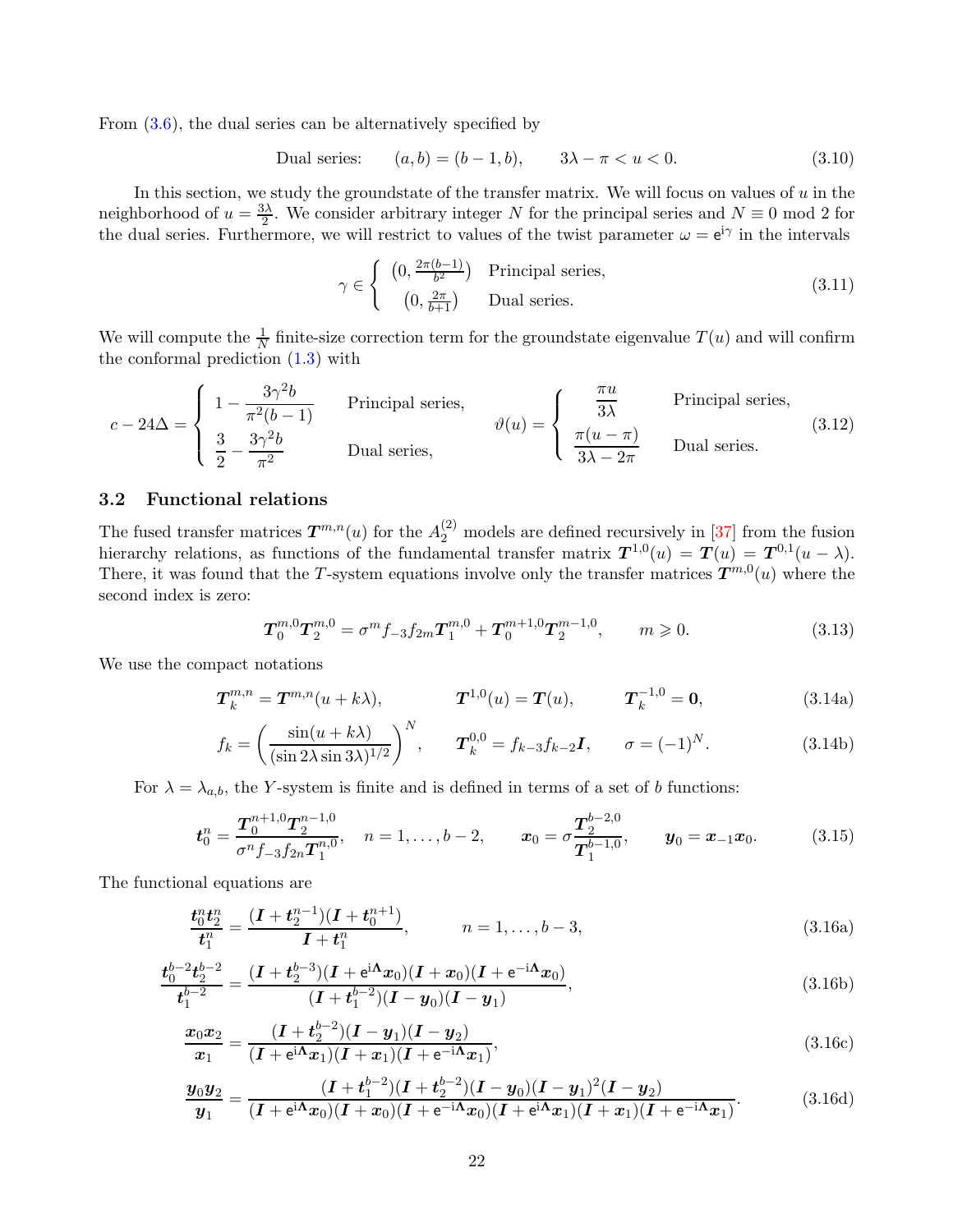

<span id="page-22-2"></span>Figure 3: The patterns of zeros for the groundstate of  $T(u)$  for  $N = 6$ ,  $(a, b) = (4, 5)$  and  $\omega = 1$ , in the complex *u*-plane. The horizontal axis is divided in units of  $\lambda = \frac{\pi}{10}$ . Each zero of  $T^{4,4}(u)$  is triply degenerate. This degeneracy is lifted for  $\omega \neq 1$ , with the zeros remaining on the same vertical lines for  $\omega$  on the unit circle.

Another relation that will play an important role in the derivations below is the fusion hierarchy relation for  $T^{b-1,b-1}(u)$  obtained in [\[37\]](#page-78-0), which can be conveniently written as

$$
\boldsymbol{I} - \boldsymbol{y}_0 = \frac{\sigma^{b-a} f_{-3} \boldsymbol{T}_1^{b-1,b-1}}{\boldsymbol{T}_0^{b-1,0} \boldsymbol{T}_1^{b-1,0}}.
$$
\n(3.17)

In the loop model, the matrix  $e^{i\Lambda}$  is diagonal on the standard module  $W_{N,0}$ , with its unique eigenvalue given by  $\omega^b$ . Likewise in the vertex model, in the sector of zero magnetisation, the matrix  $e^{i\Lambda}$  is also diagonal with the unique eigenvalue  $\omega^b$ .

### <span id="page-22-0"></span>3.3 The principal series

In this subsection, we fix  $a = b - 1$  with  $b \in \mathbb{N}_{\geqslant 4}$ , so that  $\lambda = \frac{\pi}{2l}$  $\frac{\pi}{2b}$ . We compute the  $\frac{1}{N}$  term in [\(1.3\)](#page-3-1) explicitly for  $\gamma \in \left(0, \frac{2\pi(b-1)}{b^2}\right)$  $\frac{(b-1)}{b^2}$  and u in the neighborhood of  $\frac{3\lambda}{2}$ .

# <span id="page-22-1"></span>3.3.1 Analyticity properties and symmetric Y -system

Our computer implementation of the transfer matrices reveals that, in the complex u-plane, the zeros of  $T^{1,0}(u)$  for the groundstate approximately lie on the vertical lines with Re(u) =  $-\lambda$ , 4 $\lambda$ . Its analyticity strip is therefore centered at  $\frac{3\lambda}{2}$ . Likewise, the zeros of  $T^{2,0}(u)$  lie on the vertical lines  $\text{Re}(u) = -3\lambda, 4\lambda$ . These patterns are repeated in each vertical strip of width  $\pi$ . In general, the zeros of  $T^n(u)$  lie on the vertical lines  $\text{Re}(u) = -(2n-1)\lambda, 4\lambda$ . This holds for  $n = 1, \ldots, b-1$ . Finally, the zeros of  $T^{b-1,b-1}(u)$ lie on the vertical line Re(u) = 4 $\lambda$ . To illustrate, the patterns of zeros for  $N = 6$ ,  $(a, b) = (4, 5)$  and  $\omega = 1$  are given in Figure [3.](#page-22-2)

This allows us to find the positions of the zeros and poles of the functions of the Y-system. In particular,  $t^1(u)$  has zeros of order N at  $u = 0, \lambda$  and poles at  $u = -2\lambda, 3\lambda$ . Those zeros of order N are inside its analyticity strip and will play an important role in the following. In contrast, its poles lie outside of this strip and will not play an important role. The functions  $t^n(u)$  with  $n = 2, \ldots, b-2$  have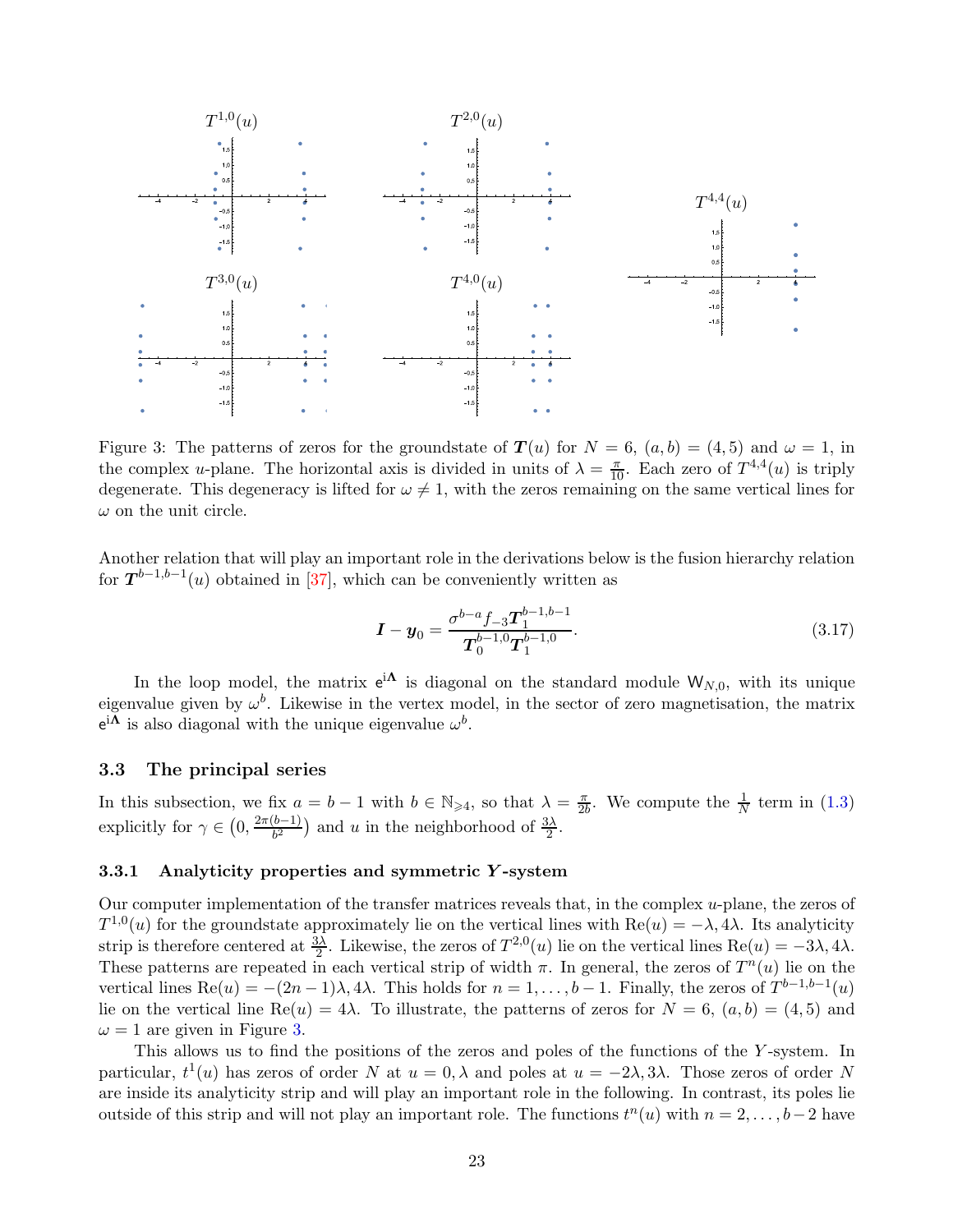|                                                 | width is larger than | centered at              |
|-------------------------------------------------|----------------------|--------------------------|
| $t^n(u)$                                        | $2\lambda$           | $(\frac{3}{2}-n)\lambda$ |
| $1+t^n(u)$                                      | $\theta$             | $(\frac{3}{2}-n)\lambda$ |
| x(u)                                            | $2\lambda$           | $(\frac{5}{2}-b)\lambda$ |
| $(1+\omega^{b}x(u))(1+x(u))(1+\omega^{-b}x(u))$ | $\theta$             | $(\frac{5}{2}-b)\lambda$ |
| y(u)                                            | $2\lambda$           | $(3-b)\lambda$           |
| $1-y(u)$                                        | $2\lambda$           | $(3-b)\lambda$           |

<span id="page-23-0"></span>Table 3: The analyticity strips for the various functions.

no zeros of order  $N$ , but have poles of order  $N$  on the real axis that lie outside of their analyticity strip. The same investigation with our computer program is repeated for the analyticity strips of  $1 + t<sup>n</sup>(u)$ ,  $(1 + \omega^b x(u))(1 + x(u))(1 + \omega^{-b} x(u))$  and  $1 - y(u)$ . This is done using the relations

<span id="page-23-2"></span>
$$
1 + t_0^n = \frac{T_0^{n,0} T_2^{n,0}}{\sigma^n f_{-3} f_{2n} T_1^{n,0}}, \qquad 1 - y_0 = \frac{\sigma^{b-a} f_{-3} T_1^{b-1,b-1}}{T_0^{b-1,0} T_1^{b-1,0}}, \qquad 1 + t_0^{b-1} = \frac{(1 + \omega^b x_0)(1 + x_0)(1 + \omega^{-b} x_0)}{(1 - y_0)(1 - y_1)}.
$$
\n
$$
(3.18)
$$

Our derivation below uses certain assumptions for the analyticity strips of these functions. These are given in Table [3.](#page-23-0) Crucially, except for the order-N zeros of  $t^1(u)$ , these analyticity strips are free of zeros and poles.

We make a change of variables for the Y-system functions in such a way that the central lines of the analyticity strips coincide with the real axis:

$$
t^{n}(u) = \mathfrak{a}^{n}\left(-\frac{\mathrm{i}\pi}{3\lambda}\left(u + (n - \frac{3}{2})\lambda\right)\right), \qquad \mathfrak{A}^{n}(z) = 1 + \mathfrak{a}^{n}(z), \qquad n = 1, \ldots, b - 2,
$$
 (3.19a)

$$
x(u) = \mathfrak{a}^{b-1} \left( -\frac{i\pi}{3\lambda} \left( u + (b - \frac{5}{2})\lambda \right) \right),\tag{3.19b}
$$

$$
\mathfrak{A}^{b-1}(z) = (1 + \omega^b \mathfrak{a}^{b-1}(z)) (1 + \mathfrak{a}^{b-1}(z)) (1 + \omega^{-b} \mathfrak{a}^{b-1}(z)),
$$
\n(3.19c)

$$
y(u) = \mathfrak{a}^{b}\left(-\frac{\mathrm{i}\pi}{3\lambda}\big(u + (b - 3)\lambda\big)\right), \qquad \mathfrak{A}^{b}(z) = 1 - \mathfrak{a}^{b}(z).
$$
 (3.19d)

In terms of these functions, the Y -system takes a more symmetric form:

<span id="page-23-1"></span>
$$
\frac{\mathfrak{a}^n(z-\frac{i\pi}{3})\mathfrak{a}^n(z+\frac{i\pi}{3})}{\mathfrak{a}^n(z)} = \frac{\mathfrak{A}^{n-1}(z)\mathfrak{A}^{n+1}(z)}{\mathfrak{A}^n(z)},
$$
\n(3.20a)

$$
\frac{\mathfrak{a}^{b-2}(z - \frac{\mathrm{i}\pi}{3})\mathfrak{a}^{b-2}(z + \frac{\mathrm{i}\pi}{3})}{\mathfrak{a}^{b-2}(z)} = \frac{\mathfrak{A}^{b-3}(z)\mathfrak{A}^{b-1}(z)}{\mathfrak{A}^{b-2}(z)\mathfrak{A}^b(z - \frac{\mathrm{i}\pi}{6})\mathfrak{A}^b(z + \frac{\mathrm{i}\pi}{6})},\tag{3.20b}
$$

$$
\frac{\mathfrak{a}^{b-1}(z - \frac{i\pi}{3})\mathfrak{a}^{b-1}(z + \frac{i\pi}{3})}{\mathfrak{a}^{b-1}(z)} = \frac{\mathfrak{A}^{b-2}(z)\mathfrak{A}^b(z - \frac{i\pi}{6})\mathfrak{A}^b(z + \frac{i\pi}{6})}{\mathfrak{A}^{b-1}(z)},
$$
(3.20c)

$$
\frac{\mathfrak{a}^{b}(z-\frac{\mathrm{i}\pi}{3})\mathfrak{a}^{b}(z+\frac{\mathrm{i}\pi}{3})}{\mathfrak{a}^{b}(z)} = \frac{\mathfrak{A}^{b-2}(z-\frac{\mathrm{i}\pi}{6})\mathfrak{A}^{b-2}(z+\frac{\mathrm{i}\pi}{6})\mathfrak{A}^{b}(z-\frac{\mathrm{i}\pi}{3})\mathfrak{A}^{b}(z)^{2}\mathfrak{A}^{b}(z+\frac{\mathrm{i}\pi}{3})}{\mathfrak{A}^{b-1}(z-\frac{\mathrm{i}\pi}{6})\mathfrak{A}^{b-1}(z+\frac{\mathrm{i}\pi}{6})}.
$$
(3.20d)

In terms of the variable z, the analyticity strips are horizontal and centered on the real line. For  $\mathfrak{a}^n(z)$ , the width of the strips is  $\frac{2i\pi}{3}$ . Our computer implementation also reveals that, in the *z*-plane, the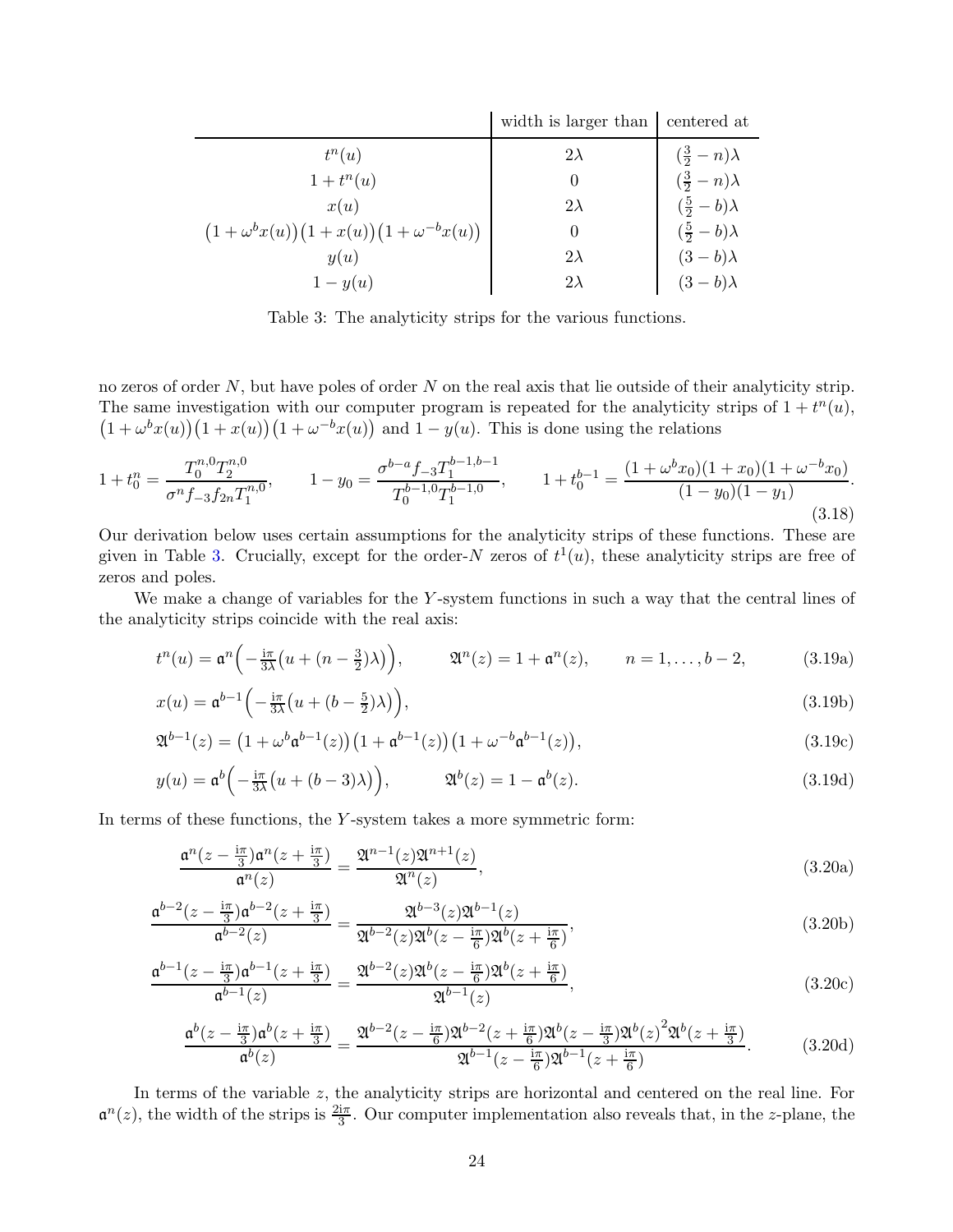zeros of all the eigenvalues are symmetrically distributed between the upper and lower half-planes, and likewise between the right and left half-planes. This implies that the eigenvalues are real for  $z \in \mathbb{R}$ . The patterns of zeros for the groundstate are also identical in the left and right half-planes. This implies that

$$
\mathfrak{a}^n(z + i\xi) = \mathfrak{a}^n(z - i\xi) = \mathfrak{a}^n(-z + i\xi), \qquad z, \xi \in \mathbb{R}.
$$
 (3.21)

<span id="page-24-0"></span>This is not true for all eigenstates of the transfer matrix.

#### 3.3.2 Bulk and finite contributions

The eigenvalue of the elementary transfer matrix is related to the Y-system functions by

$$
\frac{T_0^{1,0}T_2^{1,0}}{T_1^{1,0}} = \sigma f_{-3} f_2 (1 + t_0^1).
$$
\n(3.22)

The function  $T(u) = T^{1,0}(u)$  is written as the product of its bulk and finite contributions:

$$
T(u) = \kappa(u)^N T_f(u). \tag{3.23}
$$

These satisfy the functional equations

<span id="page-24-2"></span>
$$
\frac{\kappa(u)\kappa(u+2\lambda)}{\kappa(u+\lambda)} = \frac{\sin(2\lambda+u)\sin(3\lambda-u)}{\sin 2\lambda \sin 3\lambda}, \qquad \frac{T_f(u)T_f(u+2\lambda)}{T_f(u+\lambda)} = 1 + t^1(u). \tag{3.24}
$$

The known solution for the bulk contribution is [\[18\]](#page-77-9):

$$
\log \kappa(u) = 2 \int_0^\infty dt \, \frac{\sinh \lambda t \sinh \frac{(\pi - 2\lambda)t}{2} \cosh \frac{(2u - 3\lambda)t}{2}}{t \sinh \frac{\pi t}{2} \cosh \frac{3\lambda t}{2}} + \log \left| \frac{\sin u \sin(3\lambda - u)}{\sin 2\lambda \sin 3\lambda} \right|, \quad \text{Regime I.} \tag{3.25}
$$

For the finite term, we define

$$
T_{\rm f}(u) = \mathfrak{b}\left(-\frac{\mathrm{i}\pi}{3\lambda}(u - \frac{3\lambda}{2})\right) \tag{3.26}
$$

and rewrite the second relation in [\(3.24\)](#page-24-2) as

<span id="page-24-4"></span>
$$
\frac{\mathfrak{b}(z - \frac{\mathrm{i}\pi}{3})\mathfrak{b}(z + \frac{\mathrm{i}\pi}{3})}{\mathfrak{b}(z)} = \mathfrak{A}^1(z). \tag{3.27}
$$

# <span id="page-24-1"></span>3.3.3 Non-linear integral equations

The order-N zeros of  $t^1(u)$  lie inside its analyticity strip, whereas its order-N poles lie outside of this strip. The corresponding zeros of  $\mathfrak{a}^1(z)$  lie at  $z = \pm \frac{i\pi}{6}$  $\frac{1}{6}$ . We then define the functions  $\ell^{n}(z)$  as

<span id="page-24-3"></span>
$$
\ell^{1}(z) = \frac{\mathfrak{a}^{1}(z)}{\eta(z)^{N}}, \qquad \ell^{n}(z) = \mathfrak{a}^{n}(z), \qquad n = 2, ..., b,
$$
 (3.28)

where

$$
\eta(z) = \tanh\frac{1}{2}(z - \frac{i\pi}{6})\tanh\frac{1}{2}(z + \frac{i\pi}{6}), \qquad \frac{\eta(z - \frac{i\pi}{3})\eta(z + \frac{i\pi}{3})}{\eta(z)} = 1.
$$
\n(3.29)

The function  $\ell^1(z)$  has no zeros inside its analyticity strip. Moreover we have

$$
\frac{\ell^1(z - \frac{i\pi}{3})\ell^1(z + \frac{i\pi}{3})}{\ell^1(z)} = \frac{\mathfrak{A}^2(z)}{\mathfrak{A}^1(z)}.
$$
\n(3.30)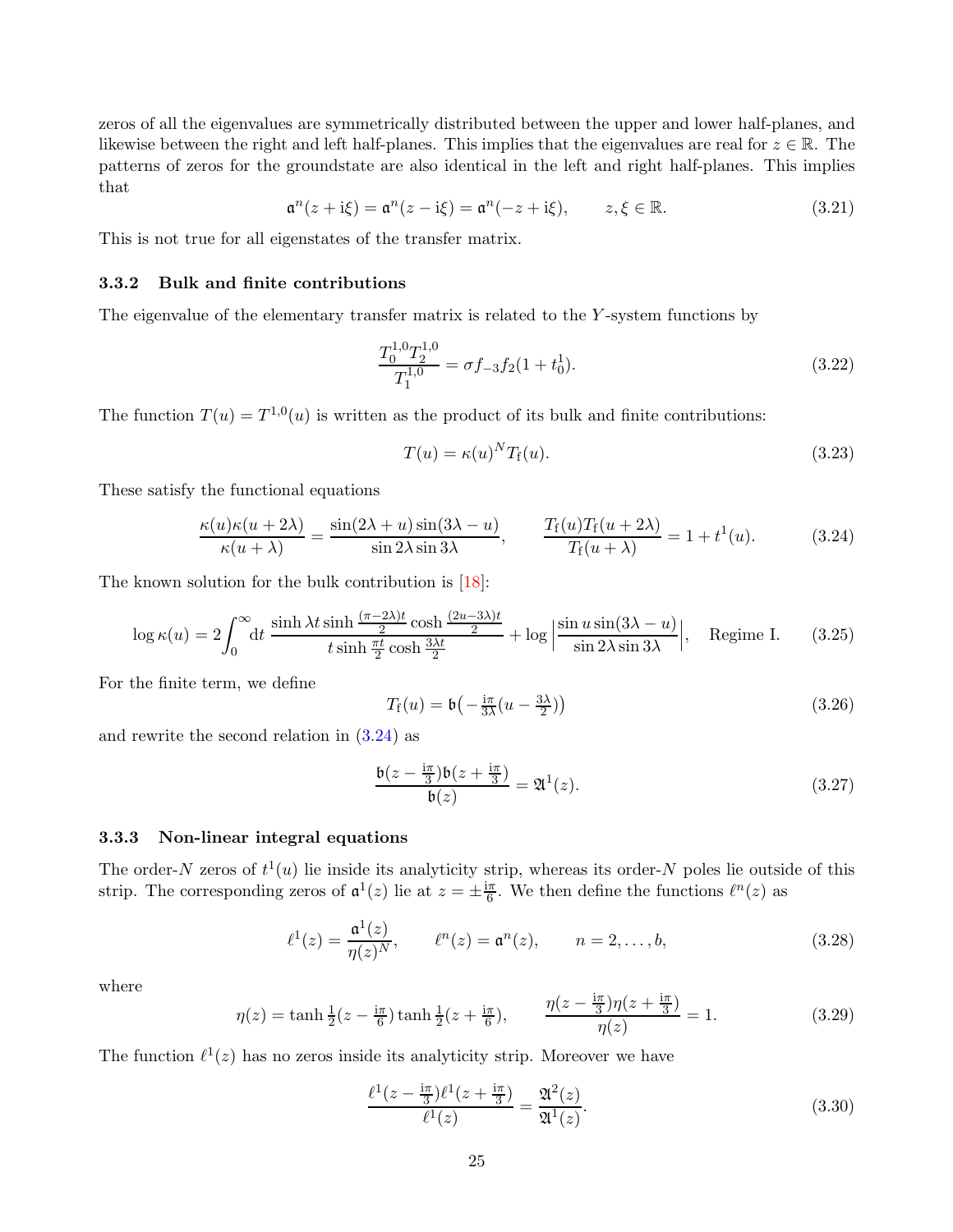The other equations in the Y-system are identical to those in  $(3.20)$ , with the functions  $\mathfrak{a}^n(z)$  on the left-hand side replaced by the corresponding functions  $\ell^{n}(z)$ .

The functions  $\ell^{n}(z)$  are all analytic and non-zero inside their respective analyticity strips. As discussed in Section [3.3.5,](#page-26-0) for generic values of  $\omega$ , these functions have asymptotic values for  $z \to \pm \infty$ that are finite and nonzero. This allows us to define the Fourier transform of their logarithmic derivative:

$$
L^{n}(k) = \frac{1}{2\pi} \int_{-\infty}^{\infty} dz \, \mathrm{e}^{-\mathrm{i}kz} \big( \log \ell^{n}(z) \big)', \qquad A^{n}(k) = \frac{1}{2\pi} \int_{-\infty}^{\infty} dz \, \mathrm{e}^{-\mathrm{i}kz} \big( \log \mathfrak{A}^{n}(z) \big)', \tag{3.31}
$$

where  $n = 1, \ldots, b$ . The non-linear integral equations for the eigenvalues are obtained by first taking the Fourier transform of the logarithmic derivative of the Y -system equations yielding

$$
L^{n}(k) = \frac{1}{2\cosh\frac{\pi k}{3} - 1} \Big[ A^{n-1}(k) - A^{n}(k) + A^{n+1}(k) \Big], \qquad n = 1, \dots, b-3,
$$
 (3.32a)

$$
L^{b-2}(k) = \frac{1}{2\cosh\frac{\pi k}{3} - 1} \Big[ A^{b-3}(k) - A^{b-2}(k) + A^{b-1}(k) - 2\cosh(\frac{\pi k}{6})A^b(k) \Big],\tag{3.32b}
$$

$$
L^{b-1}(k) = \frac{1}{2\cosh\frac{\pi k}{3} - 1} \Big[ A^{b-2}(k) - A^{b-1}(k) + 2\cosh(\frac{\pi k}{6}) A^b(k) \Big],\tag{3.32c}
$$

$$
L^{b}(k) = \frac{1}{2\cosh\frac{\pi k}{3} - 1} \left[ 2\cosh\frac{\pi k}{6} \left( A^{b-2}(k) - A^{b-1}(k) \right) + 3A^{b}(k) \right] + A^{b}(k). \tag{3.32d}
$$

Applying the inverse Fourier transform, we obtain the non-linear integral equations for the functions  $\ell^{n}(z)$ . We use [\(3.28\)](#page-24-3) to express these in terms of the functions  $\mathfrak{a}^{n}(z)$ , integrate once with respect to z and find

<span id="page-25-1"></span>
$$
\log \mathfrak{a}^1(z) - \phi_1 = N \log \eta(z) - K * \log \mathfrak{A}^1 + K * \log \mathfrak{A}^2,
$$
\n(3.33a)

$$
\log \mathfrak{a}^n(z) - \phi_n = K * \log \mathfrak{A}^{n-1} - K * \log \mathfrak{A}^n + K * \log \mathfrak{A}^{n+1}, \qquad n = 2, \dots, b-3,
$$
 (3.33b)

$$
\log \mathfrak{a}^{b-2}(z) - \phi_{b-2} = K * \log \mathfrak{A}^{b-3} - K * \log \mathfrak{A}^{b-2} + K * \log \mathfrak{A}^{b-1} - \tilde{K} * \log \mathfrak{A}^b,
$$
\n(3.33c)

$$
\log \mathfrak{a}^{b-1}(z) - \phi_{b-1} = K * \log \mathfrak{A}^{b-2} - K * \log \mathfrak{A}^{b-1} + \tilde{K} * \log \mathfrak{A}^b,
$$
\n(3.33d)

$$
\log \mathfrak{a}^b(z) - \phi_b = \tilde{K} * \log \mathfrak{A}^{b-2} - \tilde{K} * \log \mathfrak{A}^{b-1} + 3K * \log \mathfrak{A}^b + \log \mathfrak{A}^b(z),
$$
\n(3.33e)

where  $\phi_1, \ldots, \phi_b$  are the integration constants. The convolution is defined in [\(2.31\)](#page-10-6) and the kernels are given by

$$
K(z) = \frac{1}{2\pi} \int_{-\infty}^{\infty} dk \, e^{ikz} \frac{1}{2\cosh(\frac{\pi k}{3}) - 1} = \frac{\sqrt{3}}{\pi} \frac{\sinh(2z)}{\sinh(3z)},
$$
(3.34a)

$$
\tilde{K}(z) = \frac{1}{2\pi} \int_{-\infty}^{\infty} dk \, \mathrm{e}^{\mathrm{i}kz} \frac{2\cosh(\frac{\pi k}{6})}{2\cosh(\frac{\pi k}{3}) - 1} = \frac{3\cosh(2z)}{\pi \cosh(3z)}.
$$
\n(3.34b)

# <span id="page-25-0"></span>3.3.4 Scaling functions and scaling non-linear integral equations

In [\(3.33\)](#page-25-1), the dependence on N appears only in the driving term  $N \log \eta(z)$ . For z of order  $\pm \log N$ with  $N$  large, this function behaves as an exponential:

$$
\lim_{N \to \infty} N \log \eta \left( \pm (z + \log N) \right) = -2\sqrt{3} e^{-z}.
$$
\n(3.35)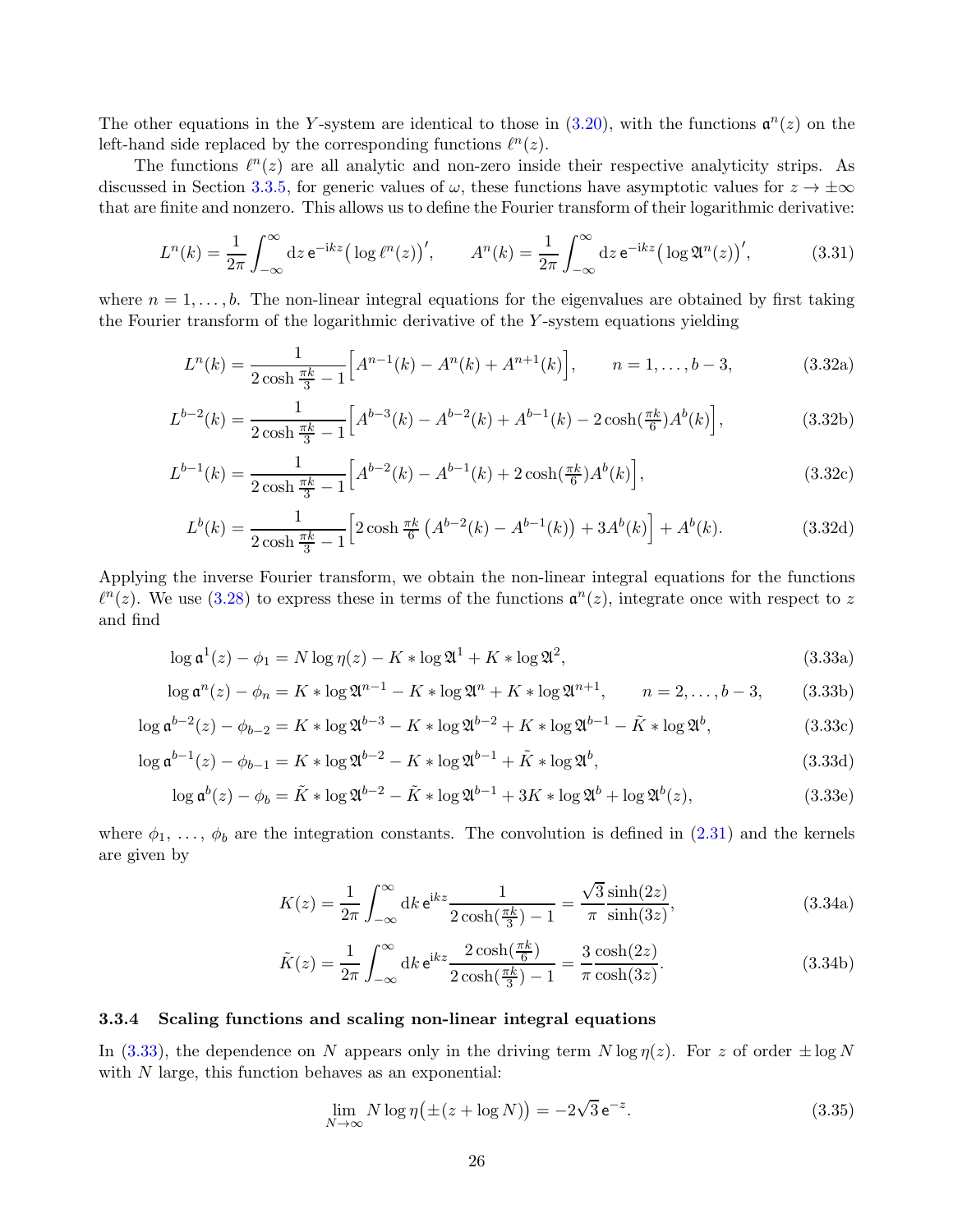To compute the finite-size correction at order  $\frac{1}{N}$ , we assume that the unknown functions appearing in [\(3.33\)](#page-25-1) are well-defined in this limit. For the groundstate, the patterns of zeros are all symmetric with respect to the imaginary *z*-axis, so the scaling functions behave identically in both limits:

$$
\mathsf{a}^n(z) = \lim_{N \to \infty} \mathsf{a}^n(\pm(z + \log N)), \qquad \mathsf{A}^n(z) = \lim_{N \to \infty} \mathfrak{A}^n(\pm(z + \log N)), \qquad n = 1, \dots, b. \tag{3.36}
$$

These satisfy the following set of integral equations:

<span id="page-26-1"></span>
$$
\log \mathsf{a}^1(z) - \phi_1 = -2\sqrt{3} \,\mathsf{e}^{-z} - K * \log \mathsf{A}^1 + K * \log \mathsf{A}^2,\tag{3.37a}
$$

$$
\log \mathsf{a}^n(z) - \phi_n = K * \log \mathsf{A}^{n-1} - K * \log \mathsf{A}^n + K * \log \mathsf{A}^{n+1}, \qquad n = 2, \dots, b-3,\tag{3.37b}
$$

$$
\log \mathsf{a}^{b-2}(z) - \phi_{b-2} = K * \log \mathsf{A}^{b-3} - K * \log \mathsf{A}^{b-2} + K * \log \mathsf{A}^{b-1} - \tilde{K} * \log \mathsf{A}^b,\tag{3.37c}
$$

$$
\log \mathsf{a}^{b-1}(z) - \phi_{b-1} = K * \log \mathsf{A}^{b-2} - K * \log \mathsf{A}^{b-1} + \tilde{K} * \log \mathsf{A}^b,\tag{3.37d}
$$

$$
\log \mathsf{a}^b(z) - \phi_b = \tilde{K} * \log \mathsf{A}^{b-2} - \tilde{K} * \log \mathsf{A}^{b-1} + 3K * \log \mathsf{A}^b + \log \mathsf{A}^b(z). \tag{3.37e}
$$

Multiplying the last equation by an overall minus sign, we see that the kernel terms on the right sides become symmetric.

#### <span id="page-26-0"></span>3.3.5 Braid and bulk behavior

The scaling functions have finite asymptotics for  $z \to \pm \infty$ . For  $z \to \infty$ , these are obtained directly from the braid limits of the transfer matrix eigenvalues:

$$
\mathbf{a}_{\infty}^{n} = \frac{(\omega^{n/2} - \omega^{-n/2})(\omega^{(n+3)/2} - \omega^{-(n+3)/2})}{(\omega^{1/2} - \omega^{-1/2})(\omega - \omega^{-1})}, \qquad \mathbf{a}_{\infty}^{b-1} = \frac{\omega^{(b-1)/2} - \omega^{-(b-1)/2}}{\omega^{(b+1)/2} - \omega^{-(b+1)/2}}, \qquad \mathbf{a}_{\infty}^{b} = (\mathbf{a}_{\infty}^{b-1})^{2},
$$
\n(3.38)

where  $n = 1, \ldots, b-2$ . For  $\gamma \in (0, \frac{2\pi}{b+1})$ , these constants are all positive and finite. These values allow us to compute the constants  $\phi_n$  by studying the  $z \to \infty$  asymptotics of [\(3.37\)](#page-26-1). We use

$$
\lim_{z \to \infty} K * X = X_{\infty} \int_{-\infty}^{\infty} dy \, K(y) = X_{\infty}, \qquad \lim_{z \to \infty} \tilde{K} * X = X_{\infty} \int_{-\infty}^{\infty} dy \, \tilde{K}(y) = 2 \, X_{\infty}, \tag{3.39a}
$$

and find that the constants vanish:

$$
\phi_n = 0,
$$
\n $n = 1, ..., b,$ \n $\gamma \in (0, \frac{2\pi}{b+1}).$ \n(3.40)

For the bulk behavior at  $z \to -\infty$ , we recall that the function  $\mathfrak{a}^1(z)$  has a zero of order N near the origin, so that  $a_{-\infty}^1 = 0$ . From the Y-system equation, the asymptotic values  $a_{-\infty}^n$  satisfy the relations

$$
a_{-\infty}^{n} = \frac{(1 + a_{-\infty}^{n-1})(1 + a_{-\infty}^{n+1})}{(1 + a_{-\infty}^{n})}, \qquad n = 2, \dots, b - 3,
$$
\n(3.41a)

$$
a_{-\infty}^{b-2} = \frac{(1 + a_{-\infty}^{b-3})(1 + \omega^b a_{-\infty}^{b-1})(1 + a_{-\infty}^{b-1})(1 + \omega^{-b} a_{-\infty}^{b-1})}{(1 + a_{-\infty}^{b-2})(1 - (a_{-\infty}^{b-1})^2)^2},
$$
(3.41b)

$$
\mathbf{a}_{-\infty}^{b-1} = \frac{(1 + \mathbf{a}_{-\infty}^{b-2})(1 - (\mathbf{a}_{-\infty}^{b-1})^2)^2}{(1 + \omega^b \mathbf{a}_{-\infty}^{b-1})(1 + \mathbf{a}_{-\infty}^{b-1})(1 + \omega^{-b} \mathbf{a}_{-\infty}^{b-1})}.
$$
(3.41c)

Of the many solutions to this system, we select the only one for which all the functions are positive for  $\omega = 1$ . Indeed, in a small interval around this point, these functions are real for  $z \in \mathbb{R}$ , have positive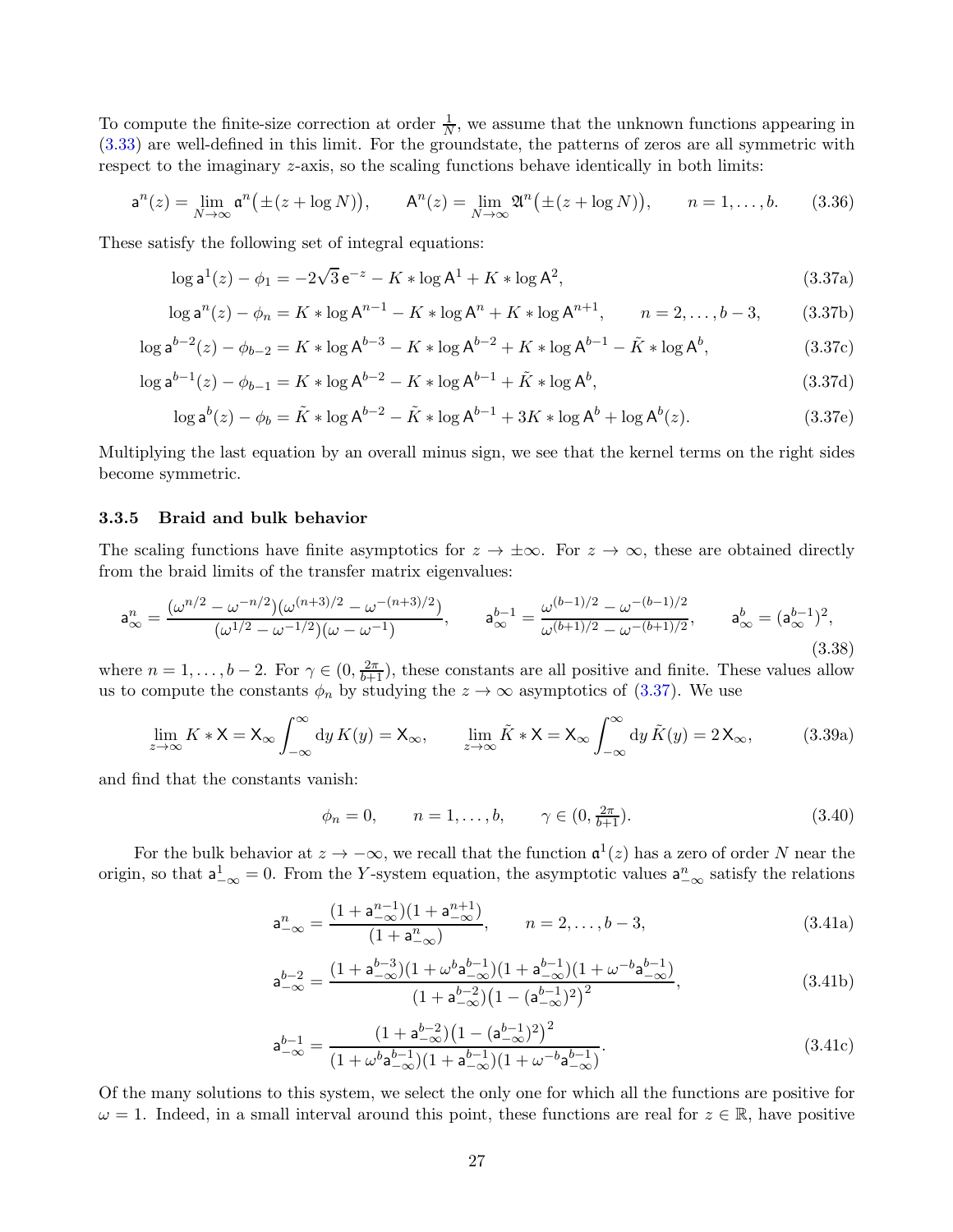asymptotics at  $z \to \infty$  and have no zeros inside the analyticity strip, which implies that they also have positive bulk asymptotics. The solution is

$$
\mathbf{a}_{-\infty}^{n} = \frac{(\bar{\omega}^{(n-1)/2} - \bar{\omega}^{-(n-1)/2})(\bar{\omega}^{(n+2)/2} - \bar{\omega}^{-(n+2)/2})}{(\bar{\omega}^{1/2} - \bar{\omega}^{-1/2})(\bar{\omega} - \bar{\omega}^{-1})}, \qquad n = 1, \dots, b-2,
$$
 (3.42a)

$$
\mathbf{a}_{-\infty}^{b-1} = \frac{\bar{\omega}^{(b-2)/2} - \bar{\omega}^{-(b-2)/2}}{\bar{\omega}^{b/2} - \bar{\omega}^{-b/2}}, \qquad \mathbf{a}_{-\infty}^b = (\mathbf{a}_{-\infty}^{b-1})^2, \qquad \bar{\omega} = \omega^{b/(b-1)}.
$$
 (3.42b)

These values are finite on the range  $\gamma \in (0, \frac{2\pi (b-1)}{b^2})$  $rac{b^{2}-1}{b^{2}}$ ).

# <span id="page-27-0"></span>3.3.6 Finite-size correction and the dilogarithm technique

Applying the Fourier transform and subsequently the inverse transform of the logarithmic derivative of [\(3.27\)](#page-24-4), we find

$$
\log \mathfrak{b}(z) - \phi_0 = \int_{-\infty}^{\infty} \mathrm{d}y \, K(y - z) \log \mathfrak{A}^1(y), \tag{3.43}
$$

where  $\phi_0$  is an integration constant. For large N, we express this in terms of integrals involving the scaling function  $A^1(z)$ :

$$
\log \mathfrak{b}(z) - \phi_0 = \int_{-\log N}^{\infty} dy \Big( K(y + \log N - z) \log \mathfrak{A}^1(y + \log N) + K(-y - \log N - z) \log \mathfrak{A}^1(-y - \log N) \Big)
$$
  

$$
\simeq \frac{\sqrt{3}}{\pi N} (e^z + e^{-z}) \int_{-\infty}^{\infty} dy e^{-y} \log A^1(y), \tag{3.44}
$$

where we used

<span id="page-27-1"></span>
$$
K(z + \log N) \simeq \frac{\sqrt{3}e^{-z}}{\pi N}.
$$
\n(3.45)

Here,  $\simeq$  indicates that higher-order terms in  $\frac{1}{N}$  are omitted.

To apply the dilogarithm technique, we define the integral

$$
\mathcal{J} = \int_{-\infty}^{\infty} dy \left[ \sum_{n=1}^{b-1} \left( (\log \mathsf{a}^n)' \log \mathsf{A}^n - \log \mathsf{a}^n (\log \mathsf{A}^n)'\right) - \left( (\log \mathsf{a}^b)' \log \mathsf{A}^b - \log \mathsf{a}^b (\log \mathsf{A}^b)'\right) \right], \quad (3.46)
$$

where the dependence on the argument  $y$  is dropped for ease of notation. This integral is evaluated in two ways. The first consists of replacing  $\log a^n$  by its expression in  $(3.37)$ . Many terms cancel out because of the symmetry properties of the kernels

$$
K(-z) = K(z), \qquad \tilde{K}(-z) = \tilde{K}(z).
$$
 (3.47)

The only surviving contributions come from the driving terms, and the result reads

$$
\mathcal{J} = 4\sqrt{3} \int_{-\infty}^{\infty} dy \, \mathrm{e}^{-y} \log \mathrm{A}^1(y). \tag{3.48}
$$

Up to an overall prefactor, this is precisely the integral we wish to compute in [\(3.44\)](#page-27-1). The second way of computing the integral is to apply the derivatives explicitly, which yields

$$
\mathcal{J} = \int_{-\infty}^{\infty} dy \left[ \sum_{n=1}^{b-2} \frac{da^n}{dy} \left( \frac{\log A^n}{a^n} - \frac{\log a^n}{A^n} \right) + \frac{da^{b-1}}{dy} \left( \frac{\log A^{b-1}}{a^{b-1}} - \frac{dA^{b-1}}{da^{b-1}} \frac{\log a^{b-1}}{A^{b-1}} \right) - \frac{da^b}{dy} \left( \frac{\log A^b}{a^b} + \frac{\log a^b}{A^b} \right) \right].
$$
\n(3.49)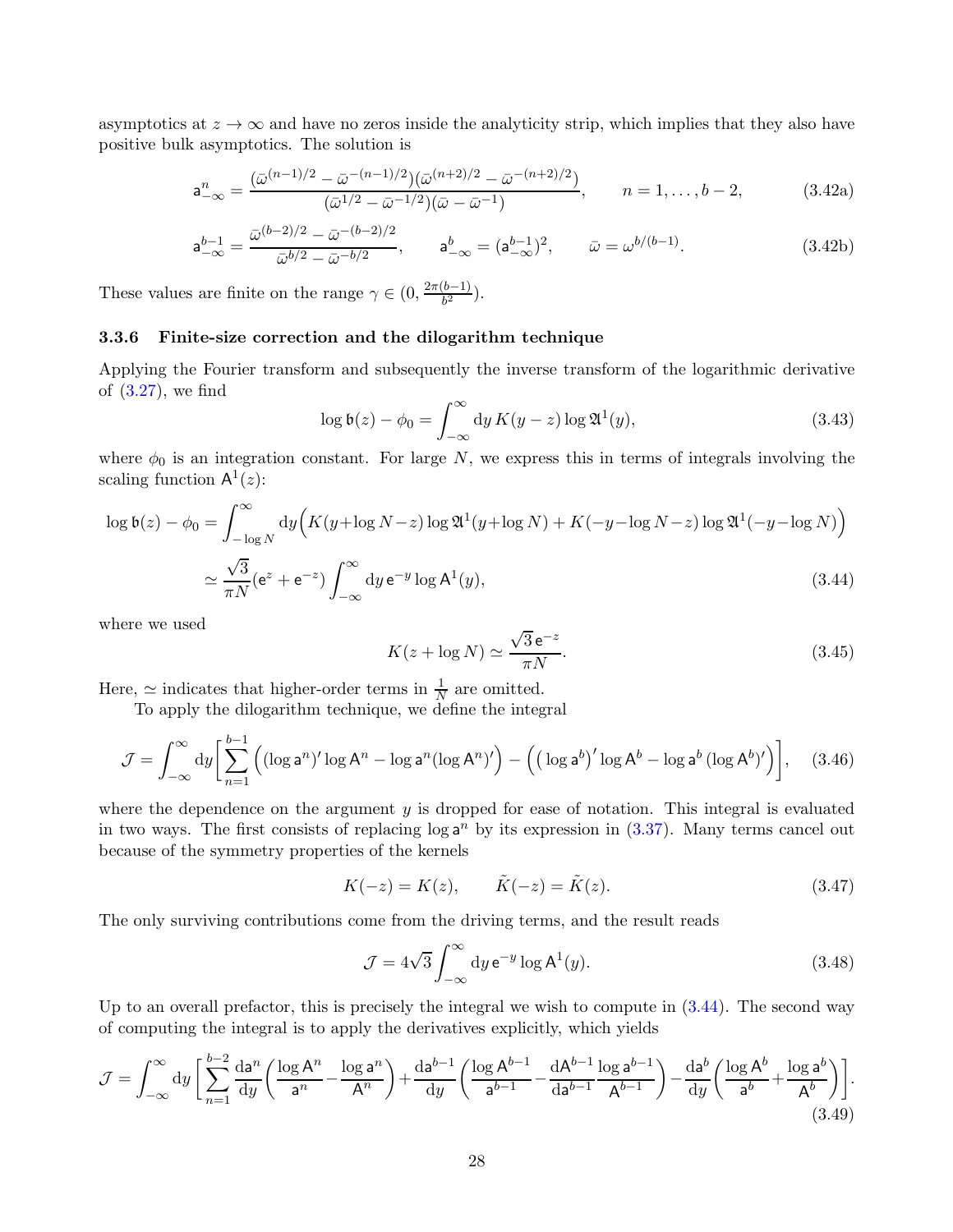Dividing the integral in three parts and changing the integration variables from  $y$  to  $a^n$ , we find

$$
\mathcal{J} = \sum_{n=1}^{b-2} \int_{a_{-\infty}^n}^{a_{\infty}^n} da^n \left( \frac{\log A^n}{a^n} - \frac{\log a^n}{A^n} \right) + \int_{a_{-\infty}^{b-1}}^{a_{\infty}^{b-1}} da^{b-1} \left( \frac{\log A^{b-1}}{a^{b-1}} - \frac{dA^{b-1}}{da^{b-1}} \frac{\log a^{b-1}}{A^{b-1}} \right) - \int_{a_{-\infty}^b}^{a_{\infty}^b} da^b \left( \frac{\log A^b}{a^b} + \frac{\log a^b}{A^b} \right)
$$
(3.50)

where

$$
A^n = 1 + a^n, \qquad n = 1, \dots, b - 2,\tag{3.51a}
$$

$$
A^{b-1} = (1 + \omega^b a^{b-1})(1 + a^{b-1})(1 + \omega^{-b} a^{b-1}),
$$
\n(3.51b)

$$
\mathsf{A}^b = (1 - \mathsf{a}^b). \tag{3.51c}
$$

The resulting expression for  $\mathcal J$  is therefore a combination of regular integrals. Setting  $\omega = e^{i\gamma}$ , the integral evaluates to

$$
\mathcal{J} = \frac{\pi^2}{3} \left( 1 - \frac{3\gamma^2 b}{\pi^2 (b - 1)} \right) = \frac{\pi^2}{3} \left( 1 - \frac{3\gamma^2}{\pi (\pi - 2\lambda)} \right), \qquad \gamma \in \left( 0, \frac{2\pi (b - 1)}{b^2} \right). \tag{3.52}
$$

The proof of this result is given in Appendix [A.2.3.](#page-71-0) The final result is

$$
\log \mathfrak{b}(z) \simeq \frac{\pi \cosh z}{6N} \left( 1 - \frac{3\gamma^2 b}{\pi^2 (b-1)} \right), \qquad \log T_{\mathbf{f}}(u) \simeq \frac{\pi \sin \frac{\pi u}{3\lambda}}{6N} \left( 1 - \frac{3\gamma^2 b}{\pi^2 (b-1)} \right), \tag{3.53}
$$

where the constant  $\phi_0$  was found to equal zero using  $T_f(u=0) = 1$ . This result is precisely [\(1.3\)](#page-3-1) with  $c - 24\Delta$  and  $\vartheta(u)$  given in [\(3.12\)](#page-21-1).

# <span id="page-28-0"></span>3.4 The dual series

In this subsection, we fix  $a = 1 - b$ , so that  $\lambda = \frac{\pi(2b-1)}{2b}$  $\frac{2b-1}{2b}$ , and consider  $b \in \mathbb{N}_{\geqslant 4}$ . We also define  $\bar{\lambda} = \pi - \lambda = \frac{\pi}{2l}$  $\frac{\pi}{2b}$ . We compute the  $\frac{1}{N}$  term in [\(1.3\)](#page-3-1) explicitly for N even,  $\gamma \in (0, \frac{2\pi}{b+1})$  and u in the neighborhood of  $\frac{3\lambda}{2}$ .

#### <span id="page-28-1"></span>3.4.1 Analyticity properties and symmetric Y -system

Our computer implementation of the transfer matrices reveals that, in the complex u-plane, the zeros of  $T^{1,0}(u)$  for the groundstate approximately lie on the vertical lines with Re(u) =  $-\overline{\lambda}$ ,  $-2\overline{\lambda}$ . Its analyticity strip is centered at  $\frac{3\lambda}{2}$ . Likewise, the zeros of  $T^{2,0}(u)$  lie on the vertical lines  $\text{Re}(u) = -\overline{\lambda}, 0$ . These patterns are repeated in each vertical strip of width  $\pi$ . For  $n = 1, \ldots, b-2$ , the zeros of  $T^{n,0}(u)$ lie on the vertical lines  $\text{Re}(u) = -\bar{\lambda}, 2(n-2)\bar{\lambda}$ . The zeros of  $T^{b-1,0}(u)$  lie on the three vertical lines  $\text{Re}(u) = -\bar{\lambda}, (b - \frac{7}{2})$  $\frac{7}{2}$ ) $\bar{\lambda}$ ,  $2(b-3)\bar{\lambda}$ . The center of the analyticity strip for  $T^{n,0}(u)$  is at  $\text{Re}(u) = \frac{3\lambda}{2} + (n-1)\bar{\lambda}$ . Finally, the zeros of  $T^{b-1,b-1}(u)$  lie on the vertical lines  $\text{Re}(u) = (b - \frac{7}{2})$  $(\frac{7}{2})\overline{\lambda}$ ,  $(b-\frac{9}{2})$  $\frac{9}{2}$ ) $\bar{\lambda}$ . To illustrate, the patterns of zeros for  $N = 6$ ,  $(a, b) = (-4, 5)$  and  $\omega = 1$  are given in Figure [4.](#page-29-0)

This allows us to find the positions of the zeros and poles of the functions of the Y -system. In particular,  $t^1(u)$  has zeros of order N at  $u = 0, \lambda$  and poles at  $u = 2\overline{\lambda}$ ,  $(2b-3)\overline{\lambda}$ . Those zeros of order N will lie outside its analyticity strip and will play no role in the following. In contrast, its poles will play an important role. The functions  $t^n(u)$  with  $n = 2, \ldots, b-2$  have no zeros of order N, but have two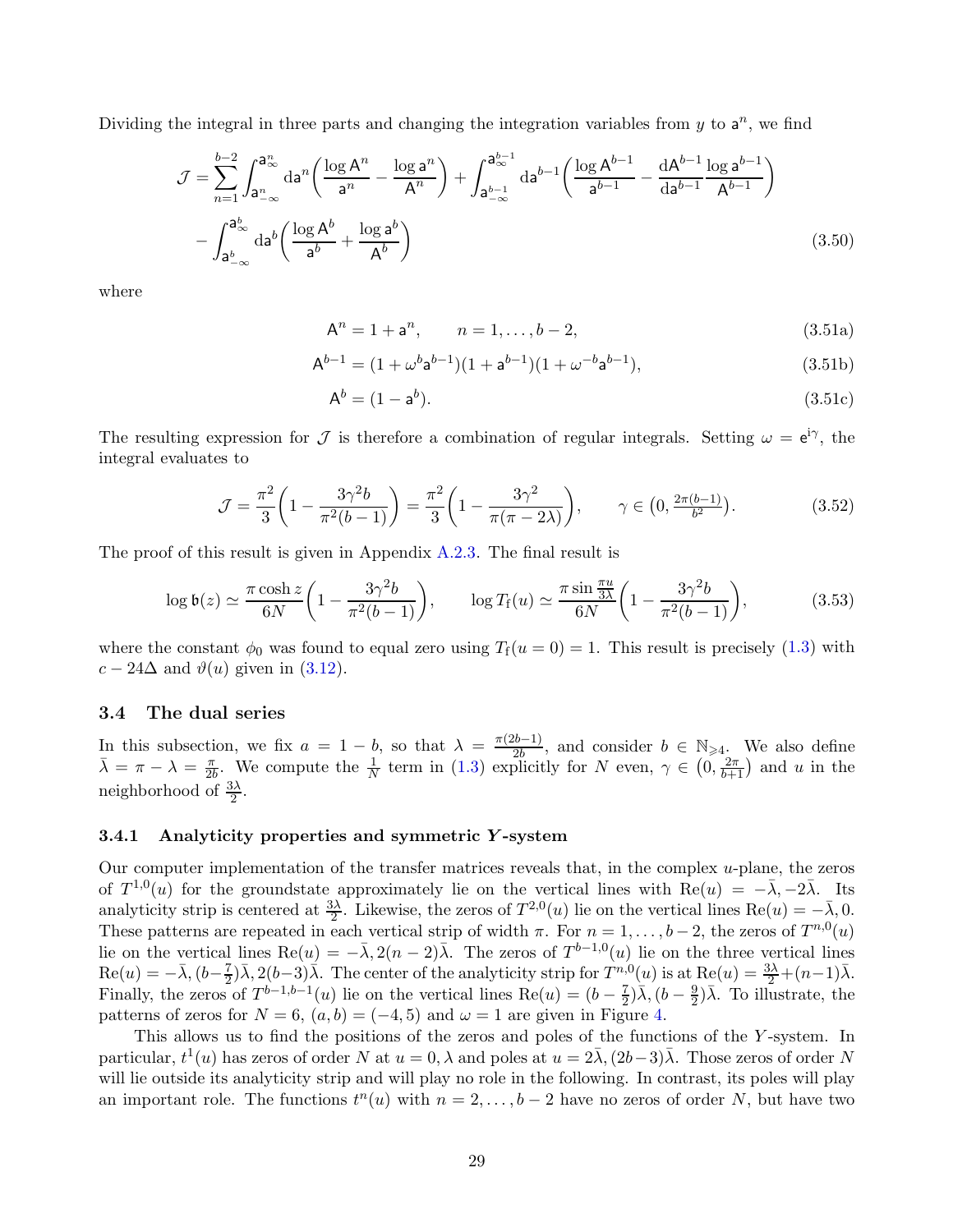

<span id="page-29-0"></span>Figure 4: The patterns of zeros for the groundstate of  $T(u)$  for  $N = 6$ ,  $(a, b) = (-4, 5)$  and  $\omega = 1$ , in the complex *u*-plane. The horizontal axis is divided in units of  $2\bar{\lambda} = \frac{\pi}{5}$  $\frac{\pi}{5}$ . Each zero of  $T^{4,4}(u)$  is triply degenerate. This degeneracy is lifted for  $\omega \neq 1$ , with the zeros remaining on the same vertical lines for  $\omega$  on the unit circle.

poles of order N at  $u = 2n\overline{\lambda}$ ,  $(2b-3)\overline{\lambda}$ . The functions  $x(u)$  and  $y(u)$  have no order-N zeros and no order-N poles.

The same investigation is repeated for the functions  $1+t^n(u)$ ,  $(1+\omega^b x(u))(1+x(u))(1+\omega^{-b} x(u))$ and  $1-y(u)$ , using the relations [\(3.18\)](#page-23-2). In particular, we find that the function  $1-y(u)$  has an order-N zero at  $u = 3\lambda \equiv -3\overline{\lambda}$ , where  $\equiv$  denotes an equality modulo  $\pi$ . In the following, we choose the last function entering the Y-system to be  $w(u) = (1 - y(u))/y(u)$  instead of  $y(u)$ , as this function has an order- $N$  zero which will play an important role for the calculation. Moreover, to work with functions that remain finite inside their analyticity strips, we make a change of variables and work with the reciprocals of the functions  $t^n(u)$  and  $x(u)$ :

$$
\tilde{t}^n(u) = t^n(u)^{-1}, \qquad \tilde{x}(u) = x(u)^{-1}.
$$
\n(3.54)

Inside their analyticity strips, the functions  $\tilde{t}^n(u)$  have order-N zeros instead of order-N poles. Our derivation below uses certain assumptions for the analyticity strips of these functions. These are given in Table [4.](#page-30-1) Crucially, except for the order-N zeros of  $\tilde{t}^{b-2}(u)$  and  $w(u)$ , these analyticity strips are free of zeros and poles.

We make a change of variables for the  $Y$ -system functions in such a way that the central lines of the analyticity strips coincide with the real axis:

$$
\tilde{t}^n(u) = \mathfrak{a}^n\left(-\frac{\mathrm{i}\pi}{\overline{\lambda}}\left(u - \frac{3\lambda}{2} - n\overline{\lambda}\right)\right), \qquad \mathfrak{A}^n(z) = 1 + \mathfrak{a}^n(z), \qquad n = 1, \dots, b-2, \qquad (3.55a)
$$

$$
\tilde{x}(u) = \mathfrak{a}^{b-1} \left( -\frac{i\pi}{\bar{\lambda}} \left( u - \frac{3\lambda}{2} - (b-1)\bar{\lambda} \right) \right),\tag{3.55b}
$$

$$
\mathfrak{A}^{b-1}(z) = \left(1 + \omega^b \mathfrak{a}^{b-1}(z)\right) \left(1 + \mathfrak{a}^{b-1}(z)\right) \left(1 + \omega^{-b} \mathfrak{a}^{b-1}(z)\right),\tag{3.55c}
$$

$$
w(u) = \mathfrak{a}^{b}\left(-\frac{\mathrm{i}\pi}{\overline{\lambda}}\left(u - \frac{3\lambda}{2} - (b - \frac{3}{2})\lambda\right)\right), \qquad \mathfrak{A}^{b}(z) = 1 + \mathfrak{a}^{b}(z).
$$
 (3.55d)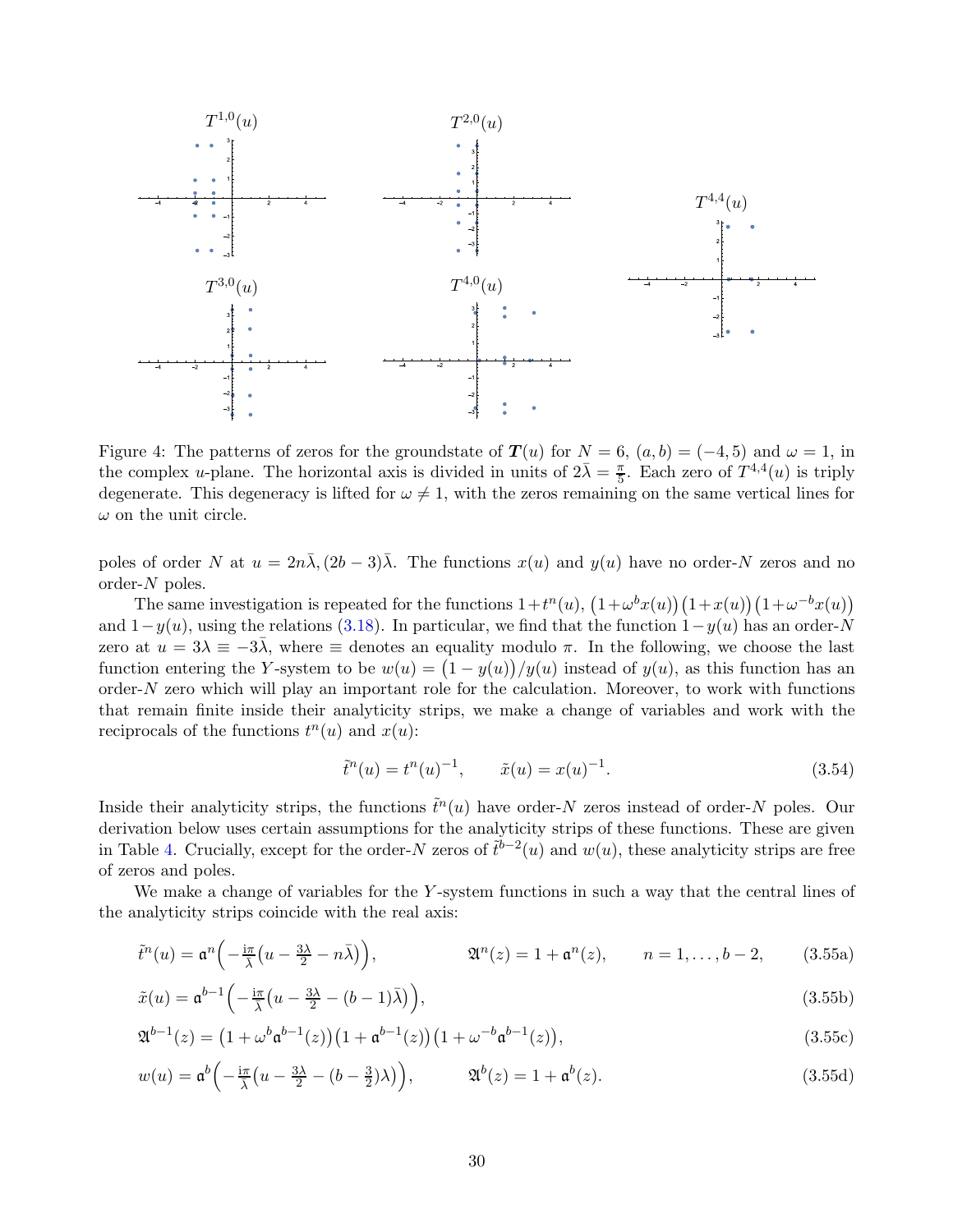|                                                                         | width is larger than | centered at                                                |
|-------------------------------------------------------------------------|----------------------|------------------------------------------------------------|
| $\tilde{t}^n(u)$                                                        | $2\lambda$           | $rac{3\lambda}{2}+n\bar{\lambda}$                          |
| $1+\tilde{t}^n(u)$                                                      | $\theta$             | $rac{3\lambda}{2}+n\bar{\lambda}$                          |
| $\tilde{x}(u)$                                                          | $2\lambda$           | $\frac{3\lambda}{2} + (b-1)\overline{\lambda}$             |
| $(1+\omega^b \tilde{x}(u))(1+\tilde{x}(u))(1+\omega^{-b} \tilde{x}(u))$ | $\Omega$             | $\frac{3\lambda}{2} + (b-1)\overline{\lambda}$             |
| w(u)                                                                    |                      | $rac{3\lambda}{2} + (b - \frac{3}{2})\overline{\lambda}$   |
| $1 + w(u)$                                                              | $\theta$             | $\frac{3\lambda}{2} + (b - \frac{3}{2})\overline{\lambda}$ |

<span id="page-30-1"></span>Table 4: The analyticity strips for the various functions.

In terms of these functions, the Y -system reads

$$
\frac{\mathfrak{a}^2(z)}{\mathfrak{a}^1(z - i\pi)\mathfrak{a}^1(z + i\pi)} = \frac{\mathfrak{A}^2(z)}{\mathfrak{A}^1(z)},\tag{3.56a}
$$

$$
\frac{\mathfrak{a}^{n-1}(z)\mathfrak{a}^{n+1}(z)}{\mathfrak{a}^n(z - i\pi)\mathfrak{a}^n(z + i\pi)} = \frac{\mathfrak{A}^{n-1}(z)\mathfrak{A}^{n+1}(z)}{\mathfrak{A}^n(z)}, \qquad n = 2, \dots, b-3, \quad (3.56b)
$$

$$
\frac{\mathfrak{a}^{b-3}(z)\mathfrak{a}^{b-1}(z)\mathfrak{a}^b(z-\frac{i\pi}{2})\mathfrak{a}^b(z+\frac{i\pi}{2})}{\mathfrak{a}^{b-2}(z-i\pi)\mathfrak{a}^{b-2}(z+i\pi)\mathfrak{a}^{b-1}(z-i\pi)\mathfrak{a}^{b-1}(z+i\pi)} = \frac{\mathfrak{A}^{b-3}(z)\mathfrak{A}^{b-1}(z)}{\mathfrak{A}^{b-2}(z)},
$$
\n(3.56c)

$$
\frac{\mathfrak{a}^{b-2}(z)}{\mathfrak{a}^b(z-\frac{i\pi}{2})\mathfrak{a}^b(z+\frac{i\pi}{2})} = \frac{\mathfrak{A}^{b-2}(z)}{\mathfrak{A}^{b-1}(z)},
$$
\n(3.56d)

$$
\mathfrak{a}^{b-1}(z-\frac{\mathrm{i}\pi}{2})\mathfrak{a}^{b-1}(z+\frac{\mathrm{i}\pi}{2})=\mathfrak{A}^b(z). \tag{3.56e}
$$

In terms of the variable  $z$ , the analyticity strips are horizontal and centered on the real line. For  $\mathfrak{a}^n(z)$  with  $n = 1, \ldots, b-2$ , the width of the strips is  $2i\pi$ . Our computer implementation also reveals that, in the z-plane, the zeros of all the eigenvalues are symmetrically distributed between the upper and lower half-planes, and likewise between the right and left half-planes. This implies that the eigenvalues are real for  $z \in \mathbb{R}$ . The patterns of zeros for the groundstate are also identical in the left and right half-planes. This implies that

$$
\mathfrak{a}^n(z + i\xi) = \mathfrak{a}^n(z - i\xi) = \mathfrak{a}^n(-z + i\xi), \qquad z, \xi \in \mathbb{R}.
$$
 (3.57)

This is not true for all eigenstates of the transfer matrix.

### <span id="page-30-0"></span>3.4.2 Bulk and finite contributions

The eigenvalues of the transfer matrices are related to the Y -system functions by

$$
\frac{T_0^{n,0}T_2^{n,0}}{T_0^{n+1,0}T_2^{n-1,0}} = 1 + \tilde{t}_0^n, \qquad n = 1, \dots, b-2,
$$
\n(3.58a)

$$
\frac{w_0 w_1}{f_{-3}f_{-2}} \frac{T_1^{b-2,0} T_3^{b-2,0}}{T_2^{b-2,0}} = (1 + \omega^b \tilde{x}_0)(1 + \tilde{x}_0)(1 + \omega^{-b} \tilde{x}_0),\tag{3.58b}
$$

$$
\frac{T_0^{b-1,0}T_1^{b-1,0}}{T_1^{b-2,0}T_2^{b-2,0}} = 1 + w_0.
$$
\n(3.58c)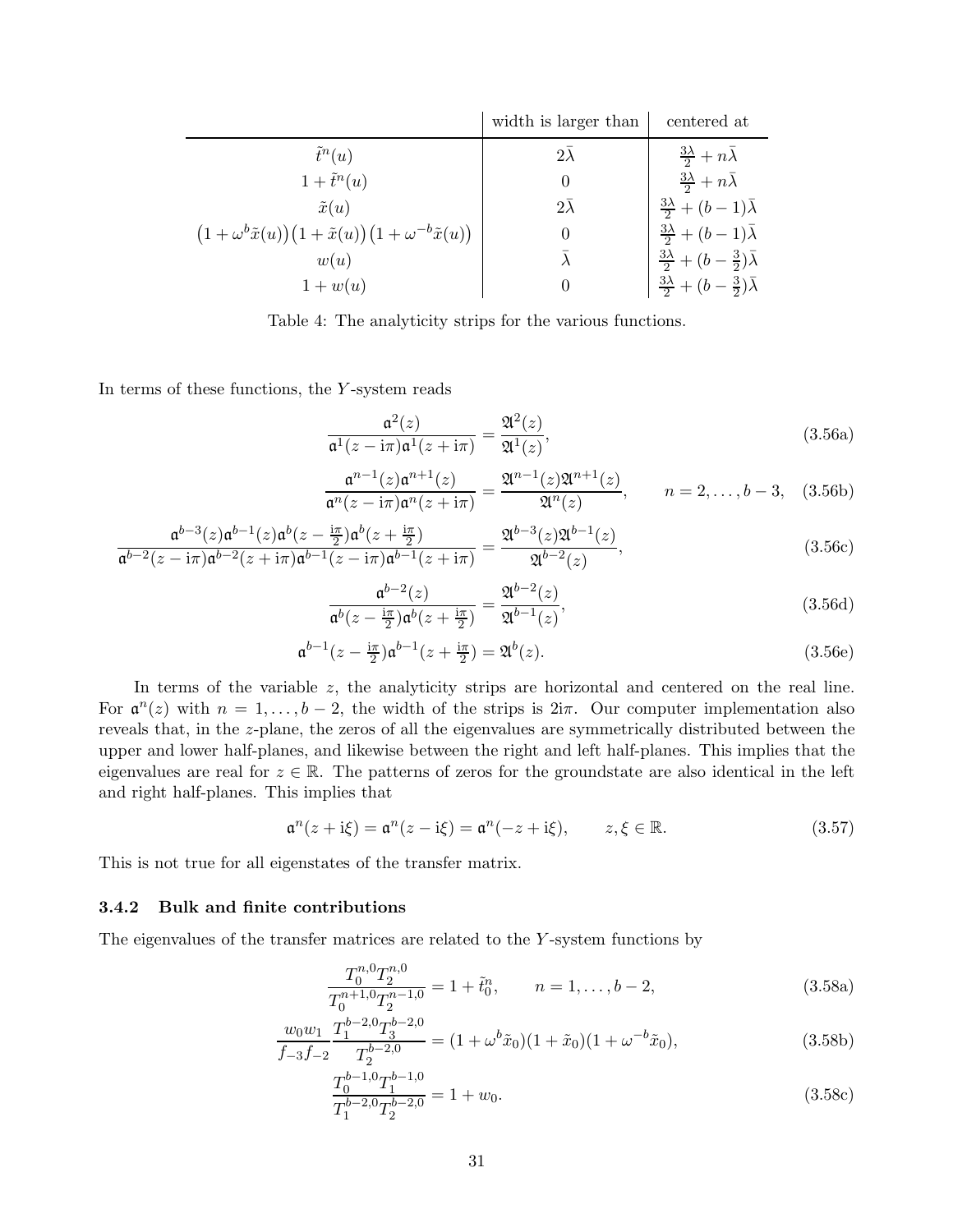The eigenvalues  $T^{n,0}(u)$  and  $w(u)$  are written as the product of their bulk and finite contributions:

$$
T^{n,0}(u) = (\kappa^n(u))^N T_f^n(u), \qquad w(u) = (\kappa_w(u))^N w_f(u).
$$
 (3.59)

These satisfy the functional equations

$$
\frac{\kappa^n(u)\kappa^n(u-2\bar{\lambda})}{\kappa^{n+1}(u)\kappa^{n-1}(u-2\bar{\lambda})} = 1, \qquad n = 1, \dots, b-2,
$$
\n(3.60a)

$$
\kappa_{\omega}(u)\kappa_{\omega}(u-\bar{\lambda})\frac{\kappa^{b-2}(u-\bar{\lambda})\kappa^{b-2}(u-3\bar{\lambda})}{\kappa^{b-2}(u-2\bar{\lambda})}=\frac{\sin(3\lambda-u)\sin(2\lambda-u)}{\sin 3\lambda\sin 2\lambda},\tag{3.60b}
$$

$$
\frac{\kappa^{b-1}(u)\kappa^{b-1}(u-\bar{\lambda})}{\kappa^{b-2}(u-\bar{\lambda})\kappa^{b-2}(u-2\bar{\lambda})} = 1,
$$
\n(3.60c)

<span id="page-31-0"></span>and

$$
\frac{T_{\rm f}^n(u)T_{\rm f}^n(u-2\bar{\lambda})}{T_{\rm f}^{n+1}(u)T_{\rm f}^{n-1}(u-2\bar{\lambda})} = 1 + \tilde{t}^n(u), \qquad n = 1, \ldots, b-2,
$$
\n(3.61a)

$$
w_{\rm f}(u)w_{\rm f}(u-\bar{\lambda})\frac{T_{\rm f}^{b-2}(u-\bar{\lambda})T_{\rm f}^{b-2}(u-3\bar{\lambda})}{T_{\rm f}^{b-2}(u-2\bar{\lambda})} = (1+\omega^b\tilde{x}(u))(1+\tilde{x}(u))(1+\omega^{-b}\tilde{x}(u)),\tag{3.61b}
$$

$$
\frac{T_{\rm f}^{b-1}(u)T_{\rm f}^{b-1}(u-\bar{\lambda})}{T_{\rm f}^{b-2}(u-\bar{\lambda})T_{\rm f}^{b-2}(u-2\bar{\lambda})} = 1 + w(u). \tag{3.61c}
$$

The initial conditions are  $\kappa^0(u) = \frac{\sin(3\lambda - u)\sin(2\lambda - u)}{\sin 3\lambda \sin 2\lambda}$  and  $T_f^0(u) = 1$ . The known solution for the bulk  $n = 1$  contribution is [\[18\]](#page-77-9):

$$
\log \kappa(u) = 2 \int_0^\infty dt \, \frac{\sinh(\pi - \lambda)t \sinh\frac{(2\lambda - \pi)t}{2} \cosh\frac{(2u - 3\lambda + 2\pi)t}{2}}{t \sinh\frac{\pi t}{2} \cosh\frac{(3\lambda - 2\pi)t}{2}} + \log \left| \frac{\sin u \sin(3\lambda - u)}{\sin 2\lambda \sin 3\lambda} \right|, \quad \text{Regime II.}
$$
\n(3.62)

For the finite terms, we define

$$
T_{\mathbf{f}}^n(u) = \mathfrak{b}^n \left( -\frac{\mathfrak{i}\pi}{\overline{\lambda}} \left( u - \frac{3\lambda}{2} - (n-1)\overline{\lambda} \right) \right), \quad n = 1, \dots, b-1, \qquad w_{\mathbf{f}}(u) = \mathfrak{b}^b \left( -\frac{\mathfrak{i}\pi}{\overline{\lambda}} \left( u - \frac{3\lambda}{2} - (b - \frac{3}{2})\overline{\lambda} \right) \right), \tag{3.63}
$$

and rewrite the relations  $(3.61)$  as

<span id="page-31-1"></span>
$$
\frac{\mathfrak{b}^n(z - \mathrm{i}\pi)\mathfrak{b}^n(z + \mathrm{i}\pi)}{\mathfrak{b}^{n-1}(z)\mathfrak{b}^{n+1}(z)} = \mathfrak{A}^n(z), \qquad n = 1, \dots, b-2,
$$
 (3.64a)

$$
\frac{\mathfrak{b}^{b}(z - \frac{\mathrm{i}\pi}{2})\mathfrak{b}^{b}(z + \frac{\mathrm{i}\pi}{2})\mathfrak{b}^{b-2}(z - \mathrm{i}\pi)\mathfrak{b}^{b-2}(z + \mathrm{i}\pi)}{\mathfrak{b}^{b-2}(z)} = \mathfrak{A}^{b-1}(z),\tag{3.64b}
$$

$$
\frac{\mathfrak{b}^{b-1}(z - \frac{\mathrm{i}\pi}{2})\mathfrak{b}^{b-1}(z + \frac{\mathrm{i}\pi}{2})}{\mathfrak{b}^{b-2}(z - \frac{\mathrm{i}\pi}{2})\mathfrak{b}^{b-2}(z + \frac{\mathrm{i}\pi}{2})} = \mathfrak{A}^b(z).
$$
\n(3.64c)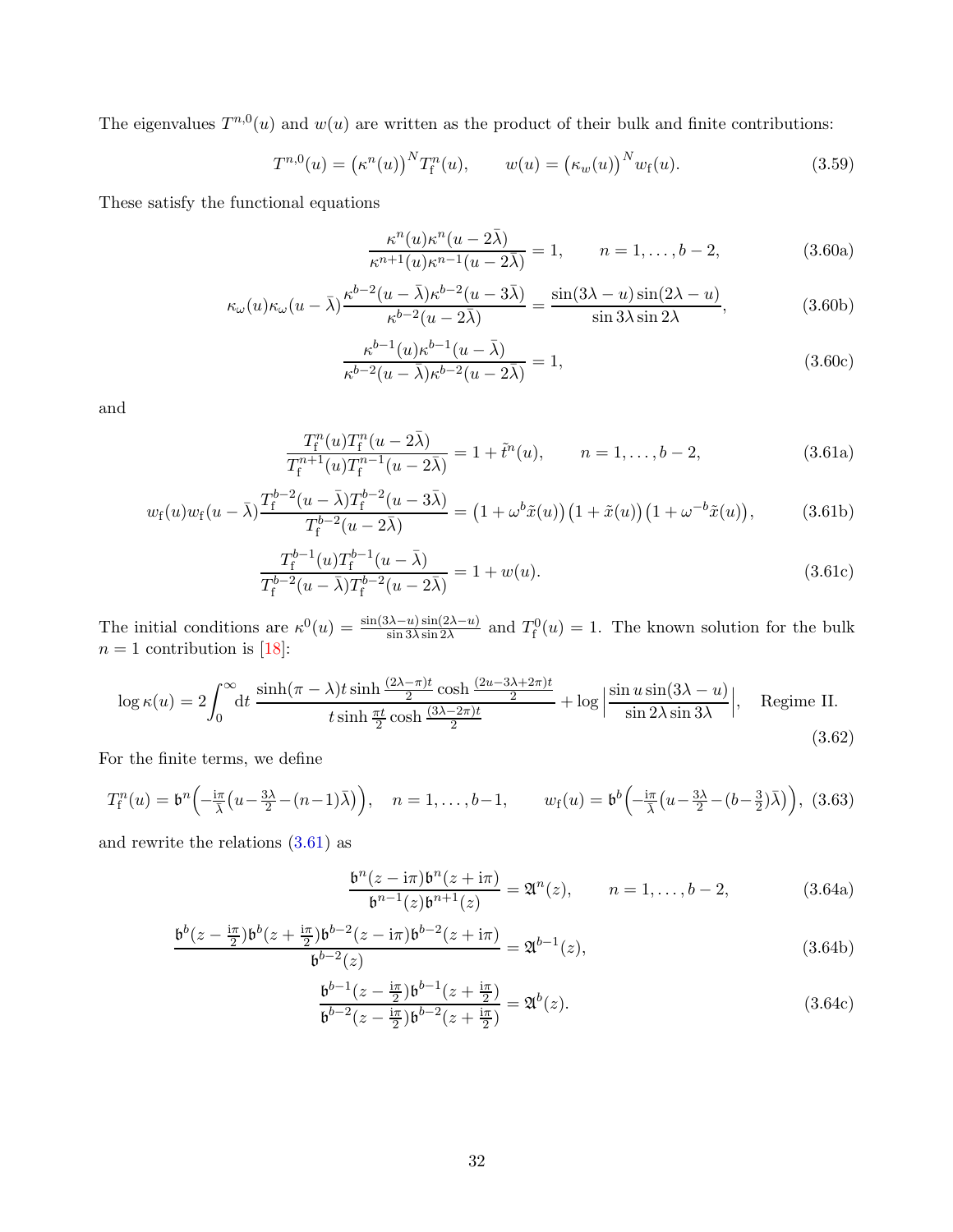# <span id="page-32-0"></span>3.4.3 Non-linear integral equations

The functions  $\mathfrak{a}^n(z)$  have order-N zeros on the imaginary axis. We define new functions  $\ell^n(z)$  where those zeros are removed:

<span id="page-32-1"></span>
$$
\ell^{n}(z) = \frac{\mathfrak{a}^{n}(z)}{\left[\eta(z - i\pi(b - n - \frac{3}{2}))\eta(z + i\pi(b - n - \frac{3}{2}))\right]^{N}}, \qquad n = 1, \dots, b - 2,
$$
 (3.65a)

$$
\ell^{b-1}(z) = \mathfrak{a}^{b-1}(z), \qquad \ell^b(z) = \frac{\mathfrak{a}^b(z)}{\eta(z)^N}, \tag{3.65b}
$$

where

$$
\eta(z) = \tanh \frac{z}{2(2b-3)}, \qquad \eta(z - \frac{i\pi}{2}(2b-3))\eta(z + \frac{i\pi}{2}(2b-3)) = 1.
$$
\n(3.66)

In terms of these functions, the  $Y$ -system reads

$$
\frac{\ell^2(z)}{\ell^1(z - i\pi)\ell^1(z + i\pi)} = \frac{\mathfrak{A}^2(z)}{\mathfrak{A}^1(z)},\tag{3.67a}
$$

$$
\frac{\ell^{n-1}(z)\ell^{n+1}(z)}{\ell^n(z-\mathrm{i}\pi)\ell^n(z+\mathrm{i}\pi)} = \frac{\mathfrak{A}^{n-1}(z)\mathfrak{A}^{n+1}(z)}{\mathfrak{A}^n(z)}, \qquad n = 2, \dots, b-3, \quad (3.67b)
$$

$$
\frac{\ell^{b-3}(z)\ell^{b-1}(z)\ell^b(z-\frac{i\pi}{2})\ell^b(z+\frac{i\pi}{2})}{\ell^{b-2}(z-i\pi)\ell^{b-2}(z+i\pi)\ell^{b-1}(z-i\pi)\ell^{b-1}(z+i\pi)} = \frac{\mathfrak{A}^{b-3}(z)\mathfrak{A}^{b-1}(z)}{\mathfrak{A}^{b-2}(z)},
$$
\n(3.67c)

$$
\frac{\ell^{b-2}(z)}{\ell^b(z-\frac{i\pi}{2})\ell^b(z+\frac{i\pi}{2})} = \frac{\mathfrak{A}^{b-2}(z)}{\mathfrak{A}^{b-1}(z)},\tag{3.67d}
$$

$$
\ell^{b-1}(z - \frac{i\pi}{2})\ell^{b-1}(z + \frac{i\pi}{2}) = \mathfrak{A}^b(z). \tag{3.67e}
$$

The functions  $\ell^{n}(z)$  are all analytic and non-zero inside their respective analyticity strips. As discussed in Section [3.4.5,](#page-34-0) for  $\omega = e^{i\gamma}$  with  $\gamma \in (0, \frac{2\pi}{b+1})$ , these functions have asymptotic values for  $z \to \pm \infty$  that are finite and nonzero. This allows us to define the Fourier transform of their logarithmic derivative:

$$
L^{n}(k) = \frac{1}{2\pi} \int_{-\infty}^{\infty} dz \, \mathrm{e}^{-\mathrm{i}kz} \big( \log \ell^{n}(z) \big)', \qquad A^{n}(k) = \frac{1}{2\pi} \int_{-\infty}^{\infty} dz \, \mathrm{e}^{-\mathrm{i}kz} \big( \log \mathfrak{A}^{n}(z) \big)', \tag{3.68}
$$

where  $n = 1, \ldots, b$ . The non-linear integral equations for the eigenvalues are obtained by first taking the Fourier transform of the logarithmic derivative of the Y -system equations yielding

$$
\begin{pmatrix}\n-2\cos(\pi k) & 1 & 0 & & \\
1 & -2\cos(\pi k) & 1 & 0 & 0 \\
& \ddots & 1 & -2\cos(\pi k) & 1 - 2\cos(\pi k) & 2\cos(\frac{\pi k}{2}) \\
& & 0 & 1 & 0 & -2\cos(\frac{\pi k}{2}) \\
& & & 0 & 2\cos(\frac{\pi k}{2}) & 0\n\end{pmatrix}\n\begin{pmatrix}\nL^1 \\
L^2 \\
\vdots \\
L^{b-2} \\
L^{b-1} \\
L^{b-1} \\
L^{b}\n\end{pmatrix}
$$
\n
$$
= \begin{pmatrix}\n-1 & 1 & 0 & & \\
1 & -1 & 1 & \ddots & \\
& & \ddots & 1 & -1 & 1 & 0 \\
& & & \ddots & 1 & -1 & 1 & 0 \\
& & & & 0 & 0 & 1\n\end{pmatrix}\n\begin{pmatrix}\nA^1 \\
A^2 \\
A^{b-2} \\
A^{b-1} \\
A^{b-1}\n\end{pmatrix}.
$$
\n(3.69)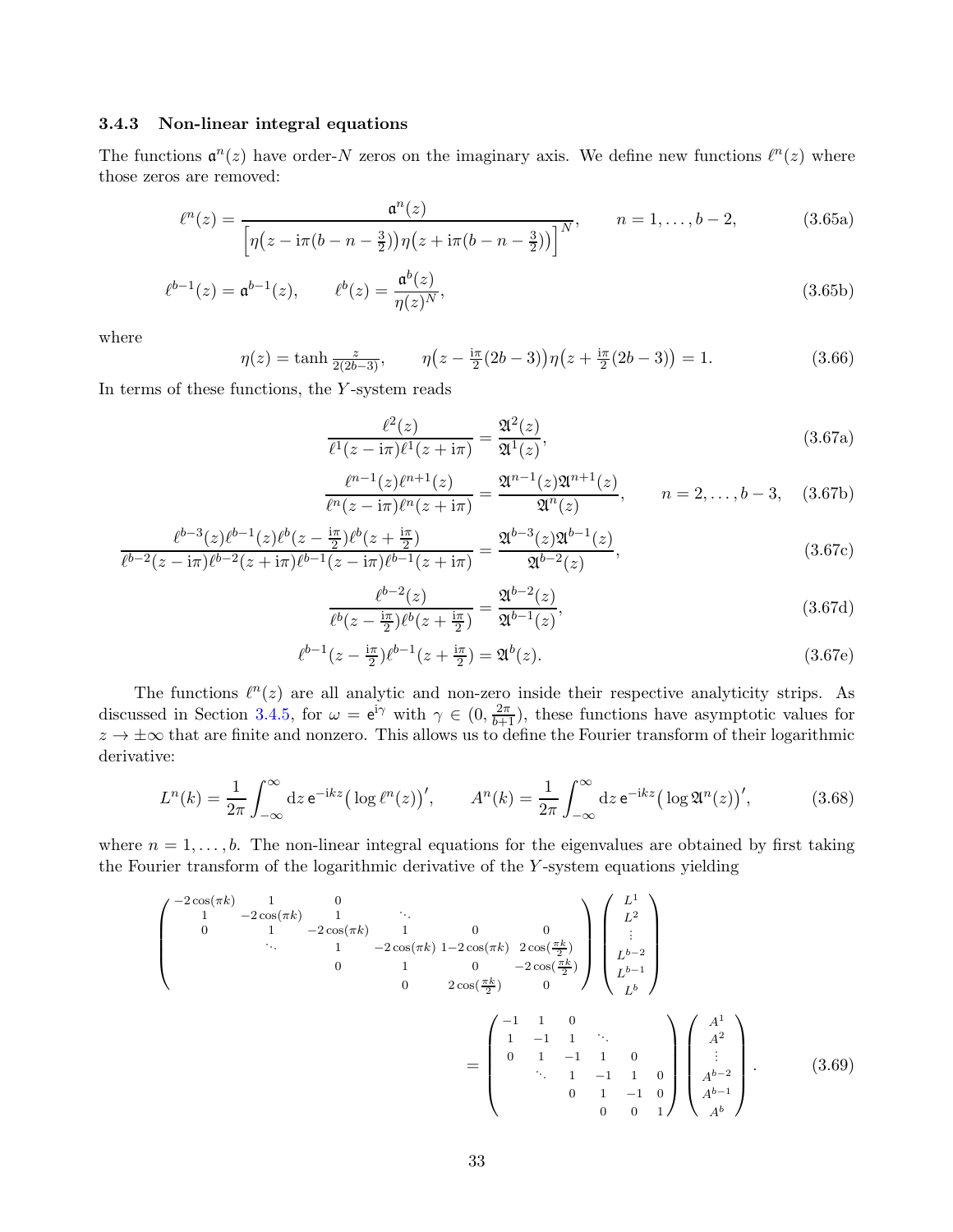We compute the inverse of the matrix in the left side, apply it to the right side and find

$$
\vec{L} = \hat{K} \cdot \vec{A}.\tag{3.70}
$$

The matrix  $\hat{K}$  is symmetric and its entries can be computed explicitly. Applying the inverse transform, we find b

$$
\left(\log \ell^{n}(z)\right)' = \sum_{m=1}^{0} K_{nm} * \left(\log \mathfrak{A}^{m}\right)', \qquad n = 1, \ldots, b,
$$
\n(3.71)

where the kernel functions are given by

<span id="page-33-3"></span>
$$
K_{nm}(z) = \frac{1}{2\pi} \int_{-\infty}^{\infty} dk \,\mathrm{e}^{\mathrm{i}kz} \hat{K}_{nm}.\tag{3.72}
$$

Using  $(3.65)$ , we obtain the non-linear integral equations for  $\mathfrak{a}^n(z)$ :

<span id="page-33-1"></span>
$$
\log \mathfrak{a}^n(z) - \phi_n = \mathfrak{f}^n(z) + \sum_{m=1}^b K_{nm} * \log \mathfrak{A}^m, \qquad n = 1, ..., b,
$$
 (3.73)

where  $\phi_1, \ldots, \phi_b$  are the integration constants and the driving terms are

$$
f^{n}(z) = \begin{cases} N \log \left[ \eta \left( z - i\pi (b - n - \frac{3}{2}) \right) \eta \left( z + i\pi (b - n - \frac{3}{2}) \right) \right] & n = 1, ..., b - 2, \\ 0 & n = b - 1, \\ N \log \eta(z) & n = b. \end{cases}
$$
 (3.74)

#### <span id="page-33-0"></span>3.4.4 Scaling functions and scaling non-linear integral equations

In [\(3.73\)](#page-33-1), the dependence on N appears only in the driving terms. For z of order  $\pm(2b-3)\log N$  with N large, these terms behave as exponentials:

$$
f^{n}(z) = \lim_{N \to \infty} f^{n}(\pm (z + (2b - 3) \log N)) = \begin{cases} -4\sin\left(\frac{\pi n}{2b - 3}\right) e^{-z/(2b - 3)} & n = 1, ..., b - 2, \\ 0 & n = b - 1, \\ -2e^{-z/(2b - 3)} & n = b. \end{cases}
$$
(3.75)

To compute the finite-size correction at order  $\frac{1}{N}$ , we assume that the unknown functions appearing in [\(3.73\)](#page-33-1) are well-defined in this limit. For the groundstate, the patterns of zeros are all symmetric with respect to the imaginary z-axis, so the scaling functions behave identically in both limits:

$$
a^{n}(z) = \lim_{N \to \infty} a^{n}(\pm (z + (2b - 3) \log N)), \qquad A^{n}(z) = \lim_{N \to \infty} \mathfrak{A}^{n}(\pm (z + (2b - 3) \log N)), \qquad (3.76)
$$

where  $n = 1, \ldots, b$ . These satisfy the following set of integral equations:

<span id="page-33-2"></span>
$$
\log \mathsf{a}^n(z) - \phi_n = \mathsf{f}^n(z) + \sum_{m=1}^b K_{nm} * \log \mathsf{A}^m, \qquad n = 1, \dots, b. \tag{3.77}
$$

We note that the kernel terms in these non-linear integral equations are symmetric.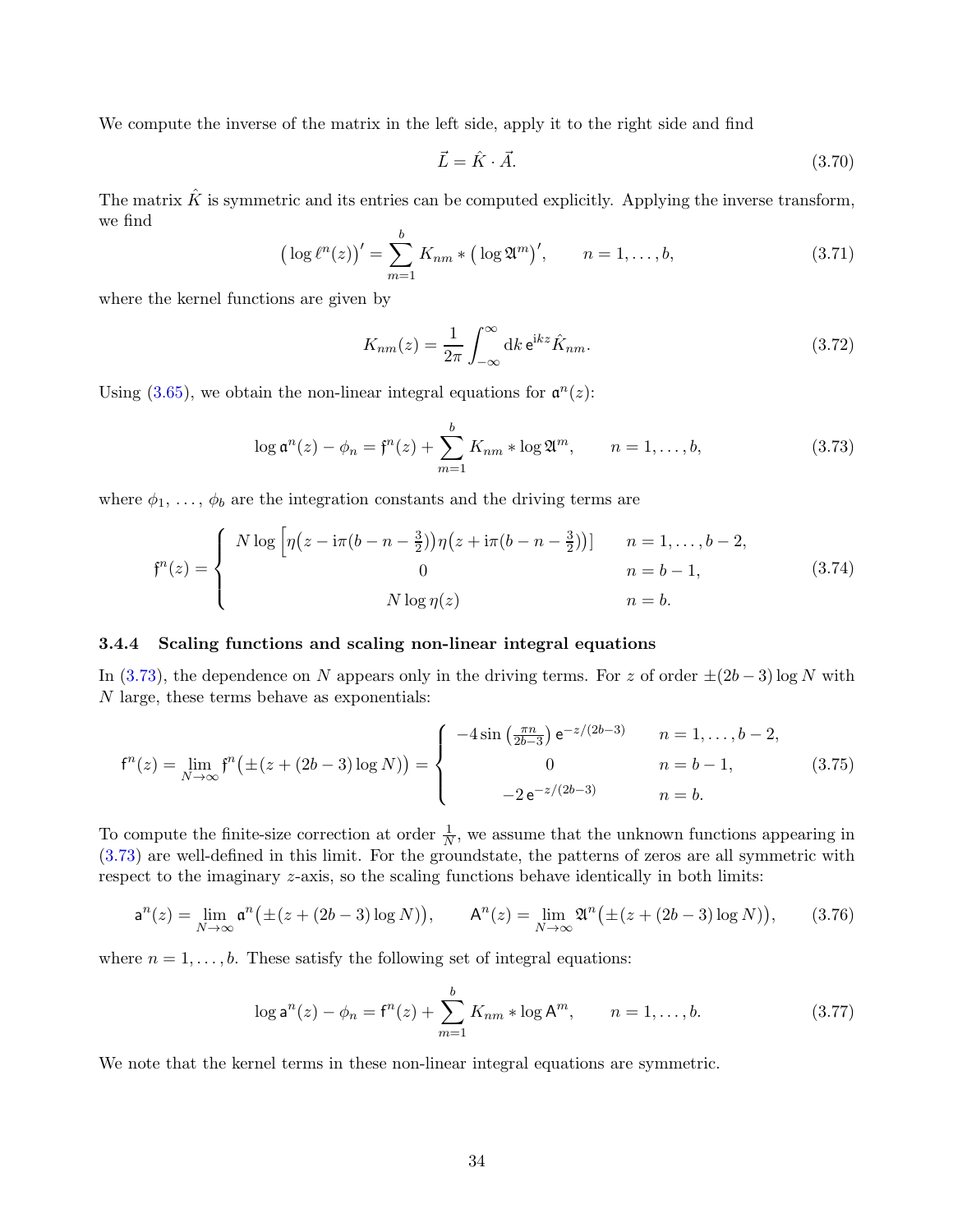#### <span id="page-34-0"></span>3.4.5 Braid and bulk behavior

The scaling functions have finite asymptotics for  $z \to \pm \infty$ . For  $z \to \infty$ , these are obtained directly from the braid limits of the transfer matrix eigenvalues:

$$
\mathbf{a}_{\infty}^{n} = \frac{(\omega^{1/2} - \omega^{-1/2})(\omega - \omega^{-1})}{(\omega^{n/2} - \omega^{-n/2})(\omega^{(n+3)/2} - \omega^{-(n+3)/2})}, \qquad n = 1, \dots, b-2,
$$
 (3.78a)

$$
\mathbf{a}_{\infty}^{b-1} = \frac{\omega^{(b+1)/2} - \omega^{-(b+1)/2}}{\omega^{(b-1)/2} - \omega^{-(b-1)/2}}, \qquad \mathbf{a}_{\infty}^b = \frac{(\omega^b - \omega^{-b})(\omega - \omega^{-1})}{(\omega^{(b-1)/2} - \omega^{-(b-1)/2})^2}.
$$
 (3.78b)

For  $\gamma \in (0, \frac{2\pi}{b+1})$ , these functions are positive and finite. These allow us to compute the constants  $\phi_n$ by studying the  $z \to \infty$  asymptotics of [\(3.77\)](#page-33-2). We find that the constants all vanish:

$$
\phi_n = 0. \tag{3.79}
$$

The behavior of the functions  $a^n(z)$  for  $z \to -\infty$  is dictated by the driving terms in the non-linear integral equations  $(3.77)$ . These originated from the order-N zeros of these functions that lie on the imaginary axis in the z-plane. As a result, we have

$$
\mathsf{a}_{-\infty}^{n} = \begin{cases} 0 & n = 1, 2, \dots, b - 2, b, \\ 1 & n = b - 1. \end{cases}
$$
 (3.80)

The value for  $a_{-\infty}^{b-1}$  was obtained as the positive solution to the Y-system relation  $(a_{-\infty}^{b-1})^2 = 1 + a_{-\infty}^b$ .

# <span id="page-34-1"></span>3.4.6 Finite-size correction and the dilogarithm technique

We define the Fourier transform of the logarithmic derivative of the functions  $\mathfrak{b}^n(z)$ :

$$
B^{n}(k) = \frac{1}{2\pi} \int_{-\infty}^{\infty} dz \, \mathrm{e}^{-\mathrm{i}kz} \big( \log \mathfrak{b}^{n}(z) \big)', \qquad n = 1, \dots, b. \tag{3.81}
$$

Applying the Fourier transform to [\(3.64\)](#page-31-1), we find

$$
\begin{pmatrix}\n2\cosh(\pi k) & -1 & 0 & & \\
-1 & 2\cosh(\pi k) & -1 & & \\
0 & -1 & 2\cosh(\pi k) & -1 & 0 & \\
& \ddots & -1 & 2\cosh(\pi k) & -1 & 0 \\
& & 0 & 2\cos(\pi k) - 1 & 0 & 2\cosh(\frac{\pi k}{2}) \\
& & & -2\cosh(\frac{\pi k}{2}) & 2\cosh(\frac{\pi k}{2}) & 0\n\end{pmatrix}\n\begin{pmatrix}\nB^1 \\
B^2 \\
\vdots \\
B^{b-2} \\
B^{b-1} \\
B^b\n\end{pmatrix} = \begin{pmatrix}\nA^1 \\
A^2 \\
\vdots \\
A^{b-2} \\
A^{b-1} \\
A^b\n\end{pmatrix}.
$$
\n(3.82)

Denoting by  $M$  the matrix on the left-hand side, we invert  $M$  and apply it to both sides of the equation. The matrix elements of the first row of  $M^{-1}$  are

$$
(M^{-1})_{1n} = \begin{cases} \frac{\cosh\left(\frac{\pi k}{2}(2b-3-2n)\right)}{\cosh\left(\frac{\pi k}{2}(2b-3)\right)} & n = 1, \dots, b-2, \\ 0 & n = b-1, \\ \frac{1}{2\cosh\left(\frac{\pi k}{2}(2b-3)\right)} & n = b. \end{cases}
$$
(3.83)

As a result, we find

$$
\log \mathfrak{b}^1(z) - \phi_0 = \sum_{n=1}^{b-2} \tilde{K}_n * \log \mathfrak{A}^n + \frac{1}{2} \tilde{K}_{(b-3)/2} * \log \mathfrak{A}^b
$$
 (3.84)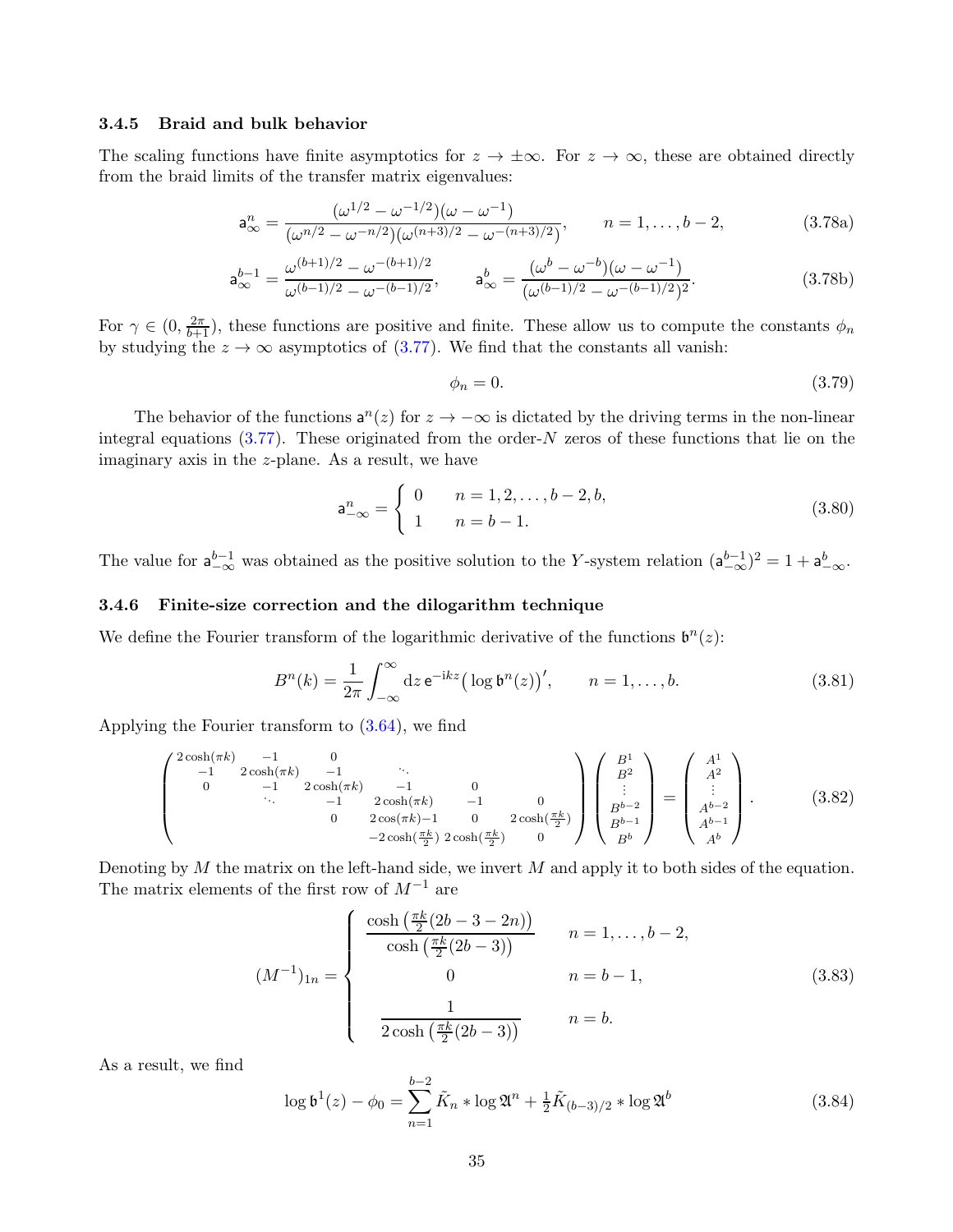where

$$
\tilde{K}_n(z) = \frac{1}{2\pi} \int_{-\infty}^{\infty} dk \, \mathrm{e}^{ikz} \frac{\cosh\left(\frac{\pi k}{2}(2b - 3 - 2n)\right)}{\cosh\left(\frac{\pi k}{2}(2b - 3)\right)} = \frac{1}{\pi(2b - 3)} \frac{\sin\left(\frac{\pi n}{2(2b - 3)}\right) \cosh\left(\frac{z}{2b - 3}\right)}{\sinh\left(\frac{z - \frac{\pi n}{2}}{2b - 3}\right) \sinh\left(\frac{z + \frac{\pi n}{2}}{2b - 3}\right)}.
$$
\n(3.85)

This leads to

$$
\mathfrak{b}^{1}(z) - \phi_{0} = \int_{-(2b-3)\log N}^{\infty} dy \left[ \sum_{n=1}^{b-2} \tilde{K}_{n}(y + (2b-3)\log N - z) \log \mathfrak{A}^{n}(y + (2b-3)\log N) + \frac{1}{2} \tilde{K}_{(b-3)/2}(y + (2b-3)\log N - z) \log \mathfrak{A}^{b}(y + (2b-3)\log N) + \sum_{n=1}^{b-2} \tilde{K}_{n}(-y - (2b-3)\log N - z) \log \mathfrak{A}^{n}(-y - (2b-3)\log N) + \frac{1}{2} \tilde{K}_{(b-3)/2}(-y - (2b-3)\log N - z) \log \mathfrak{A}^{b}(-y - (2b-3)\log N) \right]
$$
  

$$
\simeq \frac{2(e^{z/(2b-3)} + e^{-z/(2b-3)})}{\pi N(2b-3)} \int_{-\infty}^{\infty} dy e^{-y/(2b-3)} \left[ \sum_{n=1}^{b-2} \sin \left( \frac{\pi n}{2(2b-3)} \right) \log A^{n} + \frac{1}{2} A^{b} \right], \quad (3.86)
$$

where we used

<span id="page-35-0"></span>
$$
\tilde{K}_n(z + (2b - 3)\log N) \simeq \frac{2\sin\left(\frac{\pi n}{2(2b - 3)}\right)e^{-z/(2b - 3)}}{\pi N(2b - 3)}.
$$
\n(3.87)

To apply the dilogarithm technique, we define the integral

$$
\mathcal{J} = \int_{-\infty}^{\infty} dy \left[ \sum_{n=1}^{b} (\log \mathsf{a}^n)' \log \mathsf{A}^n - \log \mathsf{a}^n (\log \mathsf{A}^n)' \right]. \tag{3.88}
$$

The integral  $\mathcal J$  is evaluated in two ways. The first consists of replacing log  $a^n$  and its derivative by its expression [\(3.77\)](#page-33-2). Many terms cancel out because of the symmetries  $K_{nm}(z) = K_{nm}(-z) = K_{mn}(z)$ of the kernel functions [\(3.72\)](#page-33-3). The only surviving contributions come from the driving terms, and the result reads

$$
\mathcal{J} = \frac{8}{2b-3} \int_{-\infty}^{\infty} dy \, e^{-y/(2b-3)} \left[ \sum_{n=1}^{b-2} \sin \left( \frac{\pi n}{2(2b-3)} \right) \log A^n + \frac{1}{2} A^b \right]. \tag{3.89}
$$

Up to an overall prefactor, this is precisely the integral we wish to compute in [\(3.86\)](#page-35-0). The second way of computing the integral is to apply the derivatives explicitly, which yields

$$
\mathcal{J} = \int_{-\infty}^{\infty} dy \left[ \sum_{n=1}^{b-2} \frac{da^n}{dy} \left( \frac{\log A^n}{a^n} - \frac{\log a^n}{A^n} \right) + \frac{da^{b-1}}{dy} \left( \frac{\log A^{b-1}}{a^{b-1}} - \frac{dA^{b-1}}{da^{b-1}} \frac{\log a^{b-1}}{A^{b-1}} \right) + \frac{da^b}{dy} \left( \frac{\log A^b}{a^b} - \frac{\log a^b}{A^b} \right) \right].
$$
\n(3.90)

Dividing the integral in three parts and changing the integration variables from  $y$  to  $a^n$ , we find

$$
\mathcal{J} = \sum_{n=1}^{b-2} \int_{a_{-\infty}^n}^{a_{\infty}^n} da^n \left( \frac{\log A^n}{a^n} - \frac{\log a^n}{A^n} \right) + \int_{a_{-\infty}^{b-1}}^{a_{\infty}^{b-1}} da^{b-1} \left( \frac{\log A^{b-1}}{a^{b-1}} - \frac{dA^{b-1}}{da^{b-1}} \frac{\log a^{b-1}}{A^{b-1}} \right) + \int_{a_{-\infty}^b}^{a_{\infty}^b} da^b \left( \frac{\log A^b}{a^b} - \frac{\log a^b}{A^b} \right)
$$
\n
$$
(3.91)
$$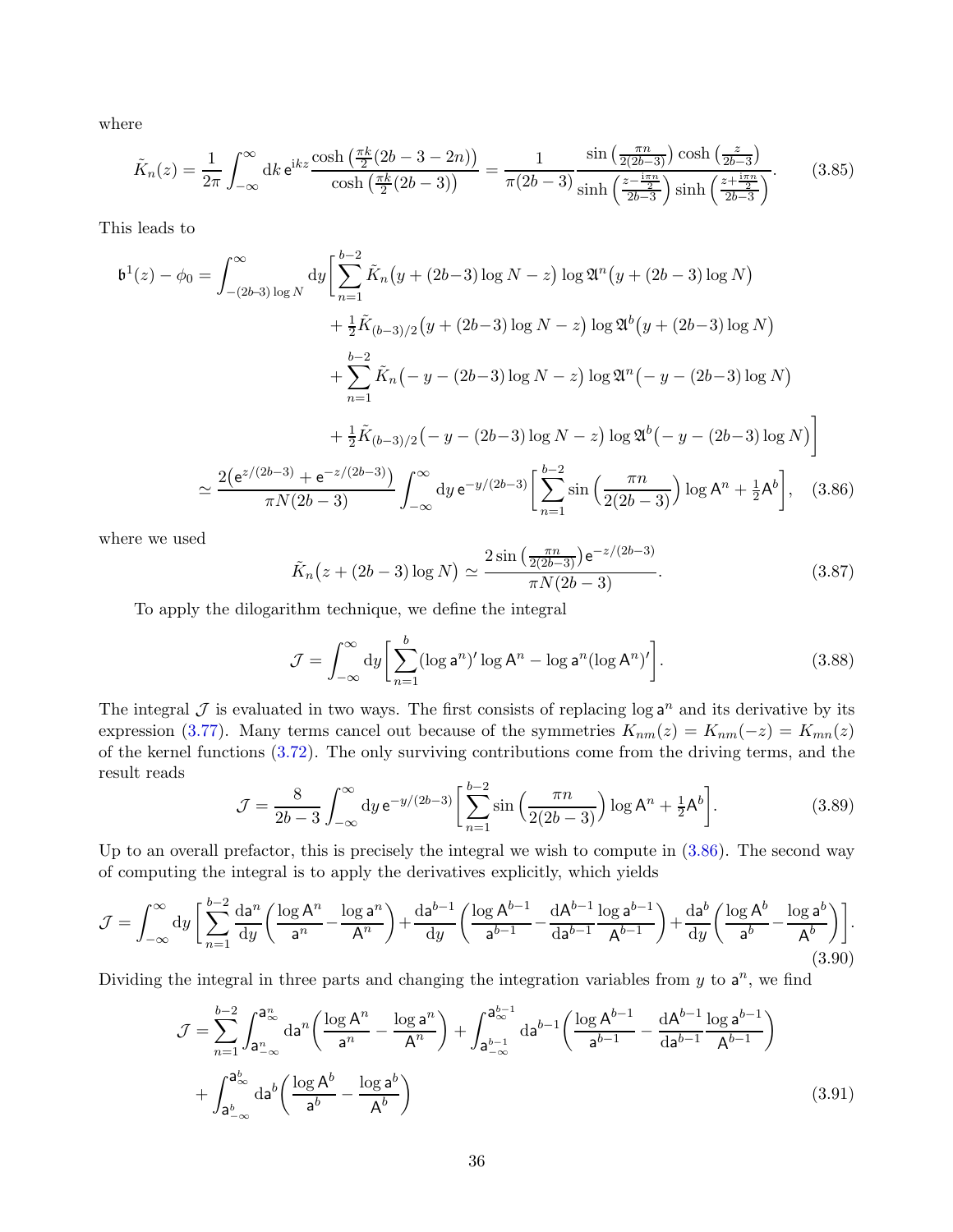where

$$
A^n = 1 + a^n, \qquad n = 1, 2, \dots, b - 2, b,
$$
\n(3.92a)

$$
A^{b-1} = (1 + \omega^b a^{b-1})(1 + a^{b-1})(1 + \omega^{-b} a^{b-1}).
$$
\n(3.92b)

The resulting expression for  $\mathcal J$  is therefore a combination of regular integrals. Setting  $\omega = e^{i\gamma}$ , the integral evaluates to

$$
\mathcal{J} = \frac{\pi^2}{3} \left( \frac{3}{2} - \frac{3\gamma^2 b}{\pi^2} \right) = \frac{\pi^2}{3} \left( \frac{3}{2} - \frac{3\gamma^2}{2\pi(\pi - \lambda)} \right), \qquad \gamma \in (0, \frac{2\pi}{b+1}).
$$
\n(3.93)

The proof of this result is given in Appendix [A.2.4.](#page-72-0) The final result is

<span id="page-36-0"></span>
$$
\log \mathfrak{b}(z) \simeq \frac{\pi \cosh \frac{z}{2b-3}}{6N} \left( \frac{3}{2} - \frac{3\gamma^2 b}{\pi^2} \right), \qquad \log T_{\rm f}(u) \simeq \frac{\pi \sin \frac{\pi (u-\pi)}{3\lambda - 2\pi}}{6N} \left( \frac{3}{2} - \frac{3\gamma^2 b}{\pi^2} \right), \tag{3.94}
$$

where the constant  $\phi_0$  was found to equal zero using  $T_f(u = \pi) = 1$ . This result is precisely [\(1.3\)](#page-3-0) with  $c - 24\Delta$  and  $\vartheta(u)$  given in [\(3.12\)](#page-21-0).

We note that the factor  $(u - \pi)$  in the argument of the sine function is different compared to the results for the other models, which have only a factor of u. This is due to the fact that for  $\lambda = \frac{\pi(2b-1)}{2b}$  $\frac{2b-1)}{2b},$ the value  $u = \frac{3\lambda}{2}$  whose neighborhood we are studying is larger than  $\pi$ , and  $u = \pi$  is the nearest value where  $\log T_f(u)$  vanishes identically. Alternatively, if one wishes to study the finite-size correction in the neighborhood of  $u = \frac{3\lambda}{2} - \pi$ , then by the periodicity  $T(u) = T(u + \pi)$ , the result is identical to [\(3.94\)](#page-36-0) but with  $u - \pi$  changed for u in the argument of the sine function.

# <span id="page-36-1"></span>4 Finite-size corrections for the  $A_2^{(1)}$  models

## 4.1 Definition of the  $A_2^{(1)}$  models

The loop and vertex models in the  $A_2^{(1)}$  $_2^{(1)}$  family are the  $A_2^{(1)}$  $_{2}^{(1)}$  (or fully packed) loop model and the 15vertex model. The  $A_2^{(1)}$  $2^{1/2}$  loop model is a face model on the square lattice, where each face takes on one of seven possible local configurations. The elementary face operator is defined by the linear combination

$$
u = s_1(-u)\left(\left[\begin{array}{c}1\end{array}\right] + \left[\begin{array}{c}1\end{array}\right] + \left[\begin{array}{c}1\end{array}\right] + s_0(u)\left(\left[\begin{array}{c}1\end{array}\right] + \left[\begin{array}{c}1\end{array}\right] + \left[\begin{array}{c}1\end{array}\right] \right) (4.1)
$$

where  $s_k(u)$  is defined in [\(2.1\)](#page-6-0). The fugacities of the contractible and non-contractible loops are

$$
\beta = 2\cos\lambda, \qquad \alpha = \omega + \omega^{-1} = 2\cos\gamma,
$$
\n(4.2)

where  $\omega = e^{i\gamma}$  is a free parameter. The  $\tilde{R}$ -matrix of the 15-vertex model is

$$
\check{R}(u) = \left(\begin{array}{ccccccccccccc} s_1(-u) & 0 & 0 & 0 & 0 & 0 & 0 & 0 & 0 & 0 \\ 0 & 1 & 0 & s_0(u) & 0 & 0 & 0 & 0 & 0 & 0 \\ 0 & 0 & \mathrm{e}^{iu} & 0 & 0 & 0 & s_0(u) & 0 & 0 \\ 0 & s_0(u) & 0 & 1 & 0 & 0 & 0 & 0 & 0 \\ 0 & 0 & 0 & 0 & s_1(-u) & 0 & 0 & 0 & 0 \\ 0 & 0 & 0 & 0 & 0 & 1 & 0 & s_0(u) & 0 \\ 0 & 0 & s_0(u) & 0 & 0 & 0 & \mathrm{e}^{-iu} & 0 & 0 \\ 0 & 0 & 0 & 0 & 0 & 0 & 0 & 0 & s_1(-u) \end{array}\right). \tag{4.3}
$$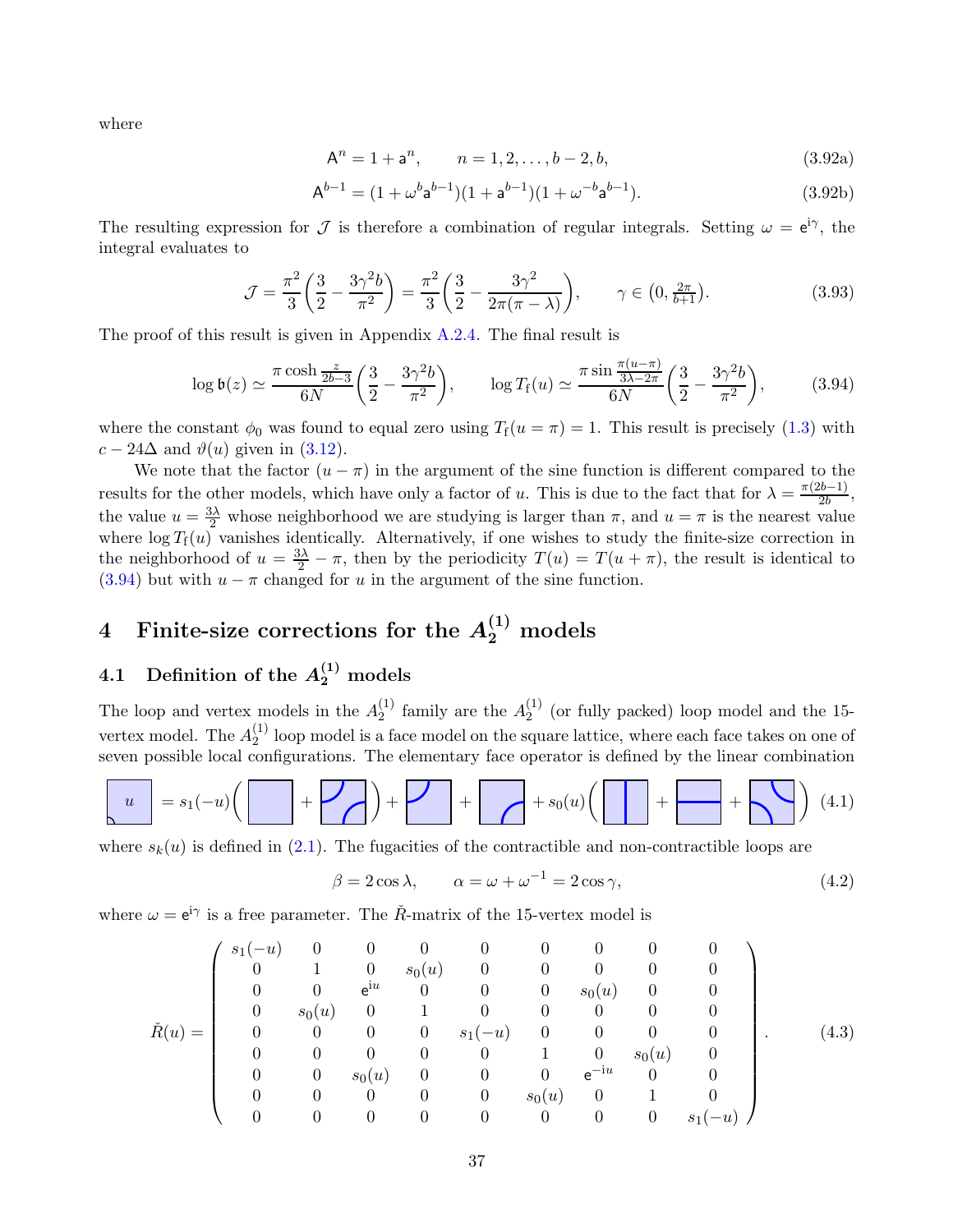The twist matrix is given in [\(1.4\)](#page-4-0) with  $\omega = e^{i\gamma}$ . Both the vertex and loop  $A_2^{(1)}$  models are described by the dilute Temperley-Lieb algebra [\[39,](#page-78-0) [40\]](#page-78-1), with its parameter  $\beta$  fixed to  $\beta = 2 \cos \lambda$ . To be more precise, on the cylinder, the single-row transfer matrices are elements of a subalgebra of the periodic dilute Temperley-Lieb algebra where the number of vacancies is conserved  $[31]$ . The  $\check{R}$ -matrix is then equal to  $\check{R}(u) = \sum_{\nu=1}^{9} \tilde{\rho}_{\nu} g^{(\nu)}$ , where the matrices  $g^{(\nu)}$  are the representatives of the nine tiles in the vertex representation of the dilute Temperley-Lieb algebra, discussed in Section [3.1.](#page-19-0) The functions  $\tilde{\rho}_{\nu}$ are

$$
\tilde{\rho}_1 = \tilde{\rho}_8 = s_1(-u),
$$
  $\tilde{\rho}_2 = \tilde{\rho}_3 = 1,$   $\tilde{\rho}_4 = \tilde{\rho}_5 = 0,$   $\tilde{\rho}_6 = \tilde{\rho}_7 = \tilde{\rho}_9 = s_0(u).$  (4.4)

We consider the  $A_2^{(1)}$  model on the domain (including Regimes I & II)

$$
0 < u < \lambda, \qquad 0 < \lambda < \pi. \tag{4.5}
$$

For the vertex model, the elementary space is spanned by the three states  $\uparrow$ , 0 and  $\downarrow$  and the groundstate appears in the sector with equal numbers of these three states. For the loop model, it appears in the standard module with zero defects and  $\frac{N}{3}$  vacancies,  $W_{N,0,N/3}$ . (We follow the convention used in [\[31\]](#page-77-0) for these modules.) In these sectors, the spectrum of the transfer matrix  $T(u)$  of the  $A_2^{(1)}$  models is invariant under the involution

<span id="page-37-0"></span>
$$
\lambda \leftrightarrow \pi - \lambda, \qquad u \leftrightarrow -u. \tag{4.6}
$$

The roots of unity values of  $\lambda$  are those for which  $\frac{\lambda}{\pi} \in \mathbb{Q}$ . We parameterise them in terms of two integers  $p, p'$  as

$$
\lambda = \lambda_{p,p'} = \frac{\pi(p'-p)}{p'}, \quad \gcd(p,p') = 1.
$$
\n(4.7)

Our calculation of the finite-size corrections below focuses on two series:

Principal series: 
$$
(p, p') = (p' - 1, p'), \quad 0 < u < \lambda,
$$
  
Dual series:  $(p, p') = (1, p'), \quad 0 < u < \lambda.$  (4.8)

From  $(4.6)$ , the dual series can be alternatively specified by

Dual series: 
$$
(p, p') = (p' - 1, p'), \qquad \lambda - \pi < u < 0.
$$
 (4.9)

In this section, we focus on the groundstate of the transfer matrix for  $N \equiv 0 \text{ mod } 3$  for the principal series and  $N \equiv 0 \mod 6$  in the dual series. We will focus on values of u in the neighborhood of  $u=\frac{\lambda}{2}$  $\frac{\lambda}{2}$  and will restrict to values of the twist parameter  $\omega = e^{i\gamma}$  in the intervals

$$
\gamma \in \begin{cases} \left(0, \frac{2\pi(p'-1)}{p'^2}\right) & \text{Principal series,} \\ \left(0, \frac{2\pi}{p'+1}\right) & \text{Dual series.} \end{cases} \tag{4.10}
$$

We will compute the  $\frac{1}{N}$  finite-size correction term for the groundstate eigenvalue  $T(u)$  and will confirm the conformal prediction [\(1.3\)](#page-3-0) with

<span id="page-37-1"></span>
$$
c - 24\Delta = \begin{cases} 2 - \frac{6\gamma^2 p'}{\pi^2 (p' - 1)}, & \text{Principal series,} \\ 2 - \frac{6\gamma^2 p'}{\pi^2}, & \text{Dual series,} \end{cases} \qquad \vartheta(u) = \frac{2\pi u}{3\lambda}.
$$
 (4.11)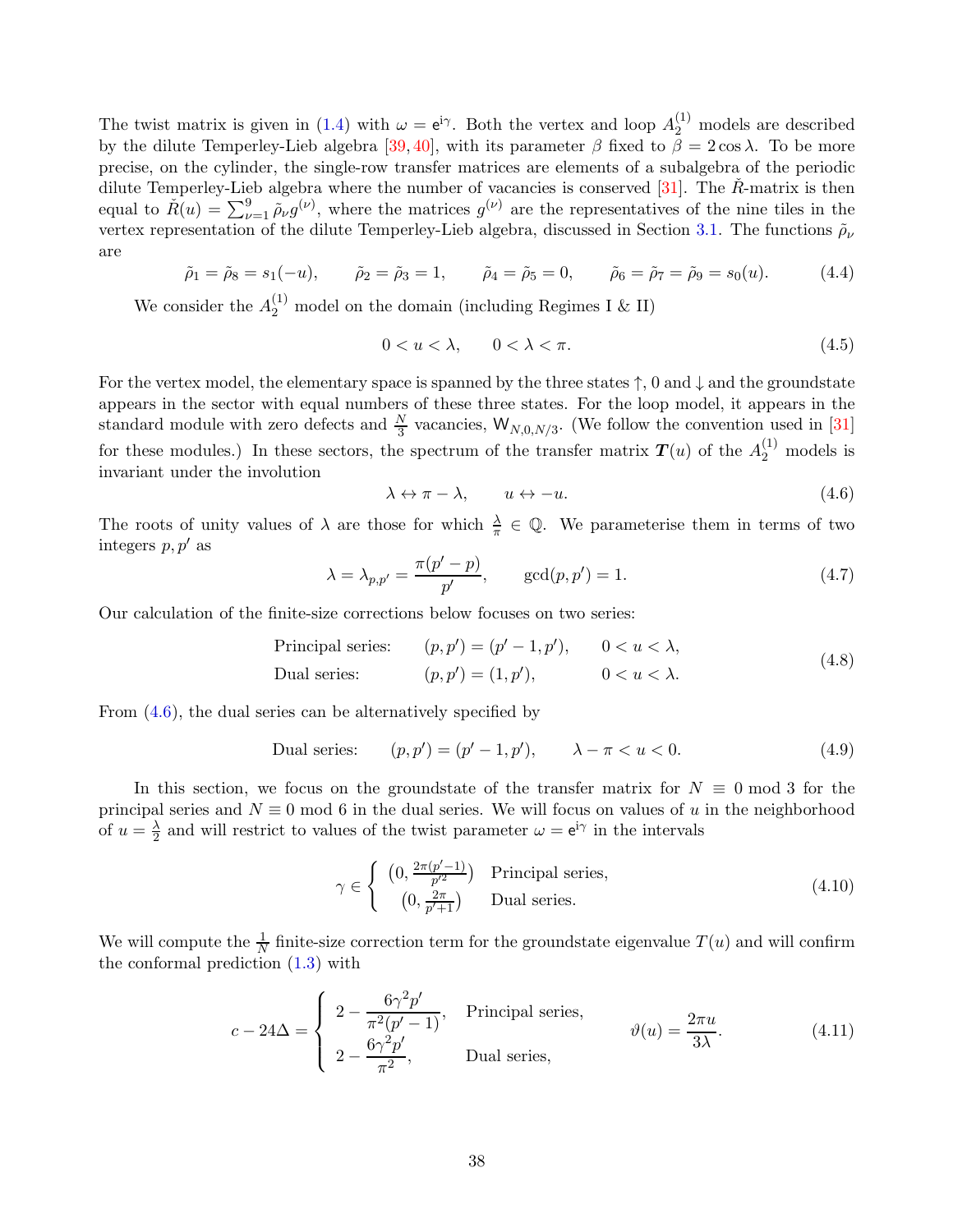## 4.2 Functional relations

The fused transfer matrices  $T^{m,n}(u)$  for the  $A_2^{(1)}$  models are defined recursively in [\[31\]](#page-77-0) from the fusion hierarchy relations, as functions of the two elementary transfer matrices  $T(u) = T^{1,0}(u)$  and  $\bar{T}(u) =$  $T^{0,1}(u)$ . There, it was found that the T-system equations involve only the transfer matrices  $T^{m,0}(u)$ and  $T^{0,n}(u)$  where one of the two indices is zero:

$$
T_0^{m,0}T_1^{m,0} = f_m T_0^{0,m} + T_0^{m+1,0}T_1^{m-1,0}, \qquad T_0^{0,n}T_1^{0,n} = \sigma^n f_{-1}T_1^{n,0} + T_0^{0,n+1}T_1^{0,n-1}.
$$
 (4.12)

Here,  $m, n \geq 1$  and we use the compact notations

$$
T_k^{m,n} = T^{m,n}(u+k\lambda), \qquad T_k^{0,0} = f_{k-1}I, \qquad \sigma = (-1)^N,
$$
\n(4.13a)

$$
f_k = \left(\frac{\sin(u + k\lambda)}{\sin \lambda}\right)^N, \qquad T_k^{-1,0} = T_k^{0,-1} = \mathbf{0}.\tag{4.13b}
$$

For  $\lambda = \lambda_{p,p'}$ , the Y-system is finite and is defined in terms of a set of  $2p'$  functions:<sup>[1](#page-38-0)</sup>

$$
\boldsymbol{t}_{0}^{m} = \frac{\boldsymbol{T}_{0}^{m+1,0}\boldsymbol{T}_{1}^{m-1,0}}{f_{m}\boldsymbol{T}_{0}^{0,m}}, \qquad \boldsymbol{\bar{t}}_{0}^{n} = \frac{\boldsymbol{T}_{0}^{0,n+1}\boldsymbol{T}_{1}^{0,n-1}}{\sigma^{n}f_{-1}\boldsymbol{T}_{1}^{n,0}}, \qquad n = 1,\ldots,p'-2,
$$
\n(4.14a)

<span id="page-38-1"></span>
$$
\boldsymbol{x}_0 = \frac{\sigma^p \boldsymbol{T}_1^{p'-2,0}}{\boldsymbol{T}_0^{0,p'-1}}, \qquad \qquad \bar{\boldsymbol{x}}_0 = \frac{\sigma^{p+1} \boldsymbol{T}_0^{0,p'-2}}{\boldsymbol{T}_0^{p'-1,0}}, \qquad \qquad \boldsymbol{y}_0 = \boldsymbol{x}_0 \bar{\boldsymbol{x}}_0, \qquad \boldsymbol{z}_0 = \boldsymbol{x}_0 \bar{\boldsymbol{x}}_1. \tag{4.14b}
$$

The functional equations are

$$
\frac{t_0^n t_1^n}{\bar{t}_0^n} = \frac{(I + t_1^{n-1})(I + t_0^{n+1})}{I + \bar{t}_0^n}, \qquad n = 1, \dots, p' - 3,
$$
\n(4.15a)

$$
\frac{t_0^{p'-2}t_1^{p'-2}}{t_0^{p'-2}} = \frac{(I + t_1^{p'-3})(I + e^{i\Lambda_1}x_0)(I + e^{i\Lambda_2}x_0)(I + e^{i\Lambda_3}x_0)}{(I + t_0^{p'-2})(I - y_0)(I - z_0)},
$$
\n(4.15b)

$$
\frac{x_0 x_1}{\bar{x}_1} = \frac{(I + t_1^{p'-2})(I - y_1)(I - z_0)}{(I + e^{-i\Lambda_1}\bar{x}_1)(I + e^{-i\Lambda_2}\bar{x}_1)(I + e^{-i\Lambda_3}\bar{x}_1)},
$$
\n(4.15c)

$$
\frac{y_0 y_1}{z_0} = \frac{(I + t_1^{p'-2})(I + \overline{t}_0^{p'-2})(I - y_0)(I - y_1)(I - z_0)^2}{(I + e^{i\Lambda_1}x_0)(I + e^{i\Lambda_2}x_0)(I + e^{i\Lambda_3}x_0)(I + e^{-i\Lambda_1}\overline{x}_1)(I + e^{-i\Lambda_2}\overline{x}_1)(I + e^{-i\Lambda_3}\overline{x}_1)},
$$
(4.15d)

and

$$
\frac{\bar{\mathbf{t}}_0^n \bar{\mathbf{t}}_1^n}{\mathbf{t}_1^n} = \frac{(\mathbf{I} + \bar{\mathbf{t}}_1^{n-1})(\mathbf{I} + \bar{\mathbf{t}}_0^{n+1})}{\mathbf{I} + \mathbf{t}_1^n}, \qquad n = 1, \dots, p' - 3,
$$
\n(4.15e)

$$
\frac{\bar{t}_0^{p'-2}\bar{t}_1^{p'-2}}{t_1^{p'-2}} = \frac{(I + \bar{t}_1^{p'-3})(I + e^{-i\Lambda_1}\bar{x}_1)(I + e^{-i\Lambda_2}\bar{x}_1)(I + e^{-i\Lambda_3}\bar{x}_1)}{(I + t_1^{p'-2})(I - y_1)(I - z_0)},
$$
\n(4.15f)

$$
\frac{\bar{x}_0 \bar{x}_1}{x_0} = \frac{(I + \bar{t}_0^{p'-2})(I - y_0)(I - z_0)}{(I + e^{i\Lambda_1}x_0)(I + e^{i\Lambda_2}x_0)(I + e^{i\Lambda_3}x_0)},
$$
\n(4.15g)

$$
\frac{z_0 z_1}{y_1} = \frac{(I + t_1^{p'-2})(I + \overline{t}_1^{p'-2})(I - y_1)^2 (I - z_0)(I - z_1)}{(I + e^{i\Lambda_1}x_1)(I + e^{i\Lambda_2}x_1)(I + e^{i\Lambda_3}x_1)(I + e^{-i\Lambda_1}\overline{x}_1)(I + e^{-i\Lambda_2}\overline{x}_1)(I + e^{-i\Lambda_3}\overline{x}_1)}.
$$
(4.15h)

<span id="page-38-0"></span><sup>1</sup>For convenience, we choose here slightly different sign conventions for certain functions compared to [\[31\]](#page-77-0).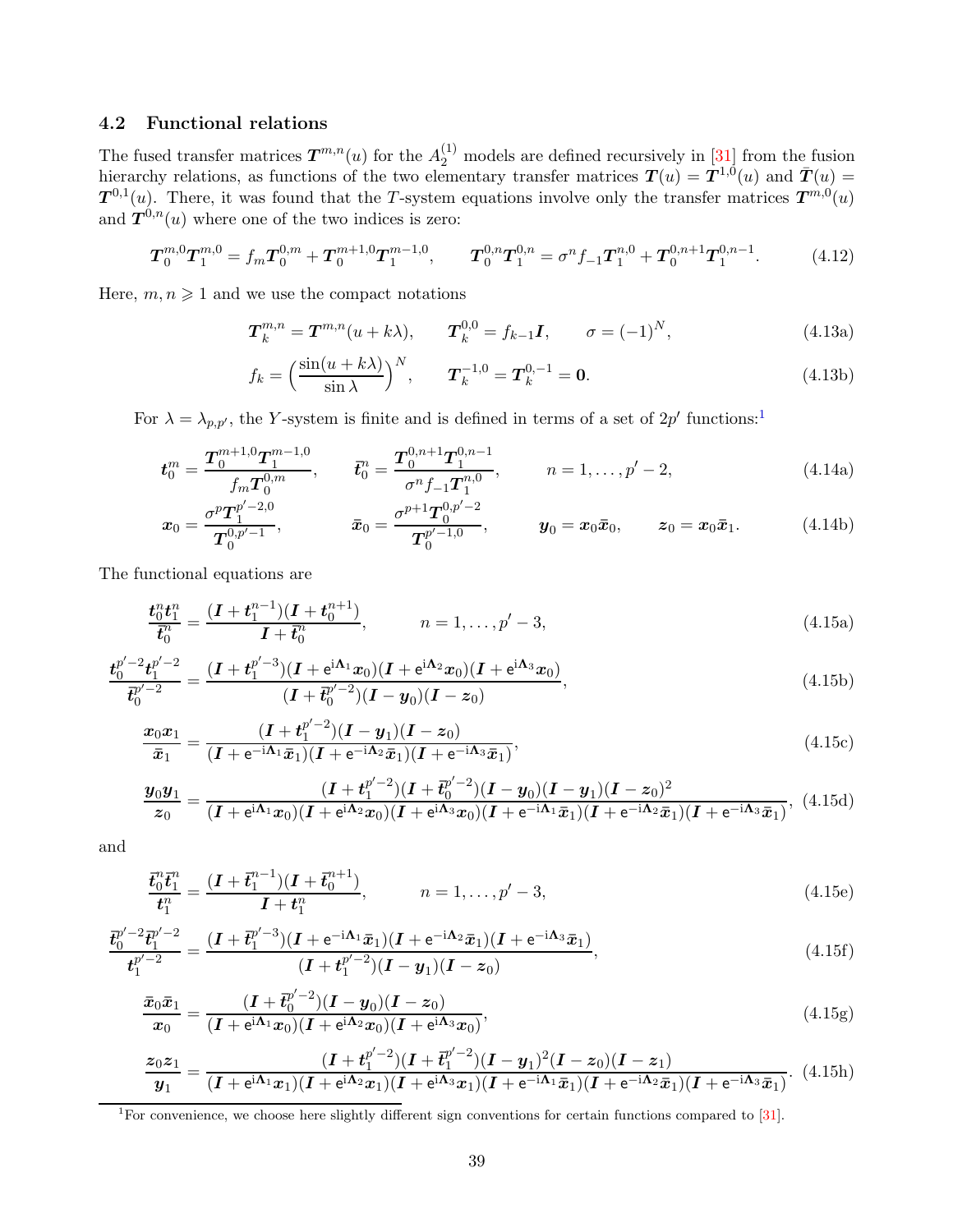

<span id="page-39-2"></span>Figure 5: The patterns of zeros for the groundstate of  $T(u)$  for  $N = 6$ ,  $(p, p') = (4, 5)$  and  $\omega = 1$ , in the complex *u*-plane. The horizontal axis is divided in units of  $\lambda = \frac{\pi}{5}$ . Each zero of  $T^{4,4}(u)$  and  $1 - y(u)$ is triply degenerate. This degeneracy is lifted for  $\omega \neq 1$ , with the zeros remaining on the same vertical lines for  $\omega$  on the unit circle. The diagram for  $1 - y(u)$  only shows its zeros, and not its poles which can be deduced from the zeros of the other functions.

Finally, another relation that will play an important role in the derivations below is the fusion hierarchy relation for  $T^{p'-1,p'-1}(u)$  obtained in [\[31\]](#page-77-0), which can be conveniently written as

<span id="page-39-1"></span>
$$
I - z_0 = \frac{f_{-1} T_1^{p'-1, p'-1}}{T_1^{p'-1, 0} T_0^{0, p'-1}}.
$$
\n(4.16)

In the loop model, the matrices  $e^{i\mathbf{\Lambda}_1}$ ,  $e^{i\mathbf{\Lambda}_2}$  and  $e^{i\mathbf{\Lambda}_3}$  are diagonal on the standard module  $W_{N,0,N/3}$ with the unique eigenvalues  $\omega^{p'}$ , 1 and  $\omega^{-p'}$ , respectively. Likewise, for the vertex model in the zero magnetisation sector, the matrices  $e^{i\mathbf{\Lambda}_1}$ ,  $e^{i\mathbf{\Lambda}_2}$  and  $e^{i\mathbf{\Lambda}_3}$  are diagonal with the unique eigenvalues  $\omega^{p'}$ , 1 and  $\omega^{-p'}$ , respectively.

### 4.3 The principal series

In this subsection, we fix  $p = p' - 1$  with  $p' \in \mathbb{N}_{\geqslant 4}$ , so that  $\lambda = \frac{\pi}{p'}$  $\frac{\pi}{p'}$ . We compute the  $\frac{1}{N}$  term in [\(1.3\)](#page-3-0) explicitly for  $N \equiv 0 \mod 3$ ,  $\gamma \in (0, \frac{2\pi(p'-1)}{p'^2})$  $\frac{p'-1}{p'^2}$  and u in the neighborhood of  $\frac{\lambda}{2}$ .

#### 4.3.1 Analyticity properties and symmetric Y -system

Our computer implementation of the transfer matrices reveals that, in the complex  $u$ -plane, the zeros of  $T^{1,0}(u)$  for the groundstate lie close to the vertical lines with  $\text{Re}(u) = -\frac{\lambda}{2}$  $\frac{\lambda}{2}$ , 2 $\lambda$ . We shall therefore center its analyticity strip at  $\frac{3\lambda}{4}$ . Likewise, the zeros of  $T^{2,0}(u)$  lie on the vertical lines  $Re(u) = -\frac{3\lambda}{2}$  $\frac{3\lambda}{2}, 2\lambda.$ These patterns are repeated in each vertical strip of width  $\pi$ . In general, the zeros of  $T^n(u)$  lie on the vertical lines Re $(u) = -(n - \frac{1}{2})$  $\frac{1}{2}$ ) $\lambda$ ,  $2\lambda$ , for  $n = 1, \ldots, p' - 1$ . We set the center of its analyticity strip at  $\left(\frac{5}{2}-n\right)\frac{\lambda}{2}$  $\frac{\lambda}{2}$ . The groundstate eigenvalues satisfy the crossing relations

<span id="page-39-0"></span>
$$
T^{n,0}(u) = T^{0,n}((2-n)\lambda - u). \tag{4.17}
$$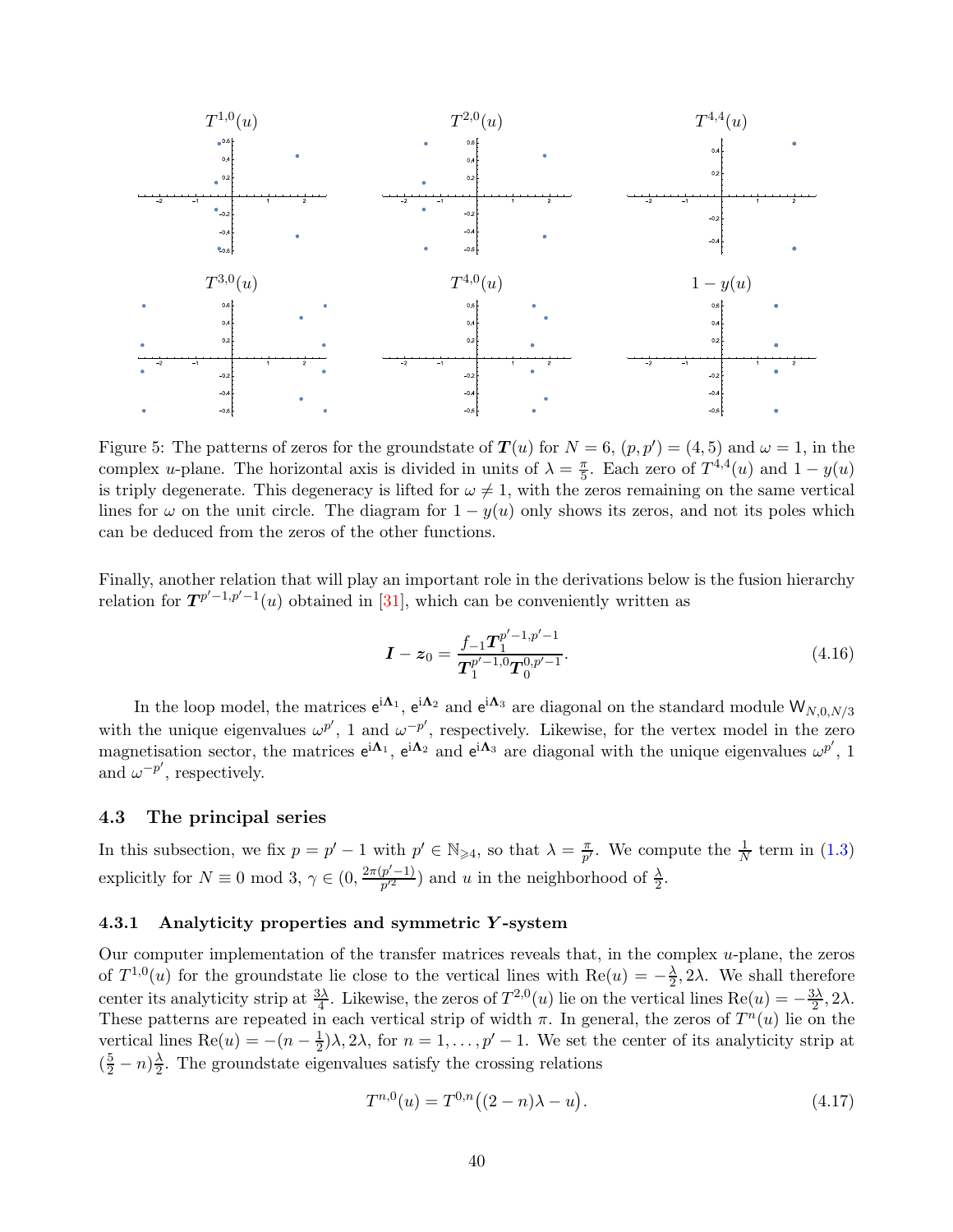|                                                                                                      | width is larger than | centered at                                   |
|------------------------------------------------------------------------------------------------------|----------------------|-----------------------------------------------|
| $t^n(u)$                                                                                             | $\lambda$            | $\left(\frac{3}{2}-n\right)\frac{\lambda}{2}$ |
| $1+t^n(u)$                                                                                           | 0                    | $\left(\frac{3}{2}-n\right)\frac{\lambda}{2}$ |
| x(u)                                                                                                 | $\lambda$            | $(\frac{5}{2} - p') \frac{\lambda}{2}$        |
| $(1+\omega^{p'}x(u))(1+x(u))(1+\omega^{-p'}x(u))$                                                    | $\theta$             | $(\frac{5}{2} - p') \frac{\lambda}{2}$        |
| y(u)                                                                                                 | $\lambda$            | $(3-p')\frac{\lambda}{2}$                     |
| $1-y(u)$                                                                                             | $\lambda$            | $(3-p')\frac{\lambda}{2}$                     |
| $\bar{t}^n(u)$                                                                                       | $\lambda$            | $(\frac{1}{2}-n)\frac{\lambda}{2}$            |
| $1+\bar{t}^n(u)$                                                                                     | $\theta$             | $\left(\frac{1}{2}-n\right)\frac{\lambda}{2}$ |
| $\bar{x}(u)$                                                                                         | $\lambda$            | $(\frac{7}{2}-p')\frac{\lambda}{2}$           |
| $\left(1+\omega^{p'}\bar{x}(u)\right)\left(1+\bar{x}(u)\right)\left(1+\omega^{-p'}\bar{x}(u)\right)$ | $\Omega$             | $(\frac{7}{2}-p')\frac{\lambda}{2}$           |
| z(u)                                                                                                 | $\lambda$            | $(2-p')\frac{\lambda}{2}$                     |
| $1-z(u)$                                                                                             | $\lambda$            | $(2-p')\frac{\lambda}{2}$                     |

<span id="page-40-0"></span>Table 5: The analyticity strips for the various functions.

The positions of the zeros for  $T^{0,n}(u)$  can therefore be deduced from those of  $T^{n,0}(u)$  using [\(4.17\)](#page-39-0). They lie on the vertical lines  $\text{Re}(u) = -n\lambda, \frac{3\lambda}{2}$ . Furthermore, the zeros of  $T^{p'-1,p'-1}(u)$  lie on the vertical line Re(u) = 2λ. To deduce the positions of the zeros and poles of all the functions of the Y-system, we also need to know the position of the zeros of the function  $1 - y(u)$ . Indeed, there appears not to be a relation similar to [\(4.16\)](#page-39-1) for this function which would otherwise give us this information. Our computer implementation reveals that its zeros lie on the vertical line Re $(u) = \frac{3\lambda}{2}$ . To illustrate, the patterns of zeros for  $N = 6$ ,  $(p, p') = (4, 5)$  and  $\omega = 1$  are given in Figure [5.](#page-39-2)

With this information, we deduce the position of the zeros and poles of the Y-system functions. We find that the functions  $t^1(u)$  and  $\bar{t}^1(u)$  each have a zero of order N at  $u = 0$ , whereas they have a pole of order N at  $u = -\lambda$  and  $u = \lambda$  respectively. Its zeros will play an important role in the following. The functions  $t^n(u)$  and  $\bar{t}^n(u)$  with  $n = 2, \ldots, p' - 2$  have no zeros of order N, but have poles of order N at  $u = -m\lambda$  and  $u = \lambda$  respectively. These poles will not play any role for this computation. The functions  $x(u)$ ,  $\bar{x}(u)$ ,  $y(u)$  and  $z(u)$  have no order-N zeros and no order-N poles. The same investigation is repeated for the patterns of zeros of the functions  $1 + t<sup>n</sup>(u)$ ,  $1 + \bar{t}<sup>n</sup>(u)$ ,  $(1+\omega^{p'}x(u))(1+x(u))(1+\omega^{-p'}x(u)), (1+\omega^{p'}\bar{x}(u))(1+\bar{x}(u))(1+\omega^{-p'}\bar{x}(u)), 1-y(u) \text{ and } 1-z(u).$ Our derivation below uses certain assumptions for the analyticity strips of these functions. These are given in Table [5.](#page-40-0) Crucially, except for the order-N zeros of  $t^1(u)$  and  $\bar{t}^1(u)$ , these analyticity strips are free of zeros and poles.

We make a change of variables for the Y-system functions in such a way that the central lines of the analyticity strips coincide with the real axis:

$$
t^{n}(u) = \mathfrak{a}^{n}\left(-\frac{\mathrm{i}\pi}{\lambda}\left(u + (n - \frac{3}{2})\frac{\lambda}{2}\right)\right), \qquad \mathfrak{A}^{n}(z) = 1 + \mathfrak{a}^{n}(z), \qquad n = 1, \ldots, p' - 2,
$$
 (4.18a)

$$
x(u) = \mathfrak{a}^{p'-1} \left( -\frac{\mathrm{i}\pi}{\lambda} \left( u + \left( p' - \frac{5}{2} \right) \frac{\lambda}{2} \right) \right),\tag{4.18b}
$$

$$
\mathfrak{A}^{p'-1}(z) = \left(1 + \omega^{p'} \mathfrak{a}^{p'-1}(z)\right) \left(1 + \mathfrak{a}^{p'-1}(z)\right) \left(1 + \omega^{-p'} \mathfrak{a}^{p'-1}(z)\right),\tag{4.18c}
$$

$$
y(u) = \mathfrak{a}^{p'}\left(-\frac{\mathrm{i}\pi}{\lambda}\left(u + (p' - 3)\frac{\lambda}{2}\right)\right), \qquad \mathfrak{A}^{p'}(z) = 1 - \mathfrak{a}^{p'}(z), \tag{4.18d}
$$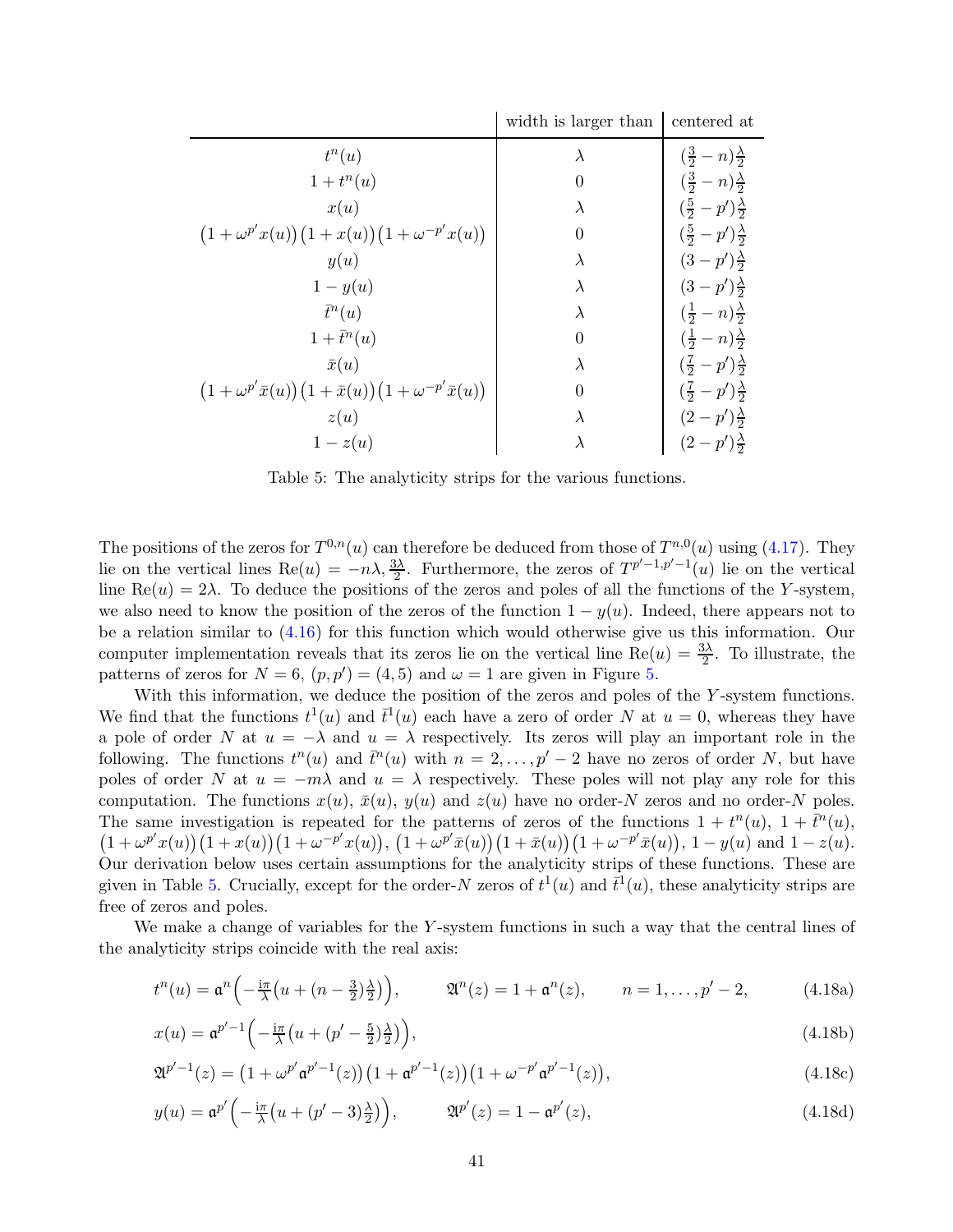and

$$
\bar{t}^n(u) = \bar{\mathfrak{a}}^n\left(-\frac{i\pi}{\lambda}\left(u + (n - \frac{1}{2})\frac{\lambda}{2}\right)\right), \qquad \bar{\mathfrak{A}}^n(z) = 1 + \bar{\mathfrak{a}}^n(z), \qquad n = 1, \ldots, p' - 2,
$$
\n(4.18e)

$$
\bar{x}(u) = \bar{\mathfrak{a}}^{p'-1} \left( -\frac{i\pi}{\lambda} \left( u + \left( p' - \frac{7}{2} \right) \frac{\lambda}{2} \right) \right),\tag{4.18f}
$$

$$
\bar{\mathfrak{A}}^{p'-1}(z) = \left(1 + \omega^{p'} \bar{\mathfrak{a}}^{p'-1}(z)\right) \left(1 + \bar{\mathfrak{a}}^{p'-1}(z)\right) \left(1 + \omega^{-p'} \bar{\mathfrak{a}}^{p'-1}(z)\right),\tag{4.18g}
$$

$$
z(u) = \bar{\mathfrak{a}}^{p'} \left( -\frac{\mathrm{i}\pi}{\lambda} \left( u + (p' - 2)\frac{\lambda}{2} \right) \right), \qquad \bar{\mathfrak{A}}^{p'}(z) = 1 - \bar{\mathfrak{a}}^{p'}(z). \tag{4.18h}
$$

In terms of these functions, the  $Y$ -system takes a more symmetric form:

<span id="page-41-0"></span>
$$
\frac{\mathfrak{a}^n(z-\frac{i\pi}{2})\mathfrak{a}^n(z+\frac{i\pi}{2})}{\bar{\mathfrak{a}}^n(z)} = \frac{\mathfrak{A}^{n-1}(z)\mathfrak{A}^{n+1}(z)}{\bar{\mathfrak{A}}^n(z)}, \qquad n = 1, \dots, p'-3,
$$
\n(4.19a)

$$
\frac{\mathfrak{a}^{p'-2}(z-\frac{i\pi}{2})\mathfrak{a}^{p'-2}(z+\frac{i\pi}{2})}{\bar{\mathfrak{a}}^{p'-2}(z)} = \frac{\mathfrak{A}^{p'-3}(z)\mathfrak{A}^{p'-1}(z)}{\bar{\mathfrak{A}}^{p'-2}(z)\bar{\mathfrak{A}}^{p'}(z-\frac{i\pi}{4})\mathfrak{A}^{p'}(z+\frac{i\pi}{4})},\tag{4.19b}
$$

$$
\frac{\mathfrak{a}^{p'-1}(z-\frac{\mathrm{i}\pi}{2})\mathfrak{a}^{p'-1}(z+\frac{\mathrm{i}\pi}{2})}{\bar{\mathfrak{a}}^{p'-1}(z)} = \frac{\mathfrak{A}^{p'-2}(z)\mathfrak{A}^{p'}(z-\frac{\mathrm{i}\pi}{4})\bar{\mathfrak{A}}^{p'}(z+\frac{\mathrm{i}\pi}{4})}{\bar{\mathfrak{A}}^{p'-1}(z)},\tag{4.19c}
$$

$$
\frac{\mathfrak{a}^{p'}(z-\frac{\mathrm{i}\pi}{2})\mathfrak{a}^{p'}(z+\frac{\mathrm{i}\pi}{2})}{\bar{\mathfrak{a}}^{p'}(z)} = \frac{\mathfrak{A}^{p'-2}(z-\frac{\mathrm{i}\pi}{4})\bar{\mathfrak{A}}^{p'-2}(z+\frac{\mathrm{i}\pi}{4})\mathfrak{A}^{p'}(z-\frac{\mathrm{i}\pi}{2})\mathfrak{A}^{p'}(z+\frac{\mathrm{i}\pi}{2})\left(\bar{\mathfrak{A}}^{p'}(z)\right)^{2}}{\bar{\mathfrak{A}}^{p'-1}(z-\frac{\mathrm{i}\pi}{4})\mathfrak{A}^{p'-1}(z+\frac{\mathrm{i}\pi}{4})}.
$$
 (4.19d)

and

$$
\frac{\bar{\mathfrak{a}}^n(z - \frac{\mathrm{i}\pi}{2})\bar{\mathfrak{a}}^n(z + \frac{\mathrm{i}\pi}{2})}{\mathfrak{a}^n(z)} = \frac{\bar{\mathfrak{A}}^{n-1}(z)\bar{\mathfrak{A}}^{n+1}(z)}{\mathfrak{A}^n(z)}, \qquad n = 1, \dots, p' - 3,
$$
\n(4.19e)

$$
\frac{\bar{\mathfrak{a}}^{p'-2}(z-\frac{i\pi}{2})\bar{\mathfrak{a}}^{p'-2}(z+\frac{i\pi}{2})}{\mathfrak{a}^{p'-2}(z)} = \frac{\bar{\mathfrak{A}}^{p'-3}(z)\bar{\mathfrak{A}}^{p'-1}(z)}{\mathfrak{A}^{p'-2}(z)\mathfrak{A}^{p'}(z-\frac{i\pi}{4})\bar{\mathfrak{A}}^{p'}(z+\frac{i\pi}{4})},\tag{4.19f}
$$

$$
\frac{\bar{\mathfrak{a}}^{p'-1}(z-\frac{i\pi}{2})\bar{\mathfrak{a}}^{p'-1}(z+\frac{i\pi}{2})}{\mathfrak{a}^{p'-1}(z)} = \frac{\bar{\mathfrak{A}}^{p'-2}(z)\bar{\mathfrak{A}}^{p'}(z-\frac{i\pi}{4})\mathfrak{A}^{p'}(z+\frac{i\pi}{4})}{\mathfrak{A}^{p'-1}(z)},
$$
\n(4.19g)

$$
\frac{\bar{\mathfrak{a}}^{p'}(z-\frac{\mathrm{i}\pi}{2})\bar{\mathfrak{a}}^{p'}(z+\frac{\mathrm{i}\pi}{2})}{\mathfrak{a}^{p'}(z)}=\frac{\bar{\mathfrak{A}}^{p'-2}(z-\frac{\mathrm{i}\pi}{4})\mathfrak{A}^{p'-2}(z+\frac{\mathrm{i}\pi}{4})\bar{\mathfrak{A}}^{p'}(z-\frac{\mathrm{i}\pi}{2})\bar{\mathfrak{A}}^{p'}(z+\frac{\mathrm{i}\pi}{2})\left(\mathfrak{A}^{p'}(z)\right)^{2}}{\mathfrak{A}^{p'-1}(z-\frac{\mathrm{i}\pi}{4})\bar{\mathfrak{A}}^{p'-1}(z+\frac{\mathrm{i}\pi}{4})}.
$$
 (4.19h)

In terms of the variable z, the analyticity strips are horizontal and centered on the real line. For  $\mathfrak{a}^n(z)$  and  $\bar{\mathfrak{a}}^n(z)$ , the width of the strips is i $\pi$ . Our computer implementation also reveals that, in the z-plane, the zeros of all the eigenvalues are symmetrically distributed between the right and left half-planes, but not between the upper and lower half-planes. This implies that

<span id="page-41-1"></span>
$$
\mathfrak{a}^n(z + i\xi) = \mathfrak{a}^n(-z + i\xi)^*, \qquad \bar{\mathfrak{a}}^n(z + i\xi) = \bar{\mathfrak{a}}^n(-z + i\xi)^*, \qquad z, \xi \in \mathbb{R}.
$$
 (4.20)

This is true for the groundstate eigenvalues, but not for arbitrary eigenstates of the transfer matrix.

## 4.3.2 Bulk and finite contributions

The eigenvalues of the two elementary transfer matrices are related to the Y -system functions by

$$
\frac{T_0^{1,0}T_1^{1,0}}{T_0^{0,1}} = f_1(1+t_0^1), \qquad \frac{T_0^{0,1}T_1^{0,1}}{T_1^{1,0}} = \sigma f_{-1}(1+\bar{t}_0^1). \tag{4.21}
$$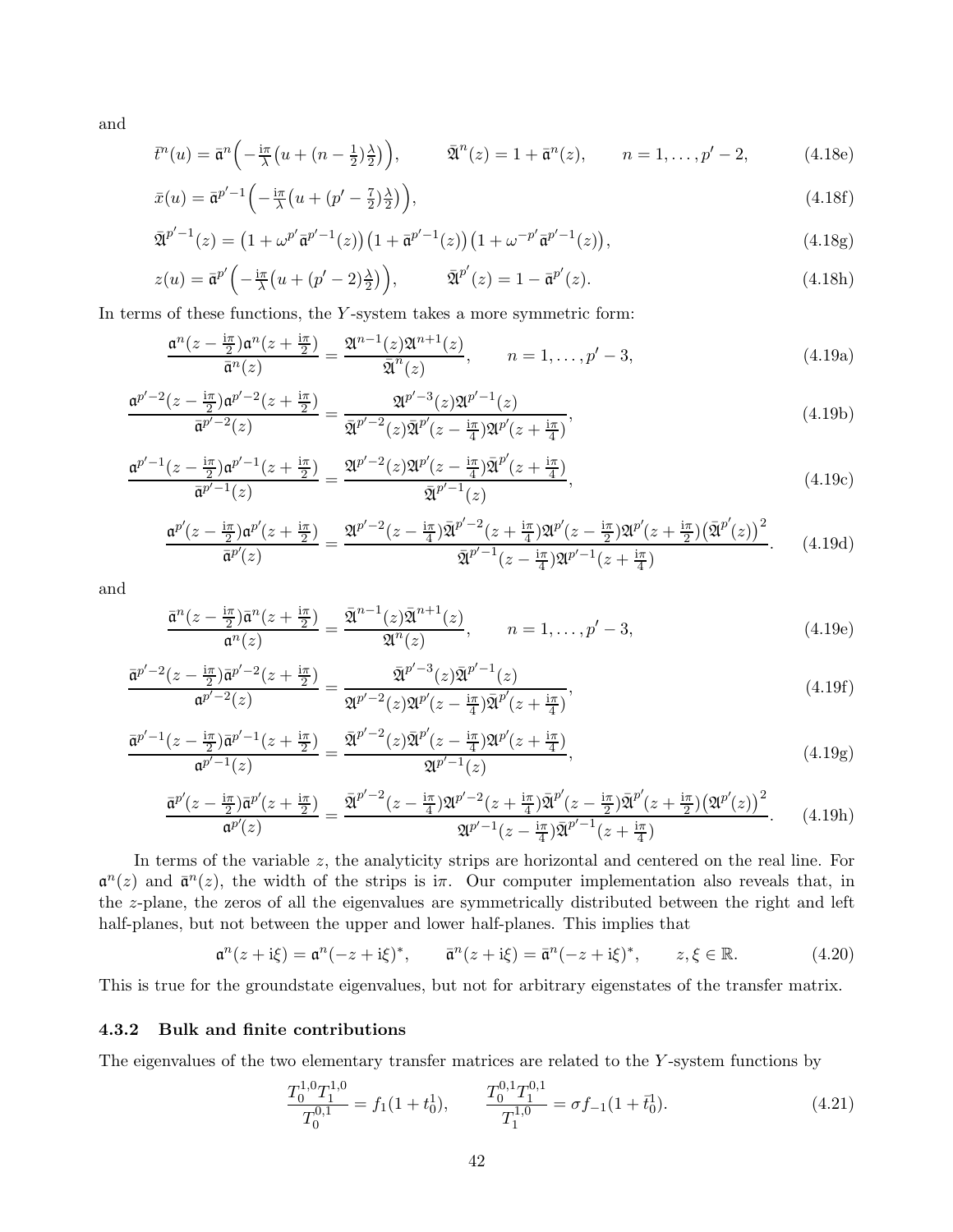The eigenvalues  $T(u) = T^{1,0}(u)$  and  $\overline{T}(u) = T^{1,0}(u)$  are written as the product of their bulk and finite contributions:

<span id="page-42-1"></span><span id="page-42-0"></span>
$$
T(u) = \kappa(u)^N T_f(u), \qquad \bar{T}(u) = \bar{\kappa}(u)^N \bar{T}_f(u). \tag{4.22}
$$

These satisfy the functional equations

$$
\frac{\kappa(u)\kappa(u+\lambda)}{\bar{\kappa}(u)} = \frac{\sin(\lambda+u)}{\sin\lambda}, \qquad \frac{T_{\rm f}(u)T_{\rm f}(u+\lambda)}{\bar{T}_{\rm f}(u)} = (1+t^1(u)), \qquad (4.23a)
$$

$$
\frac{\bar{\kappa}(u)\bar{\kappa}(u+\lambda)}{\kappa(u+\lambda)} = \frac{\sin(\lambda-u)}{\sin\lambda}, \qquad \frac{\bar{T}_{\rm f}(u)\bar{T}_{\rm f}(u+\lambda)}{T_{\rm f}(u+\lambda)} = (1+\bar{t}^{\rm 1}(u)).\tag{4.23b}
$$

The solution for the bulk contribution can be computed using Baxter's technique [\[44\]](#page-78-2):

$$
\log \kappa(u) = \int_{-\infty}^{\infty} \frac{dt}{t} \frac{\sinh \lambda t}{\sinh \pi t} \frac{\sinh ut}{\sinh 3\lambda t} \left( \sinh(\pi - u)t + \sinh(4\lambda - \pi - u)t + \sinh(\pi - 2\lambda - u)t \right). \tag{4.24}
$$

This result in fact holds for  $0 < \lambda < \pi$ . The expression for  $\log \bar{\kappa}(u)$  is obtained from the crossing relation  $\bar{\kappa}(u) = \kappa(\lambda - u)$ . For the finite term, we define

$$
T_{\mathbf{f}}(u) = \mathfrak{b}\left(-\frac{\mathfrak{i}\pi}{\lambda}(u - \frac{3\lambda}{4})\right), \qquad \bar{T}_{\mathbf{f}}(u) = \bar{\mathfrak{b}}\left(-\frac{\mathfrak{i}\pi}{\lambda}(u - \frac{\lambda}{4})\right), \tag{4.25}
$$

and rewrite the rightmost relations in [\(4.23a\)](#page-42-0) and [\(4.23b\)](#page-42-1) as

<span id="page-42-3"></span>
$$
\frac{\mathfrak{b}(z-\frac{\mathrm{i}\pi}{2})\mathfrak{b}(z+\frac{\mathrm{i}\pi}{2})}{\bar{\mathfrak{b}}(z)} = \mathfrak{A}^1(z), \qquad \frac{\bar{\mathfrak{b}}(z-\frac{\mathrm{i}\pi}{2})\bar{\mathfrak{b}}(z+\frac{\mathrm{i}\pi}{2})}{\mathfrak{b}(z)} = \bar{\mathfrak{A}}^1(z). \tag{4.26}
$$

#### 4.3.3 Non-linear integral equations

The functions  $\mathfrak{a}^1(z)$  and  $\bar{\mathfrak{a}}^1(z)$  have order-N zeros on the imaginary axis inside their analyticity strips. We define new functions  $\ell^n(z)$  and  $\bar{\ell}^n(z)$  as the products and ratios of  $\mathfrak{a}^n(z)$  and  $\bar{\mathfrak{a}}^n(z)$ , with the order-N zeros removed:

$$
\ell^{1}(z) = \frac{\mathsf{a}^{1}(z)\bar{\mathsf{a}}^{1}(z)}{\eta(z - \frac{\mathrm{i}\pi}{4})\eta(z + \frac{\mathrm{i}\pi}{4})}, \qquad \ell^{n}(z) = \mathsf{a}^{n}(z)\bar{\mathsf{a}}^{n}(z), \qquad n = 2, \dots, p', \tag{4.27a}
$$

$$
\bar{\ell}^{1}(z) = \frac{\mathsf{a}^{1}(z)}{\bar{\mathsf{a}}^{1}(z)} \frac{\nu(z - \frac{\mathrm{i}\pi}{4})}{\nu(z + \frac{\mathrm{i}\pi}{4})}, \qquad \bar{\ell}^{n}(z) = \frac{\mathsf{a}^{n}(z)}{\bar{\mathsf{a}}^{n}(z)}, \qquad n = 2, \dots, p'. \qquad (4.27b)
$$

The functions  $\eta(z)$  and  $\nu(z)$  are

<span id="page-42-2"></span>
$$
\eta(z) = \tanh\frac{z}{3}, \qquad \eta(z - \frac{3i\pi}{4})\,\eta(z + \frac{3i\pi}{4}) = 1,\tag{4.28a}
$$

$$
\nu(z) = \tanh\frac{2z}{3}, \qquad \frac{\nu(z + \frac{3i\pi}{4})}{\nu(z - \frac{3i\pi}{4})} = 1.
$$
\n(4.28b)

The Y-system equations for the functions  $\ell^{n}(z)$  and  $\bar{\ell}^{n}(z)$  are obtained by taking products and ratios of the first and second set of relations in [\(4.19\)](#page-41-0). It in fact splits in two separate sets of equations, the first depending on the functions  $\ell^n(z)$  and  $\mathfrak{A}^n(z)\overline{\mathfrak{A}}^n(z)$  and the second on the functions  $\overline{\ell}^n(z)$ and  $\mathfrak{A}^n(z)/\overline{\mathfrak{A}}^n(z)$ . Moreover, these equations do not depend explicitly on  $\eta(z)$  and  $\nu(z)$  due to the convenient definitions [\(4.28\)](#page-42-2) for these functions.

The functions  $\ell^{n}(z)$  and  $\bar{\ell}^{n}(z)$  are analytic and non-zero inside their respective analyticity strips. As discussed in Section [4.3.5,](#page-45-0) for generic values of  $\omega$ , the functions  $a^n(z)$  and  $\bar{a}^n(z)$  have asymptotic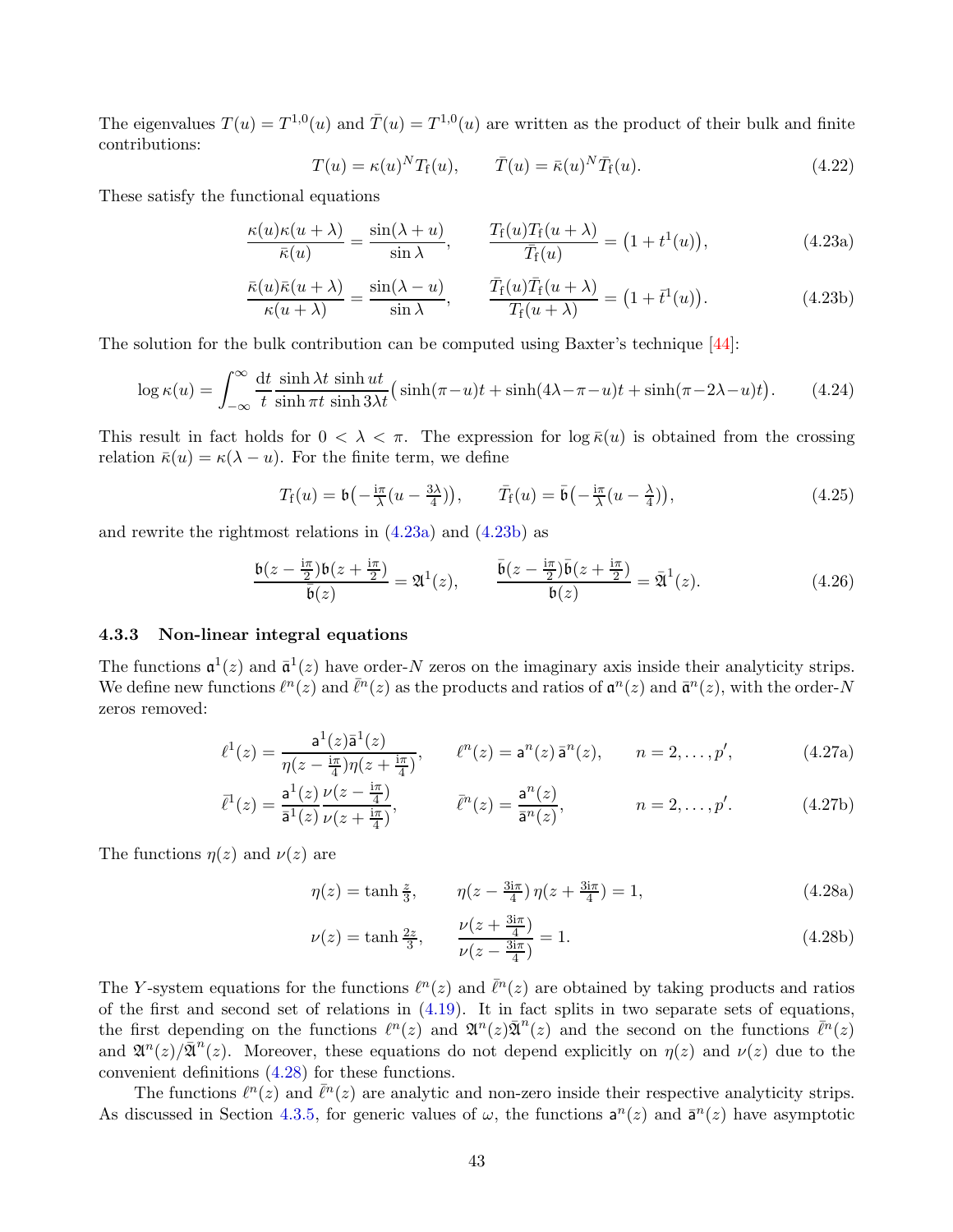values for  $z \to \pm \infty$  that are finite and nonzero. The same then holds for the functions  $\ell^{n}(z)$ ,  $\bar{\ell}^{n}(z)$ ,  $\mathfrak{A}^n(z)$  and  $\bar{\mathfrak{A}}^n(z)$ , allowing us to define the Fourier transforms

$$
L^{n}(k) = \frac{1}{2\pi} \int_{-\infty}^{\infty} dz \, \mathrm{e}^{-\mathrm{i}kz} \big[ \log \ell^{n}(z) \big], \qquad A^{n}(k) = \frac{1}{2\pi} \int_{-\infty}^{\infty} dz \, \mathrm{e}^{-\mathrm{i}kz} \big[ \log \big( \mathfrak{A}^{n}(z) \bar{\mathfrak{A}}^{n}(z) \big) \big], \qquad (4.29a)
$$

$$
\bar{L}^n(k) = \frac{1}{2\pi} \int_{-\infty}^{\infty} dz \, \mathrm{e}^{-ikz} \big[ \log \bar{\ell}^n(z) \big], \qquad \bar{A}^n(k) = \frac{1}{2\pi} \int_{-\infty}^{\infty} dz \, \mathrm{e}^{-ikz} \bigg[ \log \left( \frac{\mathfrak{A}^n(z)}{\bar{\mathfrak{A}}^n(z)} \right) \bigg], \tag{4.29b}
$$

The non-linear integral equations for the eigenvalues are obtained by first taking the Fourier transform of the logarithmic derivative of the Y -system equations yielding

<span id="page-43-0"></span>
$$
\begin{pmatrix}\nL^1 \\
L^2 \\
\vdots \\
L^{p'-2} \\
L^{p'}\n\end{pmatrix} = \frac{1}{2 \cosh \frac{\pi k}{2} - 1} \begin{pmatrix}\n-1 & 1 & 0 & & & & & \\
1 & -1 & 1 & \cdots & & & & \\
0 & 1 & -1 & 1 & 0 & & \\
& \ddots & 1 & -1 & 1 & -2 \cosh \frac{\pi k}{4} \\
& & & 0 & 1 & -1 & 2 \cosh \frac{\pi k}{4} \\
& & & 2 \cosh \frac{\pi k}{4} & -2 \cosh \frac{\pi k}{4} & 2 \cosh \frac{\pi k}{2} + 2\n\end{pmatrix} \begin{pmatrix}\nA^1 \\
A^2 \\
\vdots \\
A^{p'-2} \\
A^{p'-1} \\
A^{p'}\n\end{pmatrix}
$$
\n(4.30a)

and

$$
\begin{pmatrix}\n\bar{L}^1 \\
\bar{L}^2 \\
\vdots \\
\bar{L}^{p'-2} \\
\bar{L}^{p'}\n\end{pmatrix} = \frac{1}{2\cosh\frac{\pi k}{2} + 1} \begin{pmatrix}\n1 & 1 & 0 & & & & & \\
1 & 1 & 1 & & 0 & & & \\
0 & 1 & 1 & 1 & & 0 & & \\
& \ddots & 1 & 1 & 1 & & 1 & -2\sinh\frac{\pi k}{4} \\
& & 0 & 1 & 1 & -2\sinh\frac{\pi k}{4} & -2\sinh\frac{\pi k}{4} \\
& & & -2\sinh\frac{\pi k}{4} & -2\sinh\frac{\pi k}{4} & 2\cosh\frac{\pi k}{2} - 2\n\end{pmatrix} \begin{pmatrix}\n\bar{A}^1 \\
\bar{A}^2 \\
\vdots \\
\bar{A}^{p'-2} \\
\bar{A}^{p'-1} \\
\bar{A}^{p'}\n\end{pmatrix} .
$$
\n(4.30b)

We note that, up to a rescaling of  $k$ , the Y-system relations  $(4.30a)$  are identical to the similar relations  $(3.37)$  for the  $A_2^{(2)}$  model. Writing the result in matrix form as

<span id="page-43-1"></span>
$$
\vec{L} = \hat{K}^{(1)} \cdot \vec{A}, \qquad \vec{\bar{L}} = \hat{K}^{(2)} \cdot \vec{\bar{A}}, \tag{4.31}
$$

we note that the matrices  $\hat{K}^{(1)}$  and  $\hat{K}^{(2)}$  have the symmetries

<span id="page-43-2"></span>
$$
(\sigma \hat{K}^{(j)})^{\mathsf{T}} = \sigma \hat{K}^{(j)}|_{k \to -k}, \qquad j = 1, 2, \qquad \sigma = \text{diag}(1, 1, \dots, 1, -1). \tag{4.32}
$$

We apply the inverse transform, integrate with respect to  $z$ , and find

$$
\log \mathfrak{a}^n(z) - \phi_n = \frac{1}{2} \big( \mathfrak{f}^n(z) + \mathfrak{g}^n(z) \big) + \frac{1}{2} \sum_{m=1}^{p'} \left( K_{nm}^{(1)} + K_{nm}^{(2)} \right) * \log \mathfrak{A}^m + \left( K_{nm}^{(1)} - K_{nm}^{(2)} \right) * \log \bar{\mathfrak{A}}^m, \tag{4.33a}
$$

$$
\log \bar{\mathfrak{a}}^n(z) - \bar{\phi}_n = \frac{1}{2} \big( \mathfrak{f}^n(z) - \mathfrak{g}^n(z) \big) + \frac{1}{2} \sum_{m=1}^{p'} \left( K_{nm}^{(1)} - K_{nm}^{(2)} \right) * \log \mathfrak{A}^m + \left( K_{nm}^{(1)} + K_{nm}^{(2)} \right) * \log \bar{\mathfrak{A}}^m, \tag{4.33b}
$$

where  $n = 1, \ldots, p'$ , and  $\phi_n$  and  $\bar{\phi}_n$  are integration constants. The driving terms are

$$
\mathfrak{f}^n(z) = \begin{cases} N \log \left[ \eta \left( z - \frac{\mathrm{i} \pi}{4} \right) \eta \left( z + \frac{\mathrm{i} \pi}{4} \right) \right] & n = 1, \\ 0 & n = 2, \dots, p', \\ \mathfrak{g}^n(z) = \begin{cases} N \log \left[ \frac{\nu \left( z + \frac{\mathrm{i} \pi}{4} \right)}{\nu \left( z - \frac{\mathrm{i} \pi}{4} \right)} \right] & n = 1, \\ 0 & n = 2, \dots, p'. \end{cases} \tag{4.34b}
$$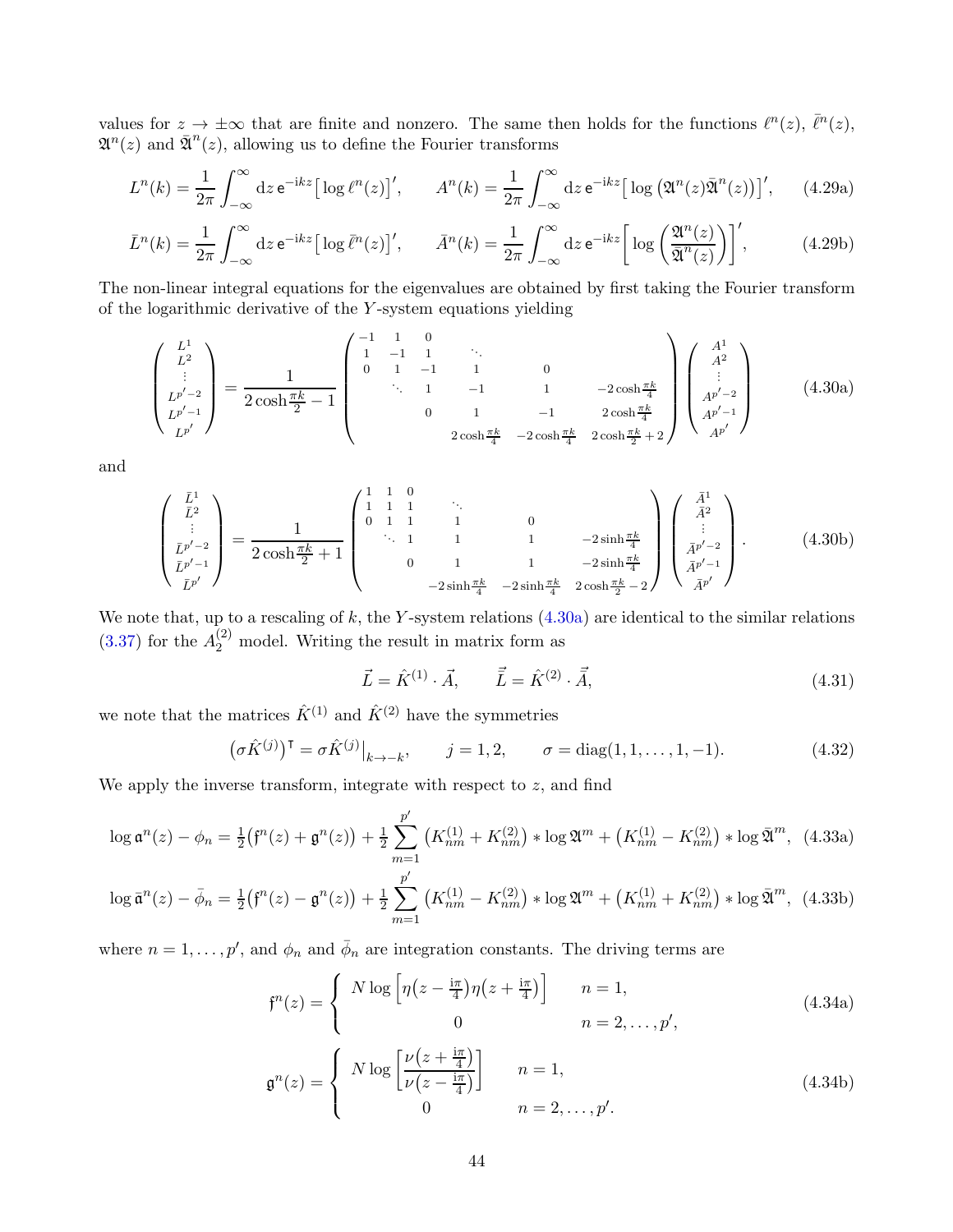The kernel functions are given by

$$
K_{nm}^{(j)}(z) = \frac{1}{2\pi} \int_{-\infty}^{\infty} dk \, \mathbf{e}^{\mathbf{i}kz} \hat{K}_{nm}^{(j)}, \qquad j = 1, 2, \qquad (n, m) \neq (p', p'). \tag{4.35}
$$

Extra care has to be taken for the kernel functions  $K_{n',i}^{(j)}$  $p', p'$ , as in this case the corresponding functions in k-space tend to 1 for  $k \to \pm \infty$ . This results in extra algebraic terms in the non-linear integral equations (similarly to [\(3.33e\)](#page-25-0)), which can be encoded in the kernel functions as

$$
K_{p',p'}^{(j)}(z) = \delta_{z,0} + \frac{1}{2\pi} \int_{-\infty}^{\infty} dk \,\mathrm{e}^{\mathrm{i}kz} (\hat{K}_{p',p'}^{(j)} - 1), \qquad j = 1,2. \tag{4.36}
$$

These extra terms are diagonal and do not play a role in the computation of the dilog integral in Section [4.3.6.](#page-45-1)

#### 4.3.4 Scaling functions and scaling non-linear integral equations

In [\(4.33\)](#page-43-1), the dependence on N appears only in the driving terms. For z of order  $\pm \frac{3}{2} \log N$  with N large, the functions  $f^n(z)$  behave as exponentials:

$$
f^{n}(z) = \lim_{N \to \infty} f^{n}(\pm (z + \frac{3}{2} \log N)) = \begin{cases} -2\sqrt{3} e^{-2z/3} & n = 1, \\ 0 & n = 2, ..., p'. \end{cases}
$$
(4.37)

In contrast, in the same regime, the functions  $\mathfrak{g}^n(z)$  vanish:

$$
\lim_{N \to \infty} \mathfrak{g}^n \big( \pm (z + \frac{3}{2} \log N) \big) = 0. \tag{4.38}
$$

To compute the finite-size correction at order  $\frac{1}{N}$ , we assume that the unknown functions appearing in [\(4.33\)](#page-43-1) are well-defined in this limit. For the groundstate, the patterns of zeros are all symmetric with respect to a reflection along the imaginary z-axis, and we have the equalities  $(4.20)$ . As a result, the scaling functions behave identically in both limits:

$$
a^{n}(z) = \lim_{N \to \infty} a^{n} (\pm (z + \frac{3}{2} \log N)), \qquad A^{n}(z) = \lim_{N \to \infty} \mathfrak{A}^{n} (\pm (z + \frac{3}{2} \log N)), \tag{4.39}
$$

$$
\bar{\mathbf{a}}^n(z) = \lim_{N \to \infty} \bar{\mathbf{a}}^n \big( \pm (z + \frac{3}{2} \log N) \big), \qquad \bar{\mathbf{A}}^n(z) = \lim_{N \to \infty} \bar{\mathfrak{A}}^n \big( \pm (z + \frac{3}{2} \log N) \big), \tag{4.40}
$$

where  $n = 1, \ldots, p'$  and z is taken to be real. These functions satisfy the following set of integral equations:

<span id="page-44-0"></span>
$$
\log \mathsf{a}^n(z) - \phi_n = \frac{1}{2} \mathsf{f}^n(z) + \frac{1}{2} \sum_{m=1}^{p'} \left( K_{nm}^{(1)} + K_{nm}^{(2)} \right) * \log \mathsf{A}^m + \left( K_{nm}^{(1)} - K_{nm}^{(2)} \right) * \log \bar{\mathsf{A}}^m,\tag{4.41a}
$$

$$
\log \bar{\mathsf{a}}^n(z) - \bar{\phi}_n = \frac{1}{2} \mathsf{f}^n(z) + \frac{1}{2} \sum_{m=1}^{p'} \left( K_{nm}^{(1)} - K_{nm}^{(2)} \right) * \log \mathsf{A}^m + \left( K_{nm}^{(1)} + K_{nm}^{(2)} \right) * \log \bar{\mathsf{A}}^m,\tag{4.41b}
$$

where  $n = 1, \ldots, p'$ . Multiplying the equations for log  $a^{p'}(z)$  and log  $\bar{a}^{p'}(z)$  by an overall minus sign, we obtain a set of equations where the kernel terms are symmetric, which follows from [\(4.32\)](#page-43-2).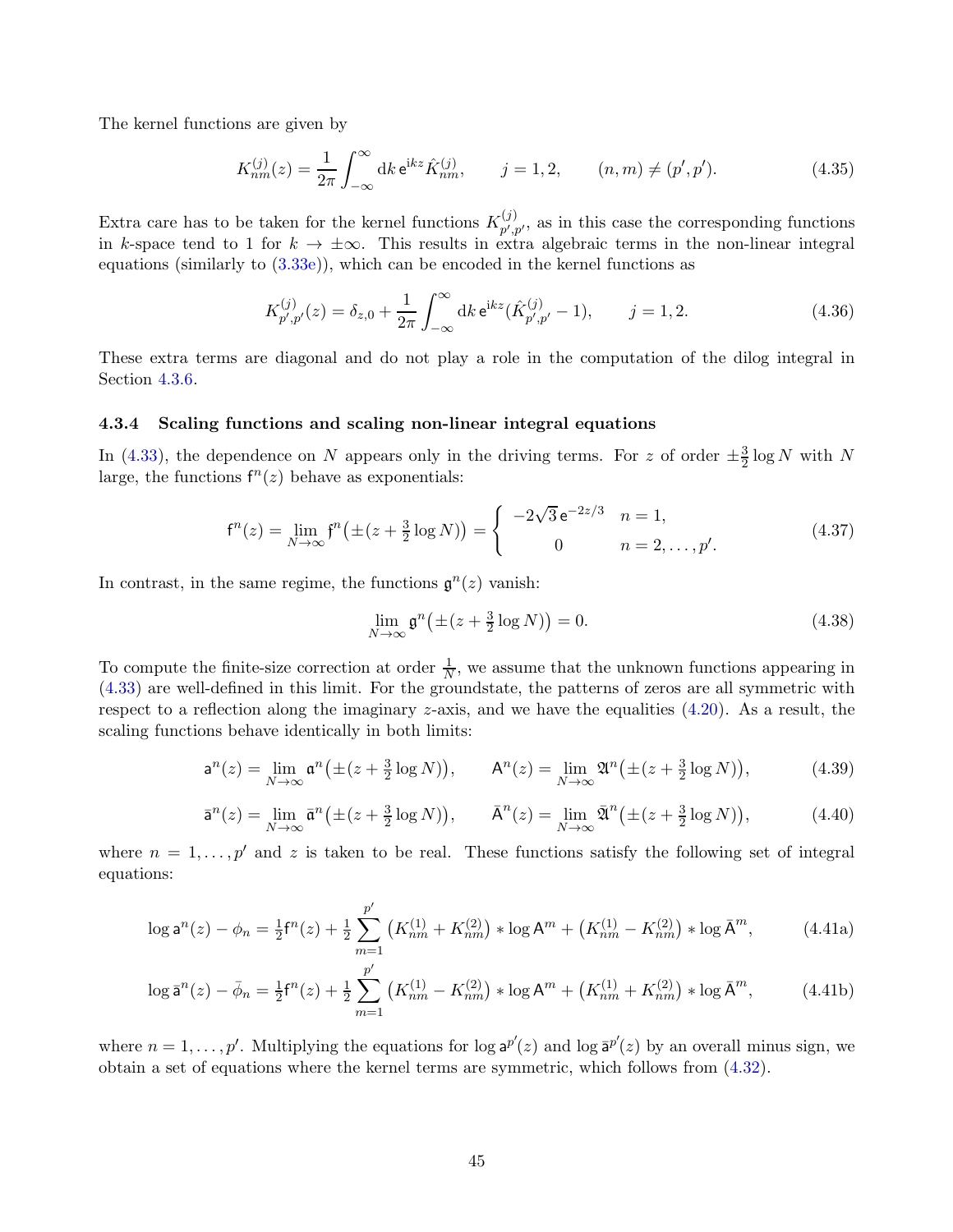#### <span id="page-45-0"></span>4.3.5 Braid and bulk behavior

The scaling functions have finite asymptotics for  $z \to \pm \infty$ . For  $z \to \infty$ , these are obtained directly from the braid limits of the transfer matrix eigenvalues:

$$
\mathbf{a}_{\infty}^{n} = \bar{\mathbf{a}}_{\infty}^{n} = \frac{(\omega^{n/2} - \omega^{-n/2})(\omega^{(n+3)/2} - \omega^{-(n+3)/2})}{(\omega^{1/2} - \omega^{-1/2})(\omega - \omega^{-1})}, \qquad n = 1, \dots, p' - 2,
$$
 (4.42a)

$$
\mathbf{a}_{\infty}^{p'-1} = \mathbf{\bar{a}}_{\infty}^{p'-1} = \frac{\omega^{(p'-1)/2} - \omega^{-(p'-1)/2}}{\omega^{(p'+1)/2} - \omega^{-(p'+1)/2}}, \qquad \mathbf{a}_{\infty}^{p'} = (\mathbf{a}_{\infty}^{p'-1})^2.
$$
 (4.42b)

For  $\gamma \in (0, \frac{2\pi}{p'+1})$  $\frac{2\pi}{p'+1}$ , these constants are all positive and finite. These values allow us to compute the constants  $\phi_n$  by studying the  $z \to \infty$  asymptotics of [\(4.41\)](#page-44-0). After a straightforward computation, we find that the constants vanish:

$$
\phi_n = \bar{\phi}_n = 0, \qquad n = 1, \dots, p', \qquad \gamma \in (0, \frac{2\pi}{p'+1}).
$$
\n(4.43)

For the bulk behavior at  $z \to -\infty$ , we recall that the functions  $\mathfrak{a}^1(z)$  and  $\bar{\mathfrak{a}}^1(z)$  each have a zero of order N near the origin, so that  $a_{-\infty}^1 = \overline{a}_{-\infty}^1 = 0$ . The asymptotic values  $a_{-\infty}^n$  and  $\overline{a}_{-\infty}^n$  are constant solutions to the Y-system [\(4.19\)](#page-41-0). We select the only solution for which the functions  $a_{\infty}^n$  and  $\bar{a}_{\infty}^n$ , with  $n = 2, \ldots, p'$ , are positive in the neighborhood of  $\omega = 1$ :

$$
\mathbf{a}_{-\infty}^{n} = \bar{\mathbf{a}}_{-\infty}^{n} = \frac{(\bar{\omega}^{(n-1)/2} - \bar{\omega}^{-(n-1)/2})(\bar{\omega}^{(n+2)/2} - \bar{\omega}^{-(n+2)/2})}{(\bar{\omega}^{1/2} - \bar{\omega}^{-1/2})(\bar{\omega} - \bar{\omega}^{-1})},
$$
\n(4.44a)

$$
a_{-\infty}^{p'-1} = \bar{a}_{-\infty}^{p'-1} = \frac{\bar{\omega}^{(p'-2)/2} - \bar{\omega}^{-(p'-2)/2}}{\bar{\omega}^{p'/2} - \bar{\omega}^{-p'/2}}, \qquad a_{-\infty}^{p'} = \bar{a}_{-\infty}^{p'} = (a_{-\infty}^{p'-1})^2, \qquad \bar{\omega} = \omega^{p'/(p'-1)}.
$$
 (4.44b)

These asymptotic values are positive and finite on the range  $\gamma \in (0, \frac{2\pi(p'-1)}{p'^2})$  $\frac{p-1}{p^{\prime 2}}$ ).

#### <span id="page-45-1"></span>4.3.6 Finite-size correction and the dilogarithm technique

Applying the Fourier transform and subsequently the inverse transform of the logarithmic derivative of [\(4.26\)](#page-42-3), we find

$$
\log \mathfrak{b}(z) - \phi_0 = \tilde{K}^{(1)} * \log \mathfrak{A}^1(z) + \tilde{K}^{(2)} * \log \bar{\mathfrak{A}}^1(z), \tag{4.45a}
$$

$$
\log \bar{\mathfrak{b}}(z) - \bar{\phi}_0 = \tilde{K}^{(2)} * \log \mathfrak{A}^1(z) + \tilde{K}^{(1)} * \log \bar{\mathfrak{A}}^1(z), \tag{4.45b}
$$

where  $\phi_0$  and  $\bar{\phi}_0$  are integration constants. The kernels are

$$
\tilde{K}^{(1)} = \frac{1}{2\pi} \int_{-\infty}^{\infty} dk \, \mathrm{e}^{\mathrm{i}kz} \frac{2 \cosh \frac{\pi k}{2}}{2 \cosh \pi k + 1} = \frac{1}{\pi \sqrt{3}} \frac{\cosh \frac{z}{3}}{\cosh z},\tag{4.46a}
$$

$$
\tilde{K}^{(2)} = \frac{1}{2\pi} \int_{-\infty}^{\infty} dk \, \mathrm{e}^{\mathrm{i}kz} \frac{1}{2\cosh \pi k + 1} = \frac{1}{\pi\sqrt{3}} \frac{\sinh \frac{z}{3}}{\sinh z}.
$$
\n(4.46b)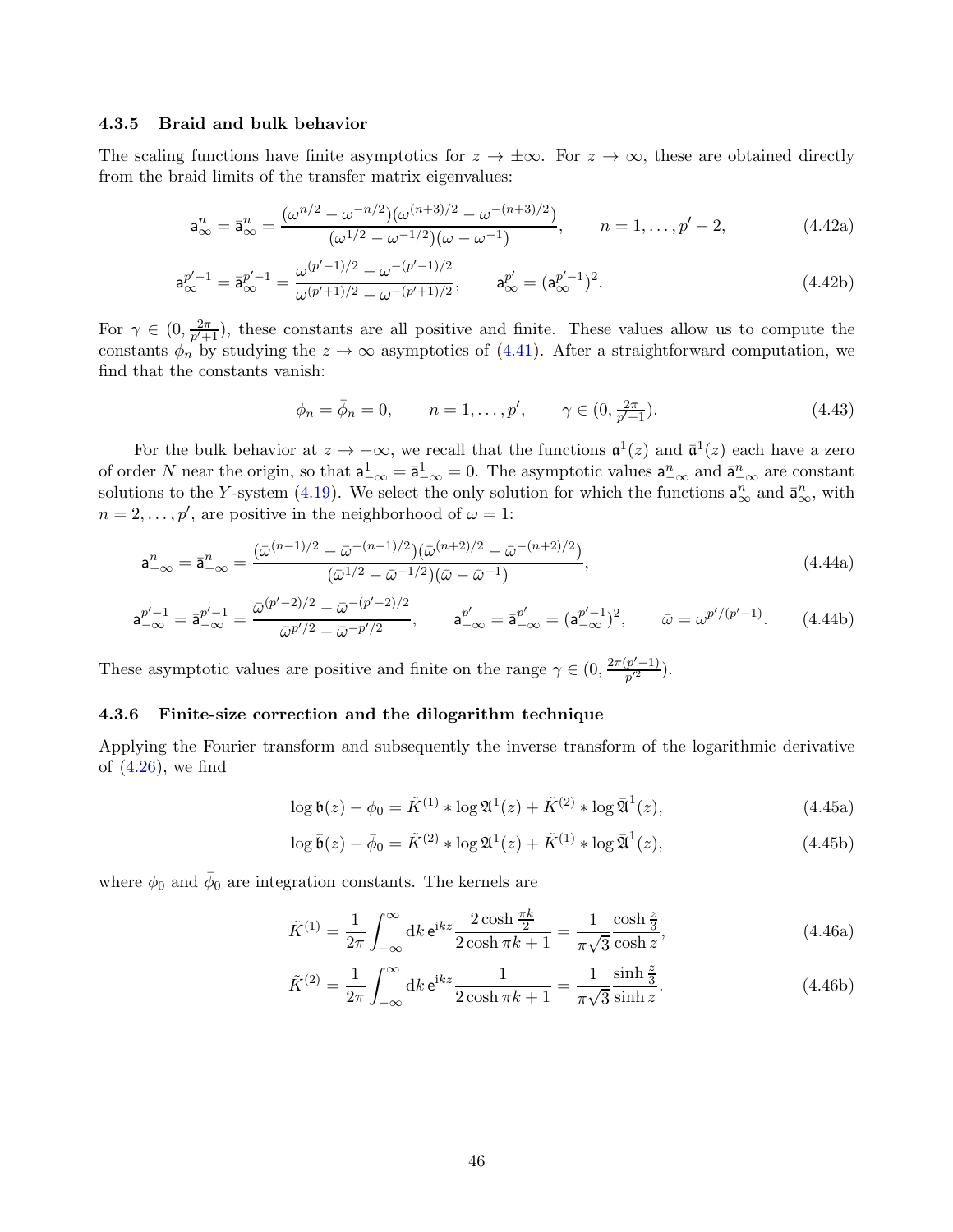We express the large-N asymptotics of  $\log \mathfrak{b}(z)$  in terms of integrals involving the scaling functions  $\mathsf{A}^1(z)$  and  $\bar{\mathsf{A}}^1(z)$ :

$$
\log \mathfrak{b}(z) - \phi_0 = \int_{-\frac{3}{2}\log N}^{\infty} dy \Big( K^{(1)}(y + \frac{3}{2}\log N - z) \log \mathfrak{A}^1(y + \frac{3}{2}\log N) + K^{(2)}(y + \frac{3}{2}\log N - z) \log \mathfrak{A}^1(y + \frac{3}{2}\log N) + K^{(1)}(-y - \frac{3}{2}\log N - z) \log \mathfrak{A}^1(-y - \frac{3}{2}\log N) + K^{(2)}(-y - \frac{3}{2}\log N - z) \log \mathfrak{A}^1(-y - \frac{3}{2}\log N) \Big)
$$
  

$$
\simeq \frac{1}{\pi\sqrt{3}N} (e^{2z/3} + e^{-2z/3}) \int_{-\infty}^{\infty} dy e^{-2y/3} \Big( \log A^1(y) + \log \overline{A}^1(y) \Big), \tag{4.47}
$$

where we used

<span id="page-46-0"></span>
$$
K^{(1)}(z + \frac{3}{2}\log N) \simeq K^{(2)}(z + \frac{3}{2}\log N) \simeq \frac{e^{-2z/3}}{\pi\sqrt{3}N}.
$$
\n(4.48)

Here,  $\simeq$  indicates that higher-order terms in  $\frac{1}{N}$  are omitted.

To apply the dilogarithm technique, we define the integral

$$
\mathcal{J} = \int_{-\infty}^{\infty} dy \left[ \sum_{n=1}^{p'-1} \left( (\log a^n)' \log A^n - \log a^n (\log A^n)' \right) - \left( (\log a^{p'})' \log A^{p'} - \log a^{p'} (\log A^{p'})' \right) \right]
$$

$$
+ \int_{-\infty}^{\infty} dy \left[ \sum_{n=1}^{p'-1} \left( (\log \overline{a}^n)' \log \overline{A}^n - \log \overline{a}^n (\log \overline{A}^n)' \right) - \left( (\log \overline{a}^{p'})' \log \overline{A}^{p'} - \log \overline{a}^{p'} (\log \overline{A}^{p'})' \right) \right]. \tag{4.49}
$$

This integral is evaluated in two ways. The first consists of replacing  $\log a^n$  and  $\log \overline a^n$  by their expressions [\(4.41\)](#page-44-0). Many terms cancel out because of the symmetries of the kernels. The only surviving contributions come from the driving terms, and the result reads

$$
\mathcal{J} = \frac{4}{\sqrt{3}} \int_{-\infty}^{\infty} dy \, \mathrm{e}^{-2y/3} \left( \log \mathrm{A}^1(y) + \log \bar{\mathrm{A}}^1(y) \right). \tag{4.50}
$$

Up to an overall prefactor, this is precisely the integral we wish to compute in [\(4.47\)](#page-46-0). The second way of computing the integral is to apply the derivatives explicitly, which yields

$$
\mathcal{J} = \int_{-\infty}^{\infty} dy \left[ \sum_{n=1}^{p'-2} \frac{da^n}{dy} \left( \frac{\log A^n}{a^n} - \frac{\log a^n}{A^n} \right) + \frac{da^{p'-1}}{dy} \left( \frac{\log A^{p'-1}}{a^{p'-1}} - \frac{dA^{p'-1}}{da^{p'-1}} \frac{\log a^{p'-1}}{A^{p'-1}} \right) - \frac{da^{p'}}{dy} \left( \frac{\log A^{p'}}{a^{p'}} + \frac{\log a^{p'}}{A^{p'}} \right) \right]
$$

$$
+ \int_{-\infty}^{\infty} dy \left[ \sum_{n=1}^{p'-2} \frac{d\bar{a}^n}{dy} \left( \frac{\log \bar{A}^n}{\bar{a}^n} - \frac{\log \bar{a}^n}{\bar{A}^n} \right) + \frac{d\bar{a}^{p'-1}}{dy} \left( \frac{\log \bar{A}^{p'-1}}{\bar{a}^{p'-1}} - \frac{d\bar{A}^{p'-1}}{d\bar{a}^{p'-1}} \frac{\log \bar{a}^{p'-1}}{\bar{A}^{p'-1}} \right) - \frac{d\bar{A}^{p'}}{dy} \left( \frac{\log \bar{A}^{p'}}{\bar{a}^{p'}} + \frac{\log \bar{a}^{p'}}{\bar{A}^{p'}} \right) \right].
$$
(4.51)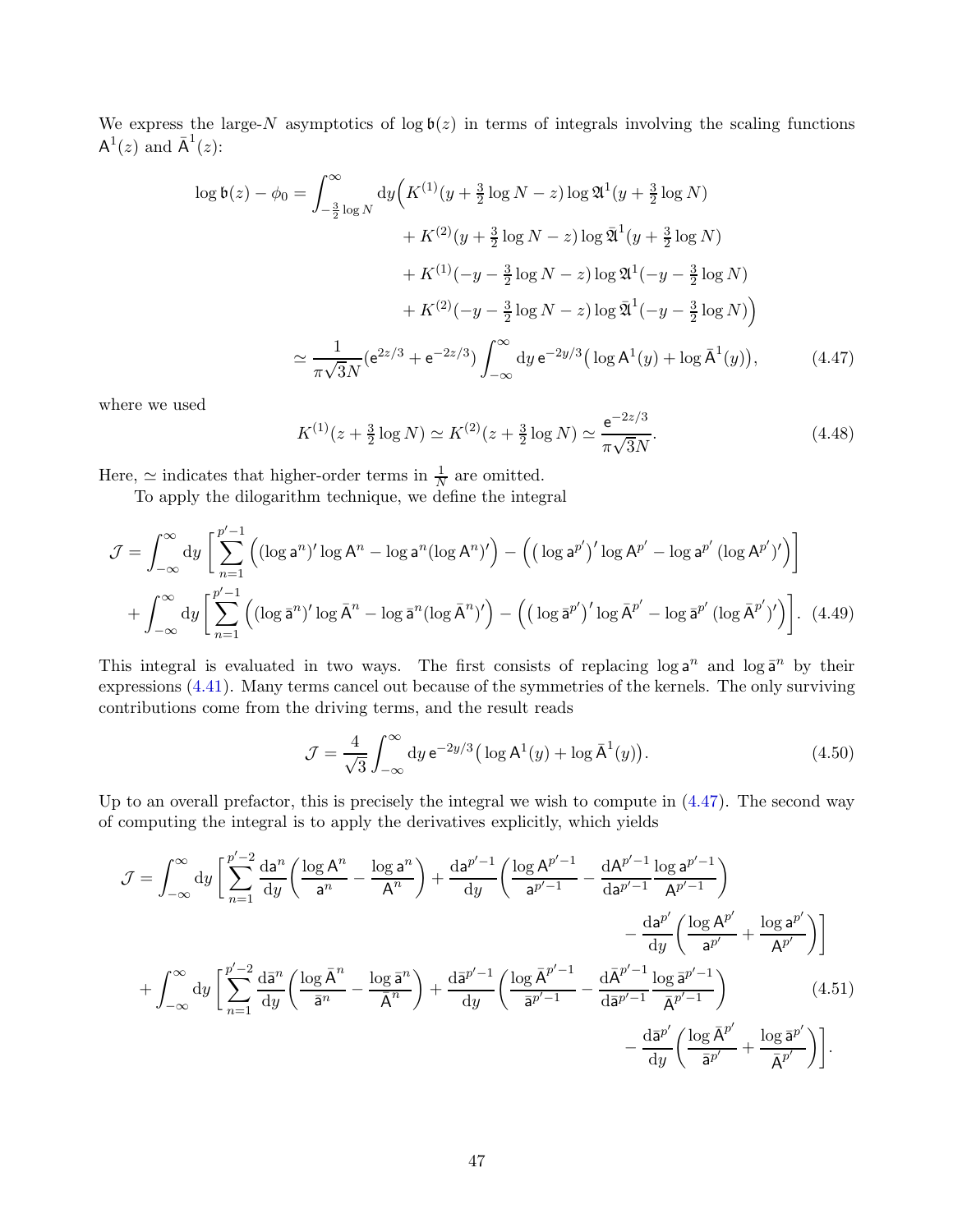We split the integrals in three parts and change the integration variables from y to  $a^n$  or to  $\bar{a}^n$ . Because the functions  $a^n(z)$  and  $\bar{a}^n(z)$  have identical asymptotics, we find two copies of the same integrals:

$$
\mathcal{J} = 2 \left[ \sum_{n=1}^{p'-2} \int_{\mathbf{a}_{-\infty}^n}^{\mathbf{a}_{\infty}^n} d\mathbf{a}^n \left( \frac{\log \mathbf{A}^n}{\mathbf{a}^n} - \frac{\log \mathbf{a}^n}{\mathbf{A}^n} \right) + \int_{\mathbf{a}_{-\infty}^{p'-1}}^{\mathbf{a}_{\infty}^{p'-1}} d\mathbf{a}^{p'-1} \left( \frac{\log \mathbf{A}^{p'-1}}{\mathbf{a}^{p'-1}} - \frac{d\mathbf{A}^{p'-1}}{d\mathbf{a}^{p'-1}} \frac{\log \mathbf{a}^{p'-1}}{\mathbf{A}^{p'-1}} \right) - \int_{\mathbf{a}_{-\infty}^{p'}}^{\mathbf{a}_{\infty}^{p'}} d\mathbf{a}^{p'} \left( \frac{\log \mathbf{A}^{p'}}{\mathbf{a}^{p'}} + \frac{\log \mathbf{a}^{p'}}{\mathbf{A}^{p'}} \right) \right],
$$
\n(4.52)

where

$$
A^n = 1 + a^n, \qquad n = 1, \dots, p' - 2,\tag{4.53a}
$$

$$
A^{p'-1} = (1 + \omega^{p'} a^{p'-1})(1 + a^{p'-1})(1 + \omega^{-p'} a^{p'-1}),
$$
\n(4.53b)

$$
A^{p'} = (1 - a^{p'}). \tag{4.53c}
$$

The resulting expression for  $\mathcal J$  is therefore a combination of regular integrals. This integral is exactly twice the quantity in [\(3.50\)](#page-28-0) and [\(3.52\)](#page-28-1), with  $p'$  replacing b. Setting  $\omega = e^{i\gamma}$ ,  $\mathcal{J}$  evaluates to

$$
\mathcal{J} = \frac{\pi^2}{3} \left( 2 - \frac{6\gamma^2 p'}{\pi^2 (p'-1)} \right) = \frac{\pi^2}{3} \left( 2 - \frac{6\gamma^2}{\pi (\pi - \lambda)} \right), \qquad \gamma \in \left( 0, \frac{2\pi (p'-1)}{p'^2} \right). \tag{4.54}
$$

The proof of this result is given in Appendix [A.2.5.](#page-73-0) The final result is

$$
\log \mathfrak{b}(z) \simeq \frac{\pi \cosh(\frac{2z}{3})}{6N} \left( 2 - \frac{6\gamma^2 p'}{\pi^2 (p'-1)} \right),\tag{4.55}
$$

and therefore

$$
\log T_{\rm f}(u) \simeq \frac{\pi \sin \frac{2\pi u}{3\lambda}}{6N} \left(2 - \frac{6\gamma^2 p'}{\pi^2 (p'-1)}\right), \qquad \log \bar{T}_{\rm f}(u) \simeq \frac{\pi \sin \frac{2\pi (\lambda - u)}{3\lambda}}{6N} \left(2 - \frac{6\gamma^2 p'}{\pi^2 (p'-1)}\right), \tag{4.56}
$$

where we recall the crossing relation  $\bar{T}_{f}(u) = T_{f}(\lambda - u)$ . The constant  $\phi_0$  was found to equal zero using  $T_f(u=0) = 1$ . This result is precisely [\(1.3\)](#page-3-0) with  $c - 24\Delta$  and  $\vartheta(u)$  given in [\(4.11\)](#page-37-1).

## 4.4 The dual series

In this subsection, we fix  $p = 1$ , so that  $\lambda = \frac{\pi(p'-1)}{p'}$  $p'$ -1), and consider  $p' \in \mathbb{N}_{\geqslant 4}$ . We also define  $\bar{\lambda} =$  $\pi - \lambda = \frac{\pi}{p'}$  $\frac{\pi}{p'}$ . We compute the  $\frac{1}{N}$  term in [\(1.3\)](#page-3-0) explicitly for  $N \equiv 0 \mod 6$ ,  $\gamma \in (0, \frac{2\pi}{p'+1})$  $\frac{2\pi}{p'+1}$  and u in the neighborhood of  $\frac{\lambda}{2}$ .

## 4.4.1 Analyticity properties and symmetric Y -system

Our computer implementation outputs the patterns of zeros for the fused transfer matrices, for the groundstate. For this case, the zeros do not appear precisely on vertical lines, in the complex  $u$ -plane, in constrast with the other cases. We find that the zeros of  $T^{1,0}(u)$  for the groundstate lie in the region  $\text{Re}(u) \in \left(-\frac{\bar{\lambda}}{2}\right)$  $\frac{\bar{\lambda}}{2},\frac{\bar{\lambda}}{2}$  $\frac{\bar{\lambda}}{2}$ ). We choose the center of its analyticity strip to be on the vertical line Re $(u) = \frac{\lambda}{2} - \frac{\bar{\lambda}}{4}$  $\frac{\lambda}{4}$ . We observe that there is a strip of width larger than  $\bar{\lambda}$  centered at this position where there are no zeros. Likewise, our computer implementation reveals that  $T^{2,0}(u)$  has an analyticity strip of width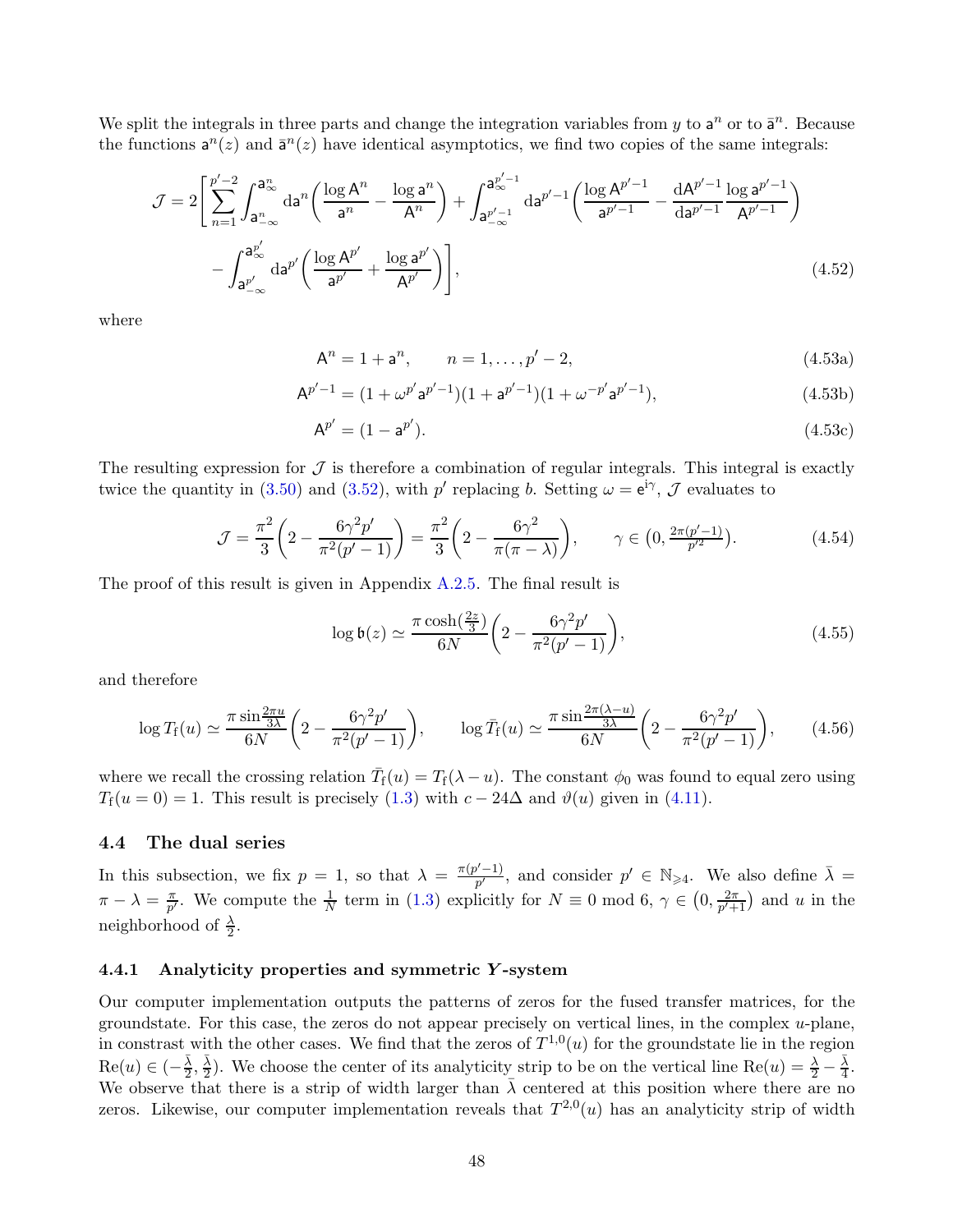

<span id="page-48-0"></span>Figure 6: The patterns of zeros for the groundstate of  $T(u)$  for  $N = 6$ ,  $(p, p') = (1, 5)$  and  $\omega = 1$ , in the complex *u*-plane. The horizontal axis is divided in units of  $\bar{\lambda} = \frac{\pi}{5}$ . Each zero of  $T^{4,4}(u)$  and  $1 - y(u)$ is triply degenerate. This degeneracy is lifted for  $\omega \neq 1$ , with the zeros remaining on the same vertical lines for  $\omega$  on the unit circle. The diagram for  $1 - y(u)$  only shows its zeros, and not its poles which can be deduced from the zeros of the others functions.

larger than  $\bar{\lambda}$  centered at  $\text{Re}(u) = \frac{\lambda}{2} + \frac{\bar{\lambda}}{4}$  $\frac{\lambda}{4}$ . In general, we observe that the function  $T^{n,0}(u)$  has its zeros in the region  $\text{Re}(u) \in \left(\frac{(n-2)\bar{\lambda}}{2}, \frac{n\bar{\lambda}}{2}\right)$  $(\frac{\sqrt{\lambda}}{2})$ , and has an analyticity strip of width larger than  $\bar{\lambda}$  centered at  $\text{Re}(u) = \frac{\lambda}{2} + (n - \frac{3}{2})$  $(\frac{3}{2})\frac{\bar{\lambda}}{2}$  $\frac{\lambda}{2}$ . The positions of the zeros and of the analyticity strips for  $T^{0,n}(u)$  are obtained from those of  $T^{n,0}(u)$  and the crossing relation [\(4.17\)](#page-39-0). As a result,  $T^{0,n}(u)$  has an analyticity strip of width larger than  $\bar{\lambda}$  centered at Re(u) =  $\frac{\lambda}{2} + (n - \frac{1}{2})$  $(\frac{1}{2})\frac{\bar{\lambda}}{2}$  $\frac{\overline{\lambda}}{2}$ . Furthermore,  $T^{p'-1,p'-1}(y)$  has its zeros on the vertical line  $\text{Re}(u) = -2\overline{\lambda}$ . To deduce the positions of the zeros and poles of all the functions of the Y-system, we also need to know the position of the zeros of the function  $1 - y(u)$ , as we lack a formula similar to [\(4.16\)](#page-39-1) for this function. Our computer implementation reveals that its zeros lie on the vertical line Re $(u) = \frac{(p'-3)\bar{\lambda}}{2}$  $\frac{(-3)\lambda}{2}$ . The patterns of zeros for  $N = 6$ ,  $(p, p') = (1, 5)$  and  $\omega = 1$  are given in Figure [6.](#page-48-0)

This information allows us to read off the positions of the zeros and poles of the functions of the Y-system. Let us describe the order-N poles and zeros. The function  $t^1(u)$  has a zero of order N at  $u = 0$  and a pole of order N at  $u = \overline{\lambda}$ . The function  $t^n(u)$  with  $n = 2, \ldots, p' - 2$  has no zeros of order N, but has a pole of order N at  $u = n\overline{\lambda}$ . Similarly, the function  $\overline{t}^1(u)$  has a zero at  $u = 0$  and a pole at  $u = (p' - 1)\lambda$ . The function  $\bar{t}^n(u)$  has no zero of order N, but has a pole at  $u = (p' - 1)\lambda$ . The functions  $x(u)$ ,  $\bar{x}(u)$ ,  $y(u)$  and  $z(u)$  have neither zeros nor poles of order N. The same applies to the  $\text{functions } (1 + \omega^{p'}x(u))(1 + x(u))(1 + \omega^{-p'}x(u)), (1 + \omega^{p'}\bar{x}(u))(1 + \bar{x}(u))(1 + \omega^{-p'}\bar{x}(u)) \text{ and } 1 - y(u),$ which are free of order-N zeros and poles. Finally, the function  $1 - z(u)$  satisfies the identity [\(4.16\)](#page-39-1) and therefore has an order- $N$  zero at  $u = (p' - 1)\overline{\lambda}$ .

The poles of these functions will play an important role in what follows, as some of them turn out to lie inside the analyticity strips. We choose to work with the functions  $t^n(u)^{-1}$ ,  $\bar{t}^n(u)^{-1}$ ,  $x(u)^{-1}$ ,  $\bar{x}(u)$  and

$$
w(u) = \frac{1 - z(u)}{z(u)}, \qquad \bar{w}(u) = \frac{y(u)}{1 - y(u)}.
$$
\n(4.57)

Our asymmetrical choice for  $x(u)^{-1}$  and  $\bar{x}(u)$  might be surprising, but leads to the correct calculation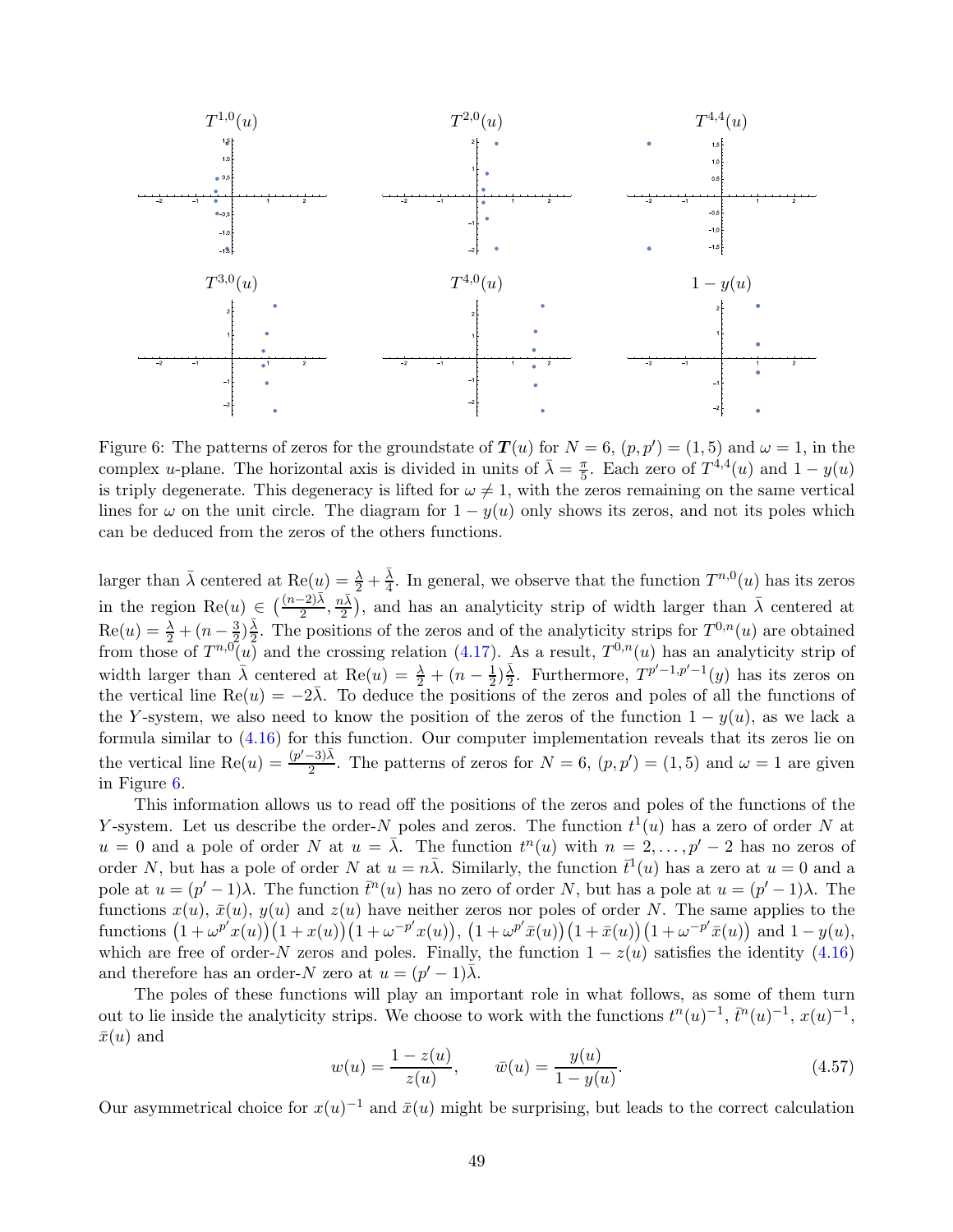|                                                                                                      | width is larger than                                | centered at                                               |
|------------------------------------------------------------------------------------------------------|-----------------------------------------------------|-----------------------------------------------------------|
| $t^{n}(u)^{-1}, \quad n \leqslant p'-3$                                                              | $\bar{\lambda}$                                     | $\frac{\lambda}{2} + (n - \frac{1}{2})\frac{\lambda}{2}$  |
| $t^{p'-2}(u)^{-1}$                                                                                   | $\frac{3\overline{\lambda}}{2}$                     | $\frac{\lambda}{2} + (p' - \frac{5}{2})\frac{\lambda}{2}$ |
| $1 + t^{n}(u)^{-1}, \quad n \leqslant p'-4$                                                          | $\overline{0}$                                      | $\frac{\lambda}{2} + (n - \frac{1}{2})\frac{\lambda}{2}$  |
| $1 + t^{p'-3}(u)^{-1}$                                                                               |                                                     | $\frac{\lambda}{2} + (p' - \frac{7}{2})\frac{\lambda}{2}$ |
| $1 + t^{p'-2}(u)^{-1}$                                                                               | $\frac{\bar{\lambda}}{2}$ $\frac{\bar{\lambda}}{2}$ | $\frac{\lambda}{2} + (p' - \frac{5}{2})\frac{\lambda}{2}$ |
| $x(u)^{-1}$                                                                                          | $2\bar\lambda$                                      | $\frac{\lambda}{2} + (p'-1)\frac{\lambda}{2}$             |
| $(1+\omega^{p'}x(u)^{-1})(1+x(u)^{-1})(1+\omega^{-p'}x(u)^{-1})$                                     | $\overline{0}$                                      | $\frac{\lambda}{2} + (p'-1)\frac{\lambda}{2}$             |
| w(u)                                                                                                 | $\overline{0}$                                      | $\frac{\lambda}{2} + (p'-1)\frac{\lambda}{2}$             |
| $1 + w(u)$                                                                                           | $\boldsymbol{0}$                                    | $\frac{\lambda}{2} + (p'-1)\frac{\lambda}{2}$             |
| $\bar{t}^n(u)^{-1}, \quad n \leqslant p'-3$                                                          | $\bar{\lambda}$                                     | $\frac{\lambda}{2} + (n + \frac{1}{2})\frac{\lambda}{2}$  |
| $\bar{t}^{p'-2}(u)^{-1}$                                                                             | $\frac{3\bar{\lambda}}{2}$                          | $\frac{\lambda}{2} + (p' - \frac{3}{2})\frac{\lambda}{2}$ |
| $1 + \bar{t}^n(u)^{-1}, \quad n \leqslant p'-4$                                                      | $\overline{0}$                                      | $\frac{\lambda}{2} + (n + \frac{1}{2})\frac{\lambda}{2}$  |
| $1+\bar{t}^{p'-3}(u)^{-1}$                                                                           | $\frac{\bar{\lambda}}{2}$ $\frac{\bar{\lambda}}{2}$ | $\frac{\lambda}{2} + (p' - \frac{5}{2})\frac{\lambda}{2}$ |
| $1 + \bar{t}^{p'-2}(u)^{-1}$                                                                         |                                                     | $\frac{\lambda}{2} + (p' - \frac{3}{2})\frac{\lambda}{2}$ |
| $\bar{x}(u)$                                                                                         | $2\bar{\lambda}$                                    | $\frac{\lambda}{2} + (p' - 2)\frac{\lambda}{2}$           |
| $\left(1+\omega^{p'}\bar{x}(u)\right)\left(1+\bar{x}(u)\right)\left(1+\omega^{-p'}\bar{x}(u)\right)$ | $\overline{0}$                                      | $\frac{\lambda}{2} + (p' - 2)\frac{\lambda}{2}$           |
| $\bar{w}(u)$                                                                                         | $\bar{\lambda}$                                     | $\frac{\lambda}{2} + (p' - 2)\frac{\lambda}{2}$           |
| $1 + \bar{w}(u)$                                                                                     | $\overline{0}$                                      | $\frac{\lambda}{2} + (p' - 2)\frac{\lambda}{2}$           |

<span id="page-49-0"></span>Table 6: The analyticity strips for the various functions.

of the finite-size corrections below. The Y-system equations  $(4.15)$  are then rewritten in terms of these new functions. Our derivation below uses certain assumptions for the analyticity strips of these functions. These are given in Table [6.](#page-49-0) Crucially, these analyticity strips are free of order- $N$  zeros and poles, with the exception of the order-N zeros of  $t^{p'-2}(u)^{-1}$  and  $w(u)$ . The analyticity strips are free of simple zeros, except for the functions  $w(u)$ ,  $(1 + \omega^{p'}x(u)^{-1})(1 + x(u)^{-1})(1 + \omega^{-p'}x(u)^{-1})$  and  $(1+\omega^{p'}\bar{x}(u))(1+\bar{x}(u))(1+\omega^{-p'}\bar{x}(u))$ . These functions all have simple zeros on the central line of the analyticity strip. Moreover, the number of such zeros grows linearly with N.

As we shall see, the derivation below works despite the presence of the simple zeros in the central line of the analyticity strips for these three functions. A key remark is that in the  $Y$ -system relations that we will solve below, these three functions always appear at most once, instead of multiple times with shifted arguments like the other functions. In the calculation below, the presence of their zeros inside the analyticity strips will be addressed by shifting the arguments of the functions in the complex plane, in such a way that the integration path does not cross these zeros.

We make a change of variables for the Y-system functions in such a way that the central lines of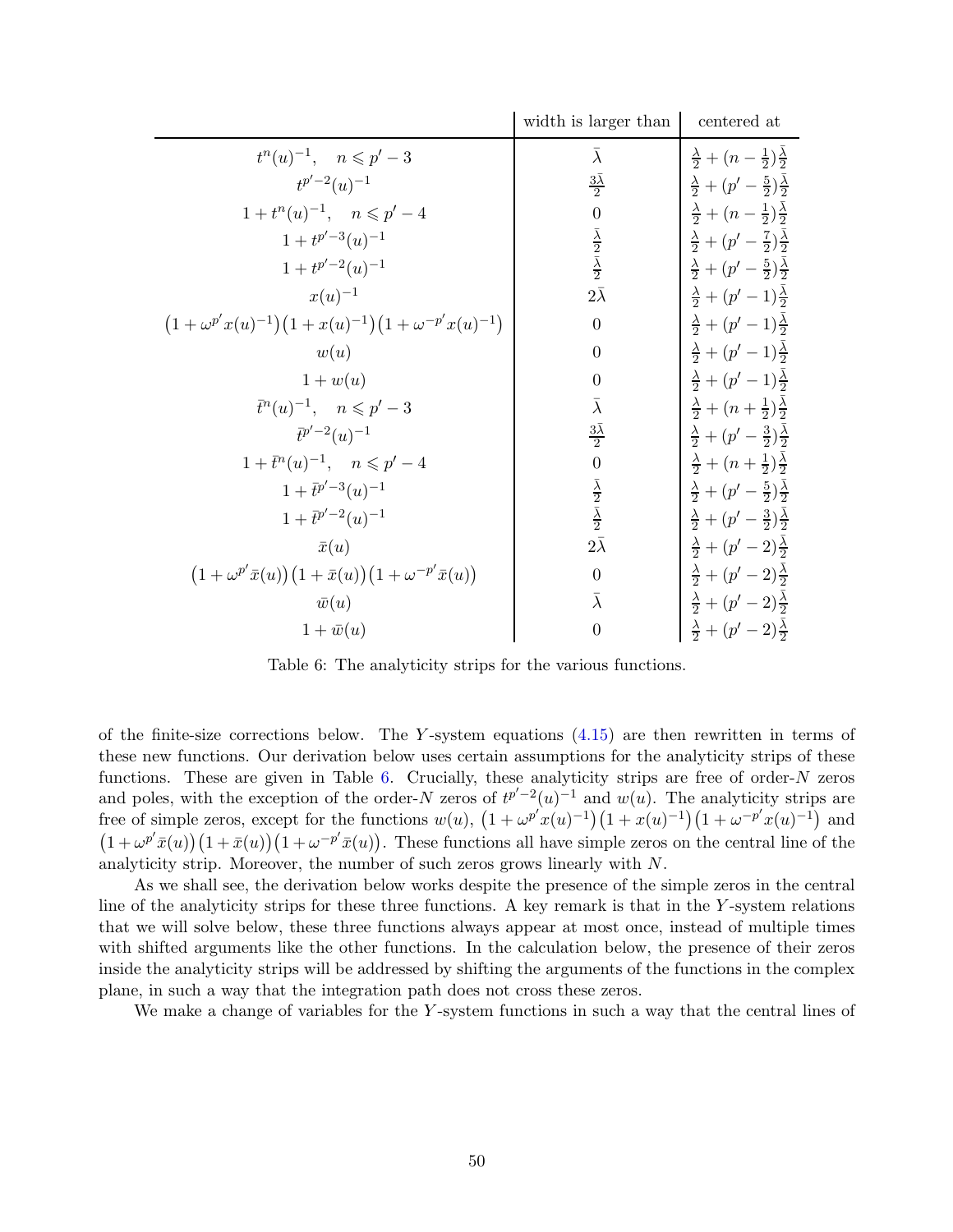the analyticity strips coincide with the real axis:

$$
t^{n}(u)^{-1} = \mathfrak{a}^{n} \left( -\frac{i\pi}{\lambda} \left( u - \frac{\lambda}{2} - (n - \frac{1}{2}) \frac{\bar{\lambda}}{2} \right) \right), \qquad \mathfrak{A}^{n}(z) = 1 + \mathfrak{a}^{n}(z), \qquad n = 1, \ldots, p' - 2, \qquad (4.58a)
$$

$$
x(u)^{-1} = \mathfrak{a}^{p'-1} \left( -\frac{i\pi}{\bar{\lambda}} \left( u - \frac{\lambda}{2} - (p'-1)\frac{\bar{\lambda}}{2} \right) \right),\tag{4.58b}
$$

$$
\mathfrak{A}^{p'-1}(z) = \left(1 + \omega^{p'} \mathfrak{a}^{p'-1}(z)\right) \left(1 + \mathfrak{a}^{p'-1}(z)\right) \left(1 + \omega^{-p'} \mathfrak{a}^{p'-1}(z)\right),\tag{4.58c}
$$

$$
w(u) = \mathfrak{a}^{p'}\left(-\frac{\mathrm{i}\pi}{\overline{\lambda}}\left(u - \frac{\lambda}{2} - (p' - 1)\frac{\overline{\lambda}}{2}\right)\right), \qquad \mathfrak{A}^{p'}(z) = 1 + \mathfrak{a}^{p'}(z), \tag{4.58d}
$$

and

$$
\overline{t}^n(u)^{-1} = \overline{\mathfrak{a}}^n\left(-\frac{\mathrm{i}\pi}{\overline{\lambda}}\left(u-\frac{\lambda}{2}-(n+\frac{1}{2})\frac{\overline{\lambda}}{2}\right)\right), \qquad \overline{\mathfrak{A}}^n(z) = 1 + \overline{\mathfrak{a}}^n(z), \qquad n = 1,\ldots,p'-2,\tag{4.58e}
$$

$$
\bar{x}(u) = \bar{\mathfrak{a}}^{p'-1} \left( -\frac{i\pi}{\bar{\lambda}} \left( u - \frac{\lambda}{2} - (p'-3)\frac{\bar{\lambda}}{2} \right) \right),\tag{4.58f}
$$

$$
\bar{\mathfrak{A}}^{p'-1}(z) = \left(1 + \omega^{p'} \bar{\mathfrak{a}}^{p'-1}(z)\right) \left(1 + \bar{\mathfrak{a}}^{p'-1}(z)\right) \left(1 + \omega^{-p'} \bar{\mathfrak{a}}^{p'-1}(z)\right),\tag{4.58g}
$$

$$
\bar{w}(u) = \bar{\mathfrak{a}}^{p'} \left( -\frac{\mathrm{i}\pi}{\lambda} \left( u - \frac{\lambda}{2} - (p' - 2)\frac{\bar{\lambda}}{2} \right) \right), \qquad \bar{\mathfrak{A}}^{p'}(z) = 1 + \bar{\mathfrak{a}}^{p'}(z). \tag{4.58h}
$$

In terms of these functions, the  $Y$ -system reads

<span id="page-50-0"></span>
$$
\frac{\mathfrak{a}^{n-1}(z)\mathfrak{a}^{n+1}(z)}{\mathfrak{a}^n(z-\frac{i\pi}{2})\mathfrak{a}^n(z+\frac{i\pi}{2})} = \frac{\mathfrak{A}^{n-1}(z)\mathfrak{A}^{n+1}(z)}{\bar{\mathfrak{A}}^n(z)},\tag{4.59a}
$$

$$
\frac{\mathfrak{a}^{p'-3}(z-\frac{i\pi}{4})\mathfrak{a}^{p'-1}(z)\bar{\mathfrak{a}}^{p'-1}(z-i\pi)\bar{\mathfrak{a}}^{p'-1}(z)\mathfrak{a}^{p'}(z)}{\mathfrak{a}^{p'-2}(z-\frac{3i\pi}{4})\mathfrak{a}^{p'-2}(z+\frac{i\pi}{4})\bar{\mathfrak{a}}^{p'}(z-\frac{i\pi}{2})} = \frac{\mathfrak{A}^{p'-3}(z-\frac{i\pi}{4})\mathfrak{A}^{p'-1}(z)}{\bar{\mathfrak{A}}^{p'-2}(z-\frac{i\pi}{4})},\tag{4.59b}
$$

$$
\frac{\mathfrak{a}^{p'-2}(z+\frac{\mathrm{i}\pi}{4})\bar{\mathfrak{a}}^{p'}(z+\frac{\mathrm{i}\pi}{2})}{(\bar{\mathfrak{a}}^{p'-1}(z))^3\mathfrak{a}^{p'}(z)} = \frac{\mathfrak{A}^{p'-2}(z+\frac{\mathrm{i}\pi}{4})}{\bar{\mathfrak{A}}^{p'-1}(z)},\tag{4.59c}
$$

$$
\frac{\mathfrak{a}^{p'-1}(z)}{\overline{\mathfrak{a}^{p'-1}}(z)} = \mathfrak{A}^{p'}(z),\tag{4.59d}
$$

and

$$
\frac{\bar{\mathfrak{a}}^{n-1}(z)\bar{\mathfrak{a}}^{n+1}(z)}{\bar{\mathfrak{a}}^n(z-\frac{\mathrm{i}\pi}{2})\bar{\mathfrak{a}}^n(z+\frac{\mathrm{i}\pi}{2})} = \frac{\bar{\mathfrak{A}}^{n-1}(z)\bar{\mathfrak{A}}^{n+1}(z)}{\mathfrak{A}^n(z)},\tag{4.59e}
$$

$$
\frac{\bar{\mathfrak{a}}^{p'-2}(z-\frac{i\pi}{4})\bar{\mathfrak{a}}^{p'-3}(z+\frac{i\pi}{4})\bar{\mathfrak{a}}^{p'-1}(z))^{2}\mathfrak{a}^{p'}(z)}{\bar{\mathfrak{a}}^{p'-2}(z-\frac{i\pi}{4})\bar{\mathfrak{a}}^{p'-2}(z+\frac{3i\pi}{4})\mathfrak{a}^{p'-1}(z)\mathfrak{a}^{p'-1}(z+i\pi)\bar{\mathfrak{a}}^{p'}(z+\frac{i\pi}{2})} = \frac{\bar{\mathfrak{A}}^{p'-3}(z+\frac{i\pi}{4})\bar{\mathfrak{A}}^{p'-1}(z)}{\mathfrak{A}^{p'-2}(z+\frac{i\pi}{4})},\tag{4.59f}
$$

$$
\frac{\bar{\mathfrak{a}}^{p'-2}(z - \frac{\mathrm{i}\pi}{4})\bar{\mathfrak{a}}^{p'}(z - \frac{\mathrm{i}\pi}{2})}{\mathfrak{a}^{p'}(z)} = \frac{\bar{\mathfrak{A}}^{p'-2}(z - \frac{\mathrm{i}\pi}{4})}{\mathfrak{A}^{p'-1}(z)},\tag{4.59g}
$$

$$
\frac{\mathfrak{a}^{p'-1}(z+\frac{i\pi}{2})\bar{\mathfrak{a}}^{p'}(z)}{\bar{\mathfrak{a}}^{p'-1}(z-\frac{i\pi}{2})} = \bar{\mathfrak{A}}^{p'}(z),\tag{4.59h}
$$

for  $n = 1, ..., p' - 2$ .

In terms of the variable z, the analyticity strips are horizontal and centered on the real line. For  $\mathfrak{a}^n(z)$  and  $\bar{\mathfrak{a}}^n(z)$  with  $n = 1, \ldots, p' - 3$ , the width of the strips is  $i\pi$ . Our computer implementation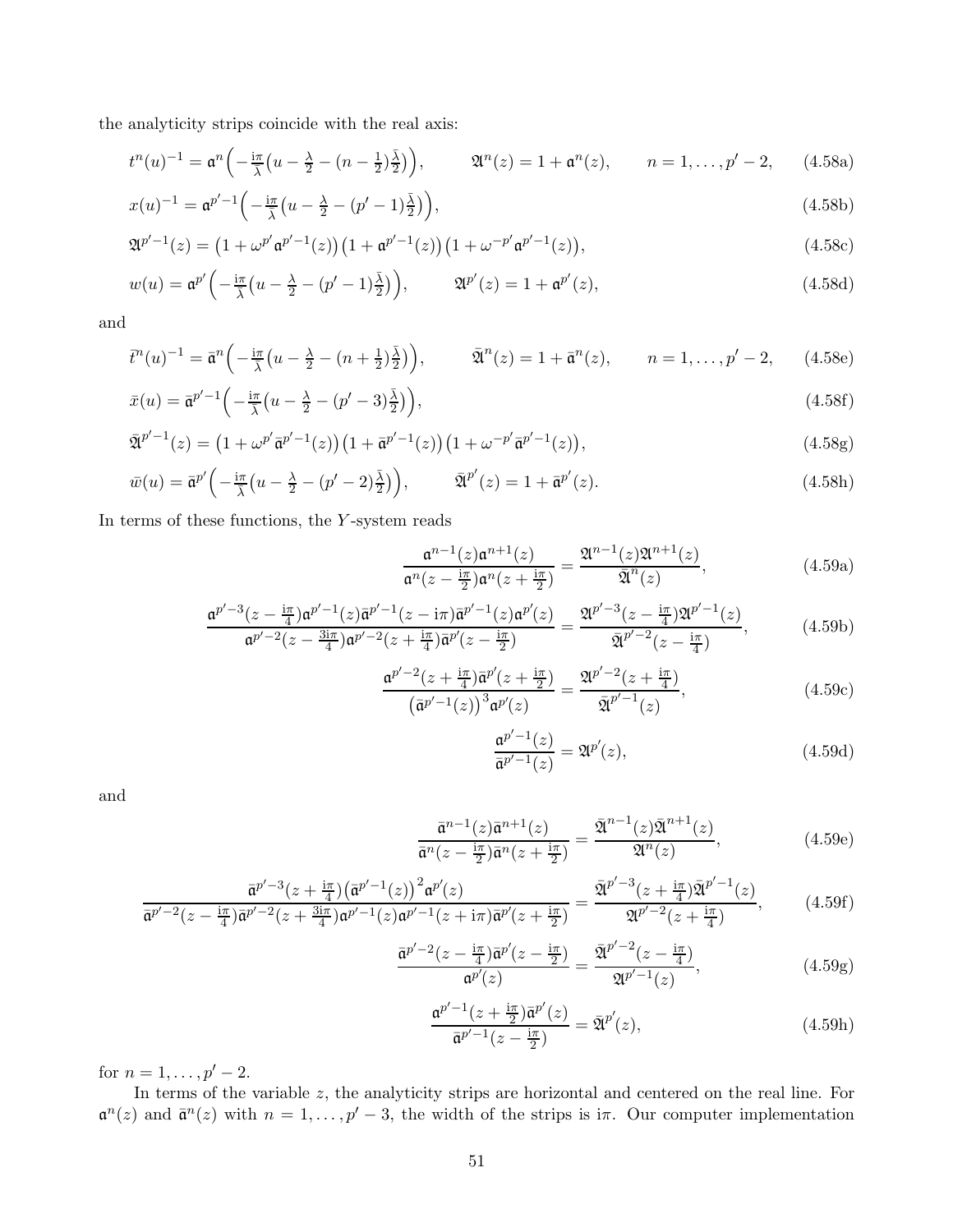also reveals that, in the z-plane, the zeros of all the functions are symmetrically distributed between the right and left half-planes, but not between the upper and lower half-planes. This implies that

$$
\mathfrak{a}^n(z + i\xi) = \mathfrak{a}^n(-z + i\xi)^*, \qquad \bar{\mathfrak{a}}^n(z + i\xi) = \bar{\mathfrak{a}}^n(-z + i\xi)^*, \qquad z, \xi \in \mathbb{R}.
$$
 (4.60)

This is true for the groundstate eigenvalues, but not for arbitrary eigenstates of the transfer matrix.

## 4.4.2 Bulk and finite contributions

The eigenvalues of the transfer matrices are related to the Y -system functions by

$$
\frac{T_0^{n,0}T_1^{n,0}}{T_0^{n+1,0}T_1^{n-1,0}} = 1 + (t_0^n)^{-1}, \qquad n = 1, \dots, p' - 2,
$$
\n(4.61a)

$$
\frac{T_0^{0,p'-2}T_1^{0,p'-2}w_0}{f_{-1}T_1^{p'-2,0}\bar{w}_0} = (1 + \omega^{p'}x_0^{-1})(1 + x_0^{-1})(1 + \omega^{-p'}x_0^{-1}),
$$
\n(4.61b)

$$
\frac{T_0^{0,p'-1}T_1^{p'-1,0}}{T_1^{p'-2,0}T_1^{0,p'-2}} = 1 + w_0,
$$
\n(4.61c)

and

$$
\frac{T_0^{0,n}T_1^{0,n}}{T_0^{0,n+1}T_1^{0,n-1}} = 1 + (\bar{t}_0^n)^{-1}, \qquad n = 1, \dots, p' - 2,
$$
\n(4.61d)

$$
\frac{T_1^{p'-2,0}T_2^{p'-2,0}(T_1^{0,p'-2})^2w_0}{f_{-1}(T_1^{p'-1,0})^3\bar{w}_1} = (1+\omega^{p'}\bar{x}_1)(1+\bar{x}_1)(1+\omega^{-p'}\bar{x}_1),\tag{4.61e}
$$

$$
\frac{T_0^{0,p'-1}T_0^{p'-1,0}\bar{w}_0}{T_1^{p'-2,0}T_0^{0,p'-2}} = 1 + \bar{w}_0.
$$
\n(4.61f)

The functions  $T^{n,0}(u)$ ,  $T^{0,n}(u)$ ,  $w(u)$  and  $\bar{w}(u)$  are written as the product of their bulk and finite contributions:

$$
T^{n,0}(u) = (\kappa^n(u))^N T_f^n(u), \qquad w(u) = (\kappa_w(u))^N w_f(u), \qquad (4.62a)
$$

$$
T^{0,n}(u) = (\bar{\kappa}^n(u))^N \bar{T}_f^n(u), \qquad \bar{w}(u) = (\kappa_{\bar{w}}(u))^N \bar{w}_f(u). \qquad (4.62b)
$$

The bulk terms satisfy the functional equations

$$
\frac{\kappa^n(u)\kappa^n(u-\bar{\lambda})}{\kappa^{n+1}(u)\kappa^{n-1}(u-\bar{\lambda})}=1, \qquad n=1,\ldots,p'-2,
$$
\n(4.63a)

$$
\frac{\bar{\kappa}^{p'-2}(u)\bar{\kappa}^{p'-2}(u-\bar{\lambda})\kappa_w(u)}{\kappa^{p'-2}(u-\bar{\lambda})\kappa_{\bar{w}}(u)} = \frac{\sin(u-\lambda)}{\sin\lambda},\tag{4.63b}
$$

$$
\frac{\kappa^{p'-1}(u-\bar{\lambda})\bar{\kappa}^{p'-1}(u)}{\kappa^{p'-2}(u-\bar{\lambda})\bar{\kappa}^{p'-2}(u-\bar{\lambda})} = 1,
$$
\n(4.63c)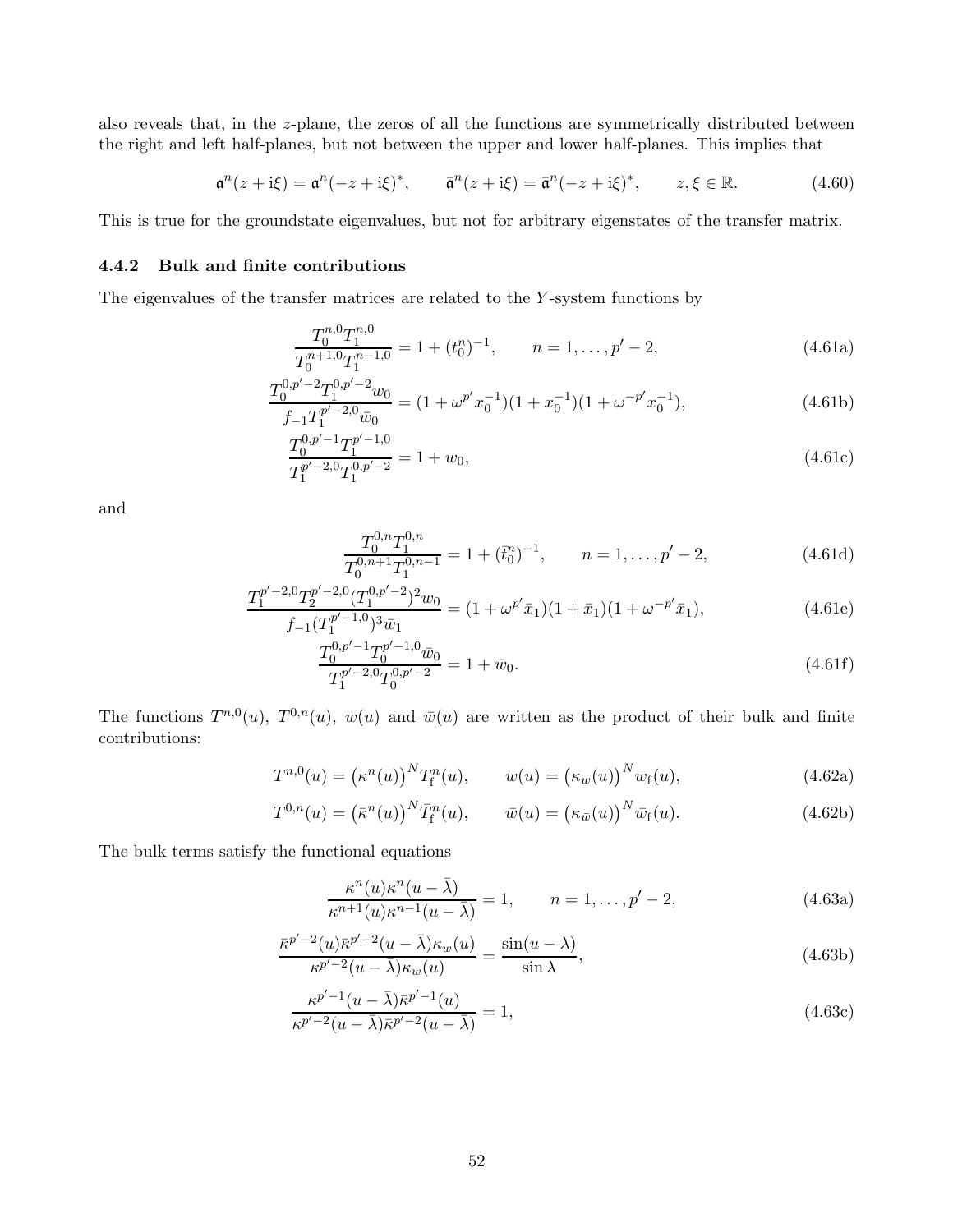and

$$
\frac{\bar{\kappa}^n(u)\bar{\kappa}^n(u-\bar{\lambda})}{\bar{\kappa}^{n+1}(u)\bar{\kappa}^{n-1}(u-\bar{\lambda})} = 1, \qquad n = 1, \dots, p' - 2,
$$
\n(4.63d)

$$
\frac{\kappa^{p'-2}(u-\bar{\lambda})\kappa^{p'-2}(u-2\bar{\lambda})\left(\bar{\kappa}^{p'-2}(u-\bar{\lambda})\right)^2\kappa_w(u)}{\left(\kappa^{p'-1}(u-\bar{\lambda})\right)^3\kappa_{\bar{w}}(u-\bar{\lambda})}=\frac{\sin(u-\lambda)}{\sin\lambda},\tag{4.63e}
$$

<span id="page-52-0"></span>
$$
\frac{\kappa^{p'-1}(u)\bar{\kappa}^{p'-1}(u)\kappa_{\bar{w}}(u)}{\kappa^{p'-2}(u-\bar{\lambda})\bar{\kappa}^{p'-2}(u)} = 1.
$$
\n(4.63f)

Likewise, the finite terms satisfy the functional relations

$$
\frac{T_{\rm f}^n(u)T_{\rm f}^n(u-\bar{\lambda})}{T_{\rm f}^{n+1}(u)T_{\rm f}^{n-1}(u-\bar{\lambda})}=1+t^n(u)^{-1}, \qquad n=1,\ldots,p'-2,
$$
\n(4.64a)

$$
\frac{\bar{T}_{f}^{p'-2}(u)\bar{T}_{f}^{p'-2}(u-\bar{\lambda})w_{f}(u)}{T_{f}^{p'-2}(u-\bar{\lambda})\bar{w}_{f}(u)} = (1+\omega^{p'}x(u)^{-1})(1+x(u)^{-1})(1+\omega^{-p'}x(u)^{-1}),
$$
\n(4.64b)

$$
\frac{\bar{T}_{\rm f}^{p'-1}(u)T_{\rm f}^{p'-1}(u-\bar{\lambda})}{T_{\rm f}^{p'-2}(u-\bar{\lambda})\bar{T}_{\rm f}^{p'-2}(u-\bar{\lambda})} = 1 + w(u),\tag{4.64c}
$$

and

$$
\frac{\bar{T}_{\rm f}^n(u)\bar{T}_{\rm f}^n(u-\bar{\lambda})}{\bar{T}_{\rm f}^{n+1}(u)\bar{T}_{\rm f}^{n-1}(u-\bar{\lambda})}=1+\bar{t}^n(u)^{-1}, \qquad n=1,\ldots,p'-2,
$$
\n(4.64d)

$$
\frac{T_{\rm f}^{p'-2}(u-\bar{\lambda})T_{\rm f}^{p'-2}(u-2\bar{\lambda})\left(\bar{T}_{\rm f}^{p'-2}(u-\bar{\lambda})\right)^2w_{\rm f}(u)}{\left(T_{\rm f}^{p'-1}(u-\bar{\lambda})\right)^3\bar{w}_{\rm f}(u-\bar{\lambda})}=(1+\omega^{p'}\bar{x}(u-\bar{\lambda}))(1+\bar{x}(u-\bar{\lambda}))(1+\omega^{-p'}\bar{x}(u-\bar{\lambda})),
$$
\n(4.64e)

$$
\frac{\bar{T}_{\rm f}^{p'-1}(u)T_{\rm f}^{p'-1}(u)\bar{w}_{\rm f}(u)}{T_{\rm f}^{p'-2}(u-\bar{\lambda})\bar{T}_{\rm f}^{p'-2}(u)} = 1 + \bar{w}(u). \tag{4.64f}
$$

The initial conditions are  $\kappa^0(u) = \bar{\kappa}^0(u) = \frac{\sin(u-\lambda)}{\sin \lambda}$  and  $T_f^0(u) = \bar{T}_f^0(u) = 1$ . For the finite terms, we define

$$
T_{\rm f}^n(u) = \mathfrak{b}^n \left( -\frac{\mathrm{i}\pi}{\lambda} \left( u - \frac{\lambda}{2} - (n - \frac{3}{2}) \frac{\bar{\lambda}}{2} \right) \right), \qquad w_{\rm f}(u) = \mathfrak{b}^{p'} \left( -\frac{\mathrm{i}\pi}{\lambda} \left( u - \frac{\lambda}{2} - (p' - 1) \frac{\bar{\lambda}}{2} \right) \right), \tag{4.65a}
$$

$$
\bar{T}_{\rm f}^n(u) = \bar{\mathfrak{b}}^n \left( -\frac{\mathrm{i}\pi}{\bar{\lambda}} \left( u - \frac{\lambda}{2} - (n - \frac{1}{2}) \frac{\bar{\lambda}}{2} \right) \right), \qquad \bar{w}_{\rm f}(u) = \bar{\mathfrak{b}}^{p'} \left( -\frac{\mathrm{i}\pi}{\bar{\lambda}} \left( u - \frac{\lambda}{2} - (p' - 2) \frac{\bar{\lambda}}{2} \right) \right),\tag{4.65b}
$$

where  $n = 1, ..., p' - 1$ . We rewrite the relations [\(4.64\)](#page-52-0) as

<span id="page-52-1"></span>
$$
\frac{\mathfrak{b}^n(z - \frac{i\pi}{2})\mathfrak{b}^n(z + \frac{i\pi}{2})}{\mathfrak{b}^{n-1}(z)\mathfrak{b}^{n+1}(z)} = \mathfrak{A}^n(z), \qquad n = 1, \dots, p' - 2,
$$
\n(4.66a)

$$
\frac{\bar{\mathfrak{b}}^{p'-2}(z - \frac{3i\pi}{4})\bar{\mathfrak{b}}^{p'-2}(z + \frac{i\pi}{4})\mathfrak{b}^{p'}(z)}{\mathfrak{b}^{p'-2}(z - \frac{i\pi}{4})\bar{\mathfrak{b}}^{p'}(z - \frac{i\pi}{2})} = \mathfrak{A}^{p'-1}(z),\tag{4.66b}
$$

$$
\frac{\mathfrak{b}^{p'-1}(z+\frac{\mathrm{i}\pi}{4})\bar{\mathfrak{b}}^{p'-1}(z-\frac{\mathrm{i}\pi}{4})}{\mathfrak{b}^{p'-2}(z-\frac{\mathrm{i}\pi}{4})\bar{\mathfrak{b}}^{p'-2}(z+\frac{\mathrm{i}\pi}{4})} = \mathfrak{A}^{p'}(z),\tag{4.66c}
$$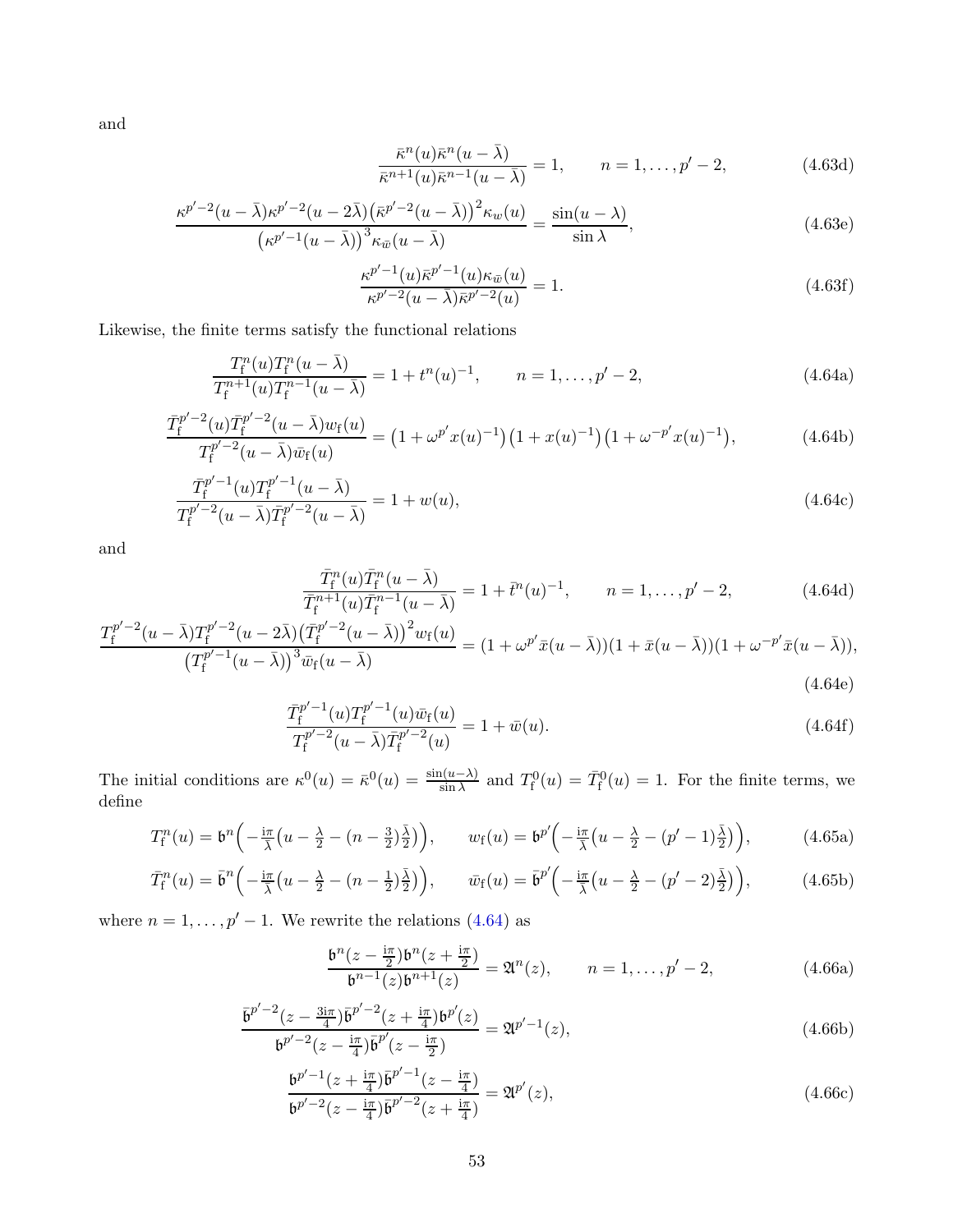and

$$
\frac{\bar{\mathfrak{b}}^n(z - \frac{i\pi}{2})\bar{\mathfrak{b}}^n(z + \frac{i\pi}{2})}{\bar{\mathfrak{b}}^{n-1}(z)\bar{\mathfrak{b}}^{n+1}(z)} = \bar{\mathfrak{A}}^n(z), \qquad n = 1, \dots, p' - 2,
$$
\n(4.66d)

$$
\frac{\mathfrak{b}^{p'-2}(z+\frac{3i\pi}{4})\mathfrak{b}^{p'-2}(z-\frac{i\pi}{4})\left(\bar{\mathfrak{b}}^{p'-2}(z+\frac{i\pi}{4})\right)^2\mathfrak{b}^{p'}(z)}{\left(\mathfrak{b}^{p'-1}(z+\frac{i\pi}{4})\right)^3\bar{\mathfrak{b}}^{p'}(z+\frac{i\pi}{2})} = \bar{\mathfrak{A}}^{p'-1}(z),\tag{4.66e}
$$

$$
\frac{\mathfrak{b}^{p'-1}(z - \frac{\mathrm{i}\pi}{4})\bar{\mathfrak{b}}^{p'-1}(z + \frac{\mathrm{i}\pi}{4})\bar{\mathfrak{b}}^{p'}(z)}{\mathfrak{b}^{p'-2}(z + \frac{\mathrm{i}\pi}{4})\bar{\mathfrak{b}}^{p'-2}(z - \frac{\mathrm{i}\pi}{4})} = \bar{\mathfrak{A}}^{p'}(z). \tag{4.66f}
$$

#### 4.4.3 Non-linear integral equations

The functions  $\mathfrak{a}^n(z)$  and  $\bar{\mathfrak{a}}^n(z)$  have order-N zeros on the imaginary axis. We define new functions  $\ell^{n}(z)$  and  $\bar{\ell}^{n}(z)$  where these order-N zeros are removed:

$$
\ell^{n}(z) = \frac{\mathfrak{a}^{n}(z)}{\left[\eta(z - \frac{\mathrm{i}\pi}{2}(p' - n - \frac{3}{2}))\right]^{N}}, \qquad \ell^{p'-1}(z) = \mathfrak{a}^{p'-1}(z), \qquad \ell^{p'}(z) = \frac{\mathfrak{a}^{p'}(z)}{\left[\eta(z)\right]^{N}}, \tag{4.67a}
$$

$$
\bar{\ell}^{n}(z) = \frac{\bar{\mathfrak{a}}^{n}(z)}{\left[\eta(z + \frac{i\pi}{2}(p' - n - \frac{3}{2}))\right]^{N}}, \qquad \bar{\ell}^{p'-1}(z) = \bar{\mathfrak{a}}^{p'-1}(z), \qquad \bar{\ell}^{p'}(z) = \bar{\mathfrak{a}}^{p'}(z), \tag{4.67b}
$$

where  $n = 1, \ldots, p' - 2$  and

$$
\eta(z) = \tanh \frac{z}{2p'-3}.\tag{4.68}
$$

In terms of the these functions, we have the  $Y$ -system relations

$$
\frac{\ell^2(z)}{\ell^1(z-\frac{i\pi}{2})\ell^1(z+\frac{i\pi}{2})} = \frac{\mathfrak{A}^2(z)}{\bar{\mathfrak{A}}^1(z)} \times \left[ \eta(z-\frac{i\pi}{2}(p'-\frac{3}{2})) \right]^N, \tag{4.69a}
$$

$$
\frac{\overline{\ell}^2(z)}{\overline{\ell}^1(z-\frac{\mathrm{i}\pi}{2})\overline{\ell}^1(z+\frac{\mathrm{i}\pi}{2})} = \frac{\overline{\mathfrak{A}}^2(z)}{\mathfrak{A}^1(z)} \times \left[ \eta(z+\frac{\mathrm{i}\pi}{2}(p'-\frac{3}{2})) \right]^N. \tag{4.69b}
$$

The other Y-system relations are obtained from the relations  $(4.59)$  for  $n > 1$ , by replacing the functions  $\mathfrak{a}^n(z)$  and  $\bar{\mathfrak{a}}^n(z)$  on the left sides by the corresponding functions  $\ell^n$  and  $\bar{\ell}^n$ . As discussed in Section [4.4.5,](#page-58-0) for generic values of  $\omega$ , these functions have asymptotic values for  $z \to \pm \infty$  that are finite and nonzero. We define the Fourier transform of their logarithmic derivative:

$$
L^n(k) = \frac{1}{2\pi} \int dz \, \mathrm{e}^{-\mathrm{i}kz} \big[ \log \ell^n(z) \big], \qquad A^n(k) = \frac{1}{2\pi} \int dz \, \mathrm{e}^{-\mathrm{i}kz} \big[ \log \mathfrak{A}^n(z) \big], \tag{4.70a}
$$

$$
\bar{L}^n(k) = \frac{1}{2\pi} \int dz \, \mathrm{e}^{-\mathrm{i}kz} \big[ \log \bar{\ell}^n(z) \big]', \qquad \bar{A}^n(k) = \frac{1}{2\pi} \int dz \, \mathrm{e}^{-\mathrm{i}kz} \big[ \log \bar{\mathfrak{A}}^n(z) \big]',\tag{4.70b}
$$

where  $n = 1, \ldots, p'$ . Here the integrals are performed from  $-\infty + i\epsilon_n^1$  to  $\infty + i\epsilon_n^1$  for the functions  $L^n$  and  $A<sup>n</sup>$ , and from  $-\infty + i\epsilon_n^2$  to  $\infty + i\epsilon_n^2$  for the functions  $\bar{L}^n$  and  $\bar{A}^n$ , for certain small real parameters  $\epsilon_n^1$ ,  $\epsilon_n^2$ . This allows the integration paths to avoid the zeros of the functions  $\mathfrak{a}^{p'}(z)$ ,  $\mathfrak{A}^{p'-1}(z)$  and  $\overline{\mathfrak{A}}^{p'-1}(z)$  that lie on the real line. (The other functions are all analytic and non-zero inside their respective analyticity strips.) We shall see later that this peculiar form of the Fourier transforms is useful, with parameters  $\epsilon_n^1$ and  $\epsilon_n^2$  that can be chosen separately for different values of n. It will moreover turn out to be useful for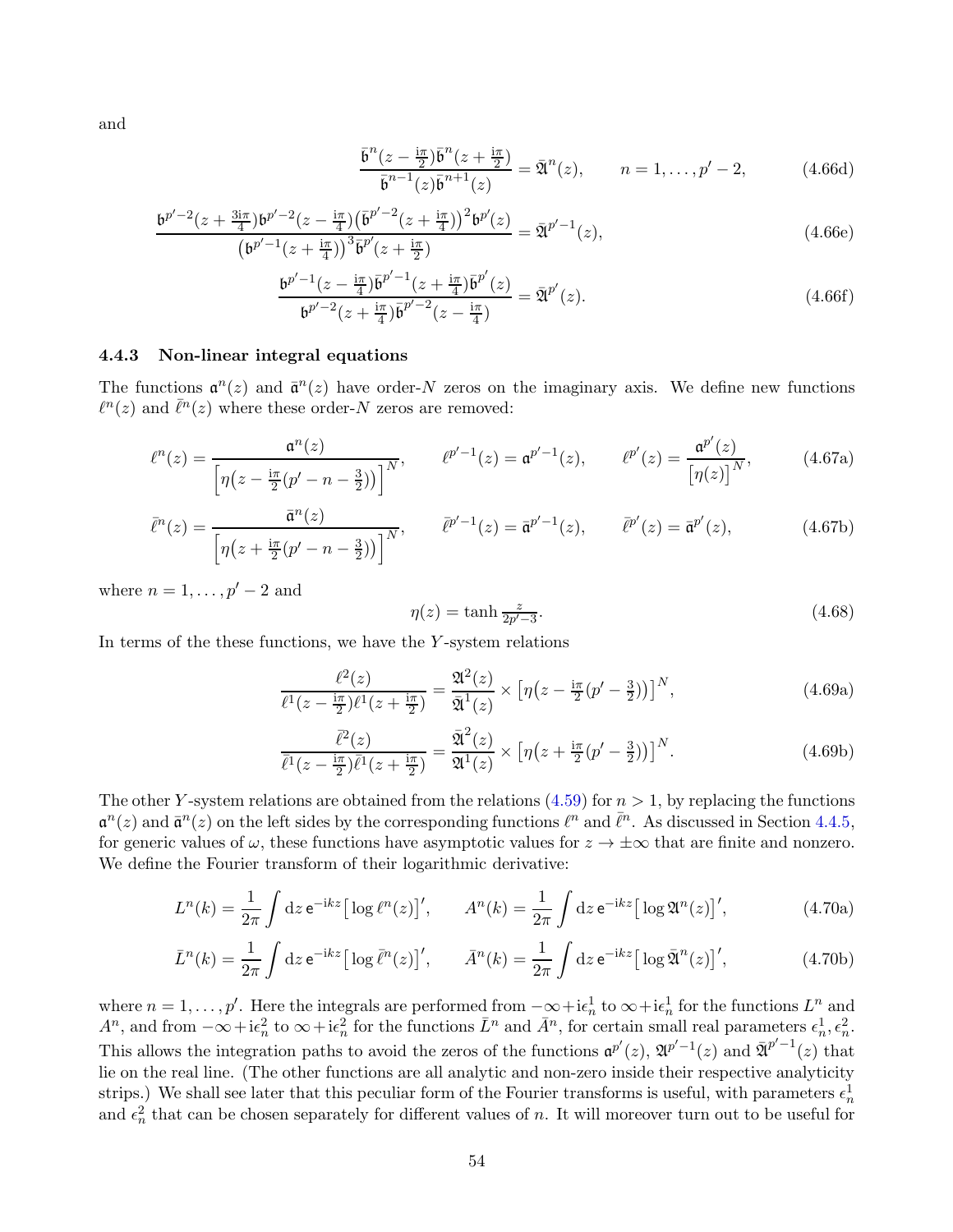the calculation to choose  $\epsilon_n^1$  and  $\epsilon_n^2$  to be negative numbers for all values of n. The inverse transforms are

$$
\left(\log \ell^{n}(z+\mathrm{i}\epsilon_{n}^{1})\right)' = \int_{-\infty}^{\infty} \mathrm{d}k \,\mathrm{e}^{\mathrm{i}k(z+\mathrm{i}\epsilon_{n}^{1})} L^{n}(k), \qquad \left(\log \mathfrak{A}^{n}(z+\mathrm{i}\epsilon_{n}^{1})\right)' = \int_{-\infty}^{\infty} \mathrm{d}k \,\mathrm{e}^{\mathrm{i}k(z+\mathrm{i}\epsilon_{n}^{1})} A^{n}(k), \quad (4.71a)
$$

$$
\left(\log \bar{\ell}^n(z + \mathbf{i}\epsilon_n^2)\right)' = \int_{-\infty}^{\infty} \mathrm{d}k \,\mathrm{e}^{\mathbf{i}k(z + \mathbf{i}\epsilon_n^2)} \bar{L}^n(k), \qquad \left(\log \bar{\mathfrak{A}}^n(z + \mathbf{i}\epsilon_n^2)\right)' = \int_{-\infty}^{\infty} \mathrm{d}k \,\mathrm{e}^{\mathbf{i}k(z + \mathbf{i}\epsilon_n^2)} \bar{A}^n(k). \tag{4.71b}
$$

We also compute the Fourier transforms

$$
C(k) = \frac{N}{2\pi} \int_{-\infty}^{\infty} dz \, e^{-ikz} \left[ \log \eta \left( z - \frac{i\pi}{2} (p' - \frac{3}{2}) \right) \right]' = \frac{iN}{2 \cosh \left( \frac{\pi k}{4} (2p' - 3) \right)},\tag{4.72a}
$$

$$
\bar{C}(k) = \frac{N}{2\pi} \int_{-\infty}^{\infty} dz \, \mathrm{e}^{-ikz} \big[ \log \eta \big( z + \frac{\mathrm{i}\pi}{2} (p' - \frac{3}{2}) \big) \big]' = -\frac{\mathrm{i} N}{2 \cosh \left( \frac{\pi k}{4} (2p' - 3) \right)} = -C(k). \tag{4.72b}
$$

The non-linear integral equations for the eigenvalues are obtained by first taking the Fourier transform of the logarithmic derivative of the Y -system equations yielding



We note that the Y-system relations [\(4.59\)](#page-50-0) are written in such a way that the functions  $a^{p'}(z)$ ,  $A^{p'-1}(z)$ and  $\bar{A}^{p'-1}(z)$  appear without shifts in their arguments. The calculation leading to [\(4.73\)](#page-54-0) thus does not require one to shift the path of integration for the Fourier transform of these functions, which would be problematic because of the real zeros of these functions.

We denote by  $\hat{M}$  and  $\hat{N}$  the matrices on the left and right sides of [\(4.73\)](#page-54-0). We invert  $\hat{M}$  and apply it to both sides of [\(4.73\)](#page-54-0) to find

<span id="page-54-0"></span>
$$
\begin{pmatrix} \vec{L} \\ \vec{L} \end{pmatrix} = \hat{K} \cdot \begin{pmatrix} \vec{A} \\ \vec{A} \end{pmatrix} + \hat{M}^{-1} \cdot \begin{pmatrix} \vec{C} \\ \vec{C} \end{pmatrix}
$$
\n(4.74)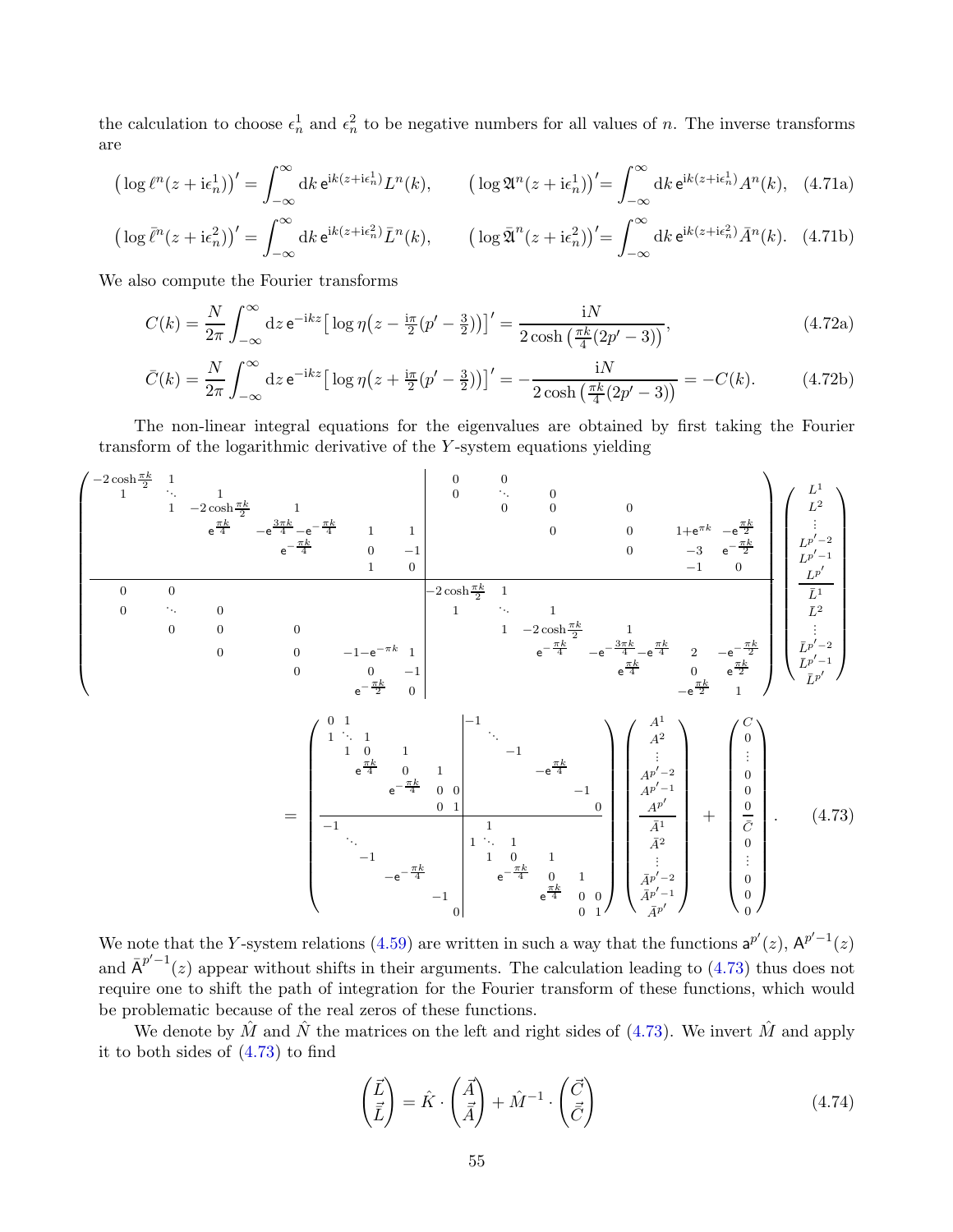where  $\hat{K} = \hat{M}^{-1}\hat{N}$ . The matrix elements of  $\hat{K}$  and  $\hat{M}^{-1}$  can be computed explicitly. In particular, we find that the matrix  $\hat{K}$  satisfies the symmetry

<span id="page-55-1"></span>
$$
(\sigma \hat{K})^{\mathsf{T}} = \sigma \hat{K} \big|_{k \to -k}, \qquad \sigma = \text{diag}(1, 1, \dots, 1, 1, -1, -1). \tag{4.75}
$$

Let us write  $\hat{K}$  as

$$
\hat{K} = \begin{pmatrix} \hat{K}^{(11)} & \hat{K}^{(12)} \\ \hat{K}^{(21)} & \hat{K}^{(22)} \end{pmatrix}
$$
\n(4.76)

where the matrices  $\hat{K}^{(ij)}$  have size  $p' \times p'$ . Their matrix entries can be computed explicitly. We find that

$$
\lim_{k \to \infty} \hat{K}_{p'-1,p'}^{(11)} = \lim_{k \to \infty} \hat{K}_{p',p'-1}^{(12)} = 1, \qquad \lim_{k \to -\infty} \hat{K}_{p',p'-1}^{(11)} = -\lim_{k \to -\infty} \hat{K}_{p'-1,p'}^{(21)} = 1. \tag{4.77}
$$

The other entries of  $\hat{K}^{(ij)}$  vanish for  $k \to \pm \infty$ . We apply the inverse transform and find that the kernel functions are

<span id="page-55-0"></span>
$$
K_{nm}^{(ij)}(z) = \frac{1}{2\pi} \int_{-\infty}^{\infty} dk \, \mathrm{e}^{\mathrm{i}k(z + \mathrm{i}(\epsilon_n^i - \epsilon_m^j))} \hat{K}_{nm}^{(ij)}, \qquad i = 1, 2, \quad j = 1, 2.
$$
 (4.78)

We choose the parameters  $\epsilon_n^i$  such that

$$
\epsilon_{p'-1}^1 > \epsilon_{p'}^1 > \epsilon_{p'-1}^2. \tag{4.79}
$$

With this choice, the integrals [\(4.78\)](#page-55-0) for  $K_{n'-1}^{(11)}$  $\chi_{p'-1,p'}^{(11)},\ K_{p',p'}^{(11)}$  $\chi_{p',p'-1}^{(11)},\ K_{p',p'}^{(12)}$  $_{p',p'-1}^{(12)}$  and  $K_{p'-1}^{(21)}$  $p'$ -1, $p'$  are well-defined, as their integrands vanish at both terminals. To apply the inverse transform of the terms involving  $C$  and  $\bar{C}$ , we compute the difference between the rows 1 and  $p' + 1$  of  $\hat{M}^{-1}$ . Let us define

$$
\Delta^{n}(k) = (\hat{M}^{-1})_{n,1} - (\hat{M}^{-1})_{n,p'+1}, \qquad \bar{\Delta}^{n}(k) = (\hat{M}^{-1})_{n+p',1} - (\hat{M}^{-1})_{n+p',p'+1}, \qquad n = 1,\ldots,p'.
$$
\n(4.80)

These functions have the explicit expressions

$$
\Delta^{n}(k) = \frac{\sinh\frac{\pi k}{2}(p'-1)}{\sinh\frac{3\pi k}{2}(p'-1)} \times \begin{cases}\n-e^{\frac{\pi k(2p'-2-n)}{2}} - e^{-\frac{\pi k(2p'-2-n)}{2}} - e^{\frac{\pi k(n-1)}{2}} - e^{-\frac{\pi k n}{2}} + e^{-\frac{\pi k(n+1)}{2}} & n \leq p'-2, \\
-e^{\frac{\pi k(2p'-3)}{4}} - e^{-\frac{\pi k(2p'-3)}{4}} - e^{-\frac{\pi k(2p'-3)}{4}} & n = p'-1, \\
2e^{\frac{\pi k(2p'-3)}{4}} + e^{-\frac{\pi k(2p'-3)}{4}} - e^{\frac{\pi k(2p'-1)}{4}} + e^{-\frac{\pi k(2p'-1)}{4}} & n = p', \\
4.81a)\n\end{cases}
$$

and

$$
\bar{\Delta}^{n}(k) = \frac{\sinh\frac{\pi k}{2}(p'-1)}{\sinh\frac{3\pi k}{2}(p'-1)} \times \begin{cases} e^{\frac{\pi k(2p'-2-n)}{2}} + e^{-\frac{\pi k(2p'-2-n)}{2}} + e^{-\frac{\pi k(n-1)}{2}} + e^{\frac{\pi k n}{2}} - e^{\frac{\pi k(n+1)}{2}} & n \leq p'-2, \\ -e^{\frac{\pi k(2p'-3)}{4}} - e^{-\frac{\pi k(2p'-3)}{4}} \\ -e^{\frac{\pi k(2p'-1)}{4}} + e^{-\frac{\pi k(2p'-5)}{4}} + e^{\frac{\pi k(2p'-5)}{4}} - e^{-\frac{\pi k(2p'-5)}{4}} & n = p'-1, \end{cases}
$$
\n(4.81b)

Using this data, we compute the inverse Fourier transforms

$$
\mathfrak{C}^n(z) = \int_{-\infty}^{\infty} dk \,\mathsf{e}^{\mathsf{i}kz} C(k) \Delta^n(k). \tag{4.82}
$$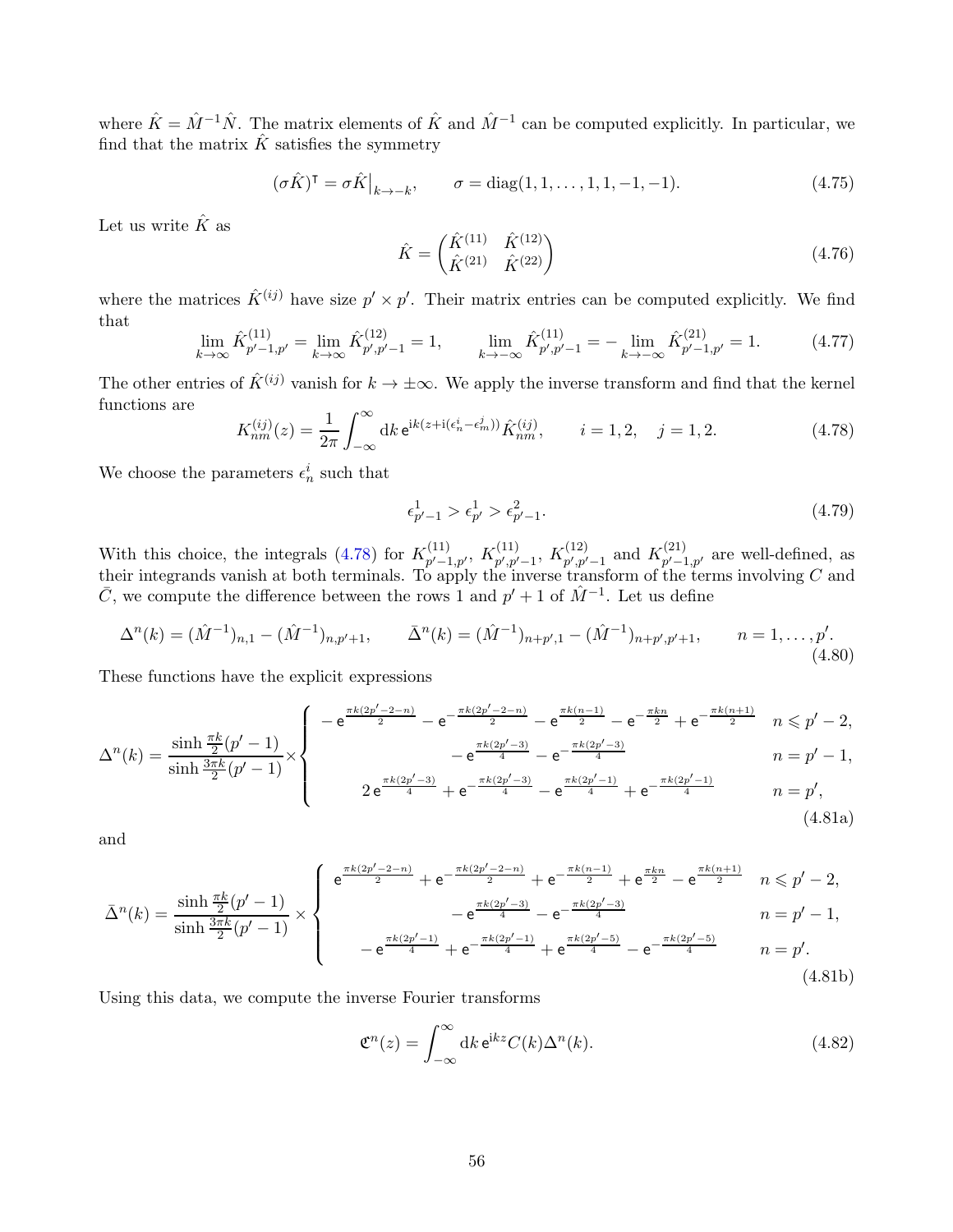These can be computed explicitly using the integral

<span id="page-56-1"></span><span id="page-56-0"></span>
$$
\mathcal{I}(z,\alpha) = \int_{-\infty}^{\infty} dk \, \frac{e^{ikz} e^{\alpha k} \sinh \frac{\pi k}{2} (p'-1)}{\sinh \frac{3\pi k}{2} (p'-1) \cosh \frac{\pi k}{2} (p'-\frac{3}{2})}
$$

$$
= \frac{2\pi i}{1 + e^{-4(z - i\alpha)}} \sum_{j} \text{Res}\left(\frac{e^{ik(z - i\alpha)} \sinh \frac{\pi k}{2} (p'-1)}{\sinh \frac{3\pi k}{2} (p'-1) \cosh \frac{\pi k}{2} (p'-\frac{3}{2})}, k_j\right)
$$
(4.83)

where the sum runs over the poles  $k_j$  of the integrand on the imaginary axis between  $k = 0$  and  $k = 4$ i. The resulting non-linear integral equations are

$$
\left(\log \mathfrak{a}^{n}(z + i\epsilon_{n}^{1})\right)' = \mathfrak{f}^{n}(z + i\epsilon_{n}^{1})' + \mathfrak{C}^{n}(z + i\epsilon_{n}^{1}) + \sum_{m=1}^{p'} K_{nm}^{(11)} * (\log \mathfrak{A}^{m})'(z + i\epsilon_{m}^{1}) + K_{nm}^{(12)} * (\log \bar{\mathfrak{A}}^{m})'(z + i\epsilon_{m}^{2}),
$$
\n
$$
\left(\log \bar{\mathfrak{a}}^{n}(z + i\epsilon_{n}^{2})\right)' = \bar{\mathfrak{f}}^{n}(z + i\epsilon_{n}^{2})' + \bar{\mathfrak{C}}^{n}(z + i\epsilon_{n}^{2})
$$
\n(4.84a)

$$
\log \bar{\mathfrak{a}}^{n}(z + i\epsilon_{n}^{2}))' = \bar{f}^{n}(z + i\epsilon_{n}^{2})' + \bar{\mathfrak{C}}^{n}(z + i\epsilon_{n}^{2}) + \sum_{m=1}^{p'} K_{nm}^{(21)} * (\log \mathfrak{A}^{m})'(z + i\epsilon_{m}^{1}) + K_{nm}^{(22)} * (\log \bar{\mathfrak{A}}^{m})'(z + i\epsilon_{m}^{2}),
$$
\n(4.84b)

where  $n = 1, \ldots, p'$ , and

$$
f^{n}(z) = \begin{cases} N \log \eta \left( z - \frac{i\pi}{2} (p' - n - \frac{3}{2}) \right) & n = 1, ..., p' - 2, \\ 0 & n = p' - 1, \\ N \log \eta(z) & n = p', \end{cases}
$$
(4.85a)  

$$
\left( N \log n \left( z + \frac{i\pi}{2} (n' - n - \frac{3}{2}) \right) \right) = n = 1, ..., p' - 2
$$

$$
\vec{f}^{n}(z) = \begin{cases} N \log \eta \left( z + \frac{i\pi}{2} (p' - n - \frac{3}{2}) \right) & n = 1, ..., p' - 2, \\ 0 & n = p' - 1, p'. \end{cases}
$$
(4.85b)

The convolution terms in [\(4.84\)](#page-56-0) are symmetric, namely

<span id="page-56-2"></span>
$$
(\sigma K)^{\mathsf{T}}(z) = (\sigma K)(-z), \qquad K(z) = \begin{pmatrix} K^{(11)}(z) & K^{(12)}(z) \\ K^{(21)}(z) & K^{(22)}(z) \end{pmatrix}.
$$
 (4.86)

#### 4.4.4 Scaling functions and scaling non-linear integral equations

In [\(4.84\)](#page-56-0), the dependence on N appears only in the driving terms. Crucially, the scaling behavior of the functions  $f^n, \bar{f}^n$  and  $C^n, \bar{C}^n$  is different. The former has a non-trivial exponential scaling behavior for z of order  $\pm (p' - \frac{3}{2})$  $\frac{3}{2}$ ) log N. The latter also has an exponential behavior, but for z of order  $\pm \frac{3}{2}$  $\frac{3}{2}(p'-1)\log N$ . This is the dominant scaling behavior, namely

$$
\lim_{N \to \infty} \mathfrak{f}^n \big( \pm (z + \frac{3}{2}(p' - 1) \log N) + \mathfrak{i} \epsilon_n^1 \big) = \lim_{N \to \infty} \mathfrak{f}^n \big( \pm (z + \frac{3}{2}(p' - 1) \log N) + \mathfrak{i} \epsilon_n^2 \big) = 0. \tag{4.87}
$$

The functions  $\mathfrak{C}^n(z)$  have different scaling behaviors in the two limits. We therefore define

$$
\mathsf{C}^{n,\pm}(z\pm\mathrm{i}\epsilon_n^1)=\lim_{N\to\infty}\mathfrak{C}^n\big(\pm(z+\tfrac{3}{2}(p'-1)\log N)+\mathrm{i}\epsilon_n^1\big),\tag{4.88a}
$$

$$
\bar{\mathsf{C}}^{n,\pm}(z \pm \mathrm{i}\epsilon_n^2) = \lim_{N \to \infty} \bar{\mathfrak{C}}^n \big( \pm (z + \frac{3}{2}(p'-1)\log N) + \mathrm{i}\epsilon_n^2 \big). \tag{4.88b}
$$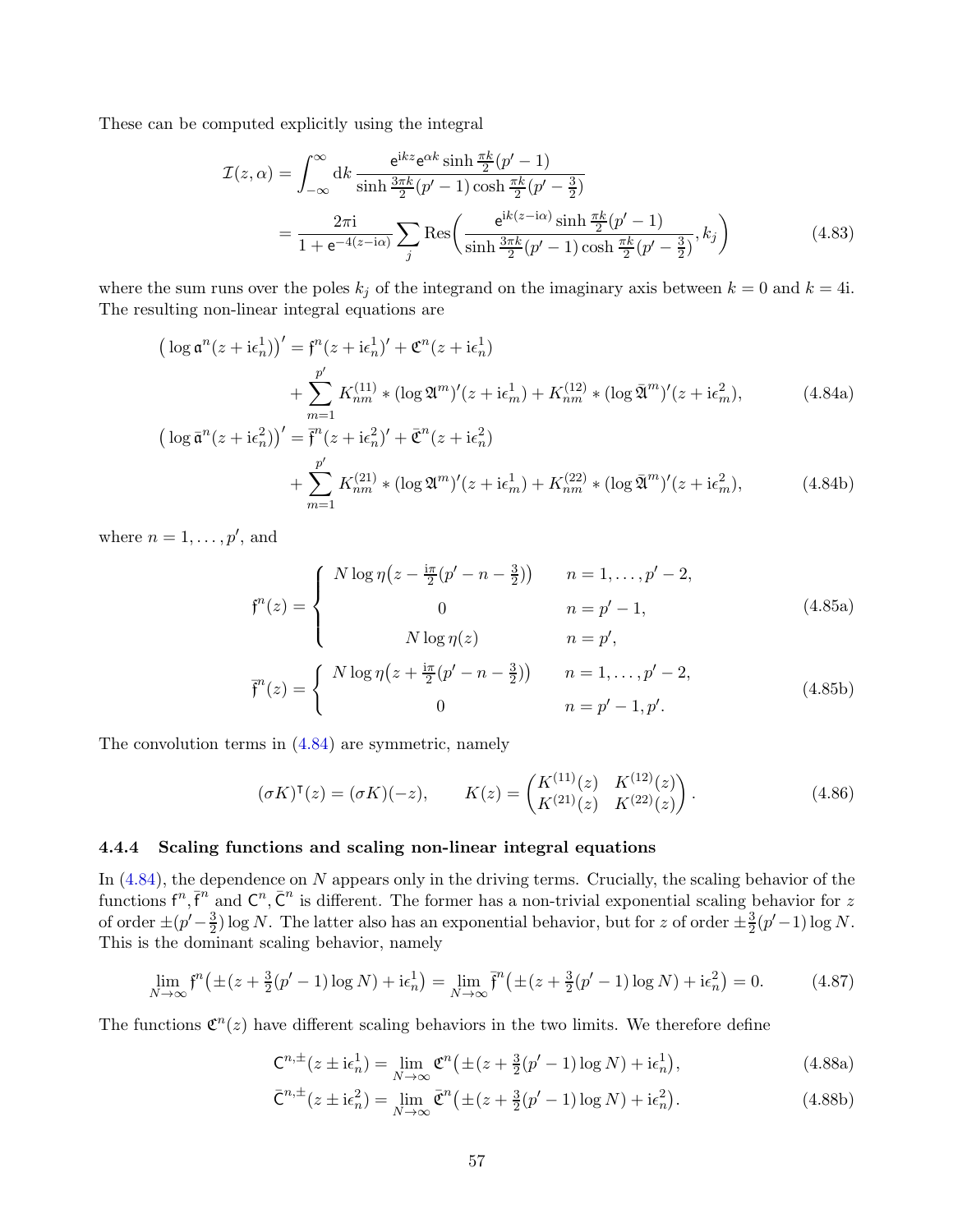These can be computed directly from the asymptotic behavior of  $\mathcal{I}(z,\alpha)$  at  $\pm\infty$ , which are respectively dictated by the first and last pole in [\(4.83\)](#page-56-1):

$$
\lim_{N \to \infty} \mathcal{I}(\pm (z + \frac{3}{2}(p' - 1)\log N), \alpha) = \frac{2 e^{-2(z \mp i\alpha)/(3(p' - 1))}}{\sqrt{3}(p' - 1)\sin(\frac{\pi}{6}\frac{p'}{p' - 1})}.
$$
\n(4.89)

After simplifiation, we find

$$
\mathsf{C}^{n,\rho}(z+i\rho\,\epsilon_n^1) = \rho \, \frac{2\,\mathrm{e}^{-2(z+i\rho\,\epsilon_n^1)/(3(p'-1))}}{\sqrt{3}(p'-1)} \begin{cases} 2\,\mathrm{e}^{-\rho\,\mathrm{i}\pi(2p'-1)/(6(p'-1))}\sin\left(\frac{\pi n}{3(p'-1)}\right) & n=1,\ldots,p'-2,\\ \rho\,\mathrm{i} & n=p'-1,\\ \sqrt{3}\,\mathrm{e}^{\rho\,\mathrm{i}\pi/3} & n=p'. \end{cases} \tag{4.90a}
$$

and

$$
\bar{C}^{n,\rho}(z+i\rho \epsilon_n^2) = \rho \frac{2 e^{-2(z+i\rho \epsilon_n^2)/(3(p'-1))}}{\sqrt{3}(p'-1)} \begin{cases} 2 e^{\rho i \pi (2p'-1)/(6(p'-1))} \sin \left(\frac{\pi n}{3(p'-1)}\right) & n = 1, \dots, p'-2, \\ -\rho i & n = p'-1, \\ 2 \sin \left(\frac{\pi}{3(p'-1)}\right) & n = p', \end{cases}
$$
(4.90b)

where  $\rho \in \{+, -\}.$ 

To compute the finite-size correction at order  $\frac{1}{N}$ , we assume that the unknown functions appearing in [\(4.84\)](#page-56-0) are well-defined in these limits. We define both limits separately:

$$
a^{n,\pm}(z \pm i\epsilon_n^1) = \lim_{N \to \infty} a^n(\pm (z + \frac{3}{2}(p' - 1)\log N) + i\epsilon_n^1),
$$
 (4.91a)

$$
\mathsf{A}^{n,\pm}(z\pm\mathrm{i}\epsilon_n^1) = \lim_{N \to \infty} \mathfrak{A}^n\big(\pm(z+\tfrac{3}{2}(p'-1)\log N) + \mathrm{i}\epsilon_n^1\big),\tag{4.91b}
$$

$$
\bar{\mathsf{a}}^{n,\pm}(z \pm \mathrm{i}\epsilon_n^2) = \lim_{N \to \infty} \bar{\mathsf{a}}^n \big( \pm (z + \frac{3}{2}(p'-1)\log N) + \mathrm{i}\epsilon_n^2 \big),\tag{4.91c}
$$

<span id="page-57-0"></span>
$$
\bar{A}^{n,\pm}(z \pm i\epsilon_n^2) = \lim_{N \to \infty} \bar{\mathfrak{A}}^n(\pm (z + \frac{3}{2}(p'-1)\log N) + i\epsilon_n^2), \tag{4.91d}
$$

where  $n = 1, \ldots, p'$ . In the language of conformal field theory, the + and − limits correspond to left-movers and right-movers, respectively. These satisfy the integral equations

$$
\log \mathsf{a}^{n,\pm}(z \pm \mathrm{i}\epsilon_n^1) - \phi_n^{\pm} = \mathsf{g}^{n,\pm}(z \pm \mathrm{i}\epsilon_n^1) + \sum_{m=1}^{p'} \left( K_{nm}^{(11)} * \log \mathsf{A}^{m,\pm} \right) (z \pm \mathrm{i}\epsilon_m^1) + \left( K_{nm}^{(12)} * \log \bar{\mathsf{A}}^{m,\pm} \right) (z \pm \mathrm{i}\epsilon_m^2),\tag{4.92a}
$$

$$
\log \bar{\mathsf{a}}^{n,\pm}(z \pm \mathrm{i}\epsilon_n^2) - \bar{\phi}_n^{\pm} = \bar{\mathsf{g}}^{n,\pm}(z \pm \mathrm{i}\epsilon_n^2) + \sum_{m=1}^{p'} \left( K_{nm}^{(21)} * \log \mathsf{A}^{m,\pm} \right) (z \pm \mathrm{i}\epsilon_m^1) + \left( K_{nm}^{(22)} * \log \bar{\mathsf{A}}^{m,\pm} \right) (z \pm \mathrm{i}\epsilon_m^2),\tag{4.92b}
$$

where  $\phi_n^{\pm}, \bar{\phi}_n^{\pm}$  are integration constants and

$$
\mathbf{g}^{n,\rho}(z) = -\rho \, \frac{3(p'-1)}{2} \, \mathbf{C}^{n,\rho}(z), \qquad \bar{\mathbf{g}}^{n,\pm}(z) = -\rho \, \frac{3(p'-1)}{2} \, \bar{\mathbf{C}}^{n,\rho}(z). \tag{4.93}
$$

We note that the overall sign  $\rho$  comes from the terms with derivatives in [\(4.84\)](#page-56-0), which pick up an extra minus sign for the  $\rho = -$  case.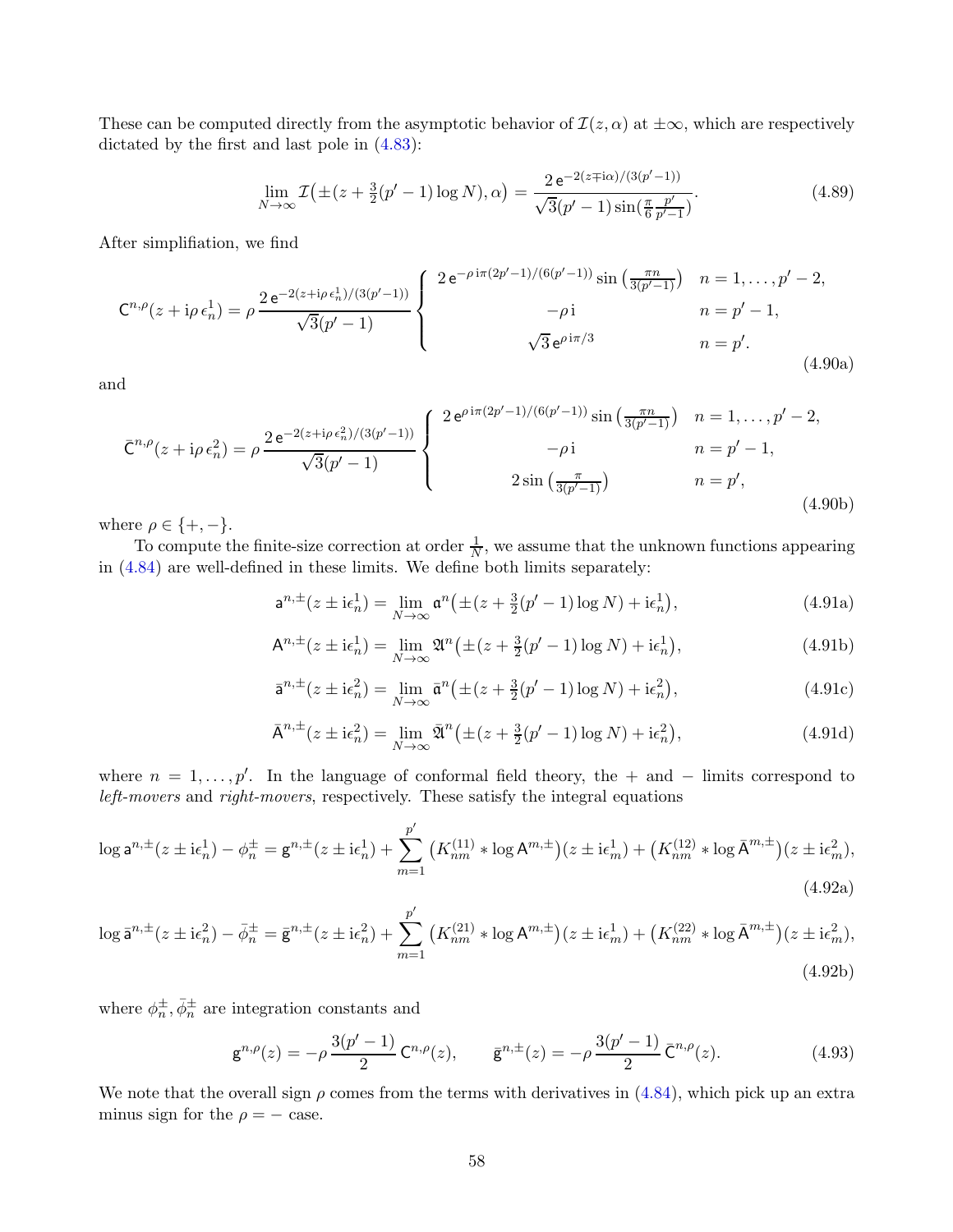#### <span id="page-58-0"></span>4.4.5 Braid and bulk behavior

The scaling functions have finite asymptotics for  $z \to \pm \infty$ . For  $z \to \infty$ , these are obtained directly from the braid limits of the transfer matrix eigenvalues:

$$
\mathbf{a}_{\infty}^{n,\rho} = \bar{\mathbf{a}}_{\infty}^{n,\rho} = \frac{(\omega^{1/2} - \omega^{-1/2})(\omega - \omega^{-1})}{(\omega^{n/2} - \omega^{-n/2})(\omega^{(n+3)/2} - \omega^{-(n+3)/2})}, \qquad n = 1, \dots, p'-2,
$$
 (4.94a)

$$
\mathbf{a}_{\infty}^{p'-1,\rho} = (\bar{\mathbf{a}}_{\infty}^{p'-1,\rho})^{-1} = \frac{\omega^{(p'+1)/2} - \omega^{-(p'+1)/2}}{\omega^{(p'-1)/2} - \omega^{-(p'-1)/2}},\tag{4.94b}
$$

$$
\mathsf{a}_{\infty}^{p',\rho} = (\bar{\mathsf{a}}_{\infty}^{p',\rho})^{-1} = \frac{(\omega^{p'} - \omega^{-p'})(\omega - \omega^{-1})}{(\omega^{(p'-1)/2} - \omega^{-(p'-1)/2})^2}.\tag{4.94c}
$$

For  $\gamma \in \left(0, \frac{2\pi}{p'+ } \right)$  $\frac{2\pi}{p'+1}$ , these numbers are strictly positive and finite. These values allow us to compute the constants  $\phi_n^{\rho}$  and  $\bar{\phi}_n^{\rho}$  by studying the  $z \to \infty$  asymptotics of [\(4.92\)](#page-57-0). We find that the constants all vanish:

$$
\phi_n^{\rho} = \bar{\phi}_n^{\rho} = 0. \tag{4.95}
$$

Indeed, we have

$$
\phi_n^{\rho} = \lim_{z \to \infty} \left[ \log a^{n,\rho}(z + i\rho \epsilon_n^1) - \sum_{m=1}^{p'} \left( (K_{mn}^{(11)} * \log A^{m,\rho})(z + i\rho \epsilon_m^1) + (K_{mn}^{(12)} * \log \bar{A}^{m,\rho})(z + i\rho \epsilon_m^2) \right) \right]
$$
  
=  $\log a_{\infty}^{n,\rho} - \sum_{m=1}^{p'} \left( \hat{K}_{mn}^{(11)}(0) \log A_{\infty}^{m,\rho} + \hat{K}_{mn}^{(12)}(0) * \log \bar{A}_{\infty}^{m,\rho} \right) = 0.$  (4.96)

At the last step, we used the Y -system relations for the braid values, which is indeed described by the matrices  $\hat{K}^{(ij)}(0)$ . The same arguments apply to show that  $\bar{\phi}_n^{\rho}$  is zero.

The behavior of the functions  $a^{n,p}(z)$  and  $\bar{a}^{n,p}(z)$  for  $z \to -\infty$  is dictated by the driving terms in the non-linear integral equations [\(4.92\)](#page-57-0):

$$
\mathsf{a}_{-\infty}^{n,\rho} = \bar{\mathsf{a}}_{-\infty}^{n,\rho} = 0, \qquad n = 1, \dots, p'. \tag{4.97a}
$$

We note that the bulk values for  $n = p' - 1$  vanish because we chose  $\epsilon_{p'-1}^1$  and  $\epsilon_{p'-1}^2$  to be negative numbers.

#### 4.4.6 Finite-size correction and the dilogarithm technique

We define the Fourier transform of the logarithmic derivative of the functions  $\mathfrak{b}^n(z)$  and  $\bar{\mathfrak{b}}^n(z)$ :

$$
B^{n}(k) = \frac{1}{2\pi} \int \mathrm{d}z \,\mathrm{e}^{-\mathrm{i}kz} \big[ \log \mathfrak{b}^{n}(z) \big]', \qquad \bar{B}^{n}(k) = \frac{1}{2\pi} \int \mathrm{d}z \,\mathrm{e}^{-\mathrm{i}kz} \big[ \log \bar{\mathfrak{b}}^{n}(z) \big]'. \tag{4.98}
$$

These integrals are performed from  $-\infty$  to  $\infty$ , with imaginary shifts in the complex plane. The integration paths then avoid the poles of the  $\mathfrak{b}^{p'}(z)$  on the real line. For convenience, we choose that these contours are not shifted for the eigenvalues of the elementary transfer matrix. Applying the Fourier transform to the relations [\(4.66\)](#page-52-1), we find

$$
M \cdot \begin{pmatrix} \vec{B} \\ \vec{B} \end{pmatrix} = \begin{pmatrix} \vec{A} \\ \vec{A} \end{pmatrix} \tag{4.99}
$$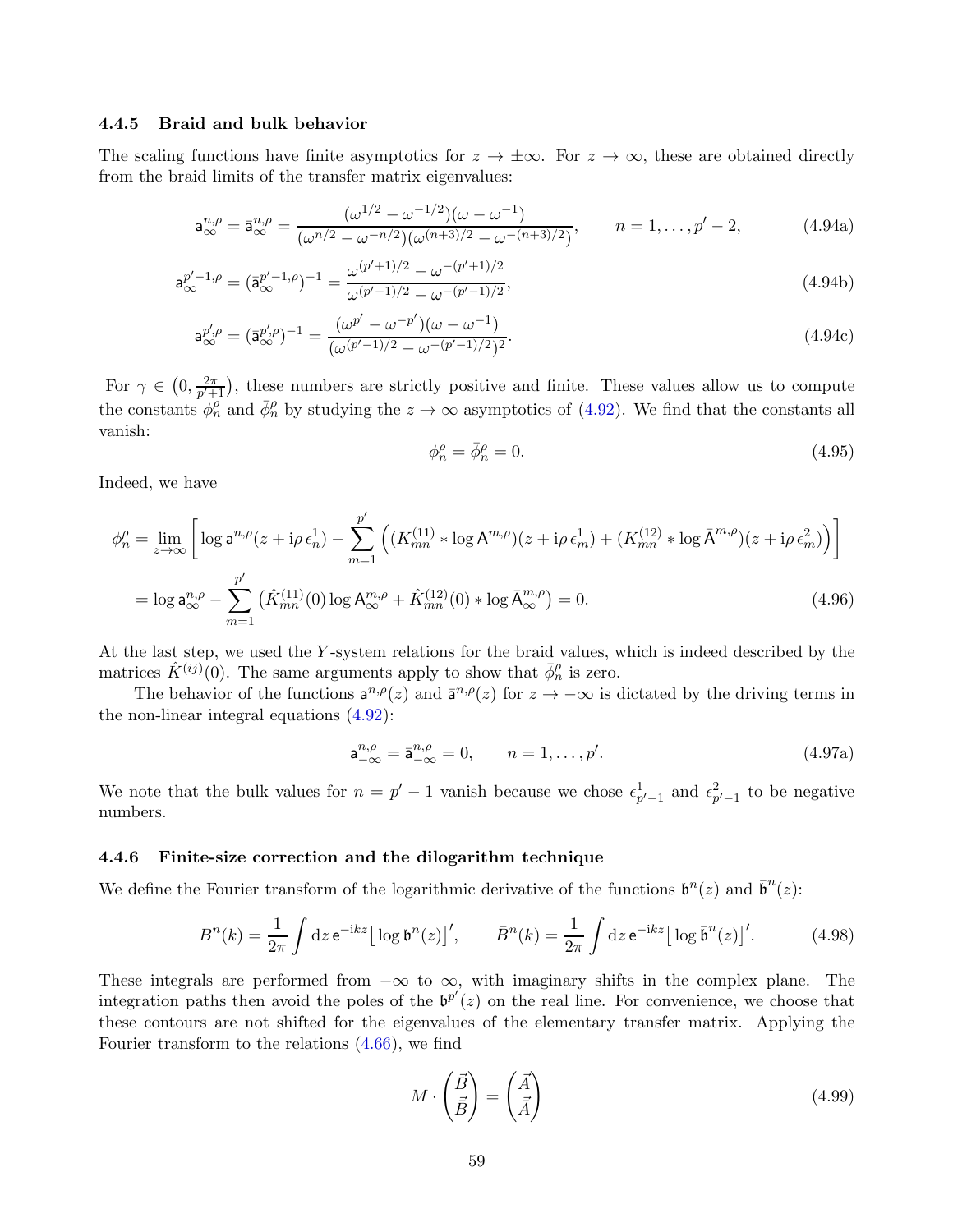with

M = 2 cosh πk <sup>2</sup> −1 0 0 −1 b <sup>b</sup> −1 0 <sup>b</sup> b b 0 −1 2 cosh πk <sup>2</sup> −1 0 0 0 −1 2 cosh πk <sup>2</sup> −1 0 0 0 0 0 −e πk <sup>4</sup> 0 1 e − πk <sup>4</sup> +e 3πk <sup>4</sup> 0 −e πk 2 −e πk 4 e − πk <sup>4</sup> 0 −e − πk 4 e πk 4 0 0 0 2 cosh πk <sup>2</sup> −1 0 b 0 −1 b <sup>b</sup> −1 0 0 0 −1 2 cosh πk <sup>2</sup> −1 0 0 0 0 −1 2 cosh πk <sup>2</sup> −1 0 e πk <sup>4</sup> +e − 3πk <sup>4</sup> −3 e − πk <sup>4</sup> 1 2 e − πk <sup>4</sup> 0 −e − πk 2 −e − πk 4 e πk <sup>4</sup> 0 −e πk 4 e − πk 4 1 . (4.100)

The matrix  $M^{-1}$  can be computed explicitly. The entries of its first row are

$$
(M^{-1})_{1,n} = \frac{\sinh\frac{\pi k}{2}(p'-1)}{\sinh\frac{3\pi k}{2}(p'-1)} \begin{cases} e^{\frac{\pi k(2p'-2-n)}{2}} + e^{\frac{\pi k(n-p'-3)}{2}} & n=1,\ldots,p'-2, \\ e^{\frac{\pi k(2p'-3)}{4}} & n=p'-1, \\ e^{-\frac{\pi k(2p'-1)}{4}} - e^{\frac{\pi k(n-p'-1)}{2}} & n=p', \\ e^{-\frac{\pi k(n-p'+1)}{2}} - e^{-\frac{\pi k(n-p'-1)}{2}} & n=p'+1,\ldots,2p'-2, \\ -e^{\frac{\pi k(2p'-3)}{4}} & n=2p'-1, \\ e^{\frac{\pi k(2p'-1)}{4}} - e^{\frac{\pi k(2p'-5)}{4}} & n=2p'. \end{cases}
$$
\n
$$
(4.101)
$$

As a result, we find

$$
\log \mathfrak{b}^1(z) - \phi_0 = \sum_{n=1}^{p'} \left( \tilde{K}_n * \log \mathfrak{A}^n \right) (z + i\epsilon_n^1) + \left( \tilde{\bar{K}}_n * \log \bar{\mathfrak{A}}^n \right) (z + i\epsilon_n^2) \tag{4.102}
$$

where  $\phi_0$  is a constant and

$$
\tilde{K}_n(z) = \frac{1}{2\pi} \int_{-\infty}^{\infty} dk \, \mathrm{e}^{\mathrm{i}k(z - \mathrm{i}\epsilon_n^1)} M_{1,n}^{-1}, \qquad \tilde{\bar{K}}_n(z) = \frac{1}{2\pi} \int_{-\infty}^{\infty} dk \, \mathrm{e}^{\mathrm{i}k(z - \mathrm{i}\epsilon_n^2)} M_{1,n+p'}^{-1}, \tag{4.103}
$$

with  $n = 1, \ldots, p'$ . These can be computed using the integral

$$
\frac{1}{2\pi} \int_{-\infty}^{\infty} dk \, e^{ikz} e^{\alpha k} \frac{\sinh \frac{\pi k}{2} (p'-1)}{\sinh \frac{3\pi k}{2} (p'-1)} = \frac{1}{\pi \sqrt{3} (p'-1)} \frac{\sinh \frac{z-i\alpha}{3(p'-1)}}{\sinh \frac{z-i\alpha}{p'-1}}.
$$
(4.104)

Writing the convolution integrals explicitly, we find

$$
\log \mathfrak{b}^{1}(z) - \phi_{0} = \int_{-\frac{3}{2}(p'-1)\log N}^{\infty} dy \left[ \sum_{n=1}^{p'} \tilde{K}_{n}(z-y-\frac{3}{2}(p'-1)\log N) \log \mathfrak{A}^{n}(y+\frac{3}{2}(p'-1)\log N + i\epsilon_{n}^{1}) + \tilde{K}_{n}(z-y-\frac{3}{2}(p'-1)\log N) \log \bar{\mathfrak{A}}^{n}(y+\frac{3}{2}(p'-1)\log N + i\epsilon_{n}^{2}) + \tilde{K}_{n}(z+y+\frac{3}{2}(p'-1)\log N) \log \mathfrak{A}^{n}(-y-\frac{3}{2}(p'-1)\log N + i\epsilon_{n}^{1}) \right]
$$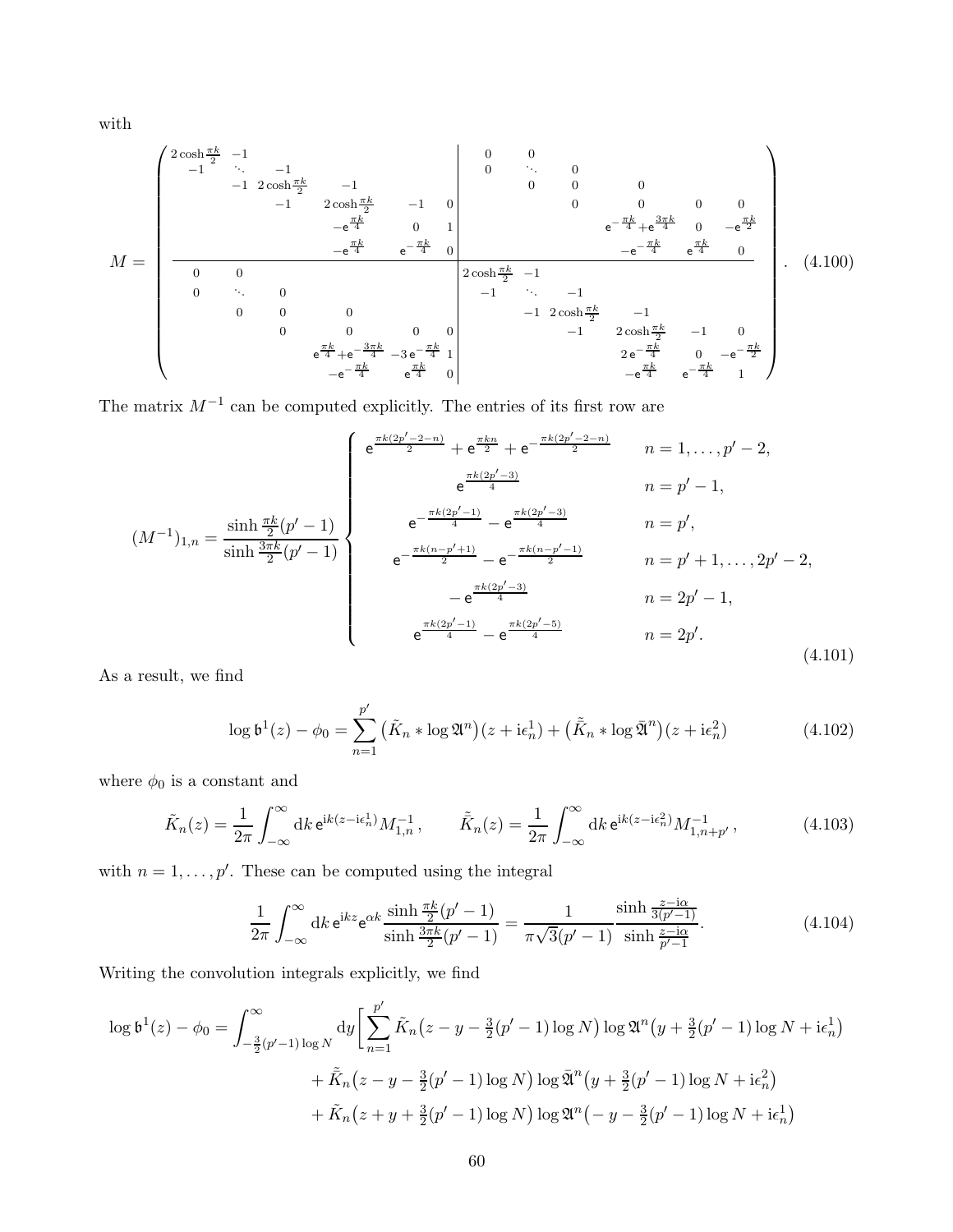<span id="page-60-1"></span>
$$
+\tilde{K}_n(z+y+\frac{3}{2}(p'-1)\log N)\log\bar{\mathfrak{A}}^n(-y-\frac{3}{2}(p'-1)\log N+i\epsilon_n^2)\bigg]
$$
  

$$
\simeq \frac{1}{N}\int_{-\infty}^{\infty}dy\bigg[\sum_{n=1}^{p'}\tilde{K}_n(-z+y)\log A^{n,+}(y+i\epsilon_n^1)+\tilde{K}_n(-z+y)\log\bar{A}^{n,+}(y+i\epsilon_n^2)\bigg]
$$
  

$$
+\tilde{K}_n^+(z+y)\log A^{n,-}(y-i\epsilon_n^1)+\tilde{K}_n^+(z+y)\log\bar{A}^{n,-}(y-i\epsilon_n^2)\bigg]
$$
(4.105)

where we defined

$$
\tilde{K}_n^{\pm}(z) = \lim_{N \to \infty} N \tilde{K}_n \left( \pm (z + \frac{3}{2}(p' - 1) \log N) \right), \qquad \tilde{K}_n^{\pm}(z) = \lim_{N \to \infty} N \tilde{K}_n \left( \pm (z + \frac{3}{2}(p' - 1) \log N) \right). \tag{4.106}
$$

These can be computed explicitly:

$$
\tilde{K}_{n}^{\rho}(z) = \frac{\rho i e^{-2(z - i\rho \epsilon_{n}^{1})/(3(p' - 1))}}{\sqrt{3}\pi(p' - 1)} \begin{cases}\n2 e^{-\rho i \pi/3} \sin\left(\frac{\pi n}{3(p' - 1)}\right) & n = 1, \dots, p' - 2, \\
e^{-\rho i \pi/(6(p' - 1))} & n = p' - 1,\n\end{cases}
$$
\n
$$
n = p' - 1,
$$
\n
$$
\tilde{K}_{n}^{\rho}(z) = -\frac{\rho i e^{-2(z - i\rho \epsilon_{n}^{2})/(3(p' - 1))}}{\sqrt{3}\pi(p' - 1)} \begin{cases}\n2 e^{-\rho i \pi/3} \sin\left(\frac{\pi n}{3(p' - 1)}\right) & n = 1, \dots, p' - 2, \\
e^{-\rho i \pi/(6(p' - 1))} & n = p' - 1,\n\end{cases}
$$
\n
$$
n = p' - 1,
$$
\n
$$
n = p' - 1,
$$
\n
$$
(4.107b)
$$
\n
$$
-2 e^{\rho i \pi(2p' - 3)/(6(p' - 1))} & n = p',
$$
\n
$$
(4.107b)
$$

with  $\rho \in \{+, -\}.$ 

To apply the dilogarithm technique, we define the integrals

$$
\mathcal{J}^{\rho} = \int_{-\infty}^{\infty} dy \left[ \sum_{n=1}^{p'} \sigma^n \left( (\log a^{n,\rho})' \log A^{n,\rho} - \log a^{n,\rho} (\log A^{n,\rho})' \right) + \bar{\sigma}^n \left( (\log \bar{a}^{n,\rho})' \log \bar{A}^{n,\rho} - \log \bar{a}^{n,\rho} (\log \bar{A}^{n,\rho})' \right) \right].
$$
 (4.108)

where

<span id="page-60-0"></span>
$$
\sigma^{n} = 1, \qquad \bar{\sigma}^{n} = \begin{cases} 1 & n = 1, \dots, p' - 2, \\ -1 & n = p' - 1, p', \end{cases}
$$
 (4.109)

are the diagonal entries of the matrix  $\sigma$  defined in [\(4.75\)](#page-55-1). In [\(4.108\)](#page-60-0), the arguments of the functions  $a^{n,p}, A^{n,p}$  and  $\bar{a}^{n,p}, \bar{A}^{n,p}$  are omitted and understood to be  $y + i\rho \epsilon_n^1$  and  $y + i\rho \epsilon_n^2$ , respectively.

We evaluate  $\mathcal{J}^{\rho}$  in two ways. The first consists of replacing  $\log a^{n,\rho}$  and  $\log \bar{a}^{n,\rho}$  by their expressions [\(4.92\)](#page-57-0). Many terms cancel out because of the symmetries [\(4.86\)](#page-56-2) of the kernel. The only surviving contributions come from the driving terms, and the result reads

$$
\mathcal{J}^{\rho} = 2 \int_{-\infty}^{\infty} dy \left[ \sum_{n=1}^{p'} \sigma^n \left( g^{n,\rho} \right)' \log A^{n,\rho} + \bar{\sigma}^n \left( \bar{g}^{n,\rho} \right)' \log \bar{A}^{n,\rho} \right], \tag{4.110}
$$

where the functions  $g^{n,\rho}$  and  $\bar{g}^{n,\rho}$  have the arguments  $y + \rho i \epsilon_n^1$  and  $y + i\rho \epsilon_n^2$  respectively. Up to overall prefactors, these are precisely the integrals we wish to compute in [\(4.105\)](#page-60-1). This is due to the relation

$$
\begin{pmatrix}\n\tilde{K}_n^{\rho}(z) \\
\tilde{K}_n^{\rho}(z)\n\end{pmatrix} = \frac{e^{-\rho i\pi p'/(6(p'-1))}}{2\pi} \begin{pmatrix}\n\sigma^n \big(g^{n,-\rho}(z)\big)'\n\end{pmatrix}, \qquad \rho = +, -.
$$
\n(4.111)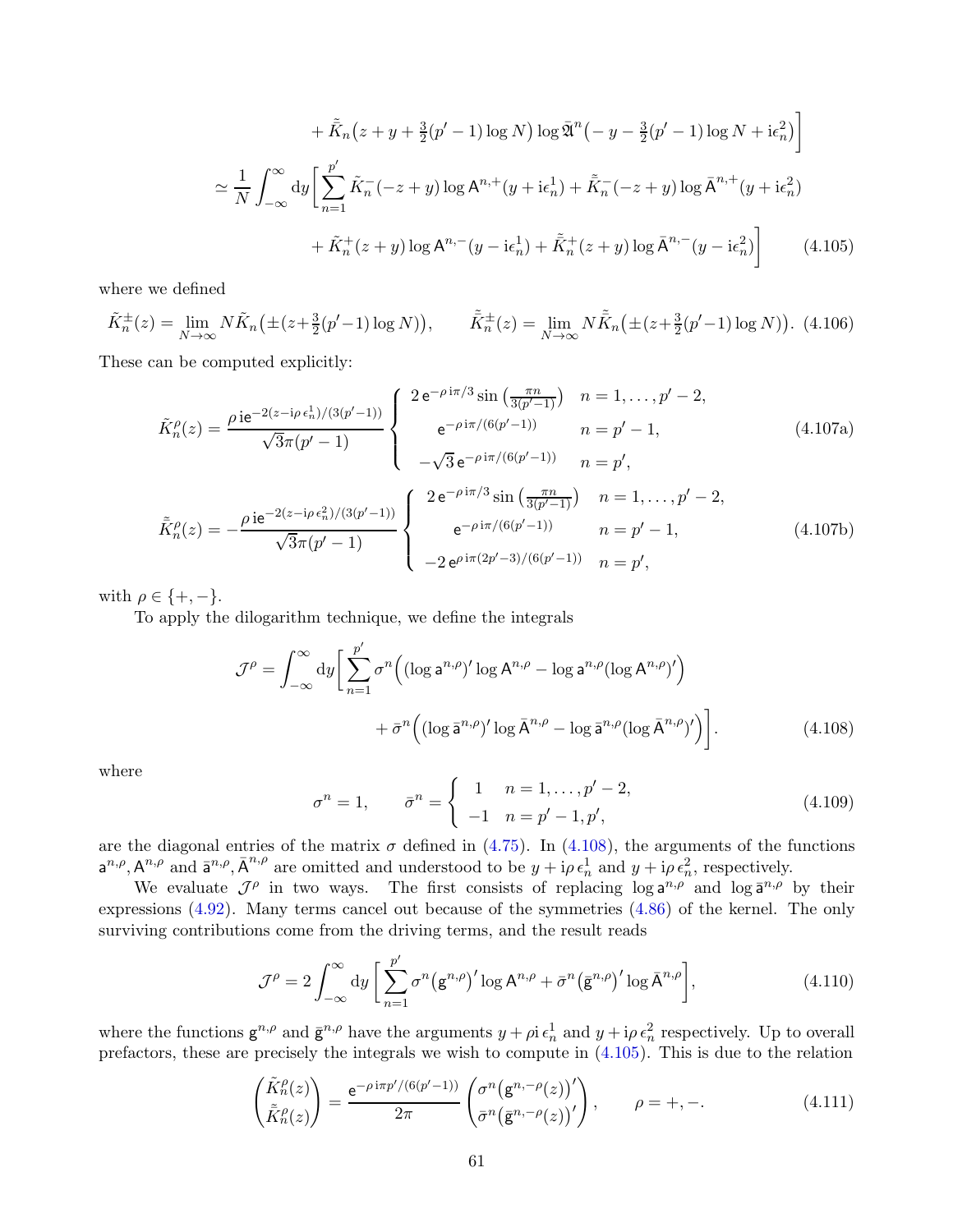This yields

<span id="page-61-0"></span>
$$
\log \mathfrak{b}^1(z) - \phi_0 = \frac{1}{4\pi N} \Big( e^{(4z + i\pi p')/(6(p'-1))} \mathcal{J}^+ + e^{-(4z + i\pi p')/(6(p'-1))} \mathcal{J}^- \Big). \tag{4.112}
$$

The second way of computing the integral is to apply the derivatives explicitly, which yields

$$
\mathcal{J}^{\rho} = \int_{-\infty}^{\infty} dy \left[ \sum_{n=1}^{p'-2} \frac{da^{n,\rho}}{dy} \left( \frac{\log A^{n,\rho}}{a^{n,\rho}} - \frac{\log a^{n,\rho}}{A^{n,\rho}} \right) + \sum_{n=1}^{p'-2} \frac{d\bar{a}^{n,\rho}}{dy} \left( \frac{\log \bar{A}^{n,\rho}}{\bar{a}^{n,\rho}} - \frac{\log \bar{a}^{n,\rho}}{\bar{A}^{n,\rho}} \right) \right. \\
\left. + \frac{da^{p'-1,\rho}}{dy} \left( \frac{\log A^{p'-1,\rho}}{a^{p'-1,\rho}} - \frac{dA^{p'-1,\rho}}{da^{p'-1,\rho}} \frac{\log a^{p'-1,\rho}}{A^{p'-1,\rho}} \right) + \frac{da^{p',\rho}}{dy} \left( \frac{\log A^{p',\rho}}{a^{p',\rho}} - \frac{\log a^{p',\rho}}{A^{p',\rho}} \right) \right] (4.113)
$$
\n
$$
- \frac{d\bar{a}^{p'-1,\rho}}{dy} \left( \frac{\log \bar{A}^{p'-1,\rho}}{\bar{a}^{p'-1,\rho}} - \frac{d\bar{A}^{p'-1,\rho}}{d\bar{a}^{p'-1,\rho}} \frac{\log \bar{a}^{p'-1,\rho}}{\bar{A}^{p'-1,\rho}} \right) - \frac{d\bar{a}^{p',\rho}}{dy} \left( \frac{\log \bar{A}^{p',\rho}}{\bar{a}^{p',\rho}} - \frac{\log \bar{a}^{p',\rho}}{\bar{A}^{p',\rho}} \right) \right].
$$

Dividing the integral in six parts and changing the integration variables from y to  $a^{n,\rho}$  and  $\bar{a}^{n,\rho}$ , we find

$$
\mathcal{J}^{\rho} = \sum_{n=1}^{p'-2} \int_{\mathbf{a}_{-\infty}^{n,\rho}}^{\mathbf{a}_{\infty}^{n,\rho}} d\mathbf{a}^{n,\rho} \left( \frac{\log A^{n,\rho}}{\mathbf{a}^{n,\rho}} - \frac{\log \mathbf{a}^{n,\rho}}{A^{n,\rho}} \right) + \sum_{n=1}^{p'-2} \int_{\bar{\mathbf{a}}_{-\infty}^{n,\rho}}^{\bar{\mathbf{a}}_{\infty}^{n,\rho}} d\bar{\mathbf{a}}^{n,\rho} \left( \frac{\log \bar{A}^{n,\rho}}{\bar{\mathbf{a}}^{n,\rho}} - \frac{\log \bar{\mathbf{a}}^{n,\rho}}{\bar{A}^{n,\rho}} \right) \qquad (4.114)
$$
  
+ 
$$
\int_{\mathbf{a}_{-\infty}^{p'-1,\rho}}^{\mathbf{a}_{\infty}^{p'-1,\rho}} d\mathbf{a}^{p'-1,\rho} \left( \frac{\log A^{p'-1,\rho}}{\mathbf{a}^{p'-1,\rho}} - \frac{dA^{p'-1,\rho}}{d\mathbf{a}^{p'-1,\rho}} \frac{\log \mathbf{a}^{p'-1,\rho}}{A^{p'-1,\rho}} \right) + \int_{\mathbf{a}_{-\infty}^{p',\rho}}^{\mathbf{a}_{\infty}^{p',\rho}} d\mathbf{a}^{p',\rho} \left( \frac{\log A^{p',\rho}}{\mathbf{a}^{p',\rho}} - \frac{\log \mathbf{a}^{p',\rho}}{A^{p',\rho}} \right)
$$
  
- 
$$
\int_{\bar{\mathbf{a}}_{-\infty}^{p'-1,\rho}}^{\bar{\mathbf{a}}_{\infty}^{p'-1,\rho}} d\bar{\mathbf{a}}^{p'-1,\rho} \left( \frac{\log \bar{A}^{p'-1,\rho}}{\bar{\mathbf{a}}^{p'-1,\rho}} - \frac{d\bar{A}^{p'-1,\rho}}{d\bar{\mathbf{a}}^{p'-1,\rho}} \frac{\log \bar{\mathbf{a}}^{p'-1,\rho}}{\bar{A}^{p'-1,\rho}} \right) - \int_{\bar{\mathbf{a}}_{-\infty}^{p',\rho}}^{\bar{\mathbf{a}}_{\infty}^{p',\rho}} d\bar{\mathbf{a}}^{p',\rho} \left( \frac{\log \bar{A}^{p',\rho}}{\bar{\mathbf{
$$

where

<span id="page-61-1"></span>
$$
A^{n,\rho} = 1 + a^{n,\rho}, \qquad \bar{A}^{n,\rho} = 1 + \bar{a}^{n,\rho}, \qquad n = 1, 2, \dots, p' - 2, p', \tag{4.115a}
$$

$$
A^{p'-1,\rho} = (1 + \omega^{p'} a^{p'-1,\rho})(1 + a^{p'-1,\rho})(1 + \omega^{-p'} a^{p'-1,\rho}), \qquad (4.115b)
$$

$$
\bar{\mathbf{A}}^{p'-1,\rho} = (1 + \omega^{p'} \bar{\mathbf{a}}^{p'-1,\rho})(1 + \bar{\mathbf{a}}^{p'-1,\rho})(1 + \omega^{-p'} \bar{\mathbf{a}}^{p'-1,\rho}). \tag{4.115c}
$$

We note that in order to go from  $(4.113)$  to  $(4.114)$ , which only involves integrals with real terminals, one must consider how the functions  $a^n(y+i\epsilon_n^1)$  and  $\bar{a}^n(y+i\epsilon_n^2)$  wind around the points 0 and  $-1$ , where the integrand has poles. Here we observe using our computer implementation that the only functions with a non-trivial winding are the functions  $a^{p'-1}$  and  $\bar{a}^{p'-1}$ . For  $\epsilon_{p'-1}^1$ ,  $\epsilon_{p'-1}^2$  < 0, they do not wind around the point −1, but they do wind around the origin. They in fact both wind around this point the same number of times and in the same direction. Because their contributions in [\(4.113\)](#page-61-0) come with opposite signs, the resulting residues cancel out and the result [\(4.114\)](#page-61-1) is indeed correct.

The resulting expressions for  $\mathcal{J}^{\rho}$  are therefore a combination of regular integrals. They are in fact equal for both values of  $\rho$ . Setting  $\omega = e^{i\gamma}$ , they evaluate to

$$
\mathcal{J}^{\rho} = \frac{\pi^2}{3} \left( 2 - \frac{6\gamma^2 p'}{\pi^2} \right) = \frac{\pi^2}{3} \left( 2 - \frac{6\gamma^2}{\pi(\pi - \lambda)} \right), \qquad \gamma \in \left( 0, \frac{2\pi}{p' + 1} \right). \tag{4.116}
$$

The proof of this result is given in Appendix [A.2.6.](#page-74-0) The final result is

$$
\log \mathfrak{b}(z) - \phi_0 \simeq \frac{\pi \cosh \frac{4z + i\pi p'}{6(p'-1)}}{6N} \left(2 - \frac{6\gamma^2 p'}{\pi^2}\right),\tag{4.117}
$$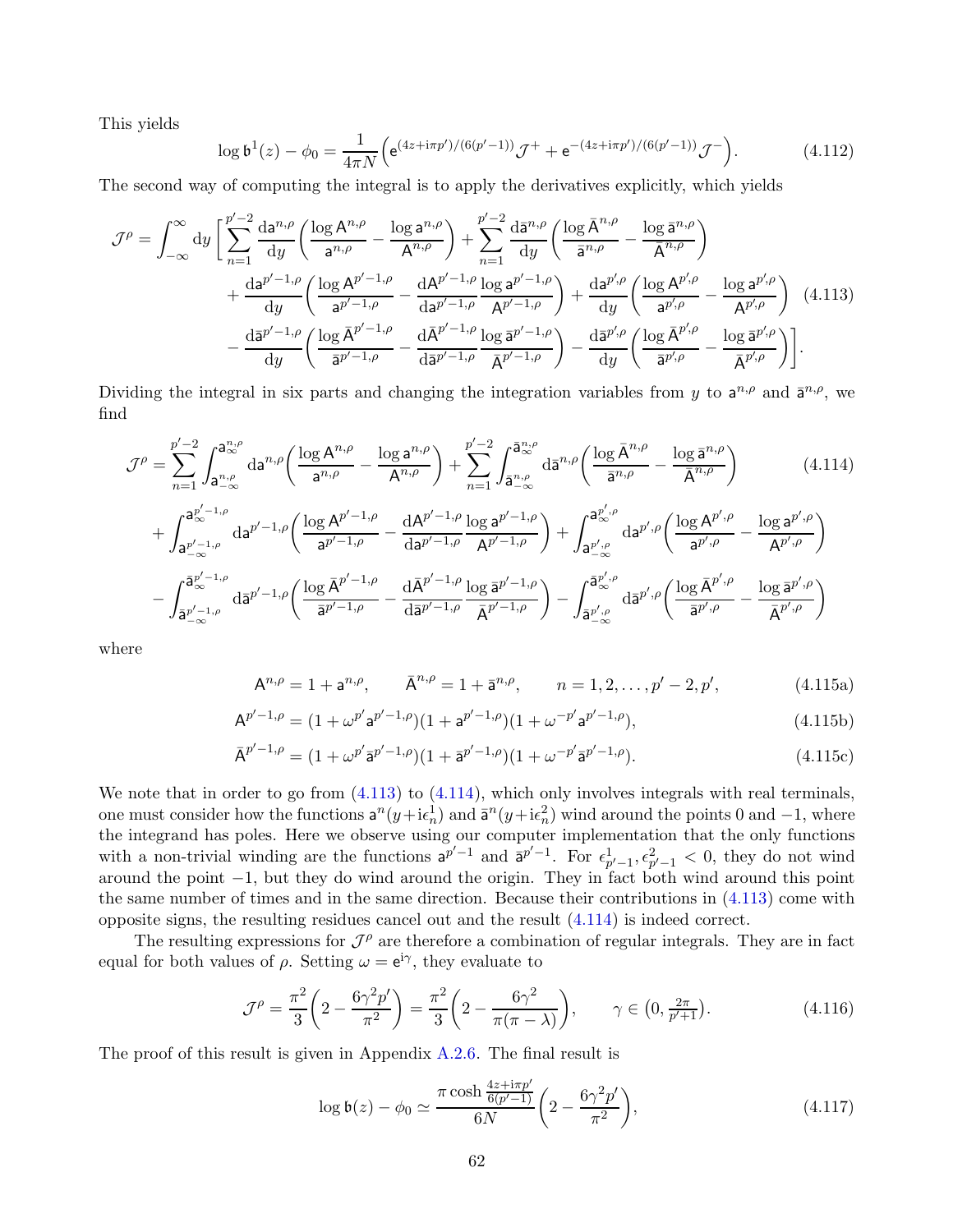and therefore

$$
\log T_{\rm f}(u) \simeq \frac{\pi \sin \frac{2\pi u}{3\lambda}}{6N} \left(2 - \frac{6\gamma^2 p'}{\pi^2}\right), \qquad \log \bar{T}_{\rm f}(u) \simeq \frac{\pi \sin \frac{2\pi (\lambda - u)}{3\lambda}}{6N} \left(2 - \frac{6\gamma^2 p'}{\pi^2}\right),\tag{4.118}
$$

where we used the crossing relation  $\overline{T}_{f}(u) = T_{f}(\lambda - u)$ . The constant  $\phi_0$  was found to equal zero using  $T_f(u=0) = 1$ . This result is precisely [\(1.3\)](#page-3-0) with  $c - 24\Delta$  and  $\vartheta(u)$  given in [\(4.11\)](#page-37-1).

## 5 Conclusion

In this paper, we computed the groundstate finite-size corrections for the twisted  $A_1^{(1)}$  $\binom{11}{1}, A_2^{(1)}$  $\stackrel{(1)}{2},\stackrel{(2)}{A_2^{(2)}}$  $2^{(2)}$  vertex and loop models at roots of unity. This was achieved by converting the recently obtained  $Y$ -systems into nonlinear integral equations in the form of TBA equations. Using various dilogarithm identities, stated and proved in Appendix [A,](#page-64-0) these can be solved analytically for the conformal data  $c - 24\Delta$ with the methods of Klümper and Pearce. Here c is the central charge and  $\Delta$  is the conformal weight associated with the groundstate. The resulting expressions for the principal and dual series are in agreement with previous analytic results for the central charges and conformal weights obtained by different methods.

Strictly speaking, one cannot obtain separately the central charge c and the conformal weights  $\Delta$ from the finite-size correction, as only the difference  $c - 24\Delta$  can be measured. Without further information, there are two possible consistent interpretations of this conformal data. The first information, there are two possible consistent interpretations of this conformal data. interpretation is that the continuum scaling limit of a twisted model is described by a unitary CFT. In this interpretation, this CFT describes a lattice model labeled by a pair  $(\lambda, \gamma)$ . The minimal conformal weight associated with the groundstate is  $\Delta = \Delta_{\min} = 0$ . The quantity  $c - 24\Delta$  appearing in the finite-size correction on the right sides of [\(1.7\)](#page-5-0) is then simply the central charge  $c(\lambda, \gamma)$  of the  $(\lambda, \gamma)$ model. This is the usual interpretation for vertex models with generic parameters.

A second interpretation is possible, where the conformal field theories, instead of being labeled by pairs  $(\lambda, \gamma)$ , are labeled by the single parameter  $\lambda$ . The groundstate of the theory then corresponds to a special choice  $\gamma = \gamma^*$  of the twist parameter, and is assumed to have the conformal weight  $\Delta = 0$ . This second interpretation is for instance appropriate for the loop models whose continuum scaling limits are described by logarithmic CFTs. In such cases, the twist  $\gamma = \gamma^*$  is usually tuned to ensure the equality of the contractible and non-contractible fugacities  $\alpha = \beta$ . For the loop models considered here, the required specialisations for the twist parameter  $\gamma$  are given in [\(1.5\)](#page-4-1). The central charges  $c(\lambda)$  of the corresponding logarithmic CFTs are then obtained from the differences  $c - 24\Delta$  in [\(1.7\)](#page-5-0) by specialising to  $\gamma = \gamma^*$ :

$$
A_1^{(1)}: \t c(\lambda) = 1 - \frac{6\lambda^2}{\pi(\pi - \lambda)}, \t 0 < \lambda < \pi,
$$
\t(5.1a)

$$
A_2^{(1)}: \t c(\lambda) = 2 - \frac{6\lambda^2}{\pi(\pi - \lambda)}, \t 0 < \lambda < \pi,
$$
\t(5.1b)

$$
A_2^{(2)}: \t c(\lambda) = \begin{cases} 1 - \frac{3(\pi - 4\lambda)^2}{\pi(\pi - 2\lambda)}, & 0 < \lambda < \frac{\pi}{2}, \\ \frac{3}{2} - \frac{3(3\pi - 4\lambda)^2}{2\pi(\pi - \lambda)}, & \frac{2\pi}{3} < \lambda < \pi. \end{cases}
$$
(5.1c)

They depend only on  $\lambda$ . The other values of  $\gamma$  are then described in the CFT in terms of the presence of fields in the theory. On the cylinder, setting the fugacity  $\alpha \neq \beta$  to non-contractible loops corresponds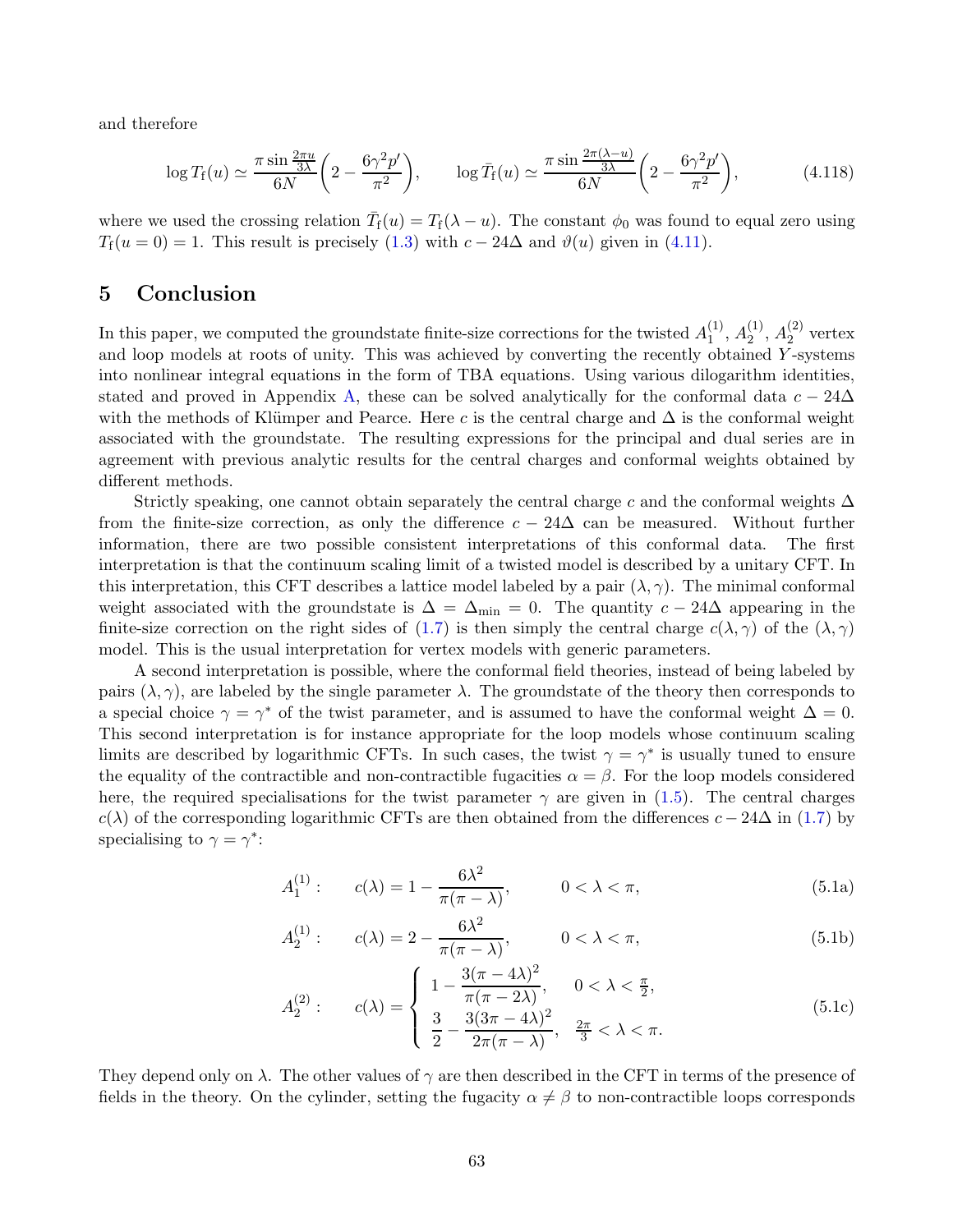to inserting a field at infinity that has a conformal dimension  $\Delta(\lambda, \gamma)$ . The differences appearing in [\(1.7\)](#page-5-0) are then equal to  $c(\lambda) - 24\Delta(\lambda, \gamma)$ , allowing us to solve for  $\Delta(\lambda, \gamma)$ .

This second interpretation also produces a consistent framework for the vertex models. In this case, the special value of the twist parameter is  $\gamma^* = 0$  and corresponds to the untwisted model. The corresponding central charges  $c(\lambda)$  of the vertex model are obtained by specialising [\(1.7\)](#page-5-0) to this value,

$$
A_1^{(1)}: \t c(\lambda) = 1, \t 0 < \lambda < \pi,
$$
\t(5.2a)

$$
A_2^{(1)}: \t c(\lambda) = 2, \t 0 < \lambda < \pi,
$$
\t(5.2b)

$$
A_2^{(2)}: \t c(\lambda) = \begin{cases} 1, & 0 < \lambda < \frac{\pi}{2}, \\ \frac{3}{2}, & \frac{2\pi}{3} < \lambda < \pi. \end{cases}
$$
 (5.2c)

They are independent of  $\lambda$ . On the cylinder, a non-zero value for the twist  $\gamma$  is then accounted for in the CFT by the insertion of a field at infinity with a conformal dimension  $\Delta(\lambda, \gamma)$ . The differences appearing in [\(1.7\)](#page-5-0) are again equal to  $c(\lambda) - 24\Delta(\lambda, \gamma)$ , allowing us to solve for  $\Delta(\lambda, \gamma)$ .

By analysing just the groundstate, we have found results consistent with the known finite-size corrections of the twisted  $A_1^{(1)}$  $\binom{1}{1}$ ,  $A_2^{(1)}$  $\binom{1}{2}$ ,  $A_2^{(2)}$  $\binom{2}{2}$  vertex and loop models. The advantage of the current methods, however, is that they can be applied very generally to calculate the conformal energies of all finite excitations and hence conformal partition functions. This was achieved in the case of critical bond percolation on the square lattice  $\mathcal{L}M(2,3)$  [\[28\]](#page-77-1). In principle, this analysis can also be applied to critical site percolation on the triangular lattice. This is the limiting case  $DLM(2,3)$  [\[37\]](#page-78-3) of the  $A_2^{(2)}$ <sup>(2)</sup> loop model with  $\lambda \to \frac{\pi}{3}$ , where the limit is taken after the face operator is renormalised to remove the factors  $\sin 3\lambda$  in the denominators. This mapping of the usual lattice model of site percolation to the loop model is described in [\[35\]](#page-78-4). The analysis of finite excitations and conformal partition functions of site percolation would provide a highly nontrivial test of the meaning of universality in the setting of these logarithmic CFTs. We hope to return to this problem at a later time.

Although we focussed on the principal and dual series, it is expected that the methods of this paper will generalize to all non-principal series described by fractional values of  $\frac{\lambda}{\pi}$ . In the context of the  $A_{1}^{(1)}$  models, this entails solving the so-called "snake" Y-systems discussed in [\[73,](#page-80-0)[74\]](#page-80-1). For the  $A_2^{(1)}$ 2 and  $A_2<sup>(2)</sup>$  models, the analog of the "snake" Y-systems are not yet known. It will be interesting to derive these systems of functional equations and to study prototypical examples. Lastly, it would also be of interest to apply these techniques to the  $A_2^{(2)}$  models in the non-compact regime  $(\frac{\pi}{2} < \lambda < \frac{2\pi}{3})$ , where many eigenvalues share the same  $\frac{1}{N}$  finite-size correction and the degeneracy is only lifted at order  $\frac{1}{N(B+\log N)^2}$ , for some constant B [\[21\]](#page-77-2).

## Acknowledgments

AMD was an FNRS Postdoctoral Researcher under the project CR28075116. AK is grateful to DFG (Deutsche Forschungsgemeinschaft) for financial support in the framework of the research unit FOR 2316. All three authors acknowledge support from the EOS-contract O013018F and hospitality from the Université catholique de Louvain where early stages of this project were done. AMD and PAP acknowledge the hospitality and support of the Bergische Universität Wuppertal where later stages of this work were done. Part of this work was also carried out while PAP was visiting the APCTP as an ICTP Visiting Scholar. We also thank an anonymous referee for drawing our attention to an inconsistency for the dual  $A_2^{(1)}$  models in an earlier version.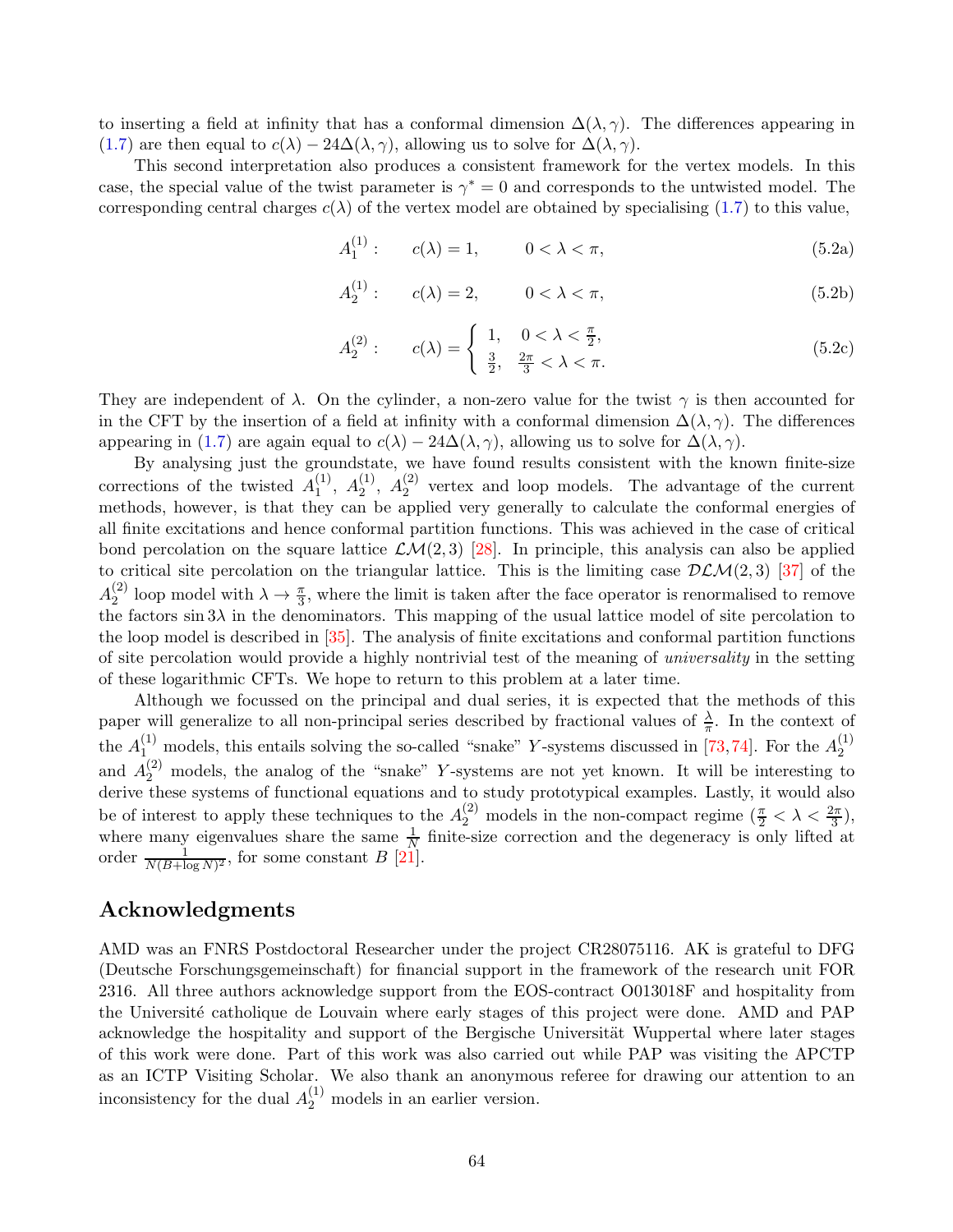## <span id="page-64-0"></span>A Proofs of the dilogarithm identities

#### <span id="page-64-5"></span>A.1 Solution for the general case

#### A.1.1 Standardised non-linear integral equations

For studying the finite-size corrections of the eigenvalues, we obtained non-linear integral equations for the functions  $\mathfrak{a}^n(z)$ . These take the general form

<span id="page-64-2"></span>
$$
\log \mathfrak{a}^n(z) = \mathfrak{d}^n(z) + \sum_m K_{n,m} * \log \mathfrak{A}^m(z), \tag{A.1}
$$

where K is a kernel matrix with sufficiently well-behaved entries  $K_{n,m}$ . The argument z of the convolution, indicated by ∗, must not be misunderstood as the argument of the second function of the convolution. The objects  $\mathfrak{d}^n(z)$  are explicit driving terms depending on the argument z.

For most values of n, the functions  $\mathfrak{A}^n$  are related to  $\mathfrak{a}^n$  as

$$
\mathfrak{A}^n(z) = 1 + \mathfrak{a}^n(z). \tag{A.2}
$$

In certain special cases, the function  $\mathfrak{A}^n(z)$  is defined as  $\mathfrak{A}^n(z) = 1 - \mathfrak{a}^n(z)$ . Finally, in each of the six derivations performed in Sections [2](#page-6-1) to [4,](#page-36-1) one of the functions  $\mathfrak{A}^n(z)$  is defined as a quadratic or cubic polynomial in  $\mathfrak{a}^n(z)$ :

<span id="page-64-1"></span>
$$
\mathfrak{A}^{\rho-1}(z) = \prod_{j} (1 + \omega^{\rho j} \mathfrak{a}(z)), \qquad \rho = \begin{cases} p', & A_1^{(1)}, A_2^{(1)}, \\ b, & A_2^{(2)}. \end{cases}
$$
(A.3)

The first step of our calculation will be to recast these non-linear integral equations in a standardised form where the functions  $\mathfrak{A}^n(z)$  are defined as  $\mathfrak{A}^n(z) = F^n(\mathfrak{a}^n(z))$  with  $F^n(\mathfrak{a})$  either equal to  $1 + \mathfrak{a}$  or  $1 - \mathfrak{a}$  for all *n*. This will be achieved by defining new functions  $\mathfrak{a}^{(\rho-1,j)}(z)$  and  $\mathfrak{A}^{(\rho-1,j)}(z)$  in such a way that the function  $\mathfrak{A}^{\rho-1}(z)$  in [\(A.3\)](#page-64-1) takes the form

$$
\mathfrak{A}^{\rho-1}(z) = \prod_{j} \mathfrak{A}^{(\rho-1,j)}(z), \qquad \mathfrak{A}^{(\rho-1,j)}(z) = 1 + \mathfrak{a}^{(\rho-1,j)}(z), \qquad \mathfrak{a}^{(\rho-1,j)}(z) = \omega^{\rho j} \mathfrak{a}(z).
$$
 (A.4)

The non-linear integral equations are then easily rewritten in terms of these new functions. They are in fact precisely of the form  $(A.1)$ , where the indices n and m in this equation are allowed to take the values  $(\rho-1, j)$  in addition to the usual integer values (with the value  $\rho-1$  now removed). The resulting non-linear integral equation for  $\mathfrak{a}^{(\rho-1,j)}(z)$  has a term proportional to  $j\rho \log \omega$  on the right-hand side, which for convenience we incorporate in the driving term  $\mathfrak{d}(z)$  in  $(A.1)$ .

We will further use the fact that the kernel matrix K is symmetric:  $K<sup>T</sup>(-z) = K(z)$ . In three of the cases to be treated, K is not symmetric, but there exists a set of numbers  $\sigma^n \in \{+1, -1\}$  such that the product of the diagonal matrix  $\sigma = \text{diag}(\sigma^1, \sigma^2, \dots)$  with K is a symmetric kernel matrix:

<span id="page-64-3"></span>
$$
(\sigma K)^{\mathsf{T}}(-z) = \sigma K(z). \tag{A.5}
$$

In standard cases, the matrix  $\sigma$  is simply the identity matrix. From the derivations of Sections [2](#page-6-1) to [4,](#page-36-1) we observe that in the cases with  $\sigma^n = -1$ , the corresponding function  $F^n(\mathfrak{a})$  may equal  $1 - \mathfrak{a}$  or  $1 + \mathfrak{a}$ . We therefore write generally

<span id="page-64-4"></span>
$$
F^{n}(\mathfrak{a}) = 1 + \varepsilon^{n} \mathfrak{a} \tag{A.6}
$$

where  $\varepsilon^n \in \{+1, -1\}.$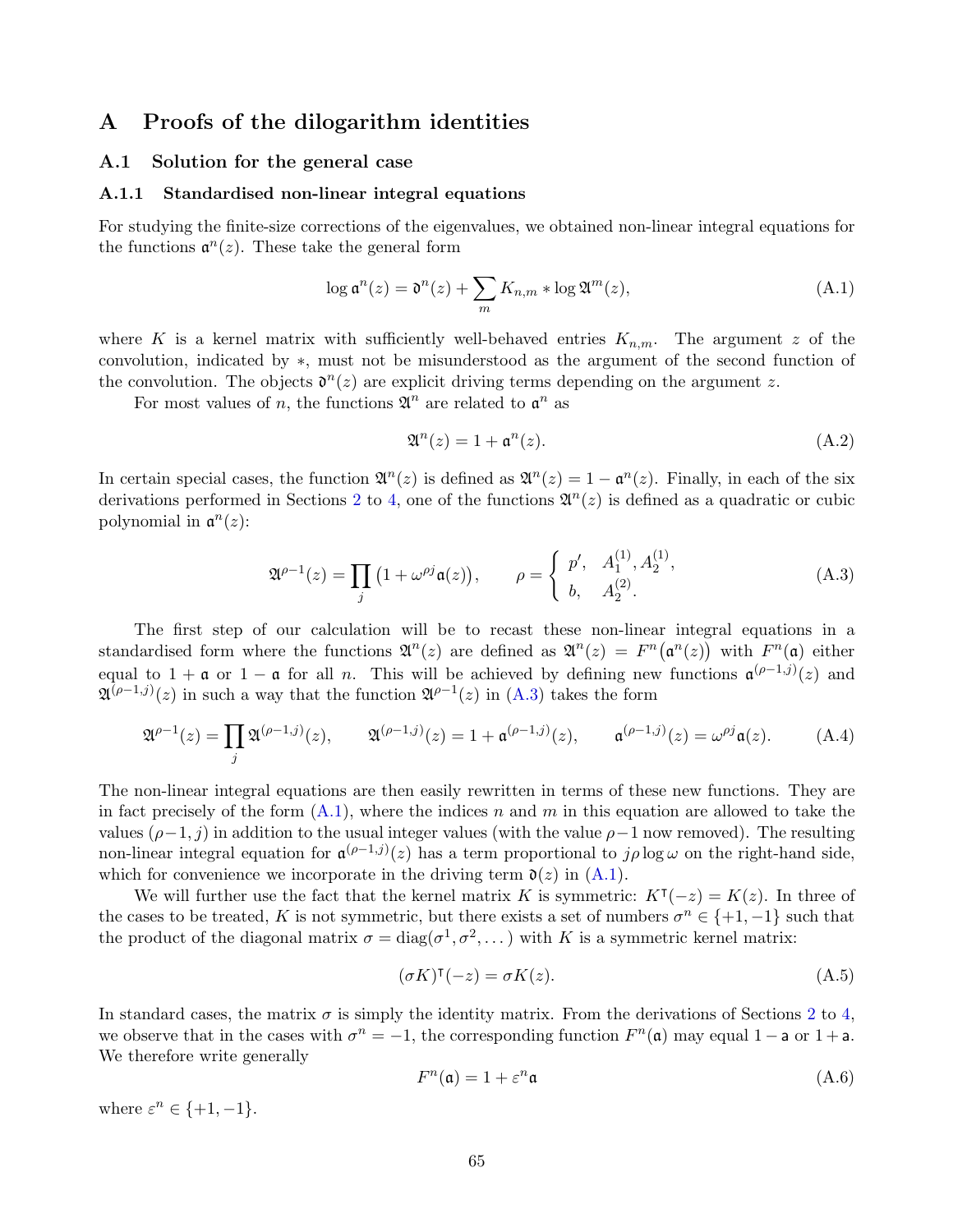For the study of the finite-size corrections to the eigenvalues, we make use of the observation that a suitable scaling limit of the functions  $\mathfrak{a}^n(z)$  exists. To this end, we look at the scaling limit of the driving terms  $\mathfrak{d}^n(z)$  upon replacing z by  $z + r \log N$ , for a suitable choice of the constant r, and take the limit  $N \to \infty$ . We have

<span id="page-65-4"></span>
$$
\mathsf{d}^n(z) = \lim_{N \to \infty} \mathfrak{d}^n(z + r \log N) = -\delta^n \mathsf{e}^{-z/r} + \phi^n(\omega) \tag{A.7}
$$

where  $\delta^n$  has a non-negative real part. The extra terms  $\phi^n(\omega)$  are independent of z and are present only when *n* takes the values  $(\rho - 1, j)$  with  $j \neq 0$ . We now assume that the scaling limit of the functions  $\mathfrak{a}^n$  also exists:

$$
\mathsf{a}^n(z) = \lim_{N \to \infty} \mathsf{a}^n(z + r \log N). \tag{A.8}
$$

These functions satisfy the integral equations

<span id="page-65-0"></span>
$$
\log \mathsf{a}^n(z) = \mathsf{d}^n(z) + \sum_m K_{n,m} * \log \mathsf{A}^m(z). \tag{A.9}
$$

Of course, these are still non-linear because of the same relations between  $a^n$  and  $A^n$  as between  $a^n$ and  $\mathfrak{A}^n$ . We are not able to solve these equations in a general manner. Yet, we will evaluate exactly a certain integral involving the auxiliary functions  $\log A^n$ . The necessary manipulations use among other properties the symmetry  $(A.5)$  of the matrix  $\sigma K(z)$ .

#### <span id="page-65-5"></span>A.1.2 First use of the kernel's symmetry: derivation of the integral identity

We treat the most general case where  $\sigma$  is the diagonal matrix  $\text{diag}(\sigma^1, \sigma^2, \dots)$ . We take the derivative of [\(A.9\)](#page-65-0) with respect to the argument z, which is indicated by a prime', and multiply with  $\sigma$ . To show the structure of the equation most clearly, we suppress in the formula the explicit dependence on  $z$ :

$$
\sigma^{n} (\log \mathsf{a}^{n})' = \sigma^{n} (\mathsf{d}^{n})' + \sum_{m} (\sigma K)_{n,m} * (\log \mathsf{A}^{m})'. \tag{A.10}
$$

Next we multiply by the function  $\log A^n$ , sum over n and integrate over the argument z from  $-\infty$  to  $\infty$ . We indicate this last operation by the short-hand notation  $\int$ , omitting the integration terminals and the infinitesimal factor dz. This yields

<span id="page-65-1"></span>
$$
\int \sum_{n} \sigma^{n} \left(\log A^{n}\right) \left(\log \mathsf{a}^{n}\right)' = \int \sum_{n} \sigma^{n} \left(\log A^{n}\right) \left(\mathsf{d}^{n}\right)' + \int \sum_{n,m} \left(\log A^{n}\right) \left(\sigma K\right)_{n,m} * \left(\log A^{m}\right)'.
$$
 (A.11)

Next we take  $(A.9)$  as it is and multiply it with  $\sigma$ . Then we multiply this by the derivative of the function  $\log A^n$  with respect to z, sum over n and integrate:

<span id="page-65-2"></span>
$$
\int \sum_{n} \sigma^{n} \left(\log A^{n}\right)'(\log \mathsf{a}^{n}) = \int \sum_{n} \sigma^{n} \left(\log A^{n}\right)'(\mathsf{d}^{n}) + \int \sum_{n,m} \left(\log A^{n}\right)'(\sigma K)_{n,m} * (\log A^{m}). \tag{A.12}
$$

A most important observation is that the two double integrals in [\(A.11\)](#page-65-1) and [\(A.12\)](#page-65-2) are identical: due to the symmetry [\(A.5\)](#page-64-3), the integrals turn into each other upon simultaneously exchanging the discrete summation variables  $n, m$  and the two (not shown) variables of integration. Hence the difference of [\(A.11\)](#page-65-1) and [\(A.12\)](#page-65-2) yields an identity of single integrals

<span id="page-65-3"></span>
$$
\int \sum_{n} \sigma^{n} \left[ (\log \mathsf{A}^{n}) \left( \log \mathsf{a}^{n} \right)' - (\log \mathsf{A}^{n})' \left( \log \mathsf{a}^{n} \right) \right] = \int \sum_{n} \sigma^{n} \left[ (\log \mathsf{A}^{n}) \left( \mathsf{d}^{n} \right)' - (\log \mathsf{A}^{n})' \left( \mathsf{d}^{n} \right) \right]. \tag{A.13}
$$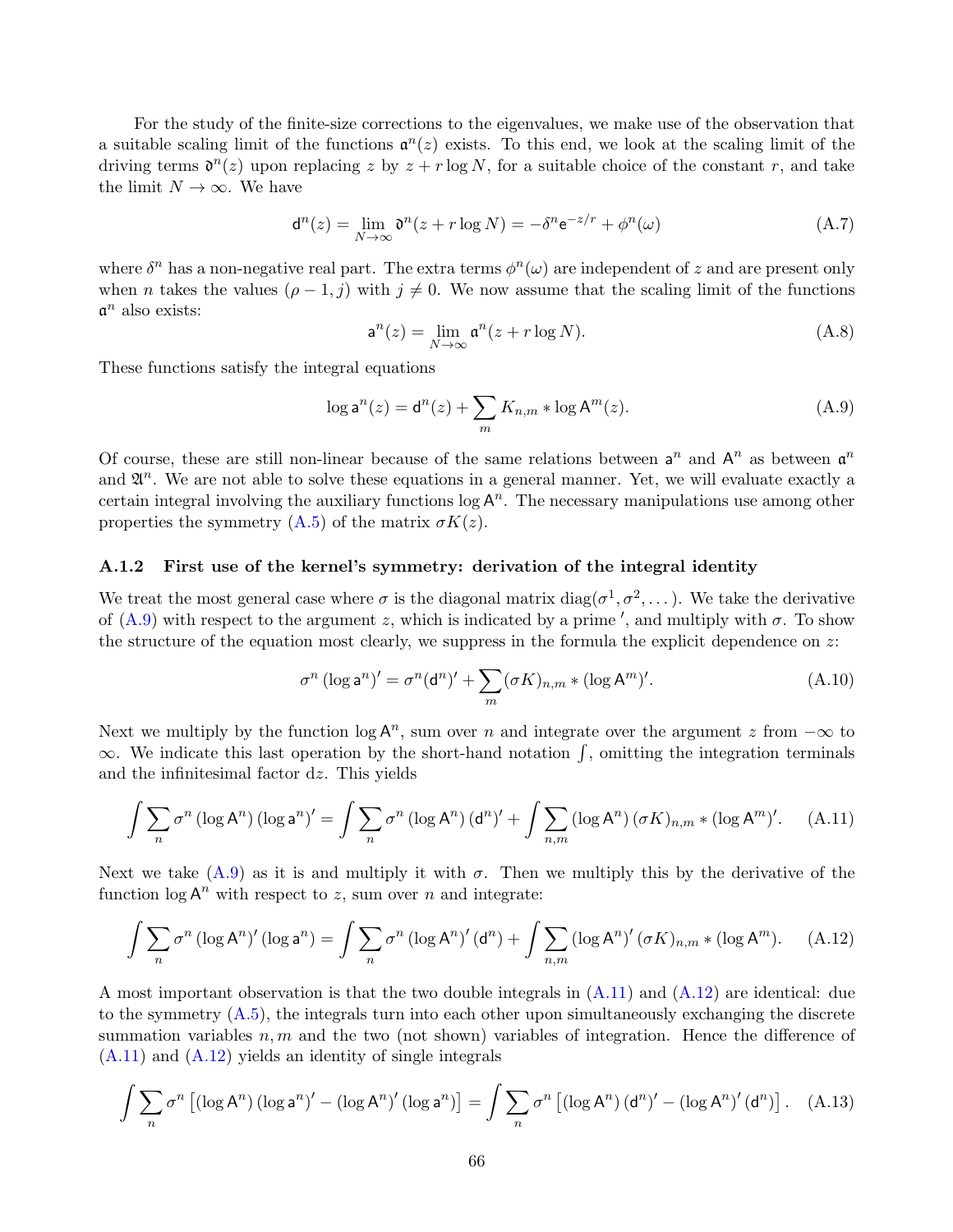The merits of this equation are two-fold: (i) the left-hand side can be evaluated as it is an integral over a perfect differential, and (ii) the right-hand side is closely related to the amplitude of the  $1/N$ finite-size correction term of the eigenvalue. Let us look at the integrals on the left-hand side and show the dependence on z explicitly:

$$
\text{lls of (A.13)} = \sum_{n} \sigma^{n} \int \mathrm{d}z \left[ \left( \log \mathsf{A}^{n}(z) \right) \left( \log \mathsf{a}^{n}(z) \right)' - \left( \log \mathsf{A}^{n}(z) \right)' \left( \log \mathsf{a}^{n}(z) \right) \right]. \tag{A.14}
$$

Here we perform a change of the variable of integration from z to the functions  $a^n$  respectively  $A^n$ . With  $(a^n)'dz = da^n$  and  $(A^n)'dz = dA^n$ , we obtain

$$
\text{lls of (A.13)} = \sum_{n} \sigma^{n} \int \left[ \text{da}^{n} \frac{\log \mathsf{A}^{n}}{\mathsf{a}^{n}} - \text{d} \mathsf{A}^{n} \frac{\log \mathsf{a}^{n}}{\mathsf{A}^{n}} \right]. \tag{A.15}
$$

The variables  $a^n$  and  $A^n$  are related by the simple function  $F^n$  in  $(A.6)$ . Here we find for the left-hand side of  $(A.13)$ 

<span id="page-66-0"></span>
$$
\text{lls of (A.13)} = \sum_{n} \sigma^{n} \int_{\mathbf{a}^{n}(-\infty)}^{\mathbf{a}^{n}(\infty)} \text{da} \left[ \frac{\log(1 + \varepsilon^{n} \mathbf{a})}{\mathbf{a}} - \varepsilon^{n} \frac{\log \mathbf{a}}{1 + \varepsilon^{n} \mathbf{a}} \right],\tag{A.16}
$$

where we specified the terminals of the integrals and replaced the variables of integration  $a^n$  by a uniformized variable a. We will evaluate these integrals explicitly as we have explicit expressions for the terminals  $a^n(\pm\infty)$ . However a suitable mathematical reasoning will replace the cumbersome calculations.

Before treating the expression  $(A.16)$ , we want to slightly simplify the right-hand side of  $(A.13)$ . An integration by parts yields

$$
\text{rhs of (A.13)} = 2 \int \sum_{n} \sigma^{n} \left( \log \mathsf{A}^{n}(z) \right) (\mathsf{d}^{n}(z))^{l} \, \mathrm{d}z - \sum_{n} \sigma^{n} \left( \log \mathsf{A}^{n}(z) \right) (\mathsf{d}^{n}(z)) \Big|_{-\infty}^{\infty} . \tag{A.17}
$$

The surface term may look delicate as certain factors  $d^n(z)$  diverge to  $-\infty$  for  $z \to -\infty$ . However, in such cases, the corresponding function  $a^n(z)$  tends to zero in this same limit, the factor  $\log A^n(z)$ vanishes much faster than  $d^n(z)$  diverges, and the product  $(\log A^n(z))d^n(z)$  converges to zero. It appears that the exponentials in [\(A.7\)](#page-65-4) drop out in the surface term, and the constants  $\phi^n(\omega)$  naturally drop out in the integral term resulting in

$$
\text{rhs of (A.13)} = \frac{2}{r} \int \mathrm{d}z \,\mathrm{e}^{-z/r} \sum_{n} \sigma^{n} \delta^{n} \log \mathrm{A}^{n}(z) - \sum_{n} \sigma^{n} \phi^{n}(\omega) \log \mathrm{A}^{n}(z) \Big|_{-\infty}^{\infty} . \tag{A.18}
$$

Let us state the intermediate result

<span id="page-66-1"></span>
$$
\frac{2}{r} \int dz \, e^{-z/r} \sum_{n} \sigma^{n} \delta^{n} \log A^{n}(z) - \sum_{n} \sigma^{n} \phi^{n}(\omega) \log A^{n}(z) \Big|_{-\infty}^{\infty}
$$
\n
$$
= \sum_{n} \sigma^{n} \int_{a^{n}(-\infty)}^{a^{n}(\infty)} da \left[ \frac{\log(1 + \varepsilon^{n} a)}{a} - \varepsilon^{n} \frac{\log a}{1 + \varepsilon^{n} a} \right] =: I(\omega). \tag{A.19}
$$

In the next subsection, we will show how to evaluate this sum of dilogarithmic integrals. Here we like to mention, without using it for the evaluation, a compact way of writing the integrals in terms of the Rogers dilogarithm [\[75–](#page-80-2)[77\]](#page-80-3)

$$
L(z) = Li_2(z) + \frac{1}{2}\log z \, \log(1-z) = -\frac{1}{2}\int_0^z da \left[\frac{\log(1-a)}{a} + \frac{\log a}{1-a}\right], \ z \in \mathbb{C} \setminus (-\infty, 0] \cup [1, \infty). \tag{A.20}
$$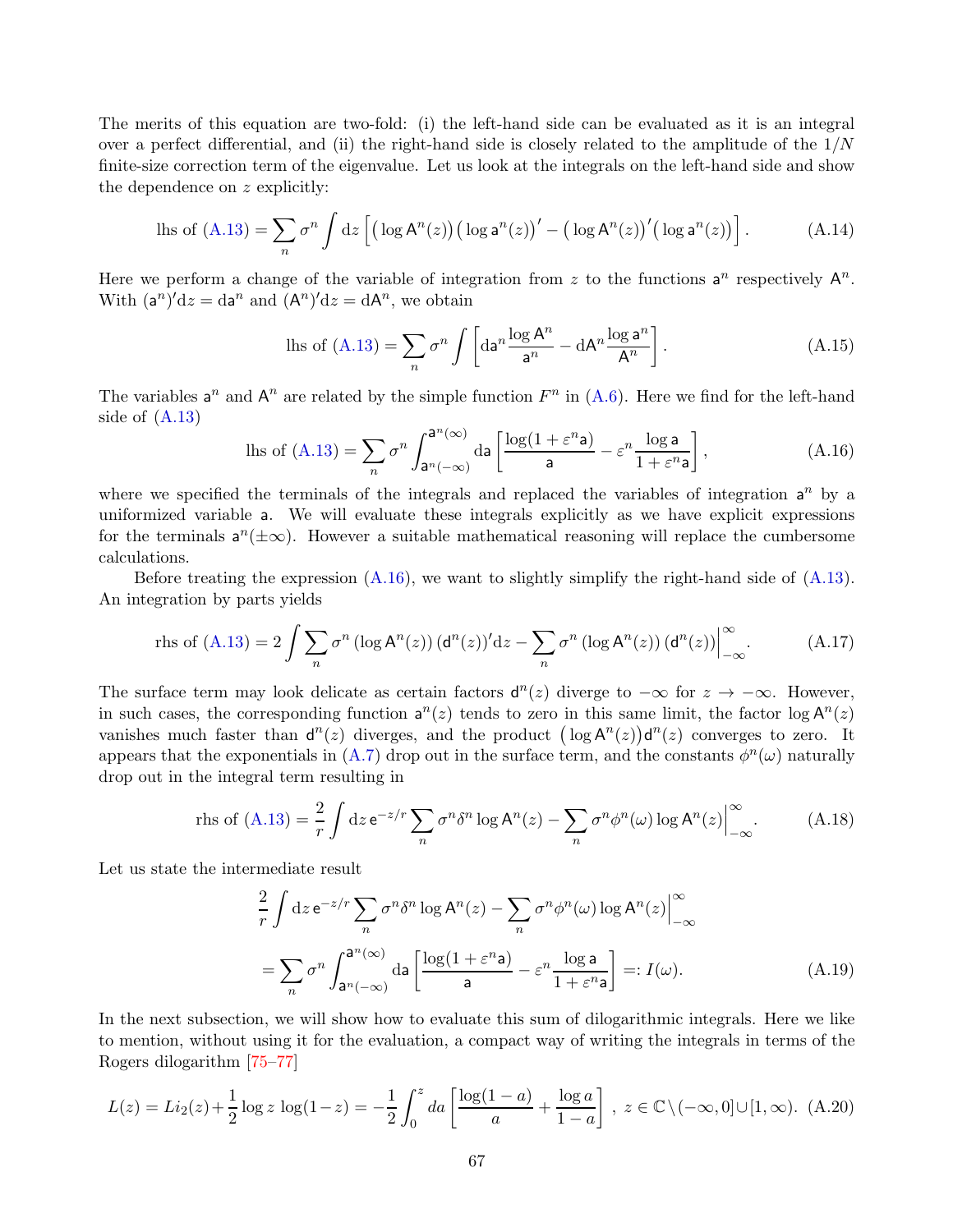This is most obvious for the terms in [\(A.19\)](#page-66-1) with  $\varepsilon^{n} = -1$ :

$$
\int_{a^n(-\infty)}^{a^n(\infty)} da \left[ \frac{\log(1-a)}{a} + \frac{\log a}{1-a} \right] = -2 L(z) \Big|_{a^n(-\infty)}^{a^n(\infty)}.
$$
 (A.21)

For terms in [\(A.19\)](#page-66-1) with  $\varepsilon^{n} = +1$  we have:

$$
\int_{\mathbf{a}^n(-\infty)}^{\mathbf{a}^n(\infty)} d\mathbf{a} \left[ \frac{\log(1+\mathbf{a})}{\mathbf{a}} - \frac{\log \mathbf{a}}{1+\mathbf{a}} \right] = 2L \left( \frac{z}{1+z} \right) \Big|_{\mathbf{a}^n(-\infty)}^{\mathbf{a}^n(\infty)}.
$$
 (A.22)

This is proven by taking the derivative of  $2L(\frac{z}{1+z})$  $\frac{z}{1+z}$  and finding the integrand of the left-hand side. In total, we obtain

$$
\frac{1}{2}I(\omega) = \sum_{\substack{n \text{ with} \\ \varepsilon^n = +1}} \sigma^n L\left(\frac{z}{1+z}\right) \Big|_{\mathbf{a}^n(-\infty)}^{\mathbf{a}^n(\infty)} - \sum_{\substack{n \text{ with} \\ \varepsilon^n = -1}} \sigma^n L\left(z\right) \Big|_{\mathbf{a}^n(-\infty)}^{\mathbf{a}^n(\infty)}.\tag{A.23}
$$

### A.1.3 Second use of the kernel's symmetry: evaluation of the sum of dilogarithms

Now let us evaluate  $I(\omega)$ . We will see that in all of the cases of interest to us this quantity is independent of  $\omega$ . Furthermore we will see that an evaluation at  $\omega = \infty$  is done most economically. We take the derivative of  $I(\omega)$  and note that just the integration terminals depend on  $\omega$ , hence

$$
\frac{d}{d\omega}I(\omega) = \sum_{n} \sigma^{n} \left[ \left( \frac{d}{d\omega} \log a^{n} (+\infty) \right) \log A^{n} (+\infty) - \left( \log a^{n} (+\infty) \right) \frac{d}{d\omega} \log A^{n} (+\infty) \right]
$$

$$
- \sum_{n} \sigma^{n} \left[ \left( \frac{d}{d\omega} \log a^{n} (-\infty) \right) \log A^{n} (-\infty) - \left( \log a^{n} (-\infty) \right) \frac{d}{d\omega} \log A^{n} (-\infty) \right]. \tag{A.24}
$$

This expression can be simplified by a second use of the fact that the integral kernel K in  $(A.9)$  is symmetric after multiplication by  $\sigma$ , as in [\(A.5\)](#page-64-3). We take the limit  $z \to +\infty$  in [\(A.9\)](#page-65-0):

<span id="page-67-3"></span><span id="page-67-0"></span>
$$
\log \mathsf{a}^n(+\infty) = \phi^n(\omega) + \sum_m \kappa_{n,m} \cdot \log \mathsf{A}^m(+\infty),\tag{A.25}
$$

where the convolution turned into a simple multiplication with the number  $\kappa_{n,m} = \int_{-\infty}^{\infty} dz K_{n,m}(z)$ . We note that the matrix  $\sigma \kappa$  is symmetric. We take the derivative of  $(A.25)$  with respect to  $\omega$ , multiply with  $\sigma^n$  and find

$$
\sigma^n \frac{d}{d\omega} \log a^n(+\infty) = \sigma^n \frac{d}{d\omega} \phi^n(\omega) + \sum_m (\sigma \kappa)_{n,m} \frac{d}{d\omega} \log A^m(+\infty).
$$
 (A.26)

Next we multiply with  $\log A^{n}(+\infty)$  and sum over *n*:

<span id="page-67-1"></span>
$$
\sum_{n} \sigma^{n} \log A^{n}(\infty) \frac{d}{d\omega} \log a^{n}(\infty) = \sum_{n} \sigma^{n} \log A^{n}(\infty) \frac{d}{d\omega} \phi^{n}(\omega) + \sum_{n,m} \log A^{n}(\infty) (\sigma \kappa)_{n,m} \frac{d}{d\omega} \log A^{m}(\infty).
$$
\n(A.27)

Then we take [\(A.25\)](#page-67-0), multiply with  $\sigma^n \frac{d}{d\omega} \log A^n(+\infty)$  and sum over n:

<span id="page-67-2"></span>
$$
\sum_{n} \sigma^{n} \frac{d}{d\omega} \left( \log A^{n}(\infty) \right) \log a^{n}(\infty) = \sum_{n} \sigma^{n} \frac{d}{d\omega} \left( \log A^{n}(\infty) \right) \phi^{n}(\omega) + \sum_{n,m} \frac{d}{d\omega} \left( \log A^{n}(\infty) \right) (\sigma \kappa)_{n,m} \log A^{m}(\infty).
$$
\n(A.28)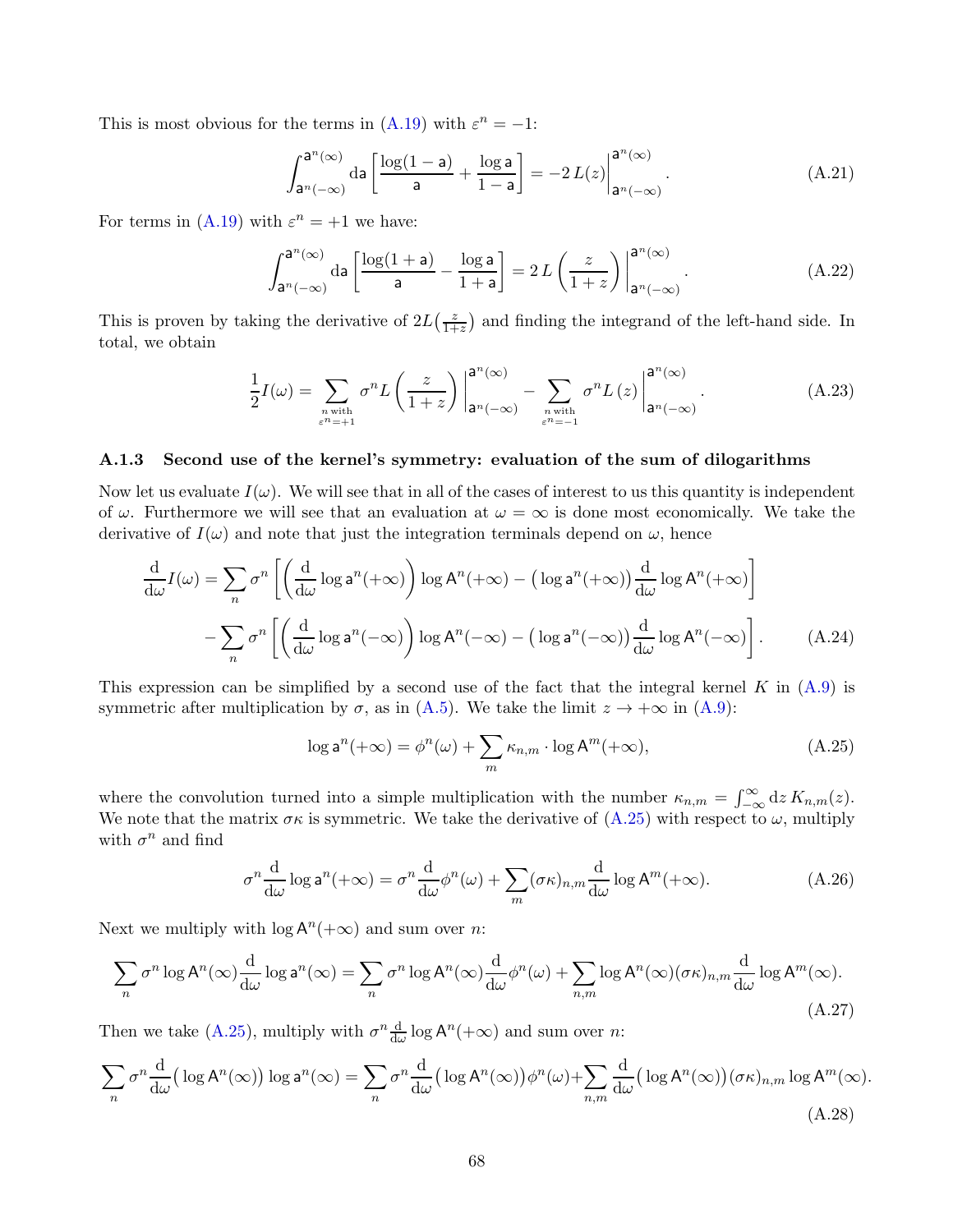Similarly to above, we see that the double sums on the right-hand sides of  $(A.27)$  and  $(A.28)$  are identical. Hence the difference of both equations yields

<span id="page-68-0"></span>
$$
\sum_{n} \sigma^{n} \left[ \log A^{n}(\infty) \frac{d}{d\omega} \log a^{n}(\infty) - \frac{d}{d\omega} (\log A^{n}(\infty)) \log a^{n}(\infty) \right]
$$

$$
= \sum_{n} \sigma^{n} \left[ \log A^{n}(\infty) \frac{d}{d\omega} \phi^{n}(\omega) - \frac{d}{d\omega} (\log A^{n}(\infty)) \phi^{n}(\omega) \right]. \tag{A.29}
$$

A similar equation holds in the limit  $z \to -\infty$ :

<span id="page-68-1"></span>
$$
\sum_{n} \sigma^{n} \left[ \log A^{n}(-\infty) \frac{d}{d\omega} \log a^{n}(-\infty) - \frac{d}{d\omega} (\log A^{n}(-\infty)) \log a^{n}(-\infty) \right]
$$
  
= 
$$
\sum_{n} \sigma^{n} \left[ \log A^{n}(-\infty) \frac{d}{d\omega} \phi^{n}(\omega) - \frac{d}{d\omega} (\log A^{n}(-\infty)) \phi^{n}(\omega) \right].
$$
 (A.30)

In deriving this equation, driving terms  $d^n(z) = -\delta^n e^{-z/r} + \phi^n(\omega)$  appear which differ (especially in the limit  $z \to -\infty$ ) from  $\phi^n(\omega)$ . This happens for instance in the counterpart of [\(A.25\)](#page-67-0) for the cases with  $\text{Re}(\delta^n) > 0$  (the case  $\text{Re}(\delta^n) < 0$  does not occur). For these cases,  $\log A^n(-\infty)$  is zero and its product with the exponential driving terms (and other terms) consistently vanishes in the limit  $z \rightarrow -\infty$ , ensuring that the possibly problematic extra terms drop out.

For  $(A.24)$ , we find with  $(A.29)$  and  $(A.30)$ 

<span id="page-68-3"></span>
$$
\frac{\mathrm{d}}{\mathrm{d}\omega}I(\omega) = \sum_{n} \sigma^{n} \left[ \log \mathsf{A}^{n}(z) \frac{\mathrm{d}}{\mathrm{d}\omega} \phi^{n}(\omega) - \frac{\mathrm{d}}{\mathrm{d}\omega} \left( \log \mathsf{A}^{n}(z) \right) \phi^{n}(\omega) \right] \Big|_{-\infty}^{\infty} . \tag{A.31}
$$

Let us focus first on the  $A_1^{(1)}$  $1 \choose 1$  and  $A_2^{(2)}$  models. In our concrete calculations below, we will find that for only two values of the index n, say p and m, the term  $\phi^n(\omega)$  is non-zero. These will in fact correspond to some of the indices  $(\rho - 1, j)$  that appear in our standardisation procedure of the non-linear integral equations, as described in Appendix [A.1.1.](#page-64-5) In these two cases, we will find that  $\phi^n(\omega)$  for  $n = p$  and m are equal up to a sign:  $\phi^m(\omega) = -\phi^p(\omega)$ . Furthermore we have  $\sigma^p = \sigma^m =: \sigma^{p,m}$  in all cases. Hence

<span id="page-68-2"></span>
$$
\frac{\mathrm{d}}{\mathrm{d}\omega}I(\omega) = \sigma^{p,m} \left[ \log \frac{\mathbf{A}^p(z)}{\mathbf{A}^m(z)} \frac{\mathrm{d}}{\mathrm{d}\omega} \phi^p(\omega) - \frac{\mathrm{d}}{\mathrm{d}\omega} \left( \log \frac{\mathbf{A}^p(z)}{\mathbf{A}^m(z)} \right) \phi^p(\omega) \right] \Big|_{-\infty}^{\infty} . \tag{A.32}
$$

Here the sum over copies is trivial for the  $A_1^{(1)}$  $_1^{(1)}$  and  $A_2^{(2)}$  models, and covers the unbarred and barred functions for the  $A_2^{(1)}$  model. Concrete calculations reveal that  $\log (A^p(\pm \infty)/A^m(\pm \infty))$  and  $\phi^p(\omega)$  are of the form  $\mu_{\pm}$  log  $\omega$  and  $\nu$  log  $\omega$  for certain constants  $\mu_{\pm}$  and  $\nu$ . Therefore the right-hand side of [\(A.32\)](#page-68-2) is clearly zero. We rewrite [\(A.19\)](#page-66-1) as

<span id="page-68-4"></span>
$$
\frac{2}{r} \int dz \, e^{-z/r} \sum_{n} \sigma^{n} \delta^{n} \log A^{n}(z) = I(\omega) + \sigma^{p,m} \nu(\mu_{+} - \mu_{-})(\log \omega)^{2} = I(\infty) - \sigma^{p,m} \nu(\mu_{+} - \mu_{-}) \gamma^{2}.
$$
 (A.33)

where finally we have inserted the physical value  $\omega = e^{i\gamma}$  except in  $I(\omega)$ , which is independent of  $\omega$ , and where  $\omega = \infty$  will lead to a simpler computation scheme.

For the  $A_2^{(1)}$  model, the same arguments apply, except that there are four functions with nonzero values of  $\phi^n(\omega)$  and  $\bar{\phi}^n(\omega)$ , namely  $a^{(p'-1,j)}$  and  $\bar{a}^{(p'-1,j)}$  with  $j = +1, -1$ . In this case, we have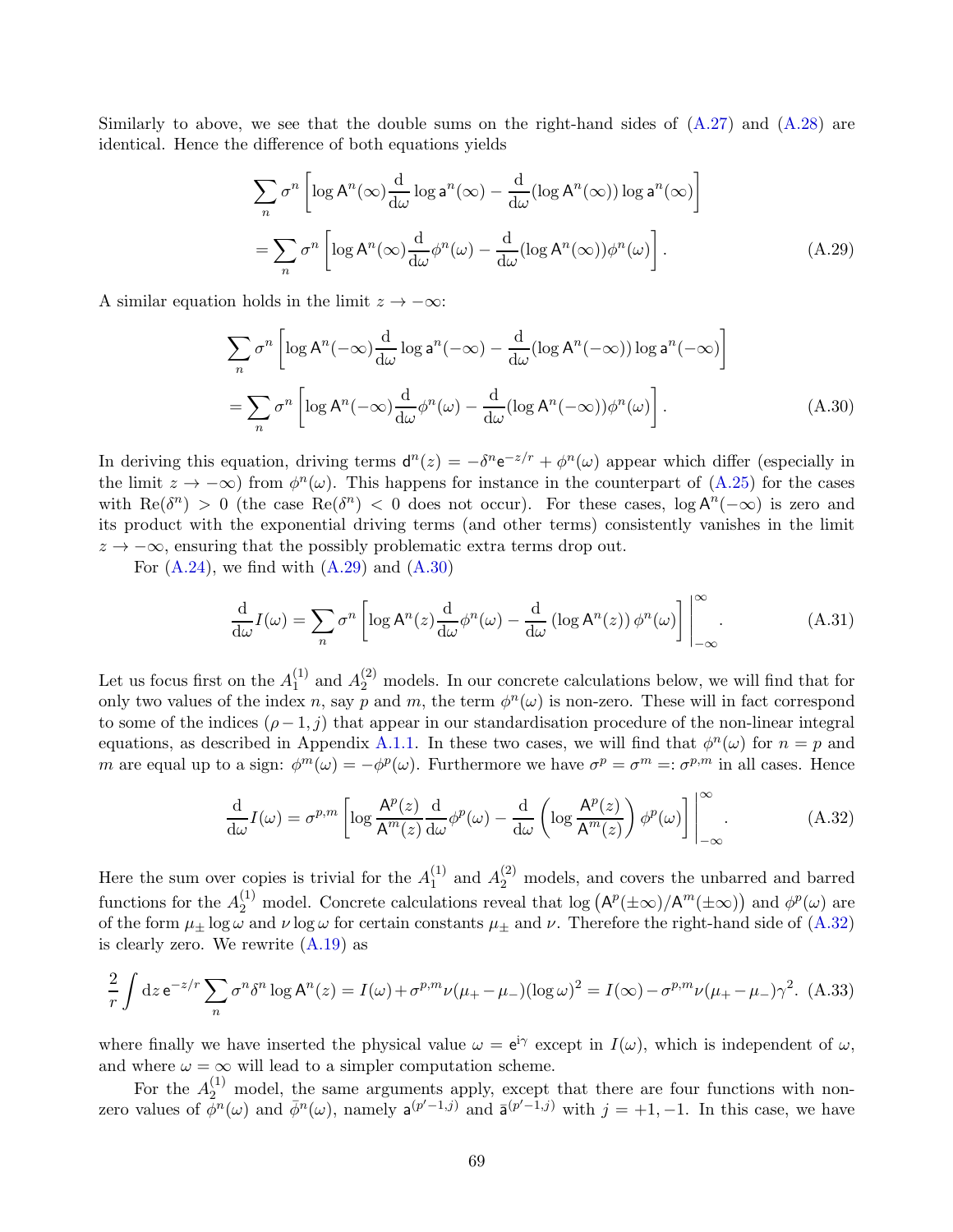two functions  $I(w)$  and  $\overline{I}(w)$ , with the latter defined similarly to [\(A.19\)](#page-66-1) but with  $\sigma^n, \varepsilon^n$  replaced by  $\bar{\sigma}^n$ ,  $\bar{\varepsilon}^n$  and the integration terminals set to  $\bar{\mathsf{a}}^n(\pm\infty)$ . The above proof generalises to show that the sum  $I(w) + \bar{I}(w)$  is independent of  $\omega$ . Moreover, we have

$$
\log (A^p(\pm \infty)/A^m(\pm \infty)) = \mu_{\pm} \log \omega, \qquad \phi^{p/m}(\omega) = \pm \nu \log \omega, \qquad \sigma^p = \sigma^m =: \sigma^{p,m}, \qquad (A.34a)
$$
  

$$
\log (\bar{A}^p(\pm \infty)/\bar{A}^m(\pm \infty)) = \bar{A}^p \log \omega, \qquad \bar{A}^p(\omega) = \pm \nu \log \omega, \qquad \sigma^p = \sigma^m =: \sigma^{p,m}, \qquad (A.34b)
$$

$$
\log\left(\bar{A}^p(\pm\infty)/\bar{A}^m(\pm\infty)\right) = \bar{\mu}_{\pm}\log\omega, \qquad \bar{\phi}^{p/m}(\omega) = \pm\bar{\nu}\log\omega, \qquad \bar{\sigma}^p = \bar{\sigma}^m =: \bar{\sigma}^{p,m}, \qquad (A.34b)
$$

which yields

$$
\frac{2}{r} \int dz \, e^{-z/r} \left( \sum_{n} \sigma^{n} \delta^{n} \log A^{n}(z) + \sum_{n} \bar{\sigma}^{n} \bar{\delta}^{n} \log \bar{A}^{n}(z) \right)
$$
\n
$$
= I(\omega) + \bar{I}(\omega) + \sigma^{p,m} \nu(\mu_{+} - \mu_{-})(\log \omega)^{2} + \bar{\sigma}^{p,m} \bar{\nu}(\bar{\mu}_{+} - \bar{\mu}_{-})(\log \omega)^{2}
$$
\n
$$
= I(\infty) + \bar{I}(\infty) - \sigma^{p,m} \nu(\mu_{+} - \mu_{-})\gamma^{2} - \bar{\sigma}^{p,m} \bar{\nu}(\bar{\mu}_{+} - \bar{\mu}_{-})\gamma^{2}.
$$
\n(A.35)

Returning to the  $A_1^{(1)}$  $_1^{(1)}$  and  $A_2^{(2)}$  $2^{(2)}$  cases, we note that we can make a statement stronger than d  $\frac{d}{dz}I(\omega) = 0$ . For the two contributions to  $I(\omega)$  from the upper and the lower terminals separately, namely

$$
I_{\pm}(\omega) := \sum_{n} \sigma^{n} \int_{0}^{a^{n}(\pm \infty)} da \left[ \frac{\log(1 + \varepsilon^{n} a)}{a} - \varepsilon^{n} \frac{\log a}{1 + \varepsilon^{n} a} \right]
$$
  
= 
$$
2 \sum_{n \text{ with } \atop \varepsilon^{n} = +1} \sigma^{n} L \left( \frac{a^{n}(\pm \infty)}{1 + a^{n}(\pm \infty)} \right) - 2 \sum_{n \text{ with } \atop \varepsilon^{n} = -1} \sigma^{n} L \left( a^{n}(\pm \infty) \right), \tag{A.36}
$$

$$
I(\omega) = I_{+}(\omega) - I_{-}(\omega), \tag{A.37}
$$

the above reasoning applies. The two contributions on the right hand side of [\(A.24\)](#page-67-3) were treated separately down to  $(A.31)$  and  $(A.32)$ . Also these last identities may be formulated separately for  $I_{\pm}(\omega)$  from which we find

<span id="page-69-1"></span><span id="page-69-0"></span>
$$
I_{\pm}(\omega) = \text{constant} \,. \tag{A.38}
$$

This separate independence of  $\omega$  is not of relevance for the computation of the conformal data. It leads however to stronger identities for dilogarithms that we derive and state in the course of our calculations.

## A.2 Results for specific cases

#### A.2.1 Case  $A_1^{(1)}$  $1^{(1)}$ : Principal series

We rewrite [\(2.33\)](#page-10-0) by the above explained standard. We avoid the definition of [\(2.16b\)](#page-9-0) for  $A^{p'-1}$  by defining

$$
\mathbf{a}^{(p'-1,\pm 1)} = \omega^{\pm p'} \mathbf{a}^{p'-1}, \qquad \mathbf{A}^{(p'-1,\pm 1)} = 1 + \mathbf{a}^{(p'-1,\pm 1)}.
$$
 (A.39)

The resulting set of functions now has the standardized form discussed in Appendix [A.1.2.](#page-65-5) The number of functions  $a^n$  is now p', as it is for  $A^n$ . Note that we doubled the index  $p' - 1$  to  $(p' - 1, -1)$ , and  $(p' - 1, +1)$ . From Section [2.3,](#page-7-0) we read off the values

$$
r = 1,
$$
  $\sigma^n = \varepsilon^n = +1,$   $\delta^n = \begin{cases} 2 & n = 1, \\ 0 & \text{otherwise.} \end{cases}$  (A.40)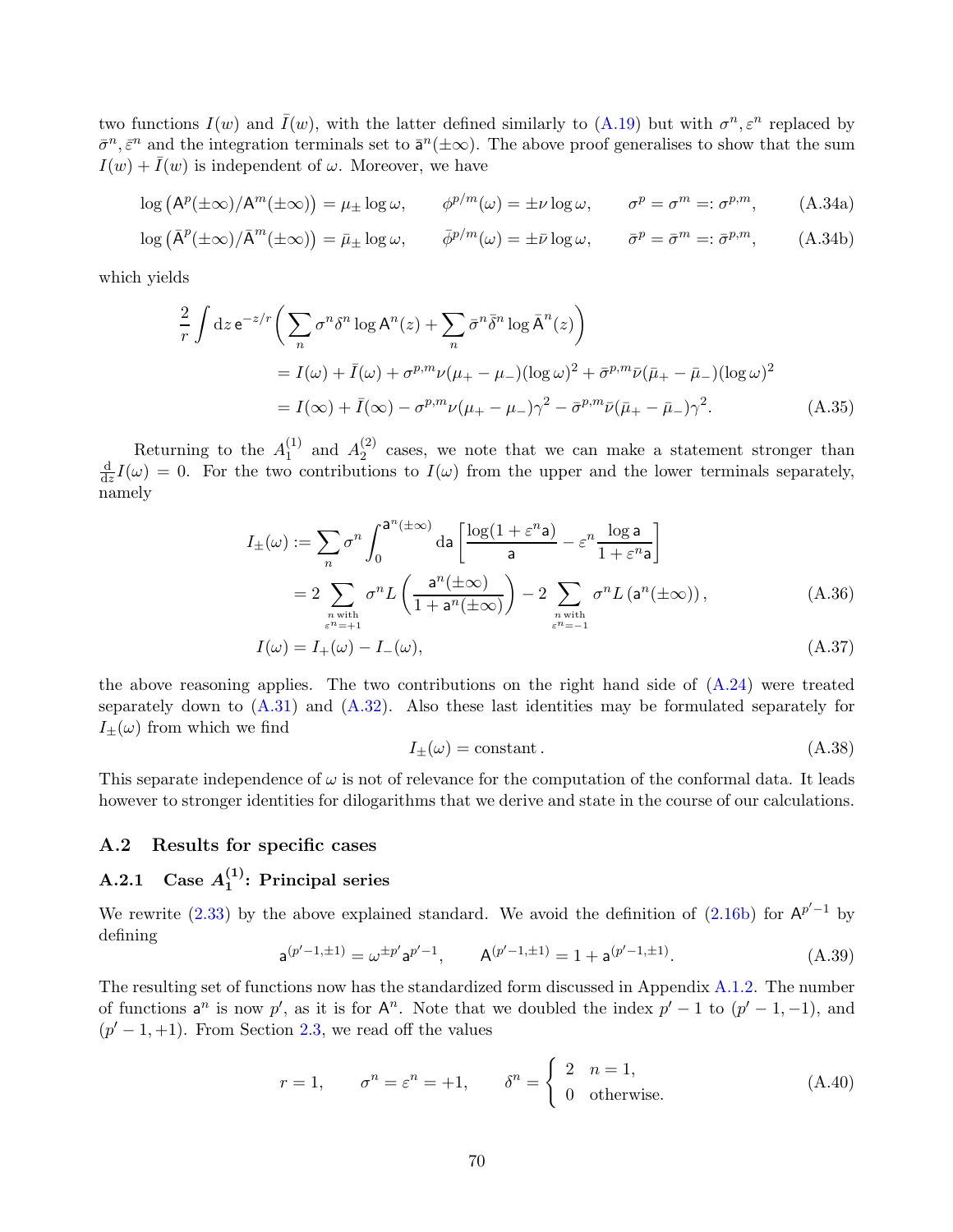For the indices  $m = (p' - 1, -1)$  and  $p = (p' - 1, +1)$ , explicit calculations yield

$$
\frac{\mathsf{A}^p(\infty)}{\mathsf{A}^m(\infty)} = \omega^{2p'-2}, \qquad \frac{\mathsf{A}^p(-\infty)}{\mathsf{A}^m(-\infty)} = \omega^{2p'(p'-2)/(p'-1)}, \qquad \phi^{p/m} = \pm p' \log \omega,
$$
\n(A.41)

and hence

$$
\mu_{+} = 2p' - 2, \qquad \mu_{-} = \frac{2p'(p' - 2)}{p' - 1}, \qquad \nu = p'. \tag{A.42}
$$

For the calculation of  $I(\infty)$ , we see that the lower and upper terminals of integration appearing in [\(A.19\)](#page-66-1) are identical and equal to  $+\infty$ , except for the index  $n = 1$  where the lower terminal is 0 and the upper terminal is  $+\infty$ . As

<span id="page-70-0"></span>
$$
\int_0^\infty \mathrm{d}\mathbf{a} \left[ \frac{\log(1+\mathbf{a})}{\mathbf{a}} - \frac{\log \mathbf{a}}{1+\mathbf{a}} \right] = \frac{\pi^2}{3},\tag{A.43}
$$

we find  $I(\infty) = \pi^2/3$  and from [\(A.33\)](#page-68-4)

$$
4\int_{-\infty}^{\infty} dz \, e^{-z} \log A^{1}(z) = \frac{\pi^{2}}{3} \left(1 - \frac{6}{\pi^{2}} \frac{p'}{p' - 1} \gamma^{2}\right).
$$
 (A.44)

The underlying identities for dilogarithms [\(A.36\)](#page-69-0) and [\(A.38\)](#page-69-1) read in this case  $I_+(\omega) = (p'-1)\pi^2/3$ and  $I_{-}(\omega) = (p' - 2)\pi^{2}/3$ . We state the identity for  $I_{+}(\omega)$  explicitly by using the terminals  $a_{+\infty}^{j}(j = 1)$  $1, \ldots, p' - 1$  as given in [\(2.39\)](#page-11-0) and writing N for p' and  $e^{i\phi}$  for  $\omega$ :

$$
\sum_{n=1}^{N-2} L\left(\frac{\sin\left(n+2\right)\phi\sin n\phi}{\sin^2\left(n+1\right)\phi}\right) + L\left(e^{i\phi}\frac{\sin\left(N-1\right)\phi}{\sin N\phi}\right) + L\left(e^{-i\phi}\frac{\sin\left(N-1\right)\phi}{\sin N\phi}\right) = (N-1)\frac{\pi^2}{6}.\tag{A.45}
$$

This identity holds for general continuous  $\phi$  from a domain containing the imaginary axis and for general integer  $N \geq 2$ . Note that the identity may be analytically continued in  $\phi$  to the entire complex plane, however avoiding the singularities of the dilogarithmic function and choosing the appropriate branch. It then also holds on a real interval in a neighborhood of  $\phi = 0$ , relevant to our calculation involving  $\gamma$ . The identity following from  $I_{-}(\omega) = (p'-2)\pi^2/3$  is the same as  $(A.45)$  with the parameters  $N = p' - 1$  and  $e^{i\phi} = \bar{\omega}$ , see [\(2.44\)](#page-12-0).

#### A.2.2 Case  $A_1^{(1)}$  $_1^{(1)}$ : Dual series

We rewrite [\(2.71\)](#page-16-0) by the above explained standard. We avoid the definition of [\(2.56b\)](#page-14-0) for  $A^{p'-1}$  by defining

$$
\mathsf{a}^{(p'-1,\pm 1)} = \omega^{\pm p'} \mathsf{a}^{p'-1}, \qquad \mathsf{A}^{(p'-1,\pm 1)} = 1 + \mathsf{a}^{(p'-1,\pm 1)}.
$$
 (A.46)

The number of functions  $a^n$  is now p', as it is for  $A^n$ . Note that we doubled the index  $p' - 1$  to  $(p'-1,-1)$ , and  $(p'-1,+1)$ . From Section [2.4,](#page-13-0) we read off the values

$$
r = p' - 1, \qquad \sigma^n = \varepsilon^n = +1, \qquad \delta^n = \begin{cases} 4\sin(\frac{\pi n}{2p' - 2}) & n = 1, \dots, p' - 2, \\ 2 & n = (p' - 1, -1), (p' - 1, +1). \end{cases} \tag{A.47}
$$

For the indices  $m = (p' - 1, -1)$  and  $p = (p' - 1, +1)$ , explicit calculations yield

$$
\frac{\mathsf{A}^p(\infty)}{\mathsf{A}^m(\infty)} = \omega^2, \qquad \frac{\mathsf{A}^p(-\infty)}{\mathsf{A}^m(-\infty)} = 1, \qquad \phi^{p/m} = \pm p' \log \omega,
$$
\n(A.48)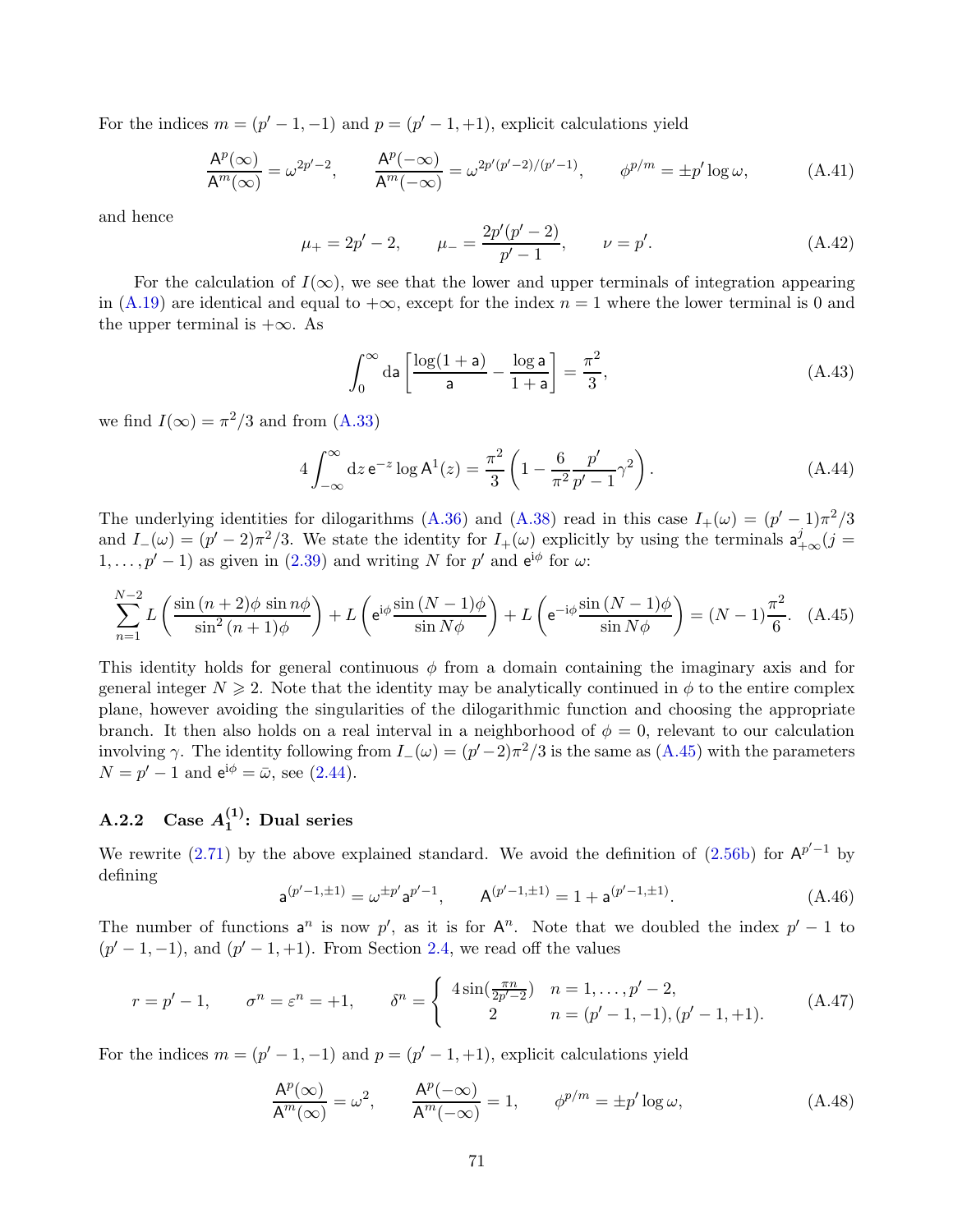and hence

$$
\mu_{+} = 2, \qquad \mu_{-} = 0, \qquad \nu = p'. \tag{A.49}
$$

For the calculation of  $I(\infty)$ , we see that the lower and upper terminals of integration appearing in [\(A.19\)](#page-66-1) are identical except for the index  $n = (p' - 1, +1)$  where the lower terminal is 0 and the upper terminal is  $\infty$ . As

$$
\int_0^\infty \mathrm{d}\mathbf{a} \left[ \frac{\log(1+\mathbf{a})}{\mathbf{a}} - \frac{\log \mathbf{a}}{1+\mathbf{a}} \right] = \frac{\pi^2}{3},\tag{A.50}
$$

we find  $I(\infty) = \pi^2/3$  and from [\(A.33\)](#page-68-4)

$$
\frac{8}{p'-1} \int_{-\infty}^{\infty} dz \, e^{-z/(p'-1)} \left[ \sum_{n=1}^{p'-2} \sin \frac{\pi n}{2(p'-1)} \log A^n(z) + \frac{1}{2} \log A^{(p'-1,-1)}(z) + \frac{1}{2} \log A^{(p'-1,+1)}(z) \right]
$$
\n
$$
= \frac{\pi^2}{3} \left( 1 - \frac{6}{\pi^2} p' \gamma^2 \right). \tag{A.51}
$$

The underlying identities for dilogarithms [\(A.36\)](#page-69-0) and [\(A.38\)](#page-69-1) read in this case  $I_+(\omega) = I(\omega) = \pi^2/3$ and (trivially)  $I_-(\omega) = 0$ . We state the identity for  $I_+(\omega)$  explicitly by using the terminals  $a^j_{+\infty}(j = 1)$  $1, \ldots, p' - 1$  as given in [\(2.76\)](#page-17-0) and writing N for p' and  $e^{i\phi}$  for  $\omega$ :

$$
\sum_{n=1}^{N-2} L\left(\frac{\sin^2 \phi}{\sin^2 (n+1)\phi}\right) + L\left(e^{i(N-1)\phi} \frac{\sin \phi}{\sin N\phi}\right) + L\left(e^{-i(N-1)\phi} \frac{\sin \phi}{\sin N\phi}\right) = \frac{\pi^2}{6}.
$$
 (A.52)

This identity holds for general continuous  $\phi$  from a domain containing the imaginary axis and for general integer  $N \geq 2$ . Note that the identity may be analytically continued in  $\phi$  to the entire complex plane, however avoiding the singularities of the dilogarithmic function and choosing the appropriate branch. It then also holds on a real interval in a neighborhood of  $\phi = 0$ , relevant to our calculation involving  $\gamma$ .

#### $\mathrm{A.2.3} \quad \mathrm{Case} \; A_2^{(2)}$  $2^{(2)}$ : Principal series

We rewrite [\(3.33\)](#page-25-1) by the above explained standard. We avoid the definition of  $(3.19c)$  for  $A^{b-1}$  by defining

$$
\mathbf{a}^{(b-1,0)} = \mathbf{a}^{b-1}, \qquad \mathbf{A}^{(b-1,0)} = 1 + \mathbf{a}^{(b-1,0)}, \tag{A.53a}
$$

$$
\mathbf{a}^{(b-1,\pm 1)} = \omega^{\pm b} \mathbf{a}^{b-1}, \qquad \mathbf{A}^{(b-1,\pm 1)} = 1 + \mathbf{a}^{(b-1,\pm 1)}.
$$
 (A.53b)

The number of functions  $a^n$  is now  $b + 2$ , as it is for  $A^n$ . Note that we tripled the index  $b - 1$  to  $(b-1,-1)$ ,  $(b-1,0)$  and  $(b-1,+1)$ . From Section [3.3,](#page-22-0) we read off the values

$$
r = 1,
$$
  $\sigma^n = \varepsilon^n = \begin{cases} -1 & n = b, \\ 1 & \text{otherwise,} \end{cases}$   $\delta^n = \begin{cases} 2\sqrt{3} & n = 1, \\ 0 & \text{otherwise.} \end{cases}$  (A.54)

For the indices  $m = (b - 1, -1)$  and  $p = (b - 1, +1)$ , explicit calculations yield

$$
\frac{\mathsf{A}^p(\infty)}{\mathsf{A}^m(\infty)} = \omega^{b-1}, \qquad \frac{\mathsf{A}^p(-\infty)}{\mathsf{A}^m(-\infty)} = \omega^{b(b-2)/(b-1)}, \qquad \phi^{p/m} = \pm b \log \omega,
$$
\n(A.55)

and hence

$$
\mu_{+} = b - 1,
$$
\n $\mu_{-} = \frac{b(b - 2)}{b - 1},$ \n $\nu = b.$ \n(A.56)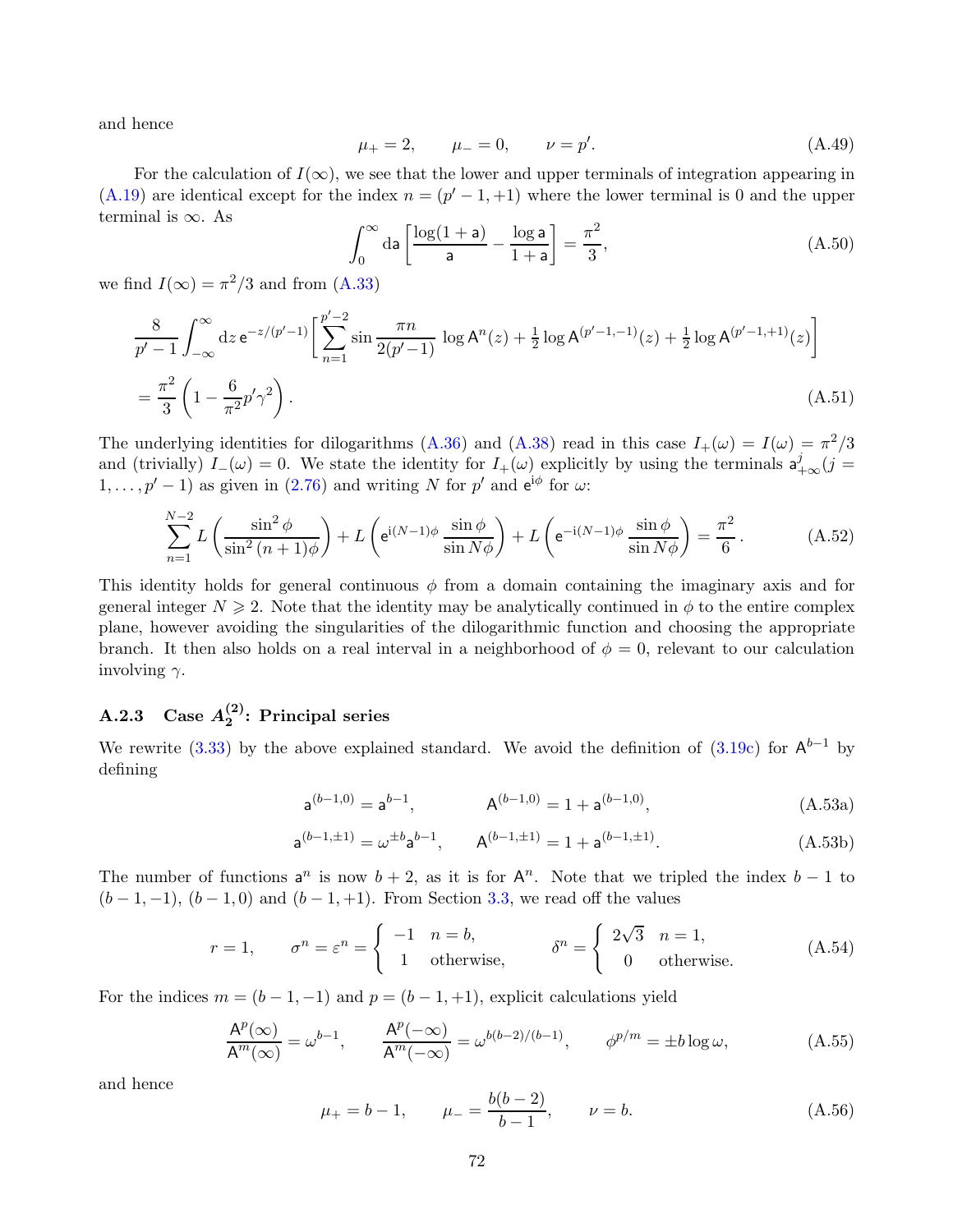For the calculation of  $I(\infty)$ , we see that the lower and upper terminals of integration appearing in [\(A.19\)](#page-66-0) are identical except for the index  $n = 1$  where the lower terminal is 0 and the upper terminal is ∞. As

<span id="page-72-0"></span>
$$
\int_0^\infty \mathrm{d}\mathbf{a} \left[ \frac{\log(1+\mathbf{a})}{\mathbf{a}} - \frac{\log \mathbf{a}}{1+\mathbf{a}} \right] = \frac{\pi^2}{3},\tag{A.57}
$$

we find  $I(\infty) = \pi^2/3$  and from [\(A.33\)](#page-68-0)

$$
4\sqrt{3} \int_{-\infty}^{\infty} dz \, e^{-z} \log A^{1}(z) = \frac{\pi^{2}}{3} \left( 1 - \frac{3}{\pi^{2}} \frac{b}{b-1} \gamma^{2} \right). \tag{A.58}
$$

The underlying identities for dilogarithms [\(A.36\)](#page-69-0) and [\(A.38\)](#page-69-1) read in this case  $I_+(\omega) = (b-1)\pi^2/3$ and  $I_{-}(\omega) = (b-2)\pi^2/3$ . We state the identity for  $I_{+}(\omega)$  explicitly by using the terminals  $a_{+\infty}^j(j=1)$  $1, \ldots, b-1$  as given in [\(3.38\)](#page-26-0) and writing N for b and  $e^{i\phi}$  for  $\omega$ :

$$
\sum_{n=1}^{N-2} L\left(\frac{\sin\frac{n}{2}\phi \sin\frac{n+3}{2}\phi}{\sin\frac{n+1}{2}\phi \sin\frac{n+2}{2}\phi}\right) + L\left(\frac{\sin\frac{N-1}{2}\phi}{2\sin\frac{N}{2}\phi \cos\frac{1}{2}\phi}\right) + L\left(e^{i\frac{N+1}{2}\phi \frac{\sin\frac{N-1}{2}\phi}{\sin N\phi}}\right) + L\left(e^{-i\frac{N+1}{2}\phi \frac{\sin\frac{N-1}{2}\phi}{\sin N\phi}}\right) + L\left(\frac{\sin^2\frac{N-1}{2}\phi}{\sin^2\frac{N+1}{2}\phi}\right) = (N-1)\frac{\pi^2}{6}.
$$
\n(A.59)

This identity holds for general continuous  $\phi$  from a domain containing the imaginary axis and for general integer  $N \geq 2$ . Note that the identity may be analytically continued in  $\phi$  to the entire complex plane, however avoiding the singularities of the dilogarithmic function and choosing the appropriate branch. It then also holds on a real interval in a neighborhood of  $\phi = 0$ , relevant to our calculation involving  $\gamma$ . The identity following from  $I_-(\omega) = (b-2)\pi^2/3$  is the same as  $(A.59)$  with the parameters  $N = b - 1$  and  $e^{i\phi} = \bar{\omega}$ , see [\(3.42\)](#page-27-0).

## $\mathrm{A.2.4} \quad \mathrm{Case} \; A_2^{(2)}$  $2^{(2)}$ : Dual series

We rewrite [\(3.73\)](#page-33-0) by the above explained standard. We avoid the definition of [\(3.55c\)](#page-29-0) for  $A^{b-1}$  by defining

$$
\mathsf{a}^{(b-1,0)} = \mathsf{a}^{b-1}, \qquad \mathsf{A}^{(b-1,0)} = 1 + \mathsf{a}^{(b-1,0)}, \tag{A.60a}
$$

$$
\mathbf{a}^{(b-1,\pm 1)} = \omega^{\pm b} \mathbf{a}^{b-1}, \qquad \mathbf{A}^{(b-1,\pm 1)} = 1 + \mathbf{a}^{(b-1,\pm 1)}.
$$
 (A.60b)

The number of functions  $a^n$  is now  $b + 2$ , as it is for  $A^n$ . Note that we tripled the index  $b - 1$  to  $(b-1,-1)$ ,  $(b-1,0)$  and  $(b-1,+1)$ . From Section [3.4,](#page-28-0) we read off the values

$$
r = 2b - 3, \qquad \sigma^n = \varepsilon^n = +1, \qquad \delta^n = \begin{cases} 4\sin\left(\frac{\pi n}{2b - 3}\right) & n = 1, \dots, b - 2, \\ 0 & n = (b - 1, -1), (b - 1, 0), (b - 1, +1), \\ 2 & n = b. \end{cases} \tag{A.61}
$$

For the indices  $m = (b - 1, -1)$  and  $p = (b - 1, +1)$ , explicit calculations yield

$$
\frac{\mathsf{A}^p(\infty)}{\mathsf{A}^m(\infty)} = \omega^{b+1}, \qquad \frac{\mathsf{A}^p(-\infty)}{\mathsf{A}^m(-\infty)} = \omega^b, \qquad \phi^{p/m} = \pm b \log \omega,
$$
\n(A.62)

and hence

$$
\mu_{+} = b + 1, \qquad \mu_{-} = b, \qquad \nu = b. \tag{A.63}
$$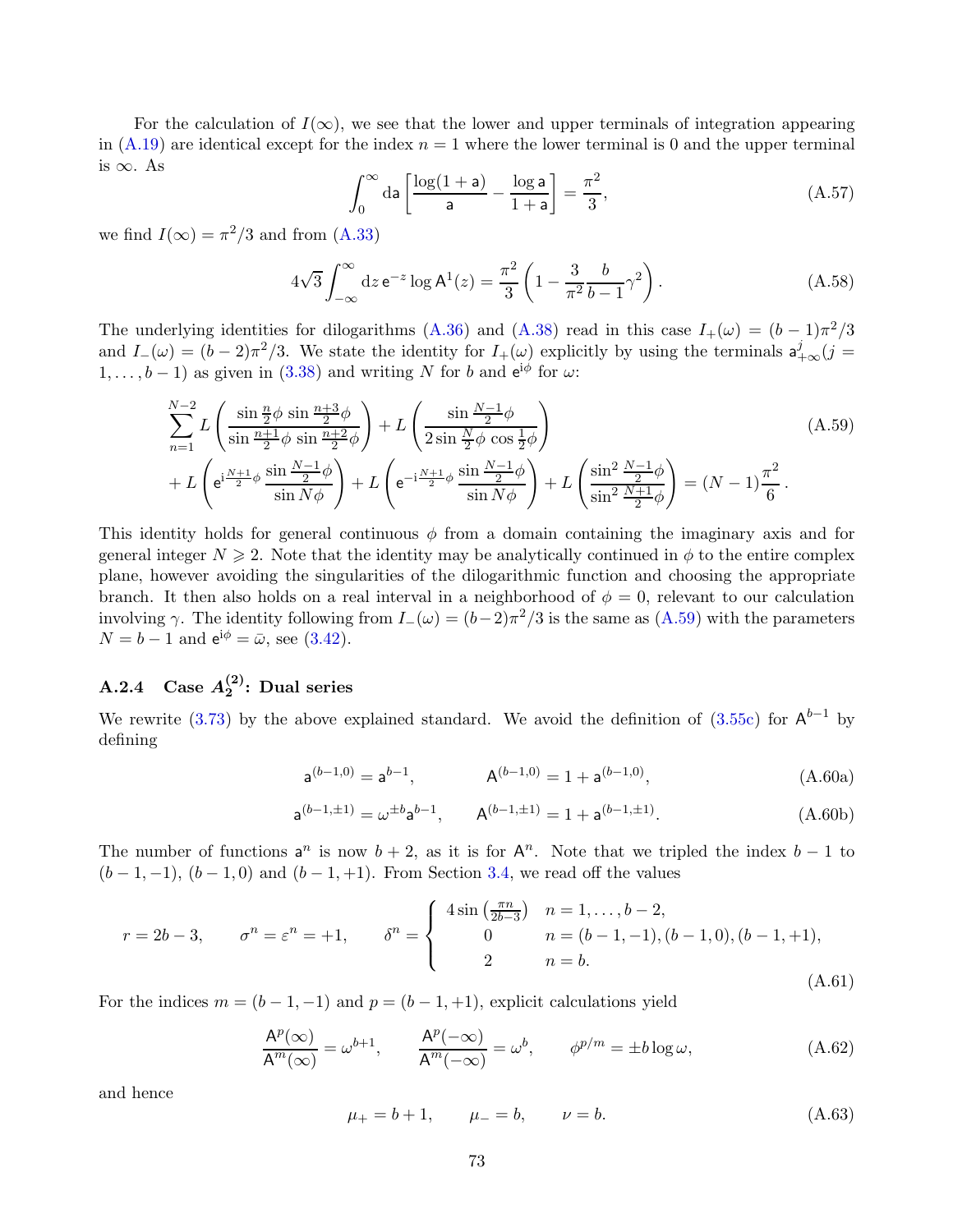For the calculation of  $I(\infty)$ , we see that the lower and upper terminals of integration appearing in [\(A.19\)](#page-66-0) are identical except for the indices  $n = (b - 1, 0)$  and  $n = b$  where the lower terminals are 1 and 0 and the upper terminals are  $\infty$ . As

$$
\left(\int_{1}^{\infty} + \int_{0}^{\infty} \right) da \left[\frac{\log(1+a)}{a} - \frac{\log a}{1+a}\right] = \frac{\pi^2}{2},\tag{A.64}
$$

we find  $I(\infty) = \pi^2/2$  and from [\(A.33\)](#page-68-0)

$$
\frac{8}{2b-3} \int_{-\infty}^{\infty} dz \, e^{-z/(2b-3)} \left[ \sum_{n=1}^{b-2} \sin \frac{\pi n}{2b-3} \, \log A^n(z) + \frac{1}{2} \log A^b(z) \right] = \frac{\pi^2}{3} \left( \frac{3}{2} - \frac{3}{\pi^2} b \gamma^2 \right). \tag{A.65}
$$

The underlying identities for dilogarithms [\(A.36\)](#page-69-0) and [\(A.38\)](#page-69-1) read in this case  $I_{+}(\omega) = \pi^2$  and  $I_{-}(\omega) =$  $\pi^2/2$ . We state the identity for  $I_+(\omega)$  explicitly by using the terminals  $a^j_{+\infty}(j=1,\ldots,b-1)$  as given in [\(3.78\)](#page-34-0) and writing N for b and  $e^{i\phi}$  for  $\omega$ :

$$
\sum_{n=1}^{N-2} L\left(\frac{\sin\frac{1}{2}\phi \sin\phi}{\sin\frac{n+1}{2}\phi \sin\frac{n+2}{2}\phi}\right) + L\left(\frac{\sin\frac{N+1}{2}\phi}{2\sin\frac{N}{2}\phi \cos\frac{1}{2}\phi}\right) + L\left(e^{i\frac{N-1}{2}\phi} \frac{\sin\frac{N+1}{2}\phi}{\sin N\phi}\right) + L\left(e^{-i\frac{N-1}{2}\phi} \frac{\sin\frac{N+1}{2}\phi}{\sin N\phi}\right) + L\left(\frac{\sin N\phi \sin\phi}{\sin^2\frac{N+1}{2}\phi}\right) = \frac{\pi^2}{2}.
$$
\n(A.66)

This identity holds for general continuous  $\phi$  from a domain containing the imaginary axis and for general integer  $N \geq 2$ . Note that the identity may be analytically continued in  $\phi$  to the entire complex plane, however avoiding the singularities of the dilogarithmic function and choosing the appropriate branch. It then also holds on a real interval in a neighborhood of  $\phi = 0$ , relevant to our calculation involving  $\gamma$ . The identity following from  $I_{-}(\omega) = \pi^2/2$  is

$$
L\left(\frac{1}{2}\right) + L\left(\frac{e^{i\frac{N}{2}\phi}}{2\cos\frac{N}{2}\phi}\right) + L\left(\frac{e^{-i\frac{N}{2}\phi}}{2\cos\frac{N}{2}\phi}\right) = \frac{\pi^2}{4}.
$$
 (A.67)

## $\rm A.2.5~~Case~A_2^{(1)}$  $2^{(1)}$ : Principal series

The non-linear integral equations [\(4.33\)](#page-43-0) may be understood as a doubling of those for the  $A_2^{(2)}$  $2^{(2)}$  case, see [\(3.33\)](#page-25-0), with p' playing the role of b in the case of  $A_2^{(2)}$  $2<sup>(2)</sup>$ . Here we are dealing with two copies of the functions  $a^n$ , namely  $a^n$  and  $\bar{a}^n$ , which satisfy coupled non-linear integral equations. We use the definitions of the  $A_2^{(2)}$  $\binom{2}{2}$  dual case for the objects appearing in the dilog identity, see Appendix [A.2.3,](#page-71-0) with the number of functions doubled and with  $p'$  playing the role of b. The total number of functions is now  $2(p'+2)$ . The data needed to apply  $(A.35)$  is obtained from Section [4.3:](#page-39-0)

$$
r = \frac{3}{2}, \qquad \sigma^n = \bar{\sigma}^n = \varepsilon^n = \bar{\varepsilon}^n = \begin{cases} -1 & n = p', \\ 1 & \text{otherwise,} \end{cases} \qquad \delta^n = \bar{\delta}^n = \begin{cases} \sqrt{3} & n = 1, \\ 0 & \text{otherwise,} \end{cases}
$$
 (A.68)

and

$$
\mu_{+} = \bar{\mu}_{+} = p' - 1, \qquad \mu_{-} = \bar{\mu}_{-} = \frac{p'(p' - 2)}{p' - 1}, \qquad \nu = \bar{\nu} = p'.
$$
 (A.69)

We note that to obtain the correct values for  $\delta^n$ , one must not forget the factors of  $\frac{1}{2}$  appearing in front of  $f(z)$  in [\(4.41\)](#page-44-0). We obtain

$$
\frac{4}{\sqrt{3}} \int_{-\infty}^{\infty} dz \, e^{-2z/3} \left( \log A^1(z) + \log \bar{A}^1(z) \right) = \frac{\pi^2}{3} \left( 2 - \frac{6}{\pi^2} \frac{p'}{p' - 1} \gamma^2 \right).
$$
 (A.70)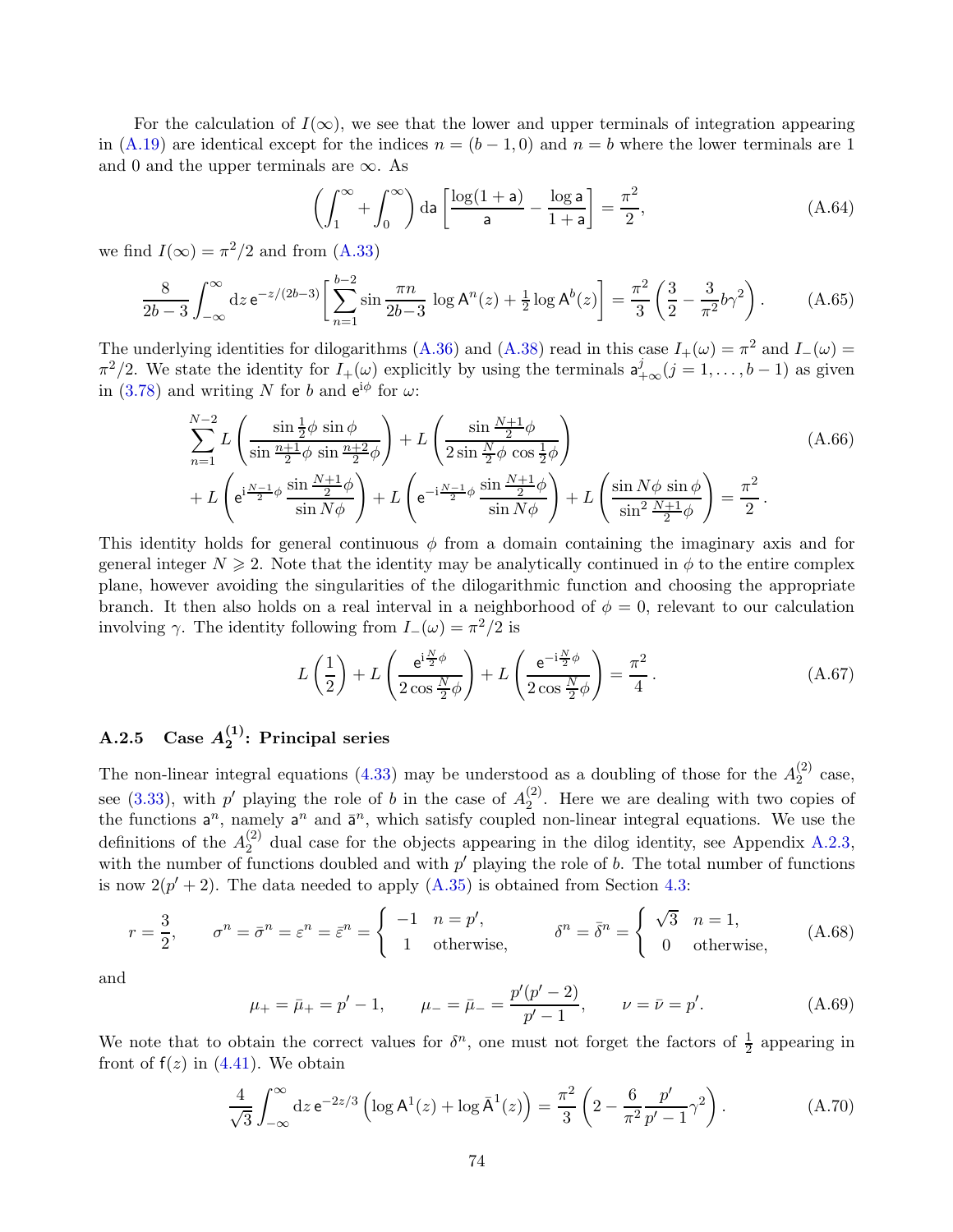## A.2.6 Case  $A_2^{(1)}$  $2^{(1)}$ : Dual series

We proceed as in the case  $A_2^{(1)}$  $2^{(1)}$  principal series and deal with two sets of functions, namely  $a^n$  and  $\bar{a}^n$ . These satisfy coupled non-linear integral equations. The data needed to apply [\(A.35\)](#page-69-2) is obtained from Section [4.4.](#page-47-0) For the sake of a transparent presentation we focus on one case of the two scaling limits corresponding to left- and right-movers and choose  $\rho = +$ . For convenience, we omit the extra upper label "+" of the functions.

We rewrite [\(4.92\)](#page-57-0) by the above explained standard. We avoid the definition of [\(4.58c\)](#page-50-0) for  $A^{p'-1}$ by defining

$$
a^{(p'-1,0)} = a^{p'-1}, \qquad A^{(p'-1,0)} = 1 + a^{(p'-1,0)}, \qquad (A.71a)
$$

$$
\mathbf{a}^{(p'-1,\pm 1)} = \omega^{\pm p'} \mathbf{a}^{p'-1}, \qquad \mathbf{A}^{(p'-1,\pm 1)} = 1 + \mathbf{a}^{(p'-1,\pm 1)}.
$$
 (A.71b)

The number of functions  $a^n$  is now  $p' + 2$ , as it is for  $A^n$ . Note that we tripled the index  $p' - 1$  to  $(p'-1,-1)$ ,  $(p'-1,0)$  and  $(p'-1,+1)$ . From Section [4.4,](#page-47-0) we read off the values

$$
r = \frac{3}{2}(p'-1), \qquad \sigma^n = \varepsilon^n = +1,
$$
\n
$$
\delta^n = -\sqrt{3} e^{-i\epsilon_n^1/r} \begin{cases}\n2 e^{-i\pi(2p'-1)/(6(p'-1))} \sin\left(\frac{\pi n}{3(p'-1)}\right) & n = 1, \dots, p'-2, \\
-i & (p'-1, -1), (p'-1, 0), (p'-1, +1), \\
\sqrt{3} e^{i\pi/3} & n = p'.\n\end{cases}
$$
\n(A.72a)

For the indices  $m = (p' - 1, -1)$  and  $p = (p' - 1, +1)$ , explicit calculations yield

$$
\frac{\mathsf{A}^p(\infty)}{\mathsf{A}^m(\infty)} = \omega^{p'+1}, \qquad \frac{\mathsf{A}^p(-\infty)}{\mathsf{A}^m(-\infty)} = 1, \qquad \phi^{p/m} = \pm p' \log \omega,
$$
\n(A.73)

and hence

<span id="page-74-0"></span>
$$
\sigma^{p,m} = 1, \qquad \mu_+ = p' + 1, \qquad \mu_- = 0, \qquad \nu = p', \tag{A.74}
$$

where  $\sigma^{p,m}$  is the sign  $\sigma^{p'-1} = 1$ .

Analogously we deal with the second set of functions. The number of functions  $\bar{a}^n$  is now  $p' + 2$ , as it is for  $\overline{A}^n$ . Note that we tripled the index  $p'-1$  to  $(p'-1,-1)$ ,  $(p'-1,0)$  and  $(p'-1,+1)$ :

$$
\bar{\mathsf{a}}^{(p'-1,0)} = \bar{\mathsf{a}}^{p'-1}, \qquad \bar{\mathsf{A}}^{(p'-1,0)} = 1 + \bar{\mathsf{a}}^{(p'-1,0)}, \tag{A.75a}
$$

$$
\bar{\mathsf{a}}^{(p'-1,\pm 1)} = \omega^{\pm p'} \bar{\mathsf{a}}^{p'-1}, \qquad \bar{\mathsf{A}}^{(p'-1,\pm 1)} = 1 + \bar{\mathsf{a}}^{(p'-1,\pm 1)}.
$$
\n(A.75b)

From Section [4.4,](#page-47-0) we read off the values

$$
r = \frac{3}{2}(p'-1), \qquad \bar{\sigma}^n = \begin{cases} 1 & n = 1, ..., p'-2, \\ -1 & (p'-1,-1), (p'-1,0), (p'-1,+1), p', \end{cases} \qquad \bar{\varepsilon}^n = +1, \qquad (A.76a)
$$

$$
\bar{\delta}^n = -\sqrt{3} e^{-i\epsilon_n^2/r} \begin{cases} 2 e^{i\pi(2p'-1)/(6(p'-1))} \sin\left(\frac{\pi n}{3(p'-1)}\right) & n = 1, ..., p'-2, \\ & (p'-1,-1), (p'-1,0), (p'-1,+1), \\ 2 \sin\left(\frac{\pi}{3(p'-1)}\right) & n = p'. \end{cases} (A.76b)
$$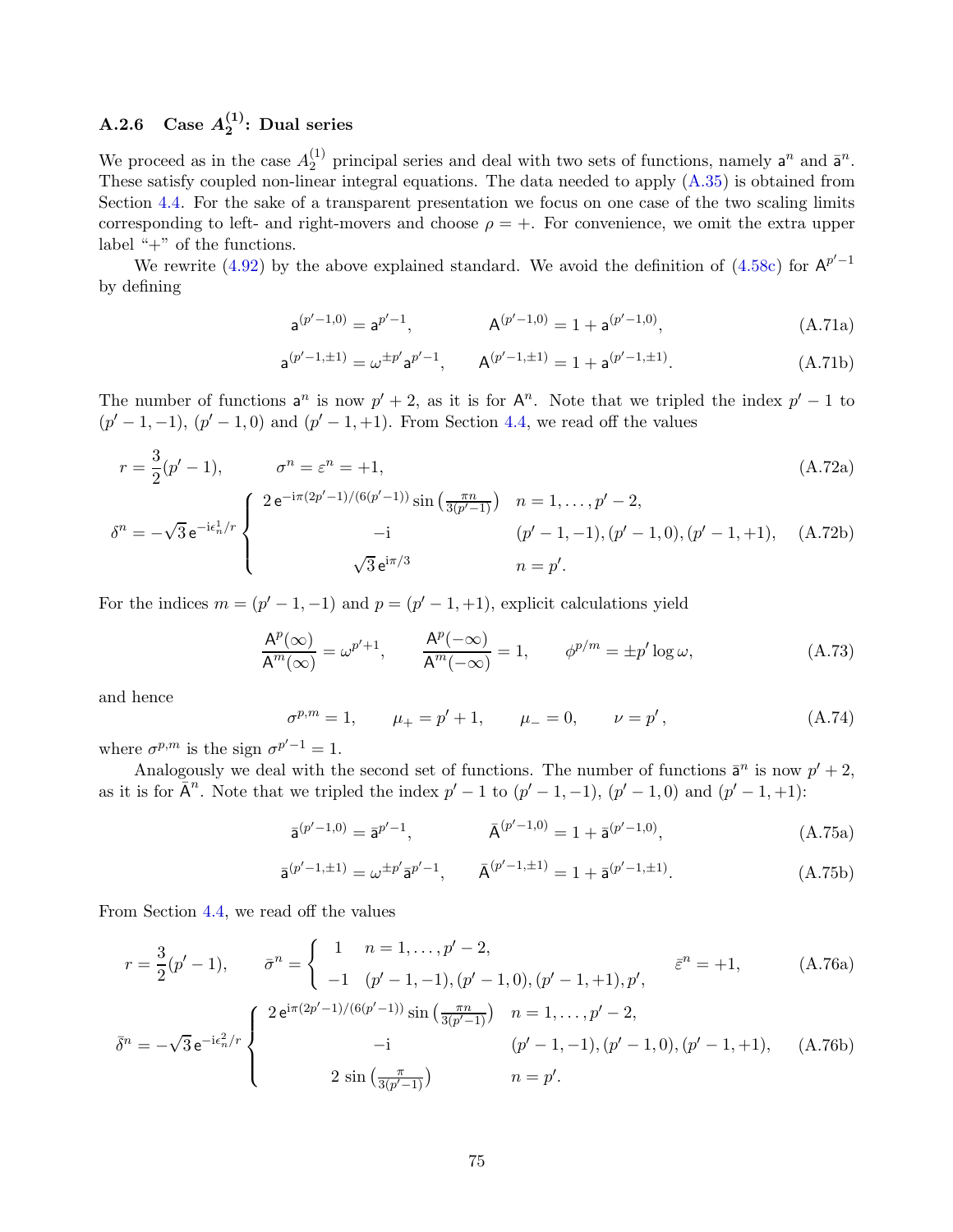For the indices  $m = (p' - 1, -1)$  and  $p = (p' - 1, +1)$ , explicit calculations yield

$$
\frac{\bar{A}^p(\infty)}{\bar{A}^m(\infty)} = \omega^{p'-1}, \qquad \frac{\bar{A}^p(-\infty)}{\bar{A}^m(-\infty)} = 1, \qquad \bar{\phi}^{p/m} = \pm p' \log \omega,
$$
\n(A.77)

and hence

<span id="page-75-0"></span>
$$
\bar{\sigma}^{p,m} = -1, \qquad \bar{\mu}_+ = p' - 1, \qquad \bar{\mu}_- = 0, \qquad \bar{\nu} = p', \tag{A.78}
$$

where  $\bar{\sigma}^{p,m}$  is the sign  $\bar{\sigma}^{p'-1} = -1$ .

The left side of  $(A.35)$  thus has  $2(p'+2)$  non-zero contributions (these include the tripled contributions for the functions  $a^{(p'-1,j)}$  and  $\bar{a}^{(p'-1,j)}$ ). This yields

$$
\frac{2}{r} \int dz \, e^{-z/r} \left( \sum_{n} \sigma^{n} \delta^{n} \log A^{n}(z) + \sum_{n} \bar{\sigma}^{n} \bar{\delta}^{n} \log \bar{A}^{n}(z) \right)
$$
\n
$$
= I(\infty) + \bar{I}(\infty) - \sigma^{p,m} \nu (\mu_{+} - \mu_{-}) \gamma^{2} - \bar{\sigma}^{p,m} \bar{\nu} (\bar{\mu}_{+} - \bar{\mu}_{-}) \gamma^{2},
$$
\n
$$
= I(\infty) + \bar{I}(\infty) - 2p'\gamma^{2}, \qquad (A.79a)
$$

where for the last expression we have inserted the parameters  $(A.74)$  and  $(A.78)$ . Now the sum  $I(\infty) + \overline{I}(\infty)$  has to be evaluated. This is easily done by noting that all lower terminals of integration and most of the upper terminals of integration are zero, the latter in the limit  $\omega \to \infty$ , except for the cases

$$
\lim_{\omega \to \infty} \mathsf{a}^{(p'-1,0)}(\infty) = \infty, \quad \lim_{\omega \to \infty} \mathsf{a}^{(p'-1,1)}(\infty) = \infty, \quad \lim_{\omega \to \infty} \mathsf{a}^{p'}(\infty) = \infty,
$$
\n(A.80a)

$$
\lim_{\omega \to \infty} \bar{\mathsf{a}}^{(p'-1,1)}(\infty) = \infty. \tag{A.80b}
$$

Note that for the functions in [\(A.80a\)](#page-75-1), the signs  $\sigma^n = +1$  apply, and for [\(A.80b\)](#page-75-2) it is  $\bar{\sigma}^p = -1$ . Therefore

<span id="page-75-3"></span><span id="page-75-2"></span><span id="page-75-1"></span>
$$
I(\infty) + \bar{I}(\infty) = 2 L(1) \cdot (3 - 1) = \frac{2}{3}\pi^2.
$$
 (A.81)

Finally we have

$$
\text{rhs of (A.79a)} = \frac{\pi^2}{3} \left( 2 - 6p' \frac{\gamma^2}{\pi^2} \right). \tag{A.82}
$$

Lastly we state the identity for  $I_{+}(\omega)$  explicitly  $(I_{-}(\omega)$  is trivially 0) by using the terminals  $a_{+\infty}^{j}$ ,  $\bar{a}_{+\infty}^{j}$  with  $j = 1, \ldots, p'$  as given in [\(4.94\)](#page-58-0) and writing N for p' and  $e^{i\phi}$  for  $\omega$ :

$$
2\sum_{n=1}^{N-2} L\left(\frac{\sin\frac{1}{2}\phi\sin\phi}{\sin\frac{n+1}{2}\phi\sin\frac{n+2}{2}\phi}\right)
$$
  
+ 
$$
L\left(\frac{\sin\frac{N+1}{2}\phi}{2\sin\frac{N}{2}\phi\cos\frac{1}{2}\phi}\right) + L\left(e^{i\frac{N-1}{2}\phi}\frac{\sin\frac{N+1}{2}\phi}{\sin N\phi}\right) + L\left(e^{-i\frac{N-1}{2}\phi}\frac{\sin\frac{N+1}{2}\phi}{\sin N\phi}\right) + L\left(\frac{\sin N\phi\sin\phi}{\sin^2\frac{N+1}{2}\phi}\right)
$$
  
- 
$$
L\left(\frac{\sin\frac{N-1}{2}\phi}{2\sin\frac{N}{2}\phi\cos\frac{1}{2}\phi}\right) - L\left(e^{i\frac{N+1}{2}\phi}\frac{\sin\frac{N-1}{2}\phi}{\sin N\phi}\right) - L\left(e^{-i\frac{N+1}{2}\phi}\frac{\sin\frac{N-1}{2}\phi}{\sin N\phi}\right) - L\left(\frac{\sin^2\frac{N-1}{2}\phi}{\sin^2\frac{N+1}{2}\phi}\right)
$$
  
= 
$$
\frac{\pi^2}{3}.
$$
 (A.83)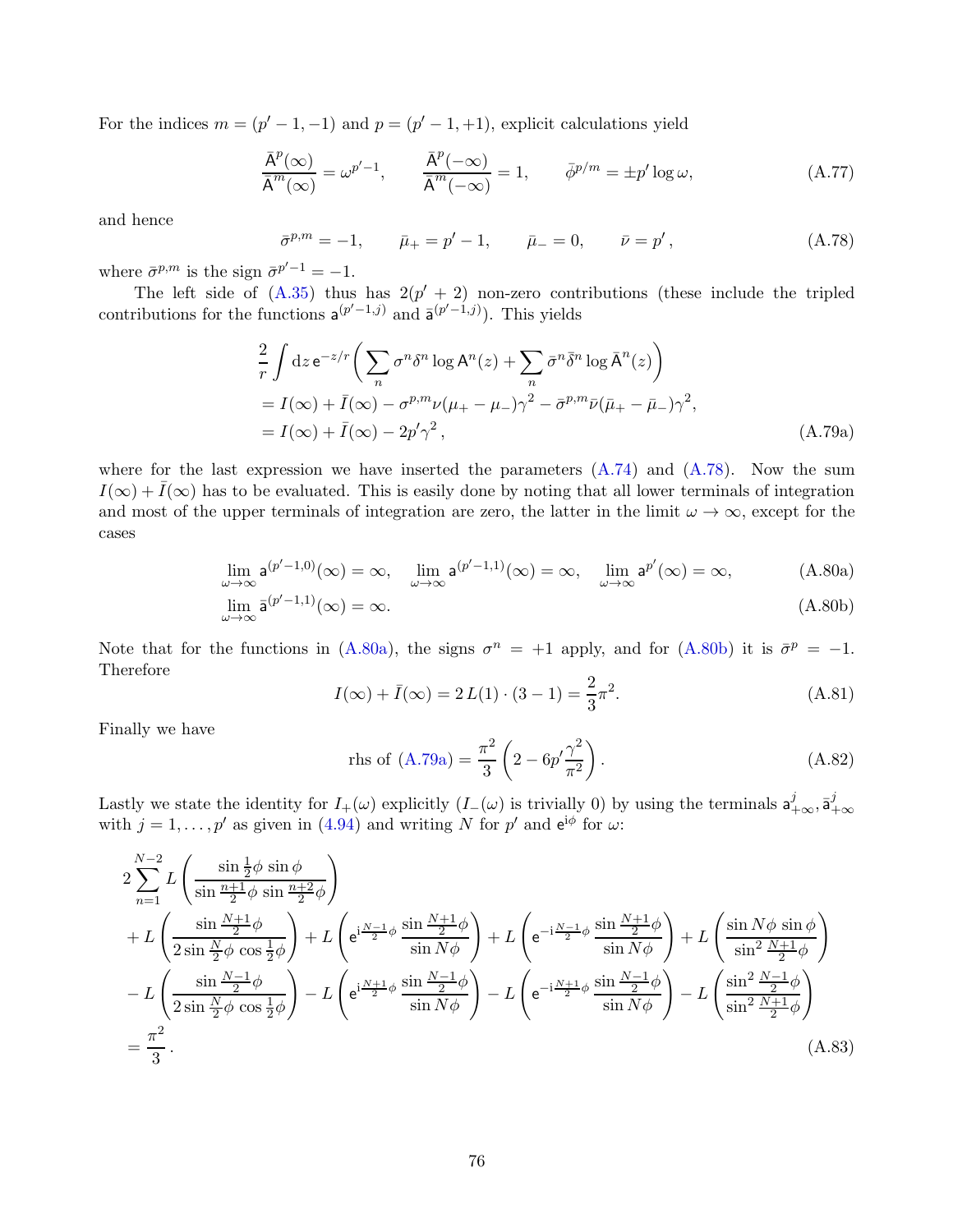## References

- [1] R.J. Baxter, Exactly solved models in statistical mechanics, Academic Press, London, 1982.
- [2] V.V. Bazhanov, Trigonometric solutions of triangle equations and classical Lie algebras, Phys. Lett. B159 (1985) 321–324.
- [3] M. Jimbo, Quantum R matrix for the generalized Toda system, Comm. Math. Phys. 102 (1986) 537–547.
- [4] E.H. Lieb, Residual entropy of square ice, Phys. Rev. 162 (1967) 162–172; Exact solution of the problem of the entropy of two-dimensional ice, Phys. Rev. Lett. 18 (1967) 1046–1048; Exact solution of the two-dimensional Slater KDP model of a ferroelectric, Phys. Rev. Lett. 19 (1967) 108–110.
- [5] R.J. Baxter, Partition function of the eight-vertex lattice model, Ann. Phys. 70 (1972) 193–228.
- [6] R.J. Baxter, Eight-vertex model in lattice statistics and one-dimensional anisotropic Heisenberg *chain I: Some fundamental eigenvectors, Ann. Phys.* **76** (1973) 1–24; II: Equivalence to a generalized ice-type lattice model, Ann. Phys. **76** (1973) 25–47; III: Eigenvectors of the transfer matrix and the Hamiltonian, Ann. Phys. 76 (1973) 48–71.
- [7] Y.K. Zhou, P.A. Pearce, Solution of functional equations of restricted  $A_{n-}^{(1)}$  $\binom{1}{n-1}$  fused lattice models, Nucl. Phys. B446 (1995) 485–510, [arXiv:hep-th/9502067](http://arxiv.org/abs/hep-th/9502067).
- [8] V.V. Bazhanov, V.V. Mangazeev, Analytic theory of the eight-vertex model, Nucl. Phys. B775 (2007) 225–282, [arXiv:hep-th/0609153](http://arxiv.org/abs/hep-th/0609153).
- [9] H. Frahm, A. Morin-Duchesne, P.A. Pearce, Extended T-systems, Q matrices and T-Q relations for  $s\ell(2)$  models at roots of unity, J. Phys. A: Math. Theor. 52 (2019) 285001, [arXiv:1812.01471 \[hep-th\]](http://arxiv.org/abs/1812.01471).
- [10] P.P. Kulish, N.Yu. Reshetikhin, On GL3-invariant solutions to the Yang-Baxter equation and the associated quantum systems, Zap. Nauchn. Sem. LOMI 120 (1982) 92–121.
- [11] O. Babelon, H.J. de Vega, C.M. Viallet, *Exact solution of the*  $Z_{n+1} \times Z_{n+1}$  symmetric generalization of the XXZ model, Nucl. Phys. B200 (1982) 266–280.
- [12] H.J. de Vega, Yang-Baxter algebras, integrable theories and quantum groups, Int. J. Mod. Phys. A4 (1990) 2371–2463.
- [13] F.C. Alcaraz, M.J. Martins, The operator content of exactly integrable  $SU(N)$  magnets, J. Phys. A 23 (1990) L1079–L1083.
- [14] H.J. de Vega, A. González-Ruiz, Exact solution of the  $SU_q(n)$ -invariant quantum spin chains, Nucl. Phys. B417 (1994) 553–578, [arXiv:hep-th/9309022](http://arxiv.org/abs/hep-th/9309022).
- [15] A. Kuniba, T. Nakanishi, J. Suzuki, Functional relations in solvable lattice models I: Functional relations and representation theory, Int. J. Mod. Phys. A09 (1994) 5215–5266, [arXiv:hep-th/9309137](http://arxiv.org/abs/hep-th/9309137).
- [16] P. Zinn-Justin, Nonlinear integral equations for complex affine Toda models associated with simply laced Lie algebras, J. Phys. A 31 (1998) 6747–6770, [arXiv:hep-th/9712222](http://arxiv.org/abs/hep-th/9712222).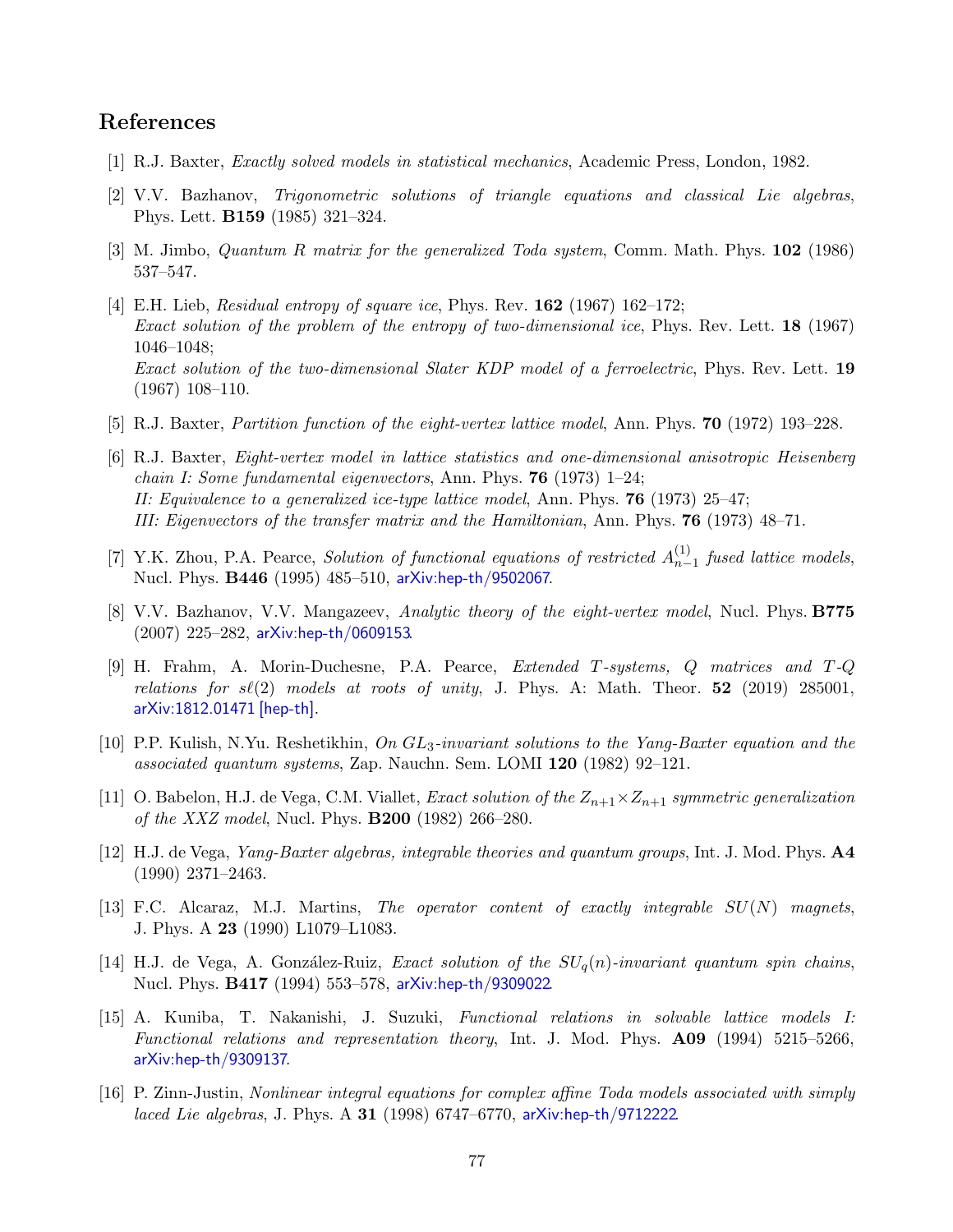- [17] A.G. Izergin, V.E. Korepin, The inverse scattering method approach to the quantum Shabat-Mikhailov model, Comm. Math. Phys. 79 (1981) 303–316.
- [18] S.O. Warnaar, M.T. Batchelor, B. Nienhuis, Critical properties of the Izergin-Korepin and solvable  $O(n)$  models and their related quantum chains, J. Phys. A 25 (1992) 3077–3095.
- [19] S. Artz, L. Mezincescu, R.I. Nepomechie, Analytical Bethe ansatz for  $A_{2n}^{(2)}$  $\binom{2}{2n-1}, B_n^{(1)}, C_n^{(1)}, D_n^{(1)}$ quantum-algebra-invariant open spin chains, J. Phys. A: Math. Gen. 28 (1996) 5131–5142, [arXiv:hep-th/9504085](http://arxiv.org/abs/hep-th/9504085).
- [20] Y.K. Zhou, M.T. Batchelor, Critical behaviour of the dilute  $O(n)$  Izergin-Korepin and dilute  $A_L$ face models: Bulk properties, Nucl. Phys. **B485** (1997) 646–664, [arXiv:cond-mat/9611156](http://arxiv.org/abs/cond-mat/9611156).
- [21] E. Vernier, J.L. Jacobsen, H. Saleur, Non compact conformal field theory and the  $a_2^{(2)}$  $2^{(2)}$  (Izergin-Korepin) model in regime III, J. Phys. A 47 (2014) 285202, [arXiv:1404.4497 \[math-ph\]](http://arxiv.org/abs/1404.4497).
- [22] B. Nienhuis, Exact critical point and critical exponents of  $O(n)$  models in two dimensions, Phys. Rev. Lett. 49 (1982) 1062–1065.
- [23] B. Nienhuis, H.W.J. Blöte, Critical behaviour and conformal anomaly of the  $O(n)$  model on the square lattice, J. Phys. A **22** (1989) 1415–1438.
- [24] C.M. Yung, M.T. Batchelor, Integrable vertex and loop models on the square lattice with open boundaries via reflection matrices, Nucl. Phys. B435 (1995) 430–462, [arXiv:hep-th/9410042](http://arxiv.org/abs/hep-th/9410042).
- [25] P.A. Pearce, J. Rasmussen, J.-B. Zuber, Logarithmic minimal models, J. Stat. Mech. (2006) P11017, [arXiv:hep-th/0607232](http://arxiv.org/abs/hep-th/0607232).
- [26] Y. Saint-Aubin, P.A. Pearce, J. Rasmussen, Geometric exponents, SLE and logarithmic minimal models, J. Stat. Mech. (2009) P02028, [arXiv:0809.4806 \[cond-mat.stat-mech\]](http://arxiv.org/abs/0809.4806).
- [27] A. Morin-Duchesne, P.A. Pearce, J. Rasmussen, Fusion hierarchies, T-systems, and Y -systems of logarithmic minimal models, J. Stat. Mech. (2014) P05012, [arXiv:1401.7750 \[math-ph\]](http://arxiv.org/abs/1401.7750).
- [28] A. Morin-Duchesne, A. Klümper, P.A. Pearce, *Conformal partition functions of critical* percolation from  $D_3$  thermodynamic Bethe Ansatz equations, J. Stat. Mech. (2017) 083101, [arXiv:1701.08167 \[cond-mat.stat-mech\]](http://arxiv.org/abs/1701.08167).
- [29] N.Yu. Reshetikhin, A new exactly solvable case of an  $O(n)$ -model on a hexagonal lattice, J. Phys. A 24 (1991) 2387–2396.
- [30] T. Dupic, B. Estienne, Y. Ikhlef, The fully packed loop model as a non-rational  $W_3$  conformal field theory, J. Phys. A: Math. Theor. 49 (2016) 505202, [arXiv:1606.05376 \[cond-mat.stat-mech\]](http://arxiv.org/abs/1606.05376).
- [31] A. Morin-Duchesne, P.A. Pearce, J. Rasmussen, Fusion hierarchies, T-systems and Y-systems for  $the \; A_2^{(1)} \; models, \; J. \; {\rm Stat.} \; Mech. \;(2019) \; 013101, \; \text{arXiv:1809.07868} \; [\text{math-ph}].$
- [32] J. Dubail, J.L. Jacobsen, H. Saleur, *Conformal boundary conditions in the critical*  $O(n)$  models and dilute loop models, Nucl. Phys. B827 (2010) 457–502, [arXiv:0905.1382 \[math-ph\]](http://arxiv.org/abs/0905.1382).
- [33] G. Provencher, Y. Saint-Aubin, P.A. Pearce, J. Rasmussen, *Geometric exponents of dilute loop* models, J. Stat. Phys. 147 (2012) 315–350, [arXiv:1109.0653 \[cond-mat.stat-mech\]](http://arxiv.org/abs/1109.0653).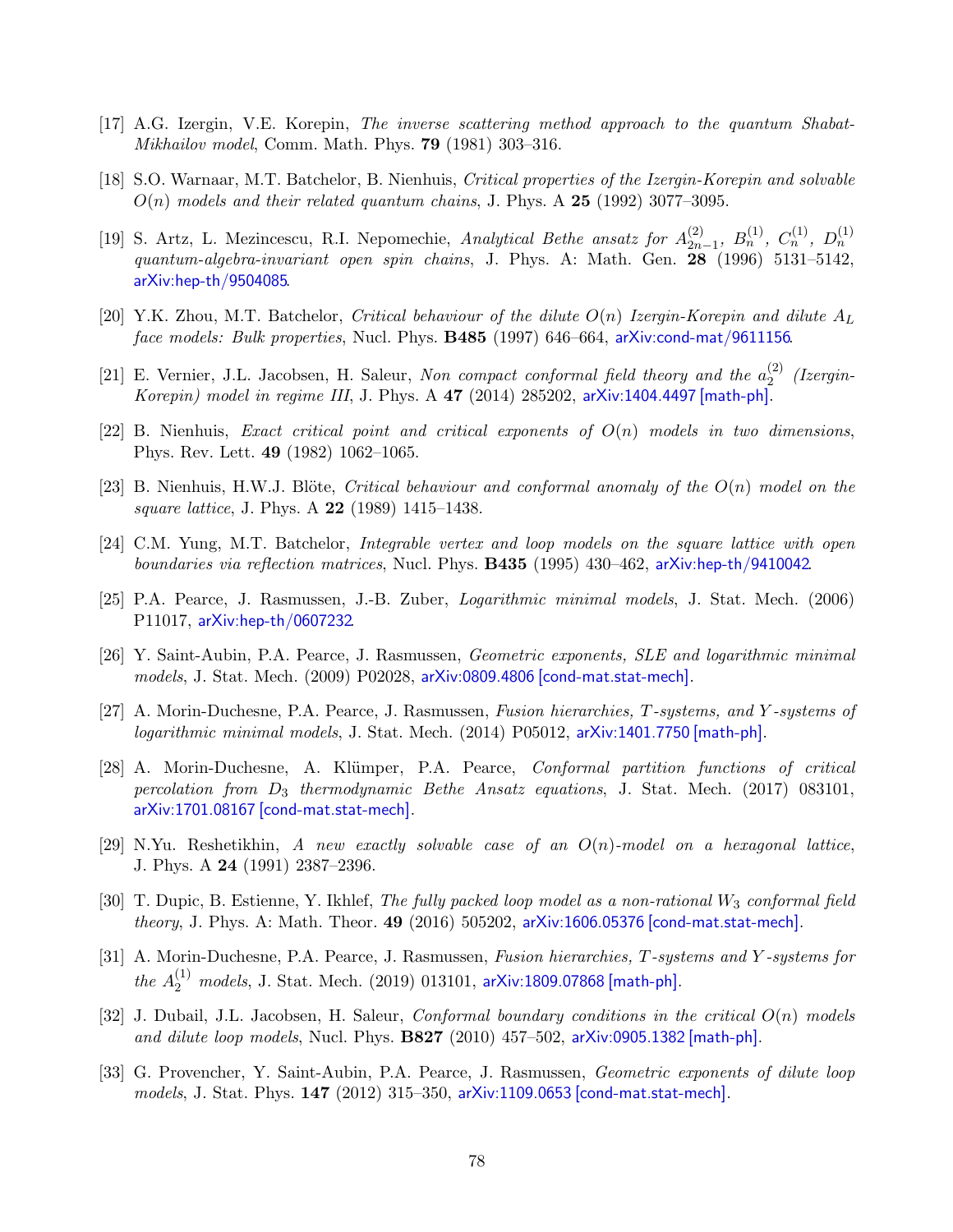- [34] A. Garbali, *Dilute*  $O(1)$  loop model on a strip and the  $qKZ$  equations, Master Thesis, University of Amsterdam (2012).
- [35] G.Z. Fehér, B. Nienhuis, *Currents in the dilute*  $O(n=1)$  *loop model*, [arXiv:1510.02721 \[math-ph\]](http://arxiv.org/abs/1510.02721).
- [36] A. Garbali, B. Nienhuis, The dilute Temperley-Lieb  $O(n=1)$  loop model on a semi infinite strip: the ground state, J. Stat. Mech.  $(2017)$  043108, [arXiv:1411.7020 \[math-ph\]](http://arxiv.org/abs/1411.7020); The dilute Temperley-Lieb  $O(n=1)$  loop model on a semi infinite strip: the sum rule, J. Stat. Mech. (2017) 053102, [arXiv:1411.7020 \[math-ph\]](http://arxiv.org/abs/1411.7020).
- [37] A. Morin-Duchesne, P.A. Pearce, Fusion hierarchies, T-systems and Y-systems for the dilute  $A_2^{(2)}$ 2 loop models, J. Stat. Mech. (2019) 094007, [arXiv:1905.07973 \[math-ph\]](http://arxiv.org/abs/1905.07973).
- [38] H.N.V. Temperley, E.H. Lieb, Relations between the 'percolation' and 'colouring' problem and other graph-theoretical problems associated with regular planar lattices: some exact results for the 'percolation' problem, Proc. R. Soc. Lon. A322 (1971) 251–280.
- [39] U. Grimm, P.A. Pearce, Multi-colour braid monoid algebras, J. Phys. A 26 (1993) 7435–7459, [arXiv:hep-th/9303161](http://arxiv.org/abs/hep-th/9303161).
- [40] P.A. Pearce, Recent progress in solving A-D-E lattice models, Physica A 205 (1994) 15–30.
- [41] U. Grimm, Dilute algebras and solvable lattice models, Statistical Models, Yang-Baxter Equation and Related Topics, Proc. of the satellite meeting of STATPHYS-19, World Scientific (1996) 110– 117, [arXiv:q-alg/9511020](http://arxiv.org/abs/q-alg/9511020).
- [42] V.F.R. Jones, Planar algebras I (1999), [arXiv:math/9909027 \[math.QA\]](http://arxiv.org/abs/math/9909027).
- [43] Yu.G. Stroganov, A new calculation method for partition functions in some lattice models, Phys. Lett. A 74 (1979) 116–118.
- [44] R.J. Baxter, The inversion relation method for some two-dimensional exactly solved models in lattice statistics, J. Stat. Phys. 28 (1982) 1–41.
- [45] A.B. Zamolodchikov, On the thermodynamic Bethe ansatz equations for reflectionless ADE scattering theories, Phys. Lett. **B253** (1991) 391-394.
- [46] A.B. Zamolodchikov, Thermodynamic Bethe ansatz for RSOS scattering theories, Nucl. Phys. B358 (1991) 497–523.
- [47] A. Klümper, P.A. Pearce, *Conformal weights of RSOS lattice models and their fusion hierarchies*, Physica A183 (1992) 304–350.
- [48] A. Kuniba, T. Nakanishi, J. Suzuki, Functional relations in solvable lattice models II, Int. J. Mod. Phys. A9 (1994) 5267–5312, [arXiv:hep-th/9310060](http://arxiv.org/abs/hep-th/9310060).
- [49] A. Kuniba, T. Nakanishi, J. Suzuki, T-systems and Y -systems in integrable systems, J. Phys. A 44 (2011) 103001, [arXiv:1010.1344 \[hep-th\]](http://arxiv.org/abs/1010.1344).
- [50] C.H.O. Chui, C. Mercat, P.A. Pearce, Integrable boundaries and universal TBA functional equations, MathPhys Odyssey 2001 (2002) 391–413, in Progress in Mathematical Physics 23, Birkhäuser, Boston, MA, [arXiv:hep-th/0108037](http://arxiv.org/abs/hep-th/0108037).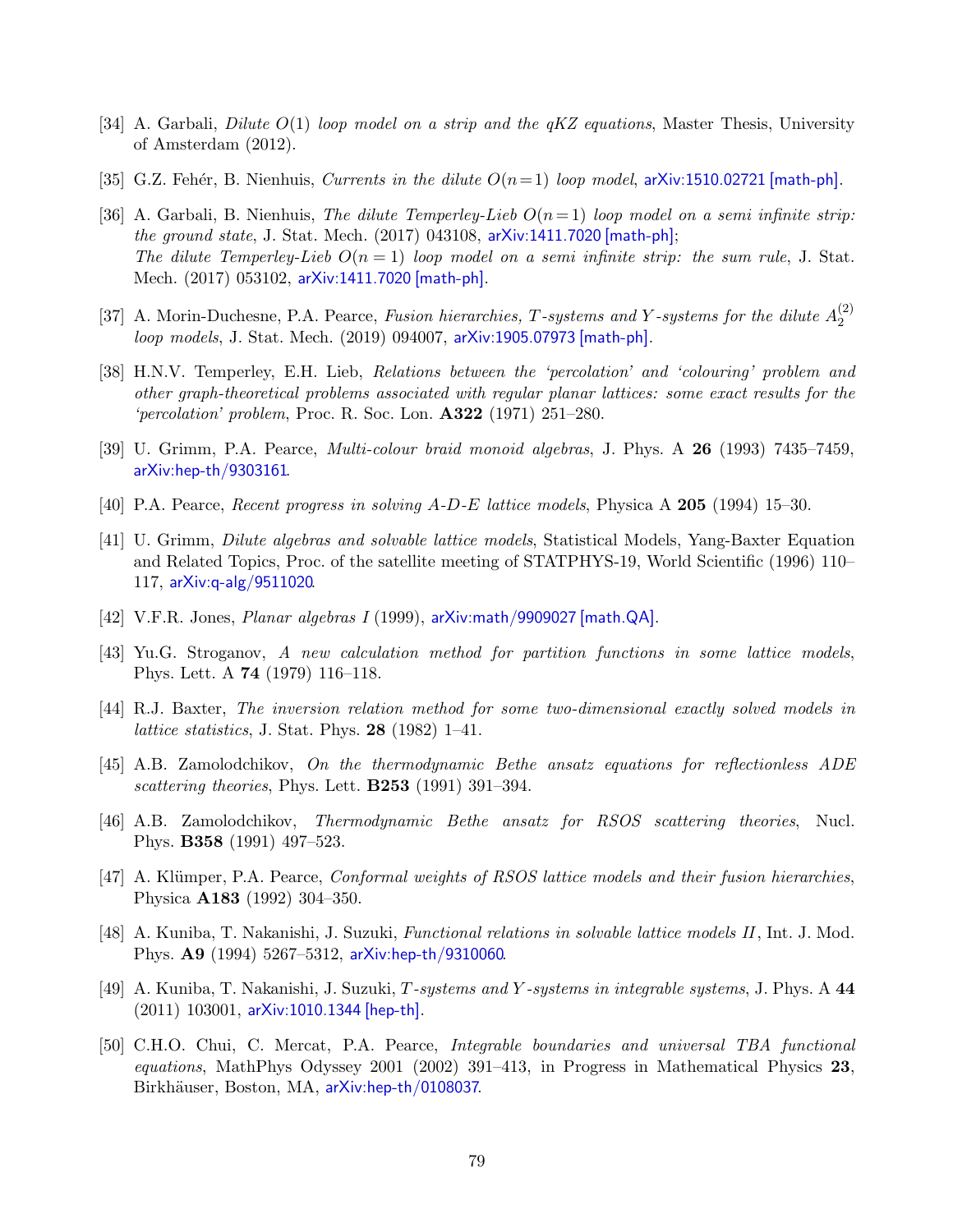- [51] P.A. Pearce, A. Klümper, Finite-size corrections and scaling dimensions of solvable lattice models: An analytic method, Phys. Rev. Lett. **66** (1991) 974–977.
- [52] A. Klümper, P.A. Pearce, Analytic calculation of scaling dimensions: Tricritical hard squares and critical hard hexagons, J. Stat. Phys. 64 (1991) 13–76.
- [53] M.T. Batchelor, H.W.J. Blöte, B. Nienhuis, C.M. Yung, Critical behaviour of the fully packed loop model on the square lattice, J. Phys. A 29 (1996) L399–L404.
- [54] J. Kondev, J. de Gier, B. Nienhuis, Operator spectrum and exact exponents of the fully packed loop model, J. Phys. A 29 (1996) 6489–6504, [arXiv:cond-mat/9603170](http://arxiv.org/abs/cond-mat/9603170).
- [55] A.B. Zamolodchikov, Infinite additional symmetries in two-dimensional conformal quantum field theory, Theor. Math. Phys. 65 (1985) 1205.
- [56] P. Bouwknegt, J. McCarthy, K. Pilch, *The W<sub>3</sub>* algebra, Lecture Notes in Physics (1996) Springer.
- [57] N.J. Iles, G.M.T. Watts, *Characters of the*  $W_3$  *algebra*, J. High Energ. Phys. **9** (2014) 199, [arXiv:1307.3771 \[hep-th\]](http://arxiv.org/abs/1307.3771); Modular properties of characters of the  $W_3$  algebra, J. High Energ. Phys. 9 (2016) 089, [arXiv:1411.4039 \[hep-th\]](http://arxiv.org/abs/1411.4039).
- [58] C.J. Hamer, G.R.W. Quispel, M.T. Batchelor, Conformal anomaly and surface energy for Potts and Ashkin-Teller quantum chains, J. Phys. A 20 (1987) 5677–5693.
- [59] A. Klümper, M.T. Batchelor, P.A. Pearce, Central charges of the 6- and 19-vertex models with twisted boundary conditions, J. Phys. A  $24$  (1991) 3111-3133.
- [60] Wolfram Research, Mathematica Edition: Version 12.1, Wolfram Research Inc., Champaign, Illinois (2020).
- [61] W.E. Arnoldi, The principle of minimized iterations in the solution of the matrix eigenvalue problem, Quart. Appl. Math. 9 (1951) 17–29.
- [62] J.-M. Vanden Broeck, L.W. Schwartz, A one-parameter family of sequence transformations, SIAM J. on Math. Anal. 10 (1979) 658–666; C.J. Hamer, M.N. Barber, Finite-lattice extrapolations for  $\mathbb{Z}_3$  and  $\mathbb{Z}_5$  models, J. Phys. A: Math. Gen. 14 (1981) 2009–2025.
- [63] D. Levy, Algebraic structure of translation-invariant spin- $\frac{1}{2}$  XXZ and q-Potts quantum chains, Phys. Rev. Lett. 67 (1991) 1971–1974.
- [64] P. Martin, H. Saleur, On an algebraic approach to higher dimensional statistical mechanics, Commun. Math. Phys. 158 (1993) 155–190, [arXiv:hep-th/9208061](http://arxiv.org/abs/hep-th/9208061).
- [65] J.J. Graham, G.I. Lehrer, The representation theory of affine Temperley-Lieb algebras, Enseign. Math. 44 (1998) 173–218.
- [66] P.A. Pearce, J. Rasmussen, S.P. Villani, Solvable dense polymers on the cylinder, J. Stat. Mech. (2010) P02010, [arXiv:0910.4444 \[hep-th\]](http://arxiv.org/abs/0910.4444).
- [67] J. Belletête, Y. Saint-Aubin, The principal indecomposable modules of the dilute Temperley-Lieb algebra, J. Math. Phys. 55 (2014) 111706, [arXiv:1310.4791 \[math-ph\]](http://arxiv.org/abs/1310.4791).